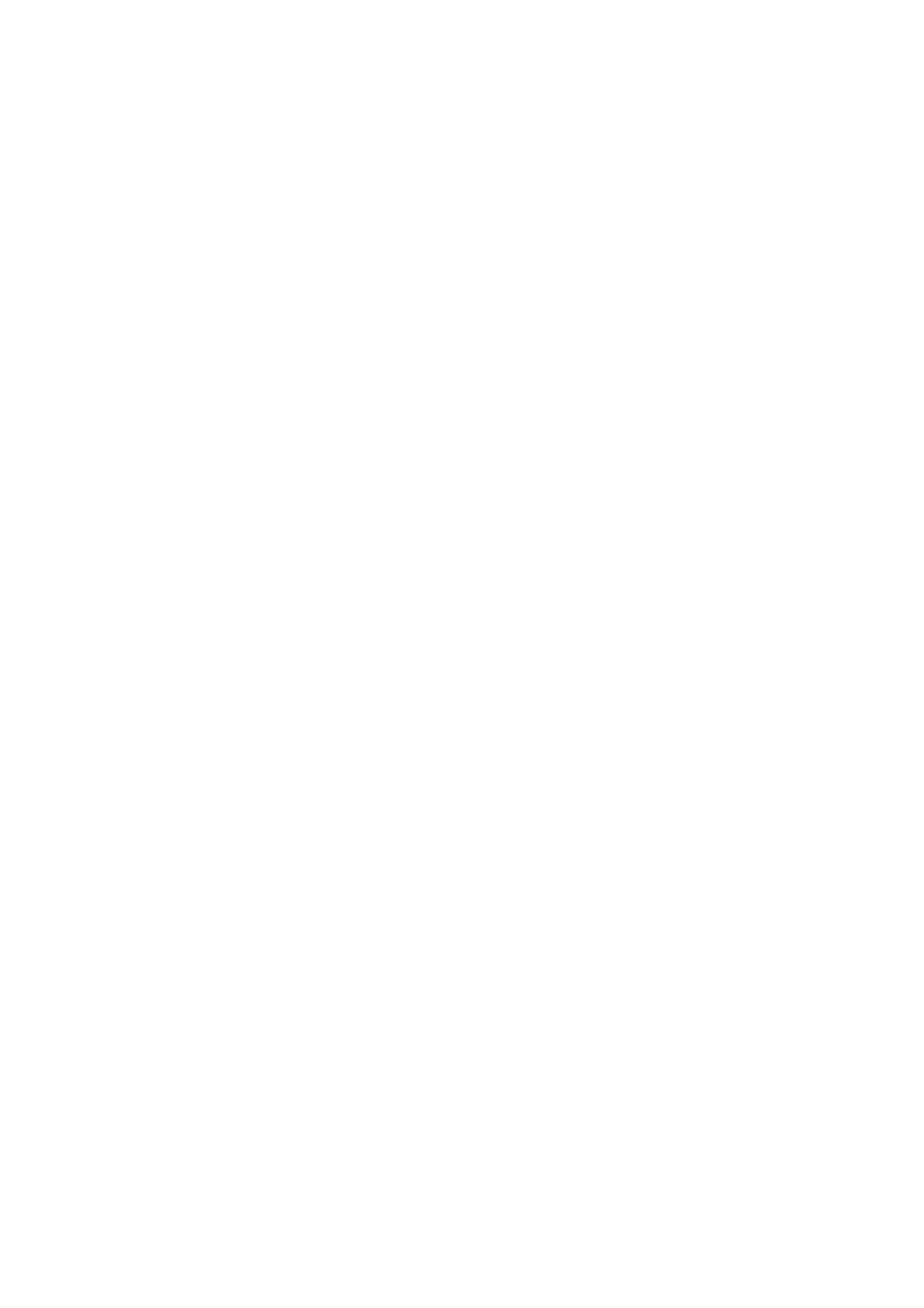# **Contents**

| 1.2. Fictional Australia - Subjective Perceptions of a Continent 17      |  |
|--------------------------------------------------------------------------|--|
|                                                                          |  |
|                                                                          |  |
|                                                                          |  |
|                                                                          |  |
| 1.2.2.3. "Australia Unlimited"? A Land of Opportunities  and Failure  28 |  |
|                                                                          |  |
|                                                                          |  |
|                                                                          |  |
| 2.1.2. Literary Presentation in the Novels Black Mirror and Sorry34      |  |
|                                                                          |  |
|                                                                          |  |
| 2.2.2. The Function of Aboriginal Characters in the Narratives 41        |  |
| 2.2.2.1. Victims of Domination and Violence Exercised by the Whites 41   |  |
|                                                                          |  |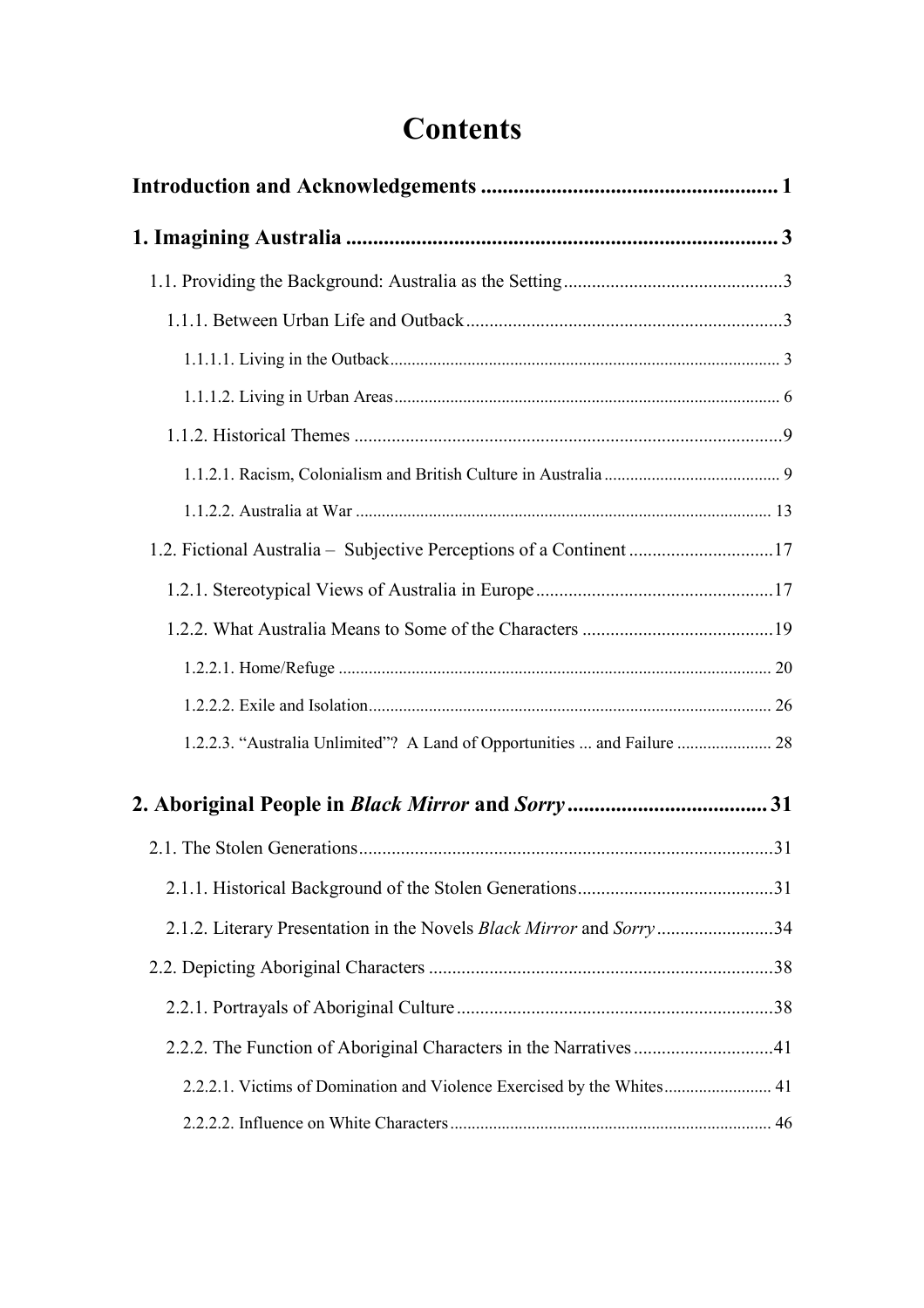| 3.1. The Inevitability of Failure - Starting a Dysfunctional Family53    |  |
|--------------------------------------------------------------------------|--|
|                                                                          |  |
|                                                                          |  |
|                                                                          |  |
|                                                                          |  |
|                                                                          |  |
|                                                                          |  |
|                                                                          |  |
| 4.2. Limits of Credibility: Blurring, Mixing and Suppression of Memories |  |
|                                                                          |  |
|                                                                          |  |
|                                                                          |  |
|                                                                          |  |
|                                                                          |  |
|                                                                          |  |
|                                                                          |  |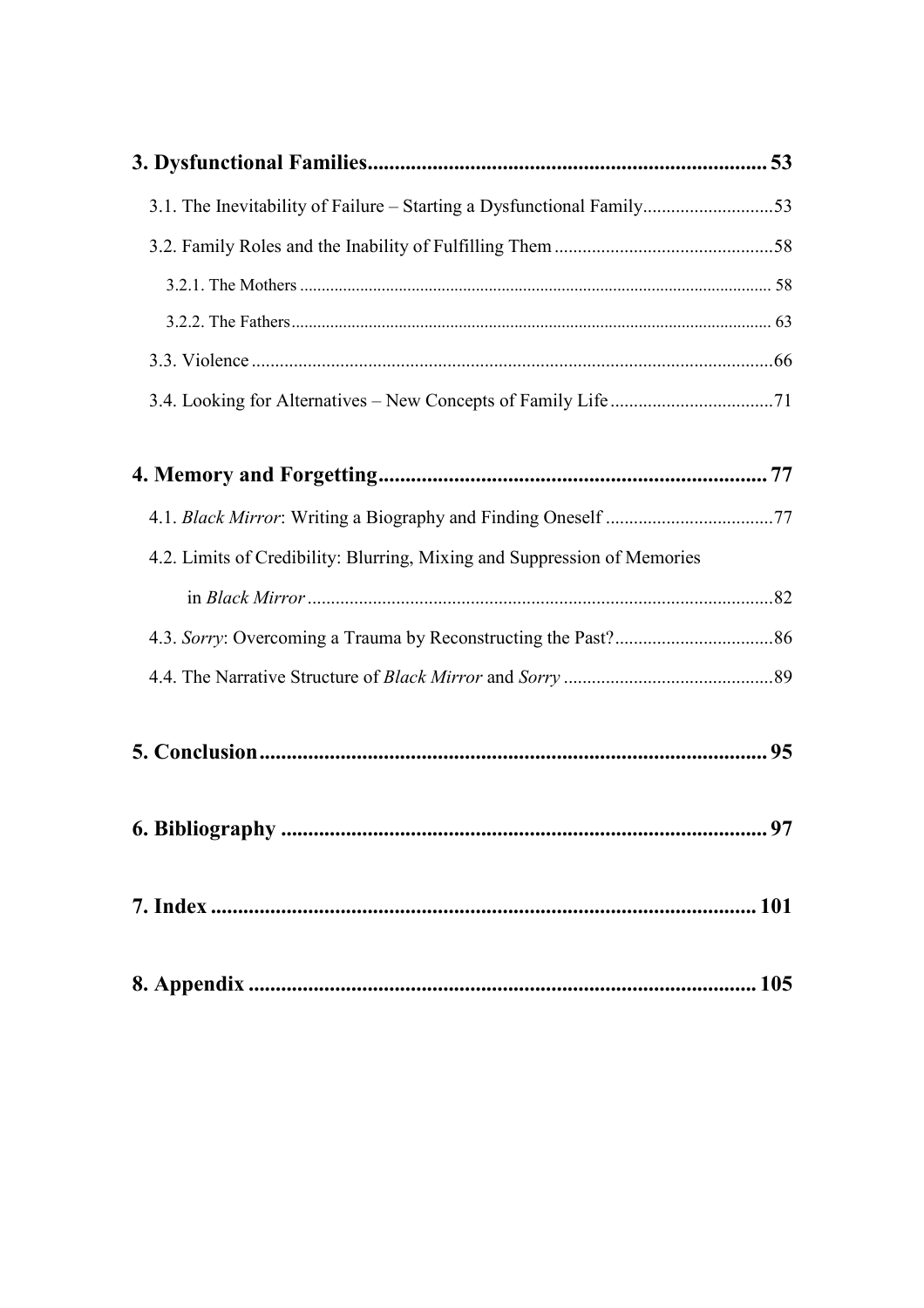## **Introduction and Acknowledgements**

The aim of this diploma thesis is to analyse recurring themes in the novels *Sorry* and *Black Mirror*, both written by the Australian author Gail Jones. The two novels resemble each other in several aspects. Indeed, many topics in Gail Jones' most recent novel *Sorry* seem to be only further developments of themes already touched on in her first work *Black Mirror*. This similarity concerns even some of the characters as well as the overall narrative structure, for both novels centre upon the question of the contrast between remembering and forgetting or suppressing the past. These obvious parallels allow analysing in greater detail four main themes both novels have in common:

### *1) The Image of Australia transported in the novels*

Both novels chosen provide many allusions to Australia. On the one hand, Australia serves – at least partially – as the geopolitical setting for the narrative. On the other hand, the author discusses individual attitudes towards Australia mirrored in the novels' characters. The aim of my study is therefore not only to examine the main historical and geographical features of Australia depicted in the novels (e.g. colonialism and the Stolen Generations), but also to record the full spectrum of subjective perceptions of Australia, both positive and negative.

### *2) Aboriginal culture and the function of Aboriginal characters for the narrative*

In close connection to the use of Australia as the historical background of the stories, another issue recurs in both novels: the discrimination against Indigenous Australians. Here it appears vital to investigate especially *how* the white Australian author succeeds in providing insight into Aboriginal culture. Furthermore it will be necessary to analyze the function of Aboriginal characters in the narrative and to examine their symbolic value.

### *3) Depiction of dysfunctional families*

Another main theme occurring in both novels is the failure of traditional family patterns leading to the isolation and/or emotional breakdown of at least one of its members. To compensate for this, the author offers alternative (pseudo-)familial structures, such as foster mothers and friendships, especially with indigenous Australians, whose influence on the main characters is considerable. Another topic discussed in both novels is domestic violence, committed almost exclusively by male family members. This diploma the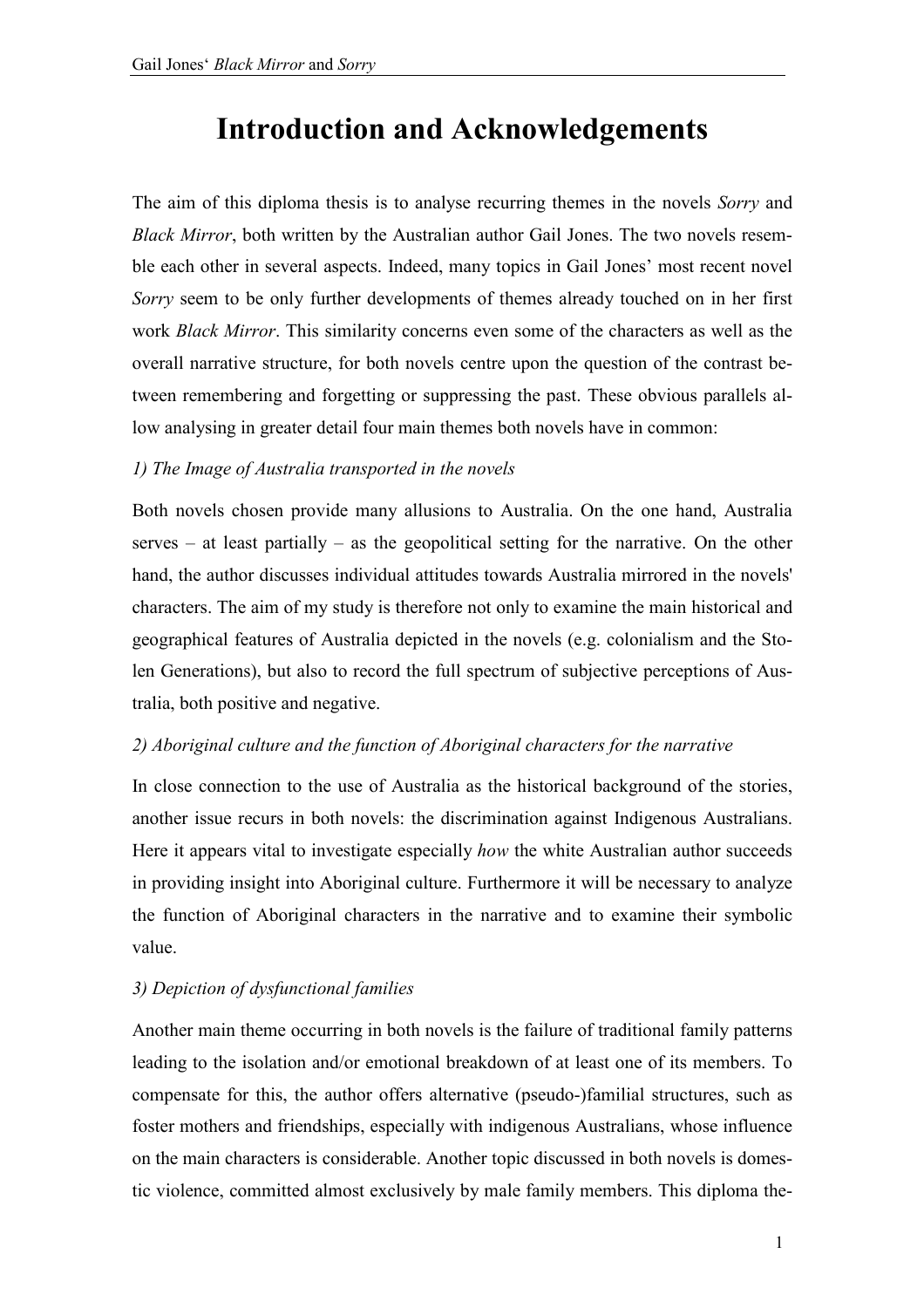sis will list the reasons for the collapse of the traditional family as well as its consequences. This analysis will also include the question which characters (blood relatives/friends/others; male/female characters; Whites/Aboriginal people) influence the main protagonists most in their childhood.

### *4) Memory and Forgetting*

Both novels deal with the reconstruction of past events: While *Black Mirror* describes the process of writing a biography based on the memories of the person depicted, the reconstruction of the past in *Sorry* mainly serves to come to terms with a traumatic situation. However, both concepts hold difficulties like the suppression of unwelcome memories or the mixing of memories. It will therefore be the aim of my analysis to record both, the possibilities and obstacles occurring when writing an (auto-)biography or at least when reconstructing past events. Due to the arbitrary sequence of reconstructed memories both novels lack a stringent chronological order, which will be discussed in my thesis as well.

The choice of exactly these four main themes was due to their prominence in both novels. Given the many parallels, it seemed worthwhile not to analyse the books separately. Instead, the chosen main themes form the backbone of the examination, which facilitates the comparison of their presentation in the two novels.

Writing this diploma thesis would not have been possible without the guidance of Univ.-Prof. Dr. Margarete Rubik to whom I am very grateful for always having offered me advice and support. In addition, I owe special thanks to Professor Gail Jones (University of Western Sydney) since she supplied me with some crucial first hand information about her works. Finally, I would like to thank all other people involved in the development of this diploma thesis.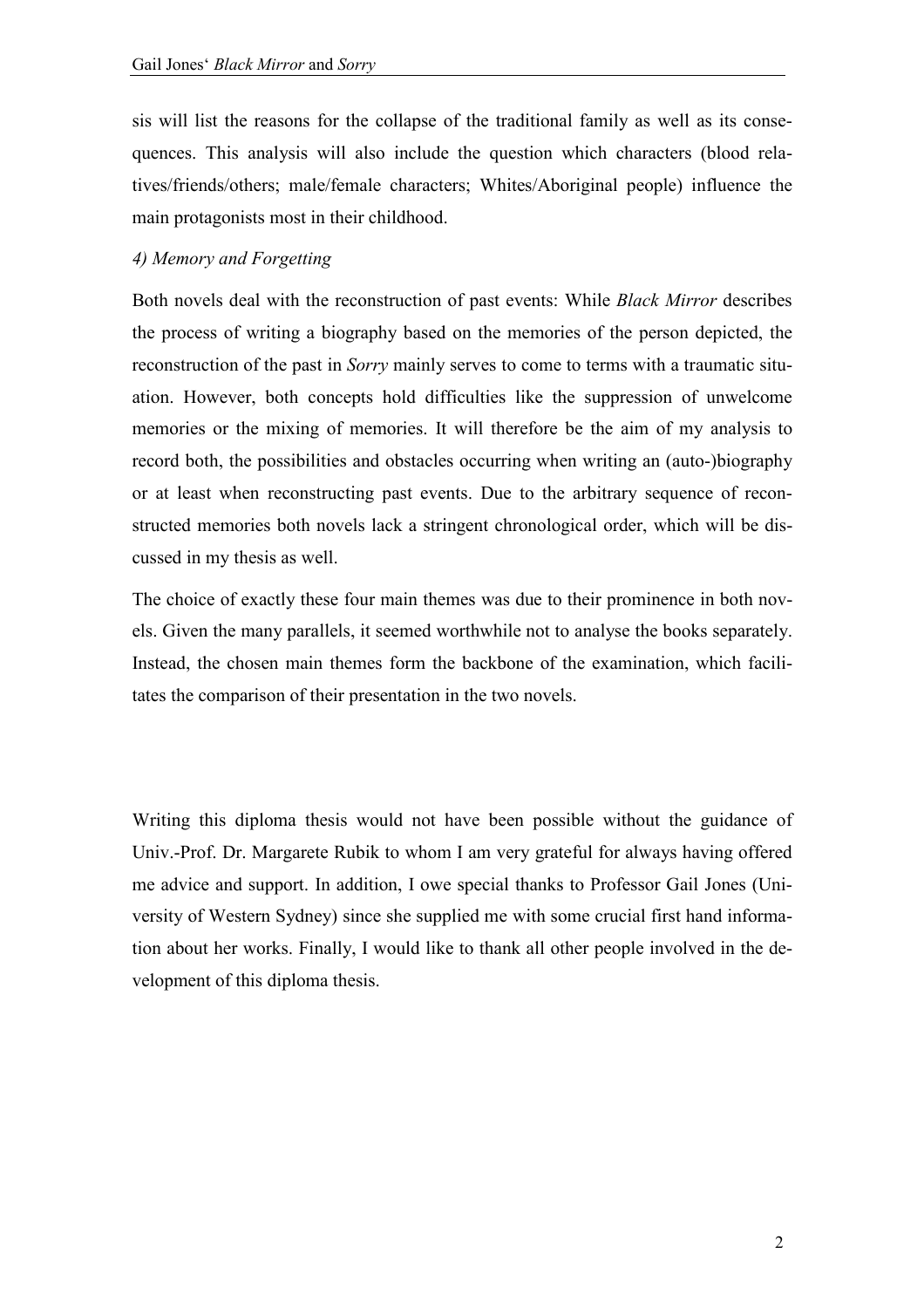## **1.Imagining Australia**

Born in Western Australia, the author Gail Jones uses her native country as a background for both novels *Sorry* and *Black Mirror*. Whereas the characters in *Sorry* live in Western Australia, this region is part of recurring descriptions of childhood memories in *Black Mirror* as well. The presentation of Australia in the two novels can be divided into the following aspects: the realistic literary description of Western Australia and the characters' subjective perceptions of the country. The following chapter will point out that this typical Australian background is one of the distinctive features of the two novels. In other words, Gail Jones consciously roots her narratives in a patently Australian setting.

### **1.1. Providing the Background: Australia as the Setting**

The literary portrayal of Australia is created in a distinctively realistic way by giving a detailed description of rural areas and towns on the one hand and by addressing unambiguously Australian historical and social problems on the other hand. Therefore, the following chapters will analyse how these topics are represented in the novels.

#### **1.1.1. Between Urban Life and Outback**

Both novels contain descriptions of both, the landscape of Australia and its urban areas. In *Sorry*, the outback of Western Australia is presented in contrast to Broome and Perth. In *Black Mirror*, the childhood memories as well as one scene when Anna comes back home, are set in a small town "in the Western Australian goldfields" (*Black Mirror* 164), with its mines and "beyond that [...] Aboriginal camps and the desert" (*Black Mirror* 55). The following subchapters try to analyse whether this depiction of different Australian areas serves a specific function in the narrative.

#### 1.1.1.1. **Living in the Outback**

In general, nature as presented in the narrative has a clearly Australian character. For instance, the birdlife described in Western Australia: "There were flaring budgerigars and sulphur-crested cockatoo; sometimes there was a hawk, lazily circling, or a fleet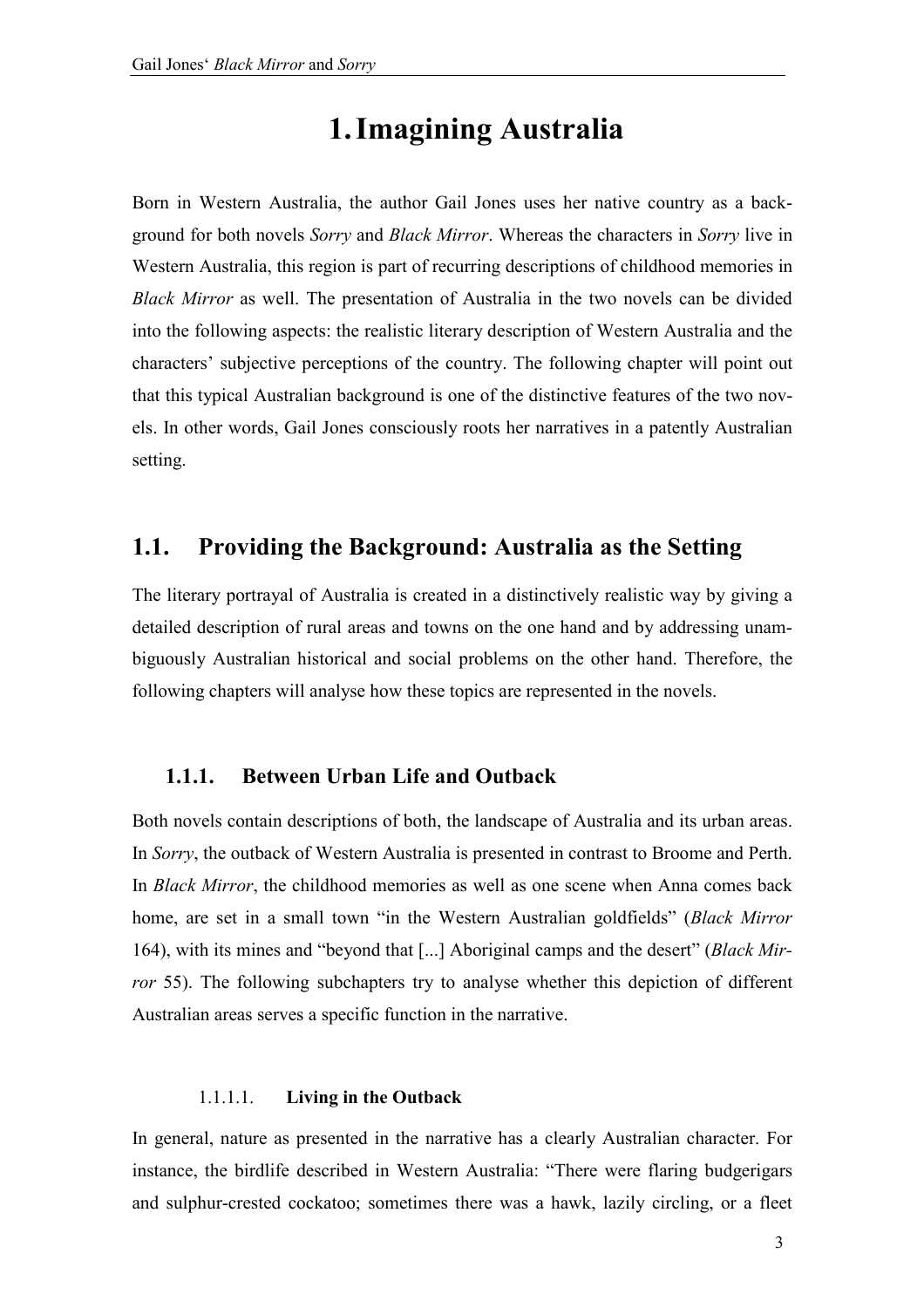cloud of bush pigeon, heading towards the sun" (*Sorry* 59). Besides, "black cockatoos" (*Black Mirror* 72), "a desert hawk" (*Black Mirror* 21) and black swans (see e.g. *Black Mirror* 202) appear as typical examples of (Western) Australia's fauna.

Another impressive description of nature is given when Perdita and Mary join the Mandjabari women from the camp. When they go hunting, the special atmosphere is created as follows:

When they came to an area of escarpment, just before a plain, the women became quiet and began to separate out, searching for food. It was uneven rocky country, hard walking country. Perdita found nothing. She saw figures around her, moving outlines against the indigo sky, [...] and felt herself tiny, and insignificant, and unequal to this place. Once she saw at a distance a frilled-neck lizard and made a quick lunge in its direction, but if fled, its membranous neck flaring open transparently, like and alien blossom. (*Sorry* 69)

In general, lizards, geckos and snakes are extremely often mentioned in *Sorry*. A lizard is once described as "goanna" (*Sorry* 19) and "[g]eckos on the ceiling were clicking madly, incited by the vibrating charge in the air" (*Sorry* 72). Snakes are especially important in three scenes of *Sorry*: The first situation shows Stella Keene's relationship to snakes: she gets rid of them because they are nestling between Nicholas Keene's books. First, she throws them out of the house because she is so afraid of them, but then she kills the animals just because she is bored: "Stella was at first frightened, but became in the end so blasé about the numerous snakes that she kept a shovel nearby, so that she could flick them out the door as she was seeking her text. Sometimes, out of annoyance, she cut them in two with the blade [...] to see their writhing mad deaths" (*Sorry* 31). The second important situation with regard to these animals is when Mary and Perdita kill "the red-bellied black snake" (*Sorry* 70), which is later interpreted as "evidence of their special connection" (*Sorry* 70). The third incident is the "tiger snake, nestled in a coil" (*Sorry* 113) in the cage of the two finches that had been eaten by it. Stella is unable to kill the digesting animal and so Perdita performs this job that should normally be done by an adult. Generally speaking, snakes are not unusual in Australia and even in the novel, this fact is explicitly mentioned: When Stella arrives in Australia, she is afraid of snakes and screams when she sees a brown one. Mr Trevor – who is obviously used to these animals – simply responds with the words, "Better get used to it, luv" (*Sorry* 18).

For Perdita, the Australian bush is the shelter she needs when she escapes the domestic violence committed by her father against her mother, and also here the wilderness is distinctively Australian: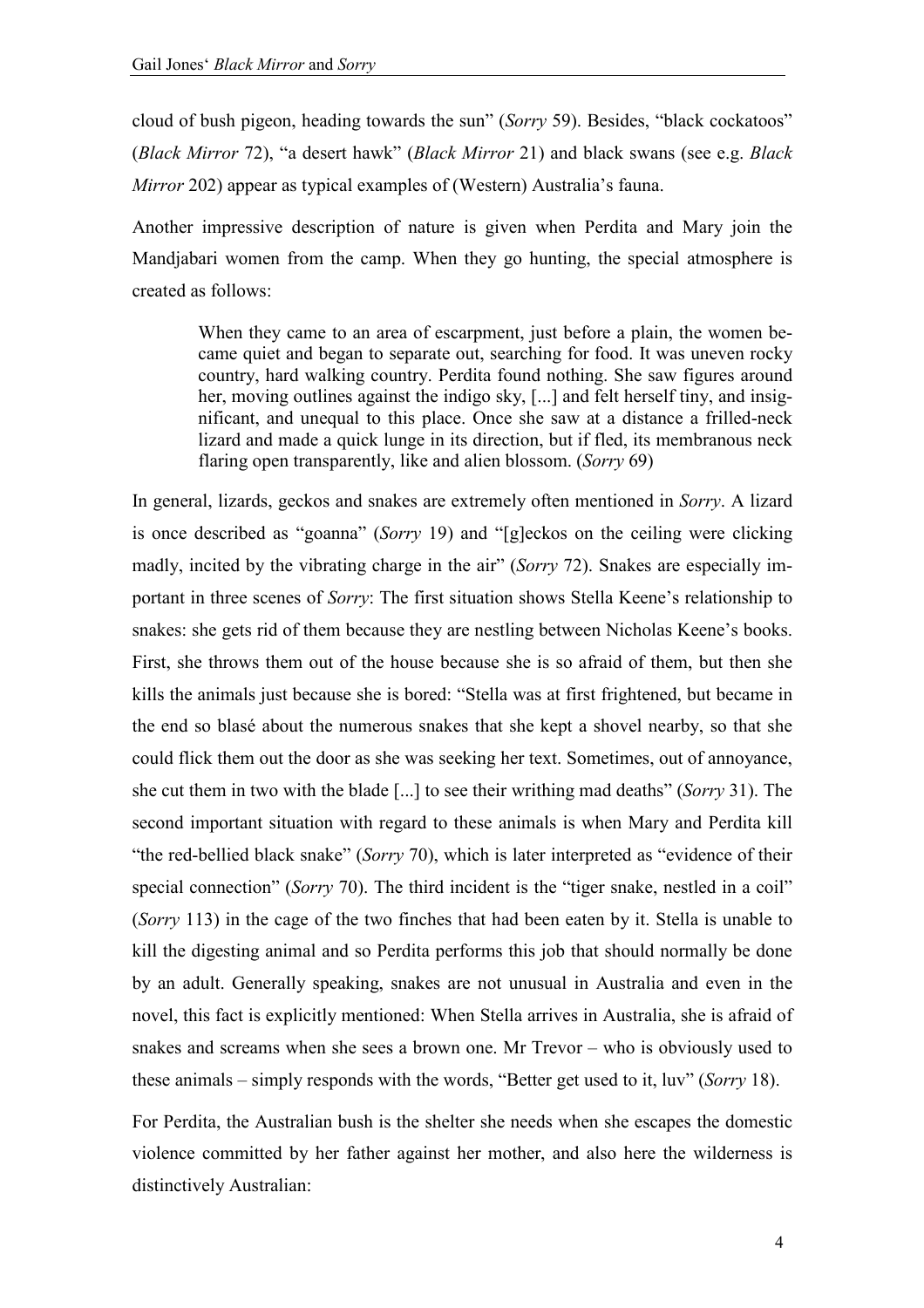She fled into the bush and simply waited there until her own heart settled, crouching until there was such a quietness, an absorbing distinction and clarity to the look and feel of things, that she grew almost afraid. She was stirred by a rustle in the dry grass behind her and when she turned she saw three rustcoloured kangaroos, lazily grazing in the falling dusk. [...] Perdita liked the way their neat ears pivoted and twitched, catching her presence, and their upright arch, so casually alert. The large one scratched itself on the chest. Cocked its head. Eyed her sideways. (*Sorry* 34)

Another particularity of the Western Australian landscape are the salt lakes that are described in greater detail in *Black Mirror*. Victoria remembers "salmon-coloured salt lakes and inverted trees, cradled in a precarious and unrealistic suspension" (*Black Mirror*: 68). The Gidgee Lake (see *Black Mirror* 72) provides "a system of pink-coloured reflections: boundaries were indeterminate, surfaces were vitreous [...]. The air was crystalline and strange, the light gleaming as mirrors" (*Black Mirror* 73). Its surroundings are depicted as a "red country" (*Black Mirror* 72) and a "territory of stones and double-gees and treacherous pits of sand" (*Black Mirror* 72). Similarly, the area around the goldmines in *Black Mirror* is described as: "Desert country. Dust. [...] The Dead Heart of Australia" (258-259).

Apart from the depiction of the flora and fauna, meteorological phenomena, such as electrical storms (see *Sorry* 19) or a cyclone are described: "The wind rose higher, the barometric pressure fell. There was something ominous in the air, swelling and tumbling. [...] the birds had gone quiet, or had fled, or altogether disappeared. Small stirrings occurred, a circular sweep of dried leaves, the uplift of sand in a reddish spiral. [...] a cyclone was approaching" (*Sorry* 83). Furthermore, allusions to "a red sand storm" (*Black Mirror* 226) and frequent dust storms are made: "[Anna] waited for dust storms the way other children waited for Christmas. [...] The world restless, upset, susceptible to dislodgement" (*Sorry* 28).

At first glance, Australia seems so different to Europe that newly-arrived English migrants can hardly cope with it. In *Sorry*, the surroundings of Broome are presented in a rather negative way, reflecting a "European" opinion: Apart from its inhabitants, the rural area around Broome is described as a place with "boab trees, mud flats, mangy wandering dogs" (*Sorry* 15) and Broome itself has "[p]earling luggers, caught by the receding tide, listed in despondent formations beyond mangrove swamps" (*Sorry* 15). An even more negative and threatening depiction of Broome and its surroundings is given in the second chapter of the novel. The surroundings of the little shack, where the newly-arrived Europeans intend to live in, are not described. Instead, the first impres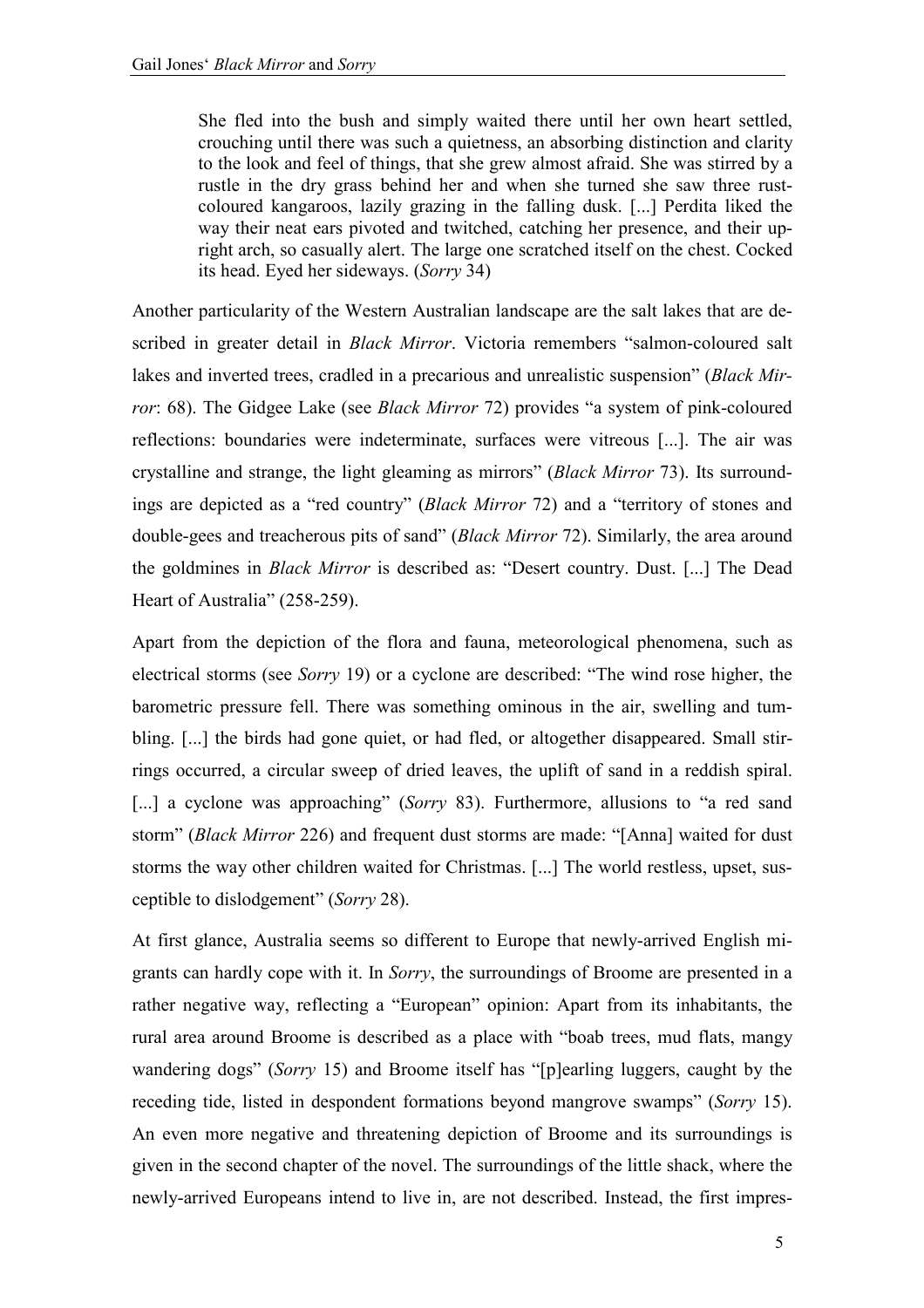sion the reader gets of the new home, is through the eyes of Stella, who realises that a storm is approaching:

The wind in the scrubland was sear and soprano. It burned and sang. When it was high, it hoisted eddies of umber dirt, so that the air filled with grit and was choking and dry. There were swollen forms of spirals and belly shapes moving across the land; Stella found them eerie and preternatural. She learned to bring in the washing so that it would not be coated with dirt, and to close the doors and the shutters until the dust storms departed. (*Sorry* 17-18)

On the one hand, this description of the forces of nature gives a threatening picture of Australia and these reflections clearly show that the narrating person has not voluntarily gone to this continent. But on the other hand, an anticipation is given, namely that the character – Stella – will one day learn to cope with it, at least partially.

To sum up, the nature and meteorological phenomena presented are unmistakably Australian and cannot be misidentified with any other part in the world. The picture transmitted corresponds largely with common stereotypes of an inhospitable desert country with little vegetation and a unique fauna – threatening and fascinating at the same time. In other words, this pronounced Australian background is especially created by the portrayal of the outback, which includes images of the desert and salt lakes.

### 1.1.1.2. **Living in Urban Areas**

Apart from the representation of the Australian landscape also urban centres are described. In *Sorry*, with Broome and Perth, one town and one city are contrasted. In *Black Mirror*, no conurbations are mentioned by name, except Melbourne, but it is only part of the memories or a concept in the minds of some characters (Miss Tilly, Rose and Herbert Morrell, Victoria) and does not serve as a setting. Victoria Morrell's childhood memories as well as Anna Griffin's recollections refer to a nameless goldmining town in Western Australia, surrounded by the desert (see *Black Mirror* 55 and 164). According to the time frame of the novels, the analysis of the towns or cities mentioned starts with the unknown town in the goldfields around World War I, followed by Broome and Perth in the 1930s and 1940s. The views of these centres are mainly used in order to display historical events or socio-economic developments that are characteristic of Australia's past.

The **remote town in the desert** in *Black Mirror* does not have a name and can therefore be interpreted as a symbol of any town built in Western Australia during the gold rush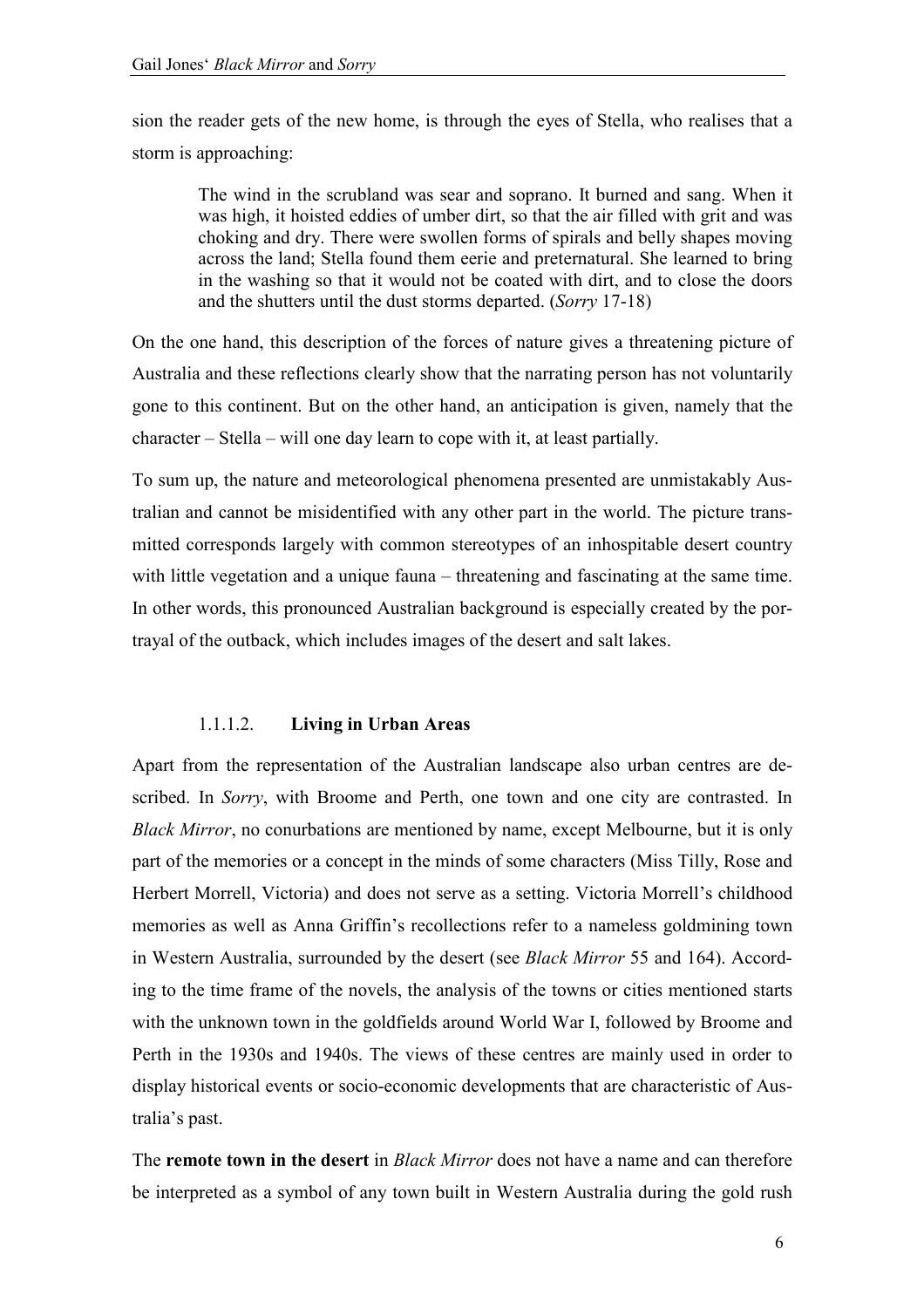at the beginning of the  $20<sup>th</sup>$  century. The equation of this unnamed town with Kalgoorlie (see Brady; Armstrong 39; Genoni 162; Jacobs 199) cannot be deduced from the novel. However, at the time of the gold rush, especially from 1890 onwards, Kalgoorlie was one of the major centres for mining in Western Australia (see Peel 32; Hagemann 70- 71), which makes the proposed identification plausible. Finally, on my request, the author herself has verified this assumption: Kalgoorlie indeed served as a model for the mining town because Gail Jones has personal relations to this town since her father as well as her grandfather had worked in the mines.<sup>1</sup>

According to the detailed portrayal, the mining town in the novel is intended to be rather large and is located "in the Western Australian goldfields" (*Black Mirror* 164). The fact that many settlements were created during the gold rush and then developed into some of the noisiest towns in Australia because of the mining-machinery, is impressively, but also critically depicted in *Black Mirror*:

[T]his town gold-rushed into the desert and left there booming […], indecorous and hotch-potch, infernally heat-blasted, and also rendered mirage-like by suspensions of smoke and red dust. Solidity and dissolution were oddly combined. [...] Poppet heads poked up everywhere indicating major shafts; then there were boilers, chimney stacks, crushers and furnaces, as well as timber yards, tailing dumps, workers' shacks, and hotels. Not to mention condensers, cyanide plants, brothels and churches; railways, electric trams, horses and carts. Over everything, too, hung a prodigious din, since this was reputedly the noisiest town in Australia. There were already four hundred stampers and fifty crushing mills, and the sound of numerous air-compressors continually throbbed. […] The town was rip-roaring and uproarious, a greedy myth made visible. (*Black Mirror* 168)

Situated on the west coast of Australia, approximately 2200 km north of Perth, the literary **Broome** in the 1930s and 1940s is presented as a multicultural place: "This was largely an Asian and Aboriginal town, built around the pearling and cattle industries. There were Japanese and Malay pearl divers, Chinese tradesmen, Aboriginal stockworkers, a tiny white community of owners and managers" (*Sorry* 15). Based on historical research, Gail Jones' detailed account of life in Broome corresponds to reality (see Jones, "A Dreaming" 12-17). So does her description of historical events, for instance the relocation for internment of Japanese families (see *Sorry* 114) after the attack on Pearl Harbor "at 8 a.m. on 7 December 1941" (*Sorry* 110), or the Japanese air raid

l

 $<sup>1</sup>$  I owe this information to Gail Jones herself, who was so kind as to answer my questions directly via e-</sup> mail (22/03/2010). However, since my analysis should be based only on the contents of the novels, I will not use the name Kalgoorlie when writing about the remote desert town in *Black Mirror*.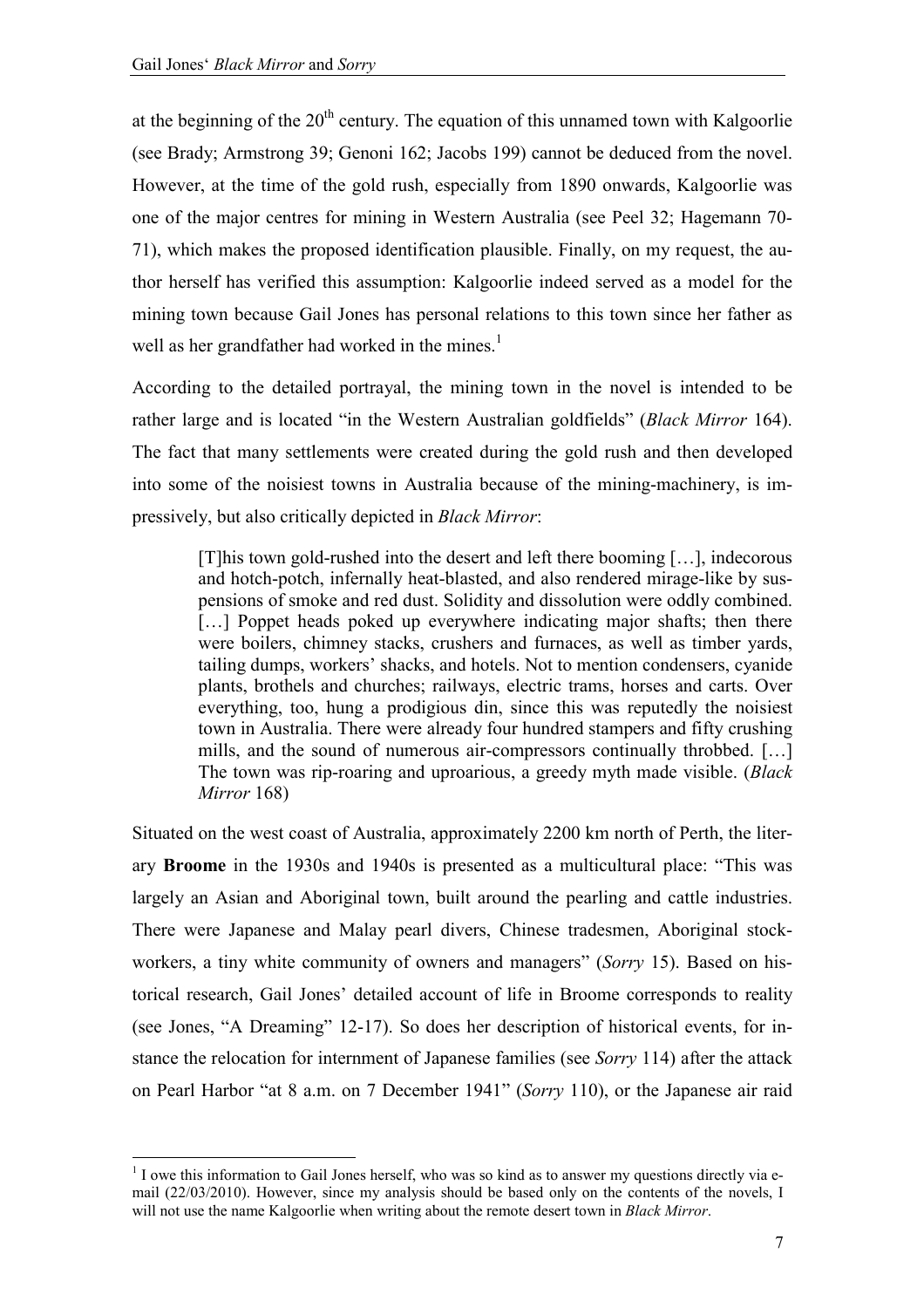against Broome that was carried out on 3 March 1942. In the novel, the situation in Broome is described as follows:

In the town of Broome, everything had slowed down but the flow of displaced persons. With five hundred Japanese pearl divers and their families interned, things were quiet; the pearling industry was sunk. […] Since Broome was a fuelling depot on the way to somewhere safe, American service personnel from the Philippines, rich businessmen from Asia, stray families like Perdita's, were all in transit. So too were Dutch refugees from Java. Catalinas, Dorniers and Empires rested in Roebuck Bay […]. (*Sorry* 126)

Concerning the air raid, even the name of the fighter plane is mentioned in *Sorry*, showing that all the historical details used for the novel were researched well. Historically speaking, this attack (see *Sorry* 130-132) symbolizes the direct involvement of Australia in World War II, which was extremely important with regard to the process of creating an Australian national identity. For further details on this topic, see the chapter on "Australia at War" (1.1.2.2.).

**Perth** is also explicitly mentioned as a setting in *Sorry*, but this city is mostly described from the point of view of one character – Perdita. At war time, Perth is described as follows: "[…] an ordinary city street, with tramlines and rows of shops and electric lights affixed to poles […]. From outside came a clanking, screeching, steely sound, like sheets of metal being torn apart" (*Sorry* 138). This sound was created by a tram rattling past. For a European reader, this description might evoke the impression that compared to Broome, Perth seems to have a rather "European" character, at least it is described as a "white city" (*Sorry* 149). Another description of the city life in Perth is fairly negative and again the reference to time is given: "It was no brave new world, but bleached and empty. The people in it were worn down by scarcities of war-time, and not particularly sympathetic to an English widow and her peculiar daughter" (*Sorry* 138). From Perdita's point of view, Perth is described as being "overall […] boring and unmonumental" (*Sorry* 116). Only the discovery of the Swan River – a sign of nature in the city – is depicted as a relief to Perdita: "[f]or the first time, too, she truly saw the river. By late afternoon there was a purplish bloom on the water, and for all her disappointments she had to admit that it was remarkable in its beauty" (*Sorry* 148). The city of Perth without the aspect of nature is just "an ugly city" with streets, shops and trams (*Sorry* 149), but adding the Swan River, as a part of Australia's nature, there is at least something beautiful in this seemingly European city.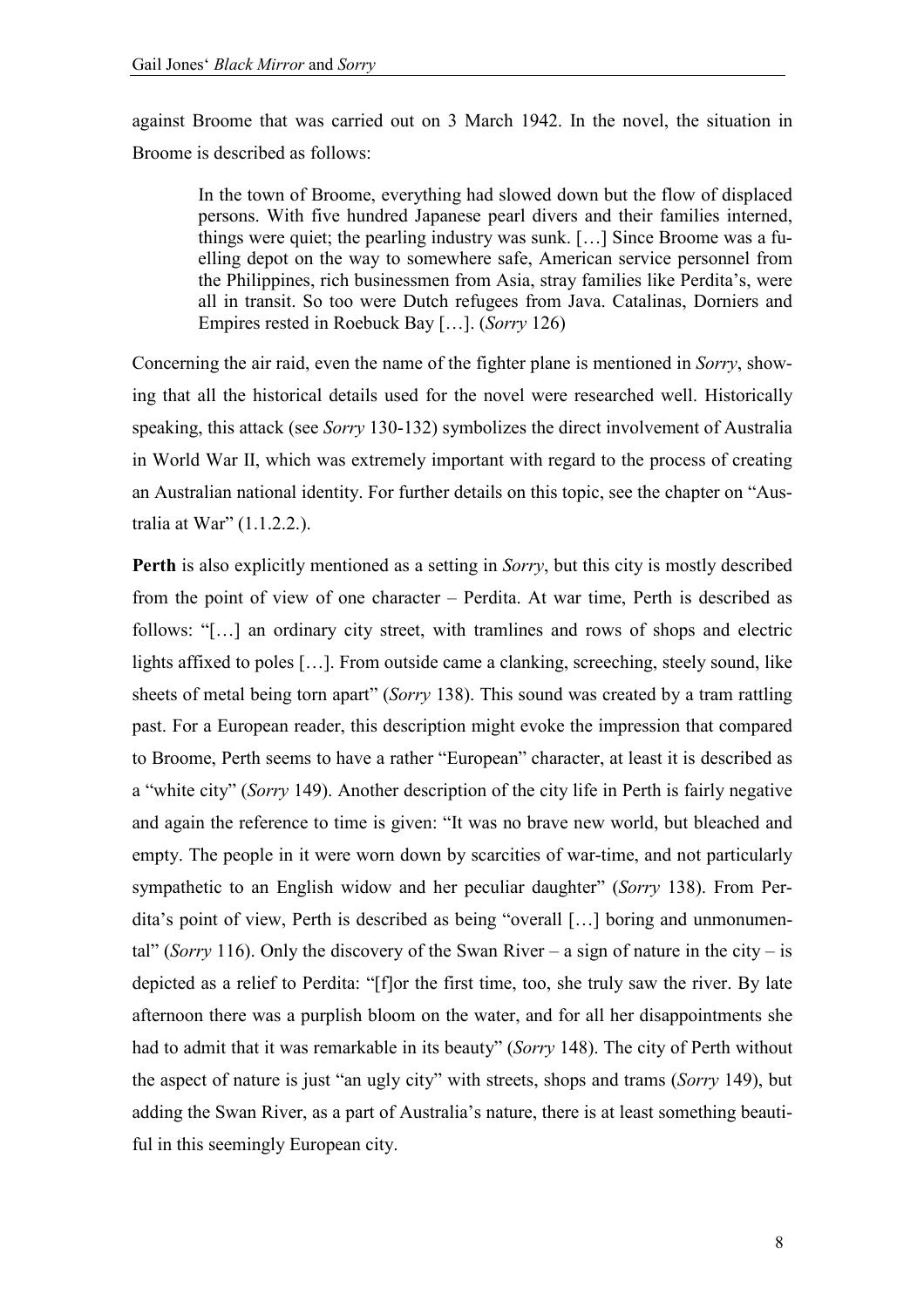To conclude the chapters on nature and urban areas, the obvious portrayal of the Australian landscape as well as flora and fauna leads to an unambiguous localization of the narratives. Moreover, this effect is intensified by the depiction of towns and cities: by using them as background for typically Australian socio-economic phenomena (e.g. the gold rush) and important historical events (e.g. the Japanese air raid), the unmistakable depiction of Western Australia is further enhanced, both historically and geographically.

### **1.1.2. Historical Themes**

The historical topics mentioned are central themes of Australia's past. The order of events in this chapter is not chronologically motivated but according to their importance for the characters. Since the topics of racism and the impact of colonialism on the aboriginal population are dominant in the two novels chosen, attention will be mainly focussed on this area rather than on the Australian participation in the First and the Second World War.

#### 1.1.2.1. **Racism, Colonialism and British Culture in Australia**

The British rule over Australia, beginning in 1788, led to a massive transfer of culture and religion, but also of moral attitudes. In other words, the Australian indigenous population was influenced by the British colonialists, which mostly meant suppression. Gail Jones' novels show three aspects related to colonialism: the "civilizing" of Aboriginal people, racist ideas which are inherent in some characters and the economic aspects of colonialism. However, further details with regard to the topic of acculturation will be given in the chapter on Aboriginal people (see chapter 2.1.).

The best literary examples of characters being extremely colonialist-minded in Jones' novels are Nicholas Keene and Herbert Morrell, the father figures in *Sorry* and *Black Mirror* respectively: Both are migrants who move from England to Australia and who live and work in Australia but still long for "Britishness" and believe in the British Empire and its supremacy especially over native Australians.

The novel *Black Mirror* uses **Herbert Morrell** to give an example of the colonial opinions many European migrants held and he can be seen as "a personification of the modern, industrial spirit" (Genoni 162). This character is defined in terms of "his passion for collecting "objects on a criterion of radical unAustralianness" (*Black Mirror* 156), his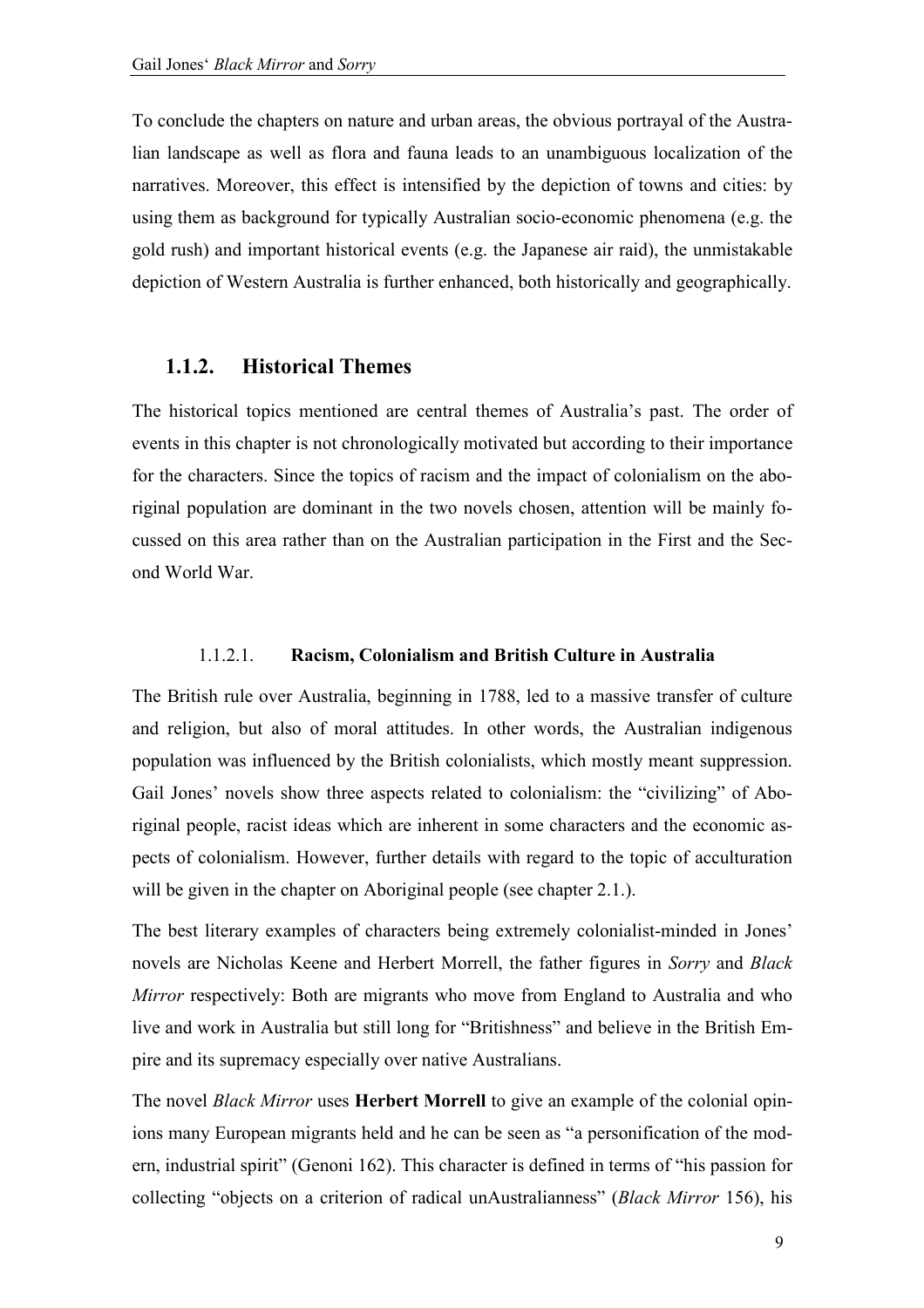desire for ranking the races of the world (see *Black Mirror* 158, see Oreb 118), his obsession with expanding "his interests in gold exploration" (*Black Mirror* 164) and with making money (see *Black Mirror* 164). Moreover, he strives to create a nation called "New Britain" by means of economy (see *Black Mirror* 159). "For Morrell, the iconic imperial coloniser of Australia's depths as well as its surfaces, the 'magnitude of his investment' in mineral exploration is a matter of valorisation that not only invokes but thrice exceeds the pinnacle of modernist achievement" (Roughley 63), for he is extremely proud that the depth of his mines is three times the height of the Eiffel Tower (*Black Mirror* 169).

This character despises anything that is Australian and wants to make it British. Consequently, his ranking of races compares other nations to the British Civilization:

Herbert Morrell had opinions on every race and nation on earth and had systematically ranked them. At the top of the list, at one hundred per cent, he placed Great Britain, Great Britain the incomparable. This was the nation he considered peerless in its qualities and achievements. [...] Other races and nations (for he mentally conflated them) fell away in the steep declension of imperfection [...] At the bottom of his scale were the Australian Aborigines, a people whom Herbert considered despicable since they were without markets, commodities and evidence of artistry, and moreover refused all blandishments of Civilisation. (*Black Mirror* 158-159)

The narrator, the biographer Anna Griffin, presents Herbert Morrell as a greedy, paranoid mine owner in Western Australia whose only purpose in life is the desire of expanding his gold mining business (see *Black Mirror* 164). His concentration on industry and the economy is clearly a colonialist point of view that cannot be compared to the philosophy of Aboriginal people, who live in harmony with nature, believe in spirits and decide on the holiness of certain places (see *Black Mirror* 301 and 53). The comparison between the newly arrived miners and the indigenous people of Australia is discussed in *Black Mirror* in the following way: "The indigenous people, the Maduwongga, had myths to account for the amplitude of the desert, its landforms and weather; but the migrant miners, mythically bereft and excommunicated, worshipped wealth and industry" (*Black Mirror* 53).

Moreover, Herbert Morrell can clearly be seen as a colonialist who believes in improving the Australian economy because his "[...] mine produces wealth, employment and national stability, and contributes daily to the Australian Gross National Product" (*Black Mirror* 171). Morrell's concept of "New Britain" does not include any Aboriginal inhabitants at all for he states that "Australia would advance [...] only when the ex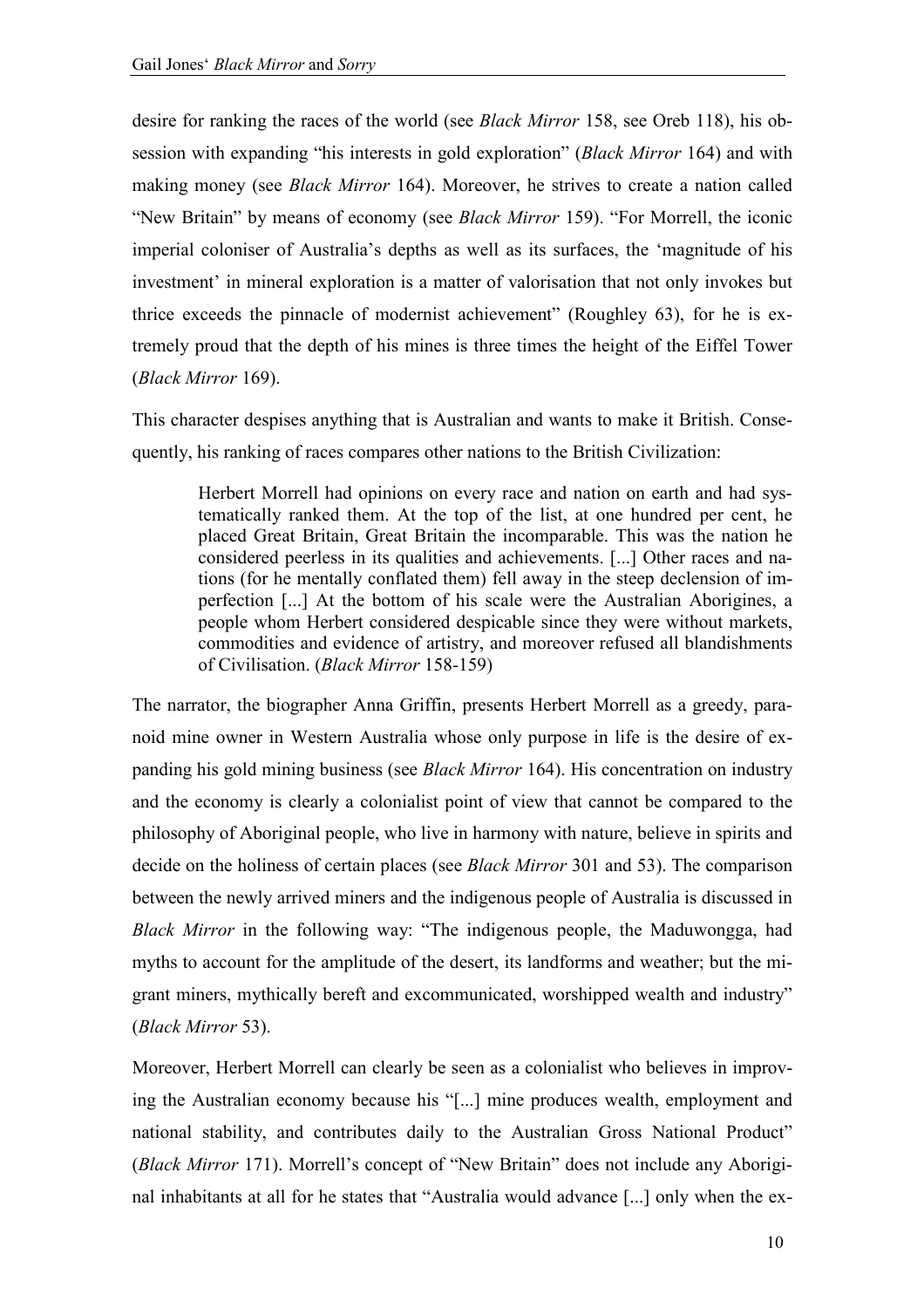tirpation of the Aborigine was complete" (*Black Mirror* 159). This brutal and racist attitude is part of the larger concept of a "nation renamed New Britain" (*Black Mirror* 159) in which the flora should be adapted to the British Isle, since nature is intended to be "converted entirely by hedgerows and elms" (*Black Mirror* 159), which *again* shows the obsession with Great Britain, which was typical of many colonialists.

The other novel, *Sorry*, uses the character of **Nicholas Keene** to personify colonialist ideas. He is described in the following way:

[He] decided he must uncover the mystery of what he liked to call 'elemental man'. His theories on human development and the diversity of cultures were imperial and arrogant. He thought tribal peoples base, unintelligent and equivalent to children, but also that they held in their behaviour and beliefs the origins of sex, aggression and identity. He believed in the British Empire, in its rights of governance. (*Sorry* 7)

Through anthropological research Nicholas wants to prove the presumed inferiority of Aboriginal people. In this point Jones' narrative coincides with historical reality: the justification for the oppression of the indigenous population was based mainly on anthropological arguments (see Peel 40-41). The first-person narrator of the novel, Perdita, also underlines that Nicholas, her father, can be seen as a colonialist by explicitly stating that he "felt once again heroic [in Australia]. He was a frontiersman, white, filled with colonial aspiration" (*Sorry* 14) and sees himself as a man "on a mission" (*Sorry* 15), who intends to make a name by investigating an Aboriginal family group. The racist aspect becomes even clearer when reading the term used for this group: "They would be the subjects, or rather, the objects, of his research. They looked, he thought, rather mundane, not noble savages or extraordinary specimens of humanity" (*Sorry* 19). This statement shows that the character is convinced of the inferiority of Aboriginal people because he uses the term "object", and the pejorative word "specimen" instead of "persons" even underlines his negative and racist opinion towards the indigenous population.

Similarly to the attitude of the "typical" colonialist Herbert Morrell in *Black Mirror*, the anthropological studies of Nicholas Keene also come to the conclusion that Aboriginal Australians seem to be not fit for the modern world because they prefer the concept of family instead of competition, money-making and wealth:

For Aboriginal people, he said, kin was organisation, the structure of rule, obligation, system, code. [...] Nicholas added that kin would have to be destroyed if Aborigines were to enter the modern world. It made them share everything, he said, so they were always poor and could never accumulate property. It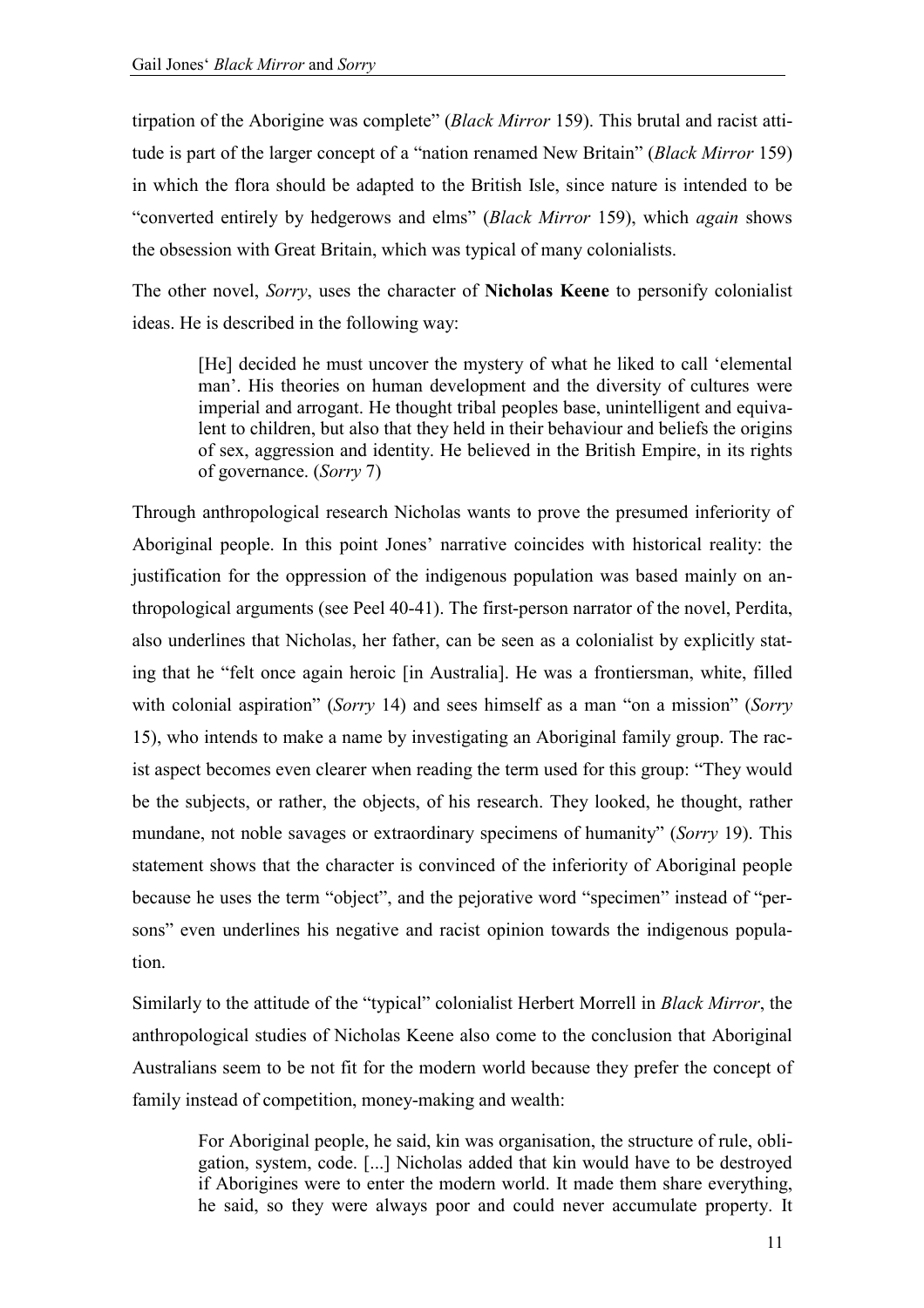made them think in communal, not individual terms, so that they were always bound to the past, to tribal savagery. (*Sorry* 71)

In both novels, three minor characters also support racist ideas like the need for cultural adaptation and the inferiority of the Aboriginal population: Miss Casey in *Black Mirror* and Captain Smith as well as Mrs Trevor in *Sorry*. The character of **Miss Casey** can be seen even more racist than her boss, Herbert Morrell, because she even refuses "to live in a house with a black woman and her bastard" (*Black Mirror* 182). Miss Casey is described as thinking "Lily-white an animal" (*Black Mirror* 182) and as openly despising Ruby – Lily-white and Herbert Morrell's child.

The other minor characters personifying colonialist ideas are **Captain Smith**, whom Nicholas encounters when travelling up the west coast (to Broome), and Mrs Trevor, Nicholas Keene's neighbour. Supplying Nicholas with "semi-local knowledge" (*Sorry* 12) about the Aboriginal population, Captain Smith also supports the idea that the research on indigenous people "would be useful in their management and control" (*Sorry* 12). The character of Captain Smith has racist opinions similar to Herbert Morrell's in *Black Mirror*: "The Aborigine, he said, like all primitive peoples, had a tendency to expire on contact with a superior race. It was the sad duty of the Civilised Man to raise or erase lesser humans, to enable the March of Progress and the Completion of God's Plan" (*Sorry* 12). Racism is here justified on religious grounds, which will be further investigated in the chapter dealing with the Stolen Generations (see chapter 2.1.). The function of Captain Smith as a character in the novel is to represent the "average" Australian who was raised in a colonial Australia and supports the idea of white superiority and of the predestined duty to acculturate and to convert the Aboriginal Australians. Captain Smith believes that the extinction or acculturation of the indigenous population is God's will, and must therefore be exercised by white Australians like him.

Compared to the captain, Nicholas Keene's position seems to be more intellectual, claiming to do anthropological studies. In fact, his approach represents the research of many real anthropologists who helped to form the backbone of scientifically based racism<sup>2</sup> . However, Nicholas' despise for the indigenous population is not only limited to scientific research: the reader learns that Nicholas is an extremely violent person, especially with regard to Aboriginal women whom he hits and rapes frequently.

 $\overline{a}$ 

<sup>&</sup>lt;sup>2</sup> For more information on racism based on anthropological research see Peel 40-41.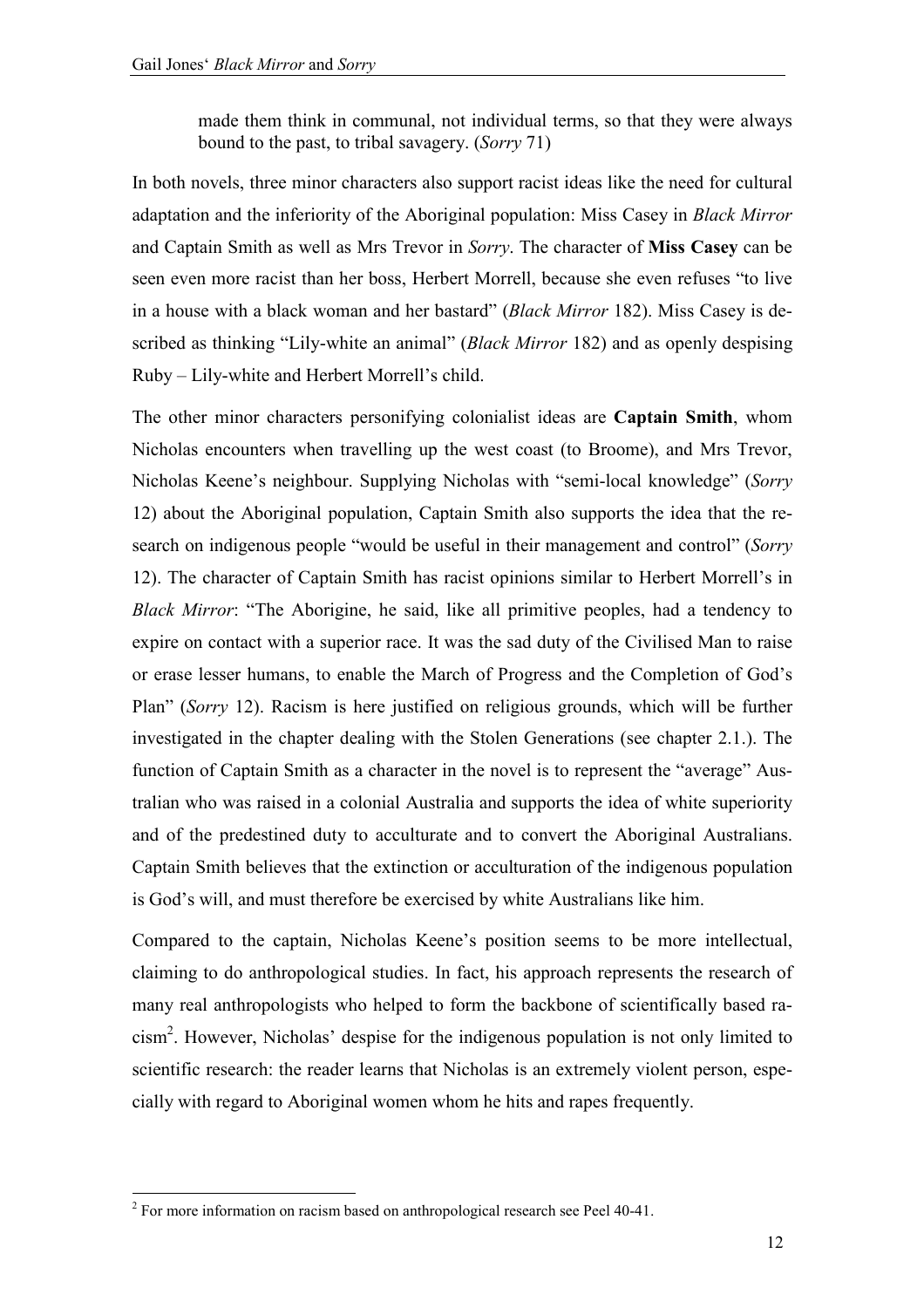The other minor character in *Sorry* representing colonialist ideas is **Mrs Trevor**, who also believes in "civilising" young "'half-caste' girls" (*Sorry* 22), by teaching them how to cook and clean. The narrator states that "Mrs Trevor – Vera – thought it her duty to civilise them, and to teach them good behaviour and habits of tidiness, to induct them into submission and quiet compliance" (*Sorry* 22). This attitude of white superiority embodied by Mrs Trevor in reality provided the ideological background of the forced acculturation of Aboriginal children, known as the Stolen Generations (see chapter  $2.1.$ ).

To sum up, the idea of excluding Aboriginal people or of changing their traditions or familial structures in order to create a rich, modern nation with great economical power is a common idea held by several characters in both novels. The two characters described in greater detail– Herbert Morrell and Nicholas Keene – can be seen as representatives of colonialism. Especially Herbert Morrell is presented in a one-dimensional way, being reduced to racist and capitalist attitudes only. In a way, Nicholas Keene might be interpreted as a more elaborate version of the character of Herbert Morrell because he also sees some good qualities in Aboriginal people: For instance, Nicholas needs an Aboriginal man called Willie to translate for him and to teach him the native language. When following Willie, Nicholas gradually begins "to admire the black man's hard labour, and his dignified care in the explanation of his own words" (*Sorry* 39), but he still mistrusts him. Another example of appreciating at least some characteristics of indigenous people is the incident when Nicholas describes "a desert man in Broome" (*Sorry* 59), calling him an "important man of Law [who] knew things [...] that he would describe and uncover" (*Sorry* 59).

This chapter shows that many characters created by Gail Jones embody different colonialist ideas: not only is the economic exploitation made the subject of discussion, but also science-based racism, as well as the mission to civilize the indigenous population.

#### 1.1.2.2. **Australia at War**

This chapter deals with the historical context of both novels which show the role Australia played in the two World Wars. While in *Black Mirror* there are only some allusions to the effects of the First World War with regard to Australian veterans, the Second World War is a vital part of the setting in *Sorry*. The Second World War is also part of several memories in *Black Mirror*, but since the events mentioned take place in Paris,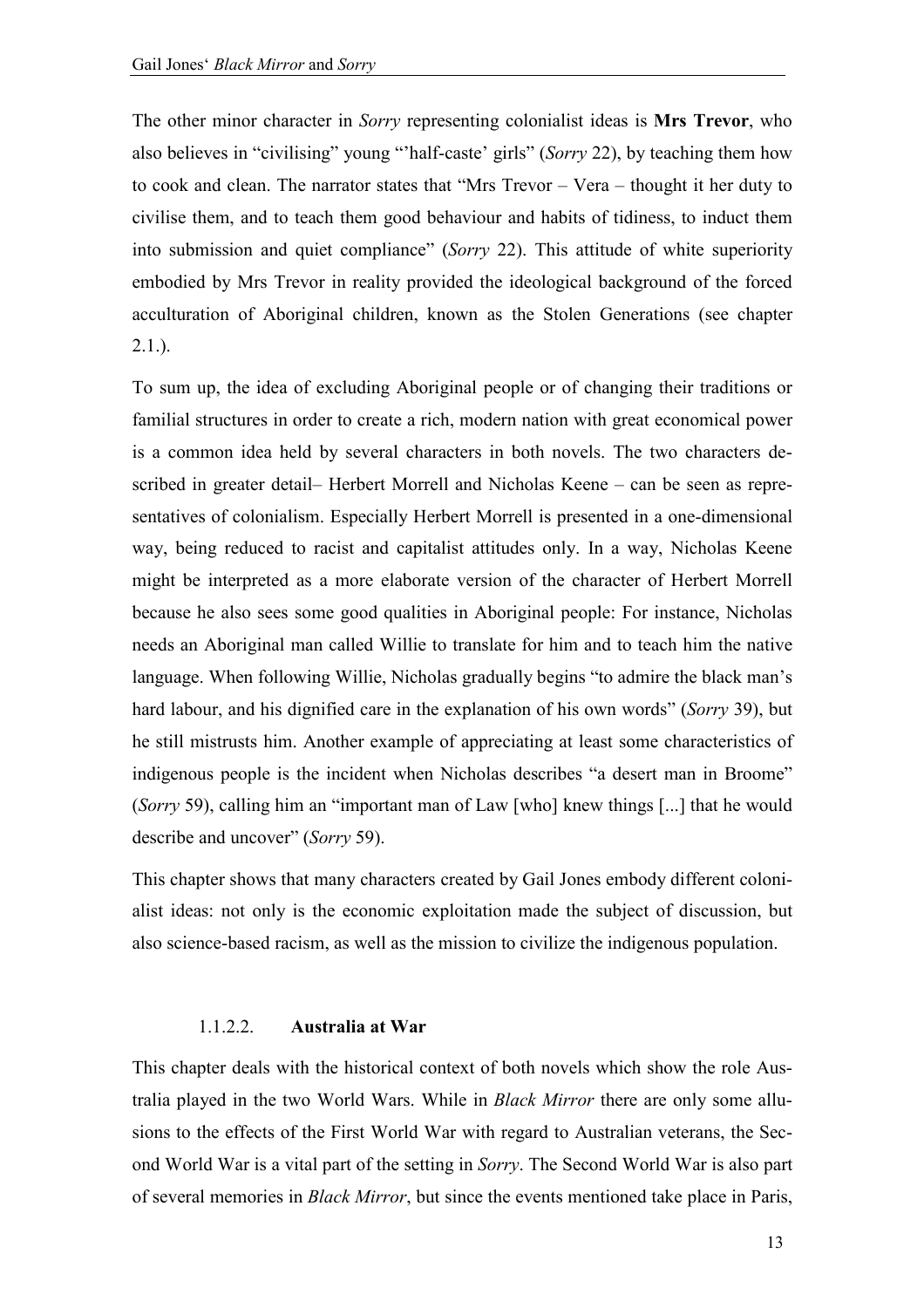they can be neglected for the following analysis. This chapter mainly tries to show how the effects of each war on Australia are depicted.

In *Black Mirror*, there are only some references to the **First World War** (see *Black Mirror* 175 and 177). In these descriptions it becomes clear that Australia was not directly concerned because there was no fighting on Australian soil, but indirectly through Australian troops that served as units in the British Armed Forces in Battles in Northern Africa and Europe, e.g. in the Gallipoli-Campaign (see Voigt 27; Peel 65-66). Of the 30,000 Australian soldiers fighting in the First World War, 15,000 were seriously injured, sometimes even mutilated, when they were fighting for Great Britain, which was seen as their "motherland" (see Peel 67). In the novel, these returned men are described as people lingering miserably in the streets, without arms or legs, and some of them being mentally disturbed because of mustard gas that was used in the war (see *Black Mirror* 177). According to Herbert Morrell, these men are not heroes but "unmanly with tears and displaying embarrassing disabilities" (*Black Mirror* 177), and he finds it irritating that despite their experiences these "limbless men still wore their khaki uniforms, folded back, flapping and pinned up where the arm or leg used to be" (*Black Mirror* 177). He, as a personification of the successful business man in the novel, also criticises the participation of Australian men in the war and fears for his plans, knowing "his projected economic empire on the brink of collapse. New Britain was more and more implausible [...]" (*Black Mirror* 177). He sees that "[g]old profits were in decline, good workers were daily disappearing to enlist (seduced by handsome men in khaki with plumed hats and horses) and the mines were full of Enemy Aliens all plotting revolution [...] or stealing gold [...]" (*Black Mirror* 175).

In *Sorry*, the **Second World War** is frequently used as the background: Initially, it is only perceptible to the reader because of Nicholas' newspaper cuttings on the wall of their little shack (e.g. see *Sorry* 63 and 66) and his enthusiasm for the war. This is a clear allusion to the fact that Australia and its inhabitants are at first only spectators of the war raging in Europe, which corresponds with historical reality (see Peel 80-81 and Hagemann 94-95). For instance, Perdita reads in the newspapers that the German soldiers have killed "Jews at Kiev on 29 September [1941], as the Germans began their advance on Moscow" (*Sorry* 102). Two non-Aboriginal Australians in the novel try to enlist in the British army, however, both examples mentioned – Nicholas Keene and Mr Trevor – do not meet the requirements (see *Sorry* 40 and 115 respectively). Only gradually the direct involvement of Australia is recognizable because Australia is menaced by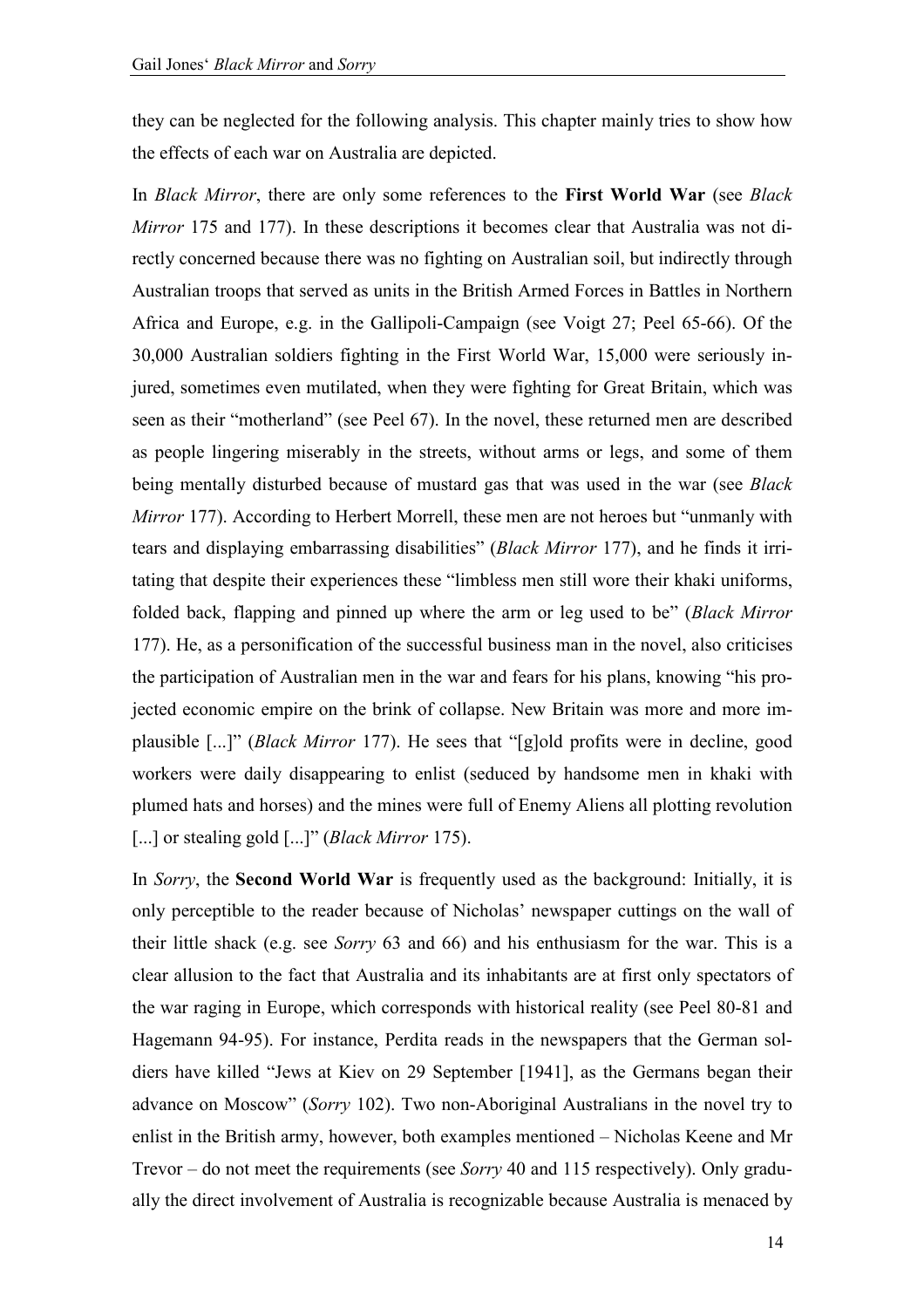Japanese troops and the fear of the war becomes increasingly perceptible to the reader, for example when Mr Trevor fuels the fear of violations committed against "English women" (*Sorry* 115), a cliché which was nurtured in novels and propaganda since the late  $19<sup>th</sup>$  century (see Peel 58). The graphic depiction of the war reaches its peak with the Japanese air raid against Broome on 3 March 1942 (see *Sorry* 130-132). As already shown above (see chapter 1.1.1.2. on the depiction on Broome), these scenes are based on diligent historical research on the part of the author, Gail Jones.

Besides the historical descriptions, the narrators of both novels also give some insights into the mentality of several characters during the time of the two World Wars: Many whites in *Sorry* and *Black Mirror* consider themselves "British" or "English", but there is no sense of belonging to Australia. To be precise, Nicholas and Stella Keene, Mr and Mrs Trevor, as well as Herbert Morrell in *Black Mirror* are typical examples of immigrants living in Australia who preserve the traditions and morality (see *Sorry* 36) of their mother country England. Concerning this attitude, an allusion to the educational system in Australia is given in *Sorry*, when Perdita discovers that "the history of the monarchs of England [...] was clearly the backbone of Australian education" (*Sorry* 141).

Fighting as a white Australian in the wars traditionally signified fighting for Great Britain. Johannes Voigt states in his article "Origins of the Australian National Consciousness" that Australia was a land of immigration, which meant that "the composition there remained subject to constant transformation and it remained colonially dependent for a long time and closely linked to her mother country, Great Britain, and the metropolis" (Voigt 19). According to him, it is true that the origins of Australian national consciousness already reached back to the second half of the  $19<sup>th</sup>$  century but that the ties to the mother country were not noticeably loosened (see Voigt 20). This clinging to old traditions and European heritage is characteristic of Australia's society, even after the establishment of an autonomous government in the middle of the  $19<sup>th</sup>$  century (see Peele 37):

The desire to see one's home country back again is, in general, inherent to every migrant but on that far removed continent it appears to be more marked than anywhere else. And this goal that the first generations did not mange to achieve was adopted by the second and third generations who still called the mother country "home" at a time when the Australian national identity had already been formed. (Voigt 20)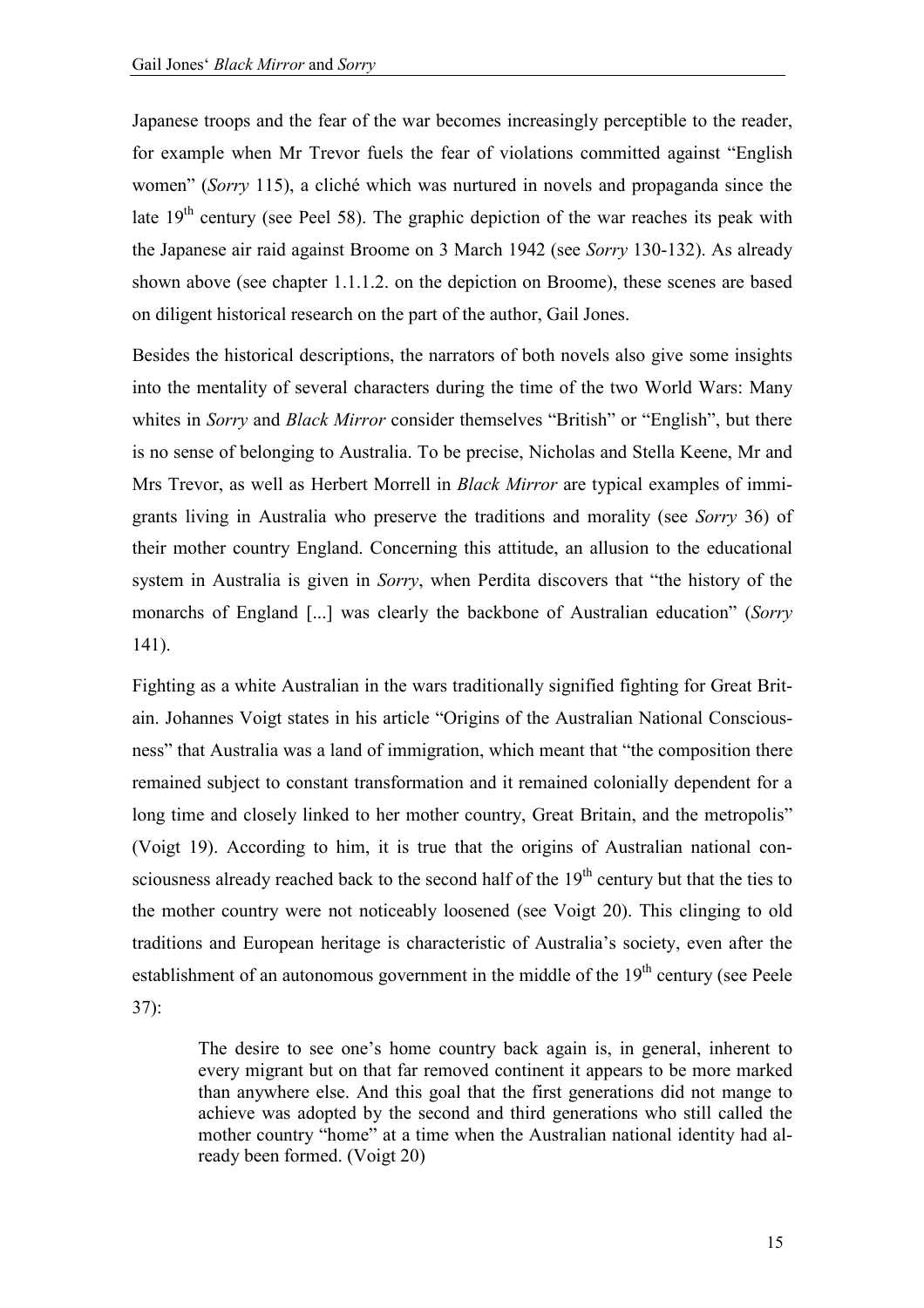Johannes Voigt underlines this information, saying that Australia was "a European populated country, subject to the Crown, integrated into the British Empire, and a Western oriented state" (23). The First World War was the initial phase in the artificial creation of an Australian national consciousness, which was "manipulated propagandistically in order to keep the enthusiasm alive and win over the necessary volunteers" (Voigt 27). Despite being part of the British army, the inhabitants of Oceania fought together in the "Australian and New Zealand Army Corps" (ANZACS). Their duty, however, was not to defend their homes but to fight for English interests in the Mediterranean (see Voigt 27; Hagemann 86-87; Peel 65).

An obvious break with Britain only happened during the Second World War, when Canberra rejected Churchill's request to send Australian troops to Malaysia. Facing the Japanese threat, it seemed more important to defend their own country than to pursue British interests. Furthermore, Great Britain obviously was no longer able to guarantee the safety of its colonies. This step was probably the decisive factor for the formation of the Australian national consciousness: Australia's "own interests were placed above those of the mother country and those of the Empire. The Australian national identity dominated over the loyalty to the Empire/Commonwealth" (Voigt 29, see also Peel 81 and McKenna 9).

To conclude, the Second World War is seen as a turning point in Australian history, especially concerning the development of its own national identity that replaces the close bond to Great Britain. In *Sorry*, the Second World War can also be seen as a decision point because it tremendously changes the lives of the characters: after the death of Nicholas – around 1940 – Stella and her daughter move to Broome and later to Perth, where they lead a completely different life in an urban area, far away from their old home in the outback. In the old shack in the surroundings of Broome, Stella did not go to work and spent her days reading, sewing and sleeping and Perdita did not go to school but was "taught at home, inefficiently, [and] eratically" (*Sorry* 35) by her mother. In Perth, Stella has to gain Perdita's and her living by working in a florist's shop and her daughter must go to school. Moreover, both profit from electricity and running water as well as the public transport in Perth. Similar to Perdita's life, also Australian society changed in the course of the Second World War. One of the most important outcomes of the traumatic experiences was the creation of some kind of national identity as a consequence of the Japanese threat. The "old" Australian society had been influenced by the ideas of colonialism and consequently tried to keep British culture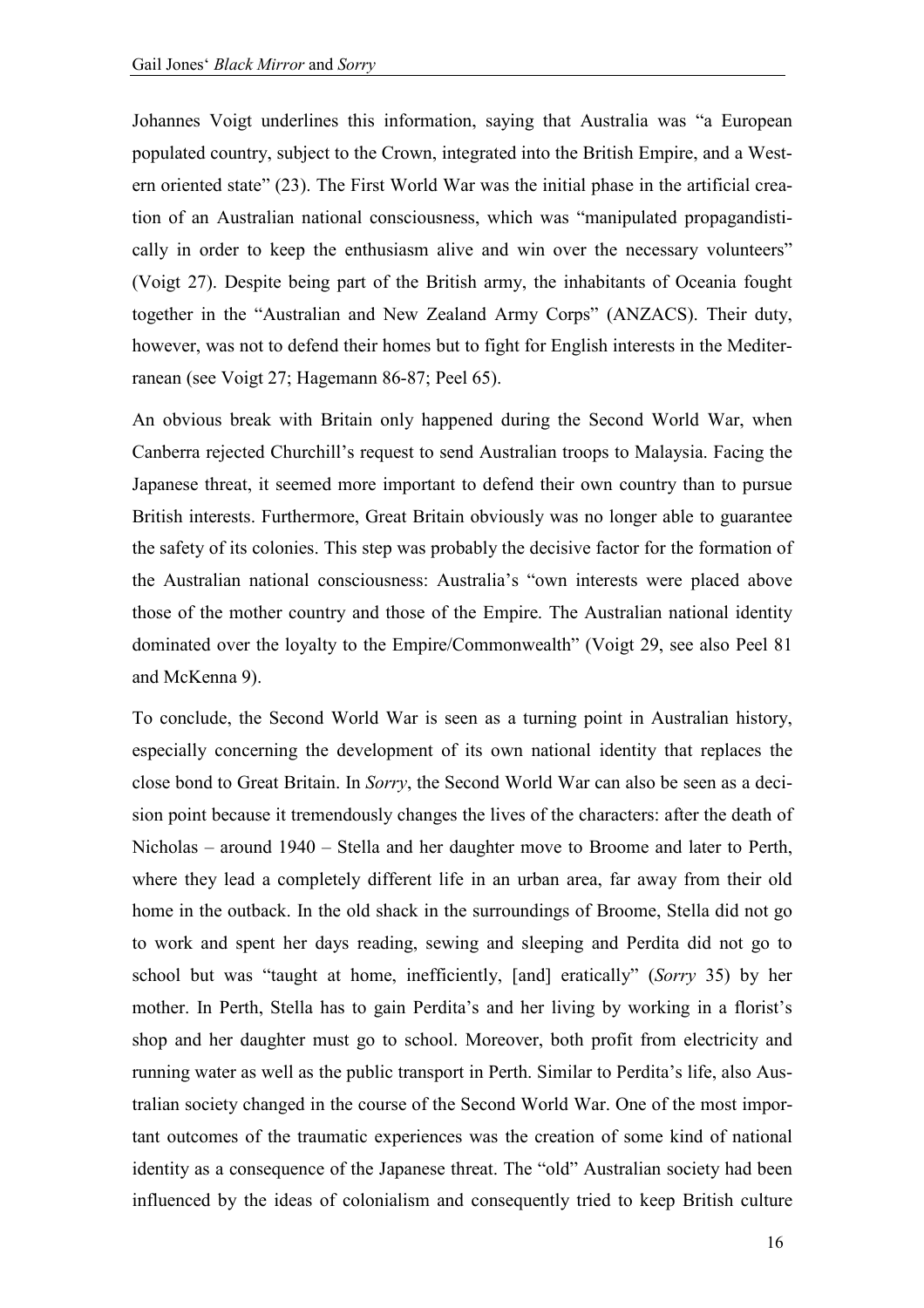alive. Even after the war, however, there was no radical shift and the sense of being only a British colony still remained strong. But slowly, the new generations became more and more rooted in Australia. Furnished with some kind of a national consciousness, their native country became more important to them than the "old", colonial one (see Peel 19). Examples of the old generation in *Sorry* are Stella (see chapter 1.2.2.2.) and Nicholas (see chapter 1.2.2.3.): both are immigrants from England who move to Australia but who do not adapt to different circumstances in the target country, such as climate, nature or customs. Both characters also insist on the superiority of English culture against the Aboriginal one. In contrast to them, their daughter Perdita can be seen as a symbol of a new, post-war society because she really sees Australia as her motherland and is rooted in it, having grown up there and even trying to establish contact to the indigenous population (see chapter 1.2.2.1.).

Therefore I suppose that the historical time span in *Sorry*, including World War II, is chosen intentionally: Gail Jones presumably wants to point out the change in Australian identity: There is reason to believe that Perdita is the allegory of post-war generations that have got rid of colonialist ideas and try to approach the Aboriginal population, but that cannot successfully remove all the mistakes of former generations.

### **1.2. Fictional Australia –**

### **Subjective Perceptions of a Continent**

The depiction of Australia in *Black Mirror* and in *Sorry* is not only confined to the historical background, but the country is also reflected in descriptions of landscapes and in different subjective opinions that the characters in the novels hold. Starting with the European stereotypes of Australia which are presented in the novels, the following chapters also will analyse the different connotations of Australia for the fictional characters as well as their subjective impressions of this country.

#### **1.2.1. Stereotypical Views of Australia in Europe**

In *Black Mirror*, especially the Parisian surrealists are represented as people who obstinately believe in stereotypes about Australia, clinging to the picture of a dark and very exotic continent, like Africa (see *Black Mirror* 20 and 145). The fictional surrealists of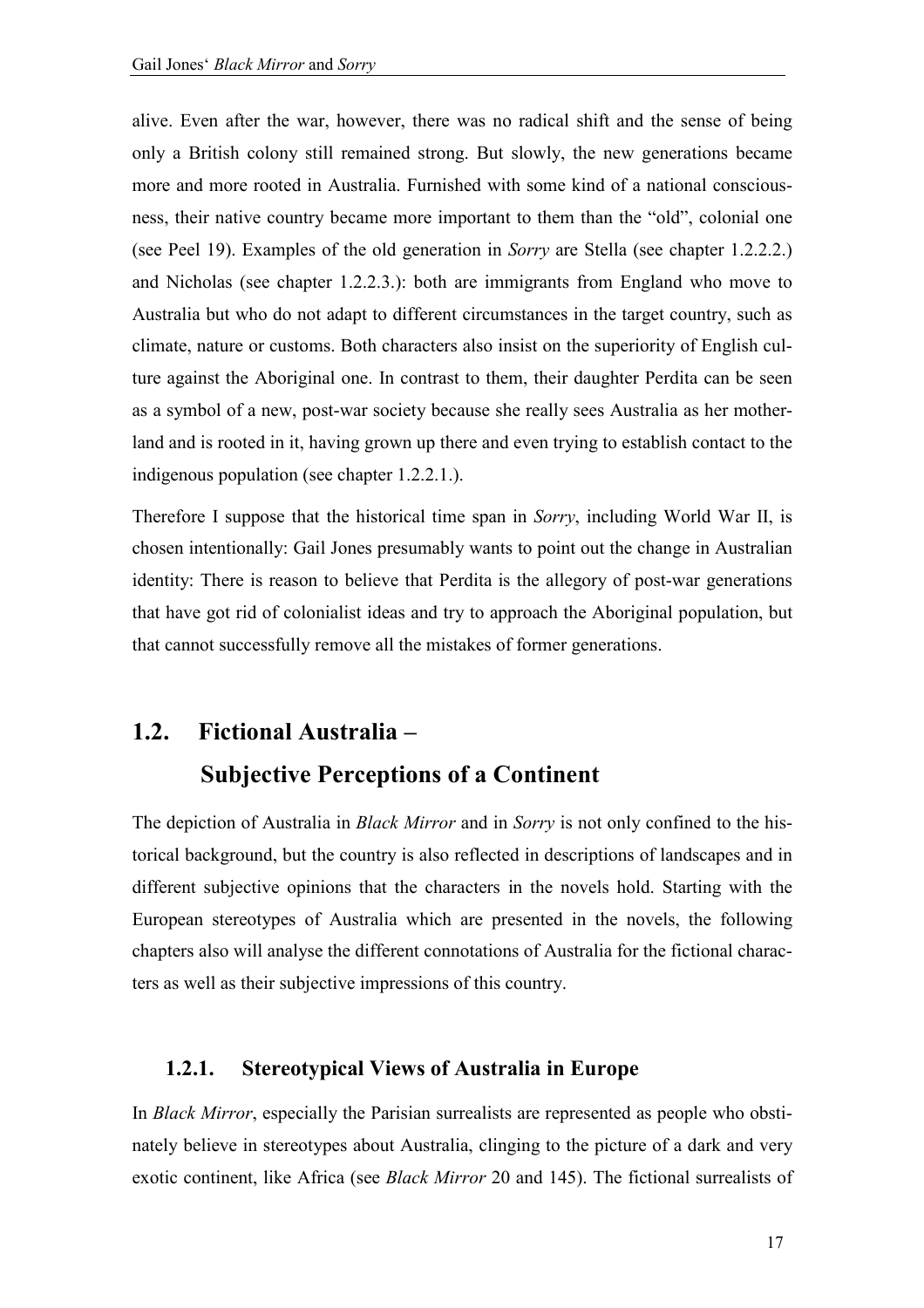the 1930s do not address Victoria properly, instead, they merely reduce her personality to the aspect of nationality by calling her "l'Australienne" – "the Australian" (see *Black Mirror* 18, 20, 21). "It was years before some of them called her Victoria" (*Black Mirror* 21). Furthermore, they make Victoria feel that she is

suddenly endowed with symbolic accessories: bounding kangaroos, vistas of orange earth, spectral stringy eucalypts, empty dead centres, any number of odd and arresting Antepodean inversion. The mantle of Australianness descended upon her, as though an invisible parasol had collapsed, leaving her drenched in novelty. She stood there bedraggled, pre-empted by nationhood. (*Black Mirror* 18)

At first, Victoria is ashamed and angry that she is reduced to nationality only, and she imagines cynically that the Surrealists might not "call her by her emblem" (*Black Mirror* 22) if she tattooed a map of Australia on her forehead (see *Black Mirror* 21-22): seeing the map would be "too unSurreal and literal-minded for them" (*Black Mirror* 21- 22) so that they would probably cease to call her "l'Australienne". Interestingly, Victoria also says about the surrealists that they do not believe in nations. However, they reduce Victoria to a representative of Australia (see *Black Mirror* 22), most likely because they see this continent as a symbol for the primitiveness of humanity, which they are fascinated with. In this sense, Australia takes on the same role as Africa, namely that of a "dark continent" which especially the fictional character of André Breton is fascinated by: "He speculated on primitivist urges and waxed racist on Black Venuses. Their cunts, Breton declared, are our mystery, our homecoming. They are the darkest most unconscious places we know. Nature with no lights on" (see *Black Mirror* 144-145).

Breton's racist opinions are also reflected in a song about Australia including these verses: "black and black and black and black / black is the body continent / at which we force frontiers, / black is the juicy jungle, the tasty convolutions, / the monkeys, the monkeys, / the razors invading" (*Black Mirror* 20). The reaction of the only Australian person present at this spectacle, Victoria, is to turn away and to feel ashamed (see *Black Mirror* 20). Although, on the one hand, André Breton signifies Paris for Victoria, and she wants to be like him, she is also repelled by his primitive racist views (see *Black Mirror* 145). This situation makes it clear that Victoria's opinion about the surrealist has developed formerly: "Victoria *had* carried her own nationality like an inferiority complex, convinced of the superiority of all-things-European" [emphasis added] (*Black Mirror* 145). Despite the stereotypical views Victoria is confronted with, she demonstratively adopts an Australian identity (see chapter 1.2.2.1.).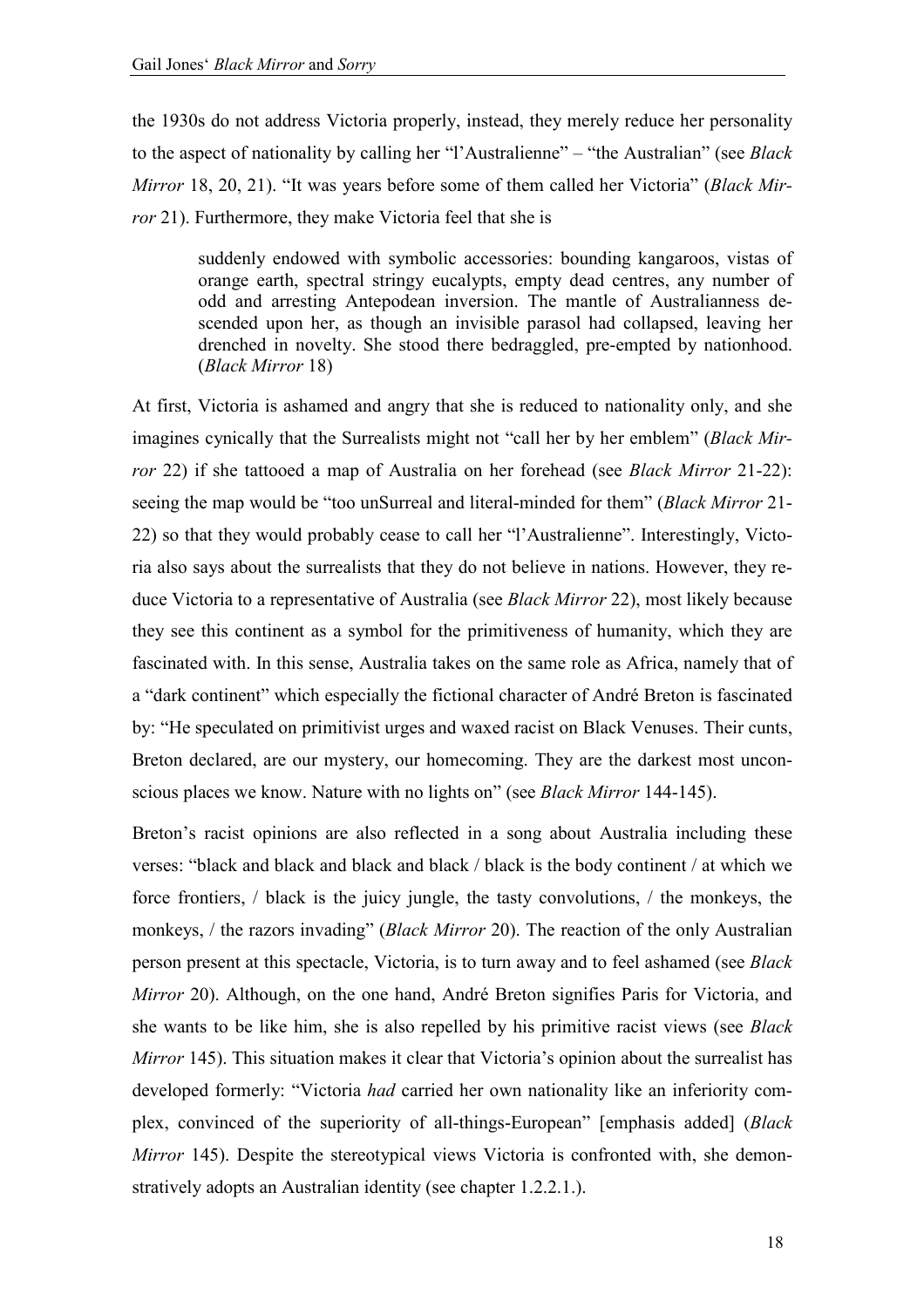$\overline{a}$ 

Another character in *Black Mirror* that can be seen as typical of the European view of Australia is Mrs Dooley, who tells Anna that her nephew is living in Australia, too "with that heat and all, and the no-snow Christmases, and the kangaroos, and the desert, and the black people with pointy spears" (*Black Mirror* 34). While the French surrealists reduce Australia – as a second Africa – to its stereotypical role as some kind of the cradle of mankind, the prejudices uttered by Mrs Dooley are less philosophical: To her, Australia is, above all, simply an unknown and exotic part of the world, with unusual climatic phenomena, with hardly imaginable animals and with uncivilised human beings. Her view presumably mirrors the opinion of an average European with limited knowledge of the world. In this context it is remarkable that the same stereotypical views are attributed to Stella and Nicholas Keene in *Sorry*: There are two incidents when Australia is seen from a European position, namely before Nicholas and Stella go to this continent. Stella designates Australia as "the dark side of the planet" (*Sorry* 9) and the narrator says that Nicholas, as an anthropologist, only "chose Australia for his field work because it appealed to his sense of the insane: what intelligent Englishman would go willingly to Australia? A black continent, certainly, full of intractable mysteries" (*Sorry* 11). These two quotations show a negative view that is extremely superficial and typical of Europeans who have not had any contact with Australia apart from some rumours. The parallels to the character of Mrs Dooley, who voices her opinion of the "dark continent" in the 1990s, approximately sixty years<sup>3</sup> after the Keenes (who expressed their prejudices in 1930), might be seen as an allusion that the stereotypes of Australia among the Europeans have not changed significantly throughout the centuries.

#### **1.2.2. What Australia Means to Some of the Characters**

Apart from several stereotypes expressed by European characters in both novels, Australia is also viewed differently by many characters living there. The spectrum of perceptions reaches from the identification with Australia as a home to the ancient cliché of Australia as a location of exile.

<sup>&</sup>lt;sup>3</sup> This is the result of my personal calculations: The characters of Nicholas and Stella Keene leave England in 1930 (see *Sorry* 11). In *Black Mirror* it is not said, when exactly Anna Griffins comes to London in order to research for the biography of Victoria Morrell. We do know, however, that Victoria "was born in Melbourne, Australia, in 1910" (*Black Mirror* 156) and that "when Ruby was born […] she must have been seven or so" (*Black Mirror* 181). When Anna visits her home town after Victoria's death, she meets Ruby who at this time "was about eighty years old" (*Black Mirror* 284). If we thus assume that Ruby was born in 1917, Anna's visits to London and to Australia must be set in the late 1990ies. So Mrs Dooley's prejudices against Australia are also placed in the late 1990s.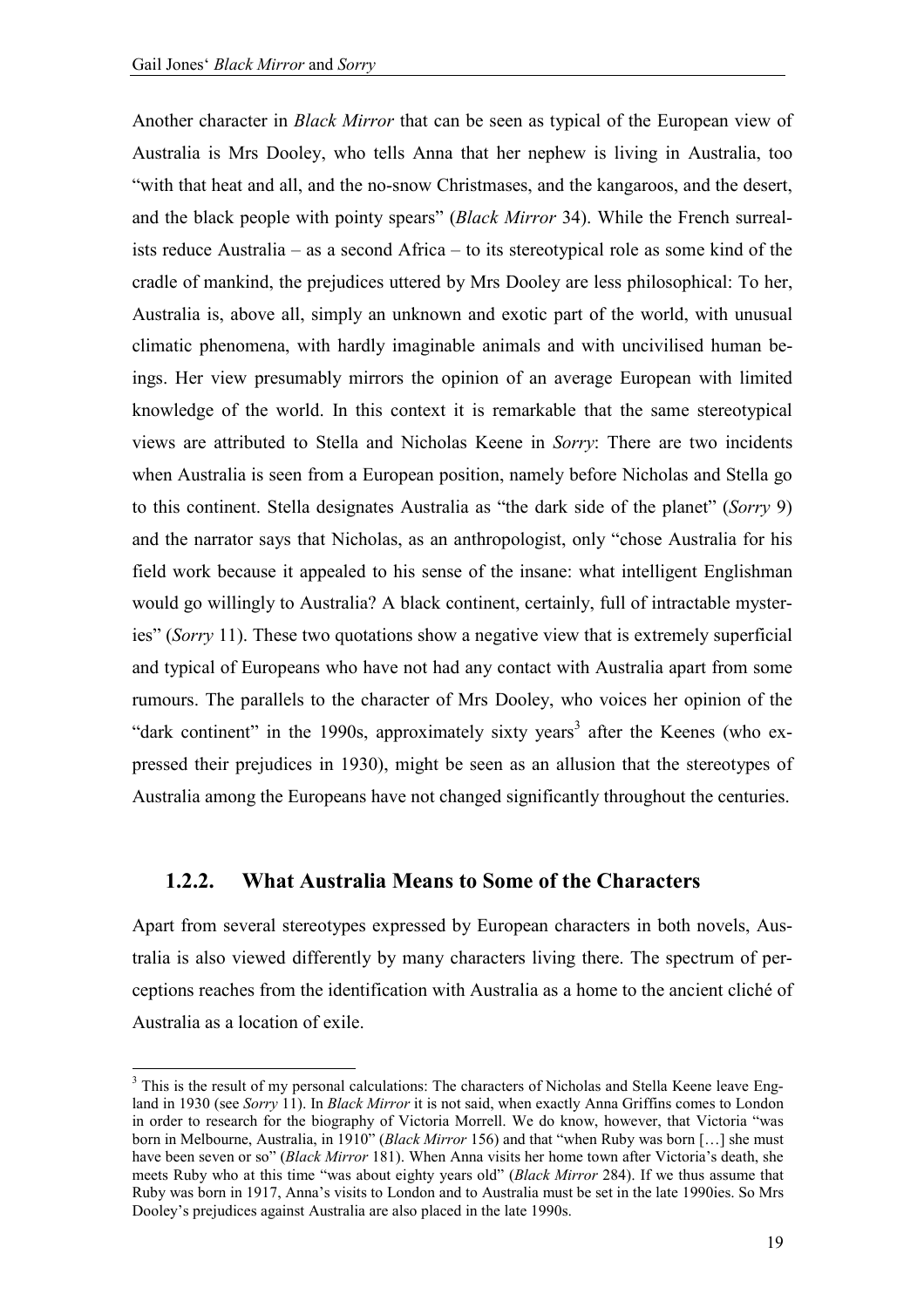#### 1.2.2.1. **Home/Refuge**

In some way Australia is perceived as homeland by all female protagonists (Victoria, Anna, and Perdita) of the novels *Sorry* and *Black Mirror*. In each case, however, the relation between the characters and Australia cannot simply be reduced to mere patriotism or national consciousness. In the following chapter I will analyse the reasons for the perception of Australia as a home and the intensity of the connection to it.

When **Victoria Morrell** leaves Australia, she does not depart because of the country itself, but only as a consequence of the problems she had to face: Having given up her baby for adoption, Victoria decides to go to England in order to avoid public gossip and to escape from her family (see *Black Mirror* 36 and 236-237): "I persuaded my father that the only hope for my virtue and my long-term marriage prospects was to send me abroad, to London, so that I could achieve the requisite female accomplishments divorced from the taint of local scandal" (*Black Mirror* 236-237). Victoria has indeed no reasons to stay in Australia because going to Europe also means fleeing from her family, especially from her cruel brother Henry, who was responsible for the death of Louis Bell, Victoria's first true love and the father of her child (see *Black Mirror* 233-235).

As already mentioned above (see chapter 1.2.1.), in Europe – especially in Paris – Victoria is reduced to her nationality ("L'Australienne", e.g. *Black Mirror* 20-21) and she feels like "a colonial. Lost." (*Black Mirror* 36). Apart from her relationship with Jules and her friendship to her step-sister Frances, she never seems to overcome her isolation, neither in Paris nor in London. Victoria sees her Australian identity as a burden and suffers from "an inferiority complex" (*Black Mirror* 145). At the same time she shows her connection to Australia openly by wearing black feathers as a headdress (see *Black Mirror* 17, 110, 129, 142, 222): "Upon her head she wore a crown of long black feathers, which quivered as though still expressing a will to flight" (*Black Mirror* 17). Later, Victoria's feathers are described as being "so dark that they had an oily sheen" (*Black Mirror* 129), and they are clearly swan feathers because Victoria greets her biographer, Anna, as follows: "In your honour I am wearing swans" (*Black Mirror* 17).

The black swan (*Cygnus atratus*) lives in the wetlands of Australia. It plays an important role in Aboriginal mythology, especially among the Nyungar people, who trace their origins back to these birds. The black swan was also vital for the identity of European settlers: The first settlement in Western Australia (c. 1700) was known as the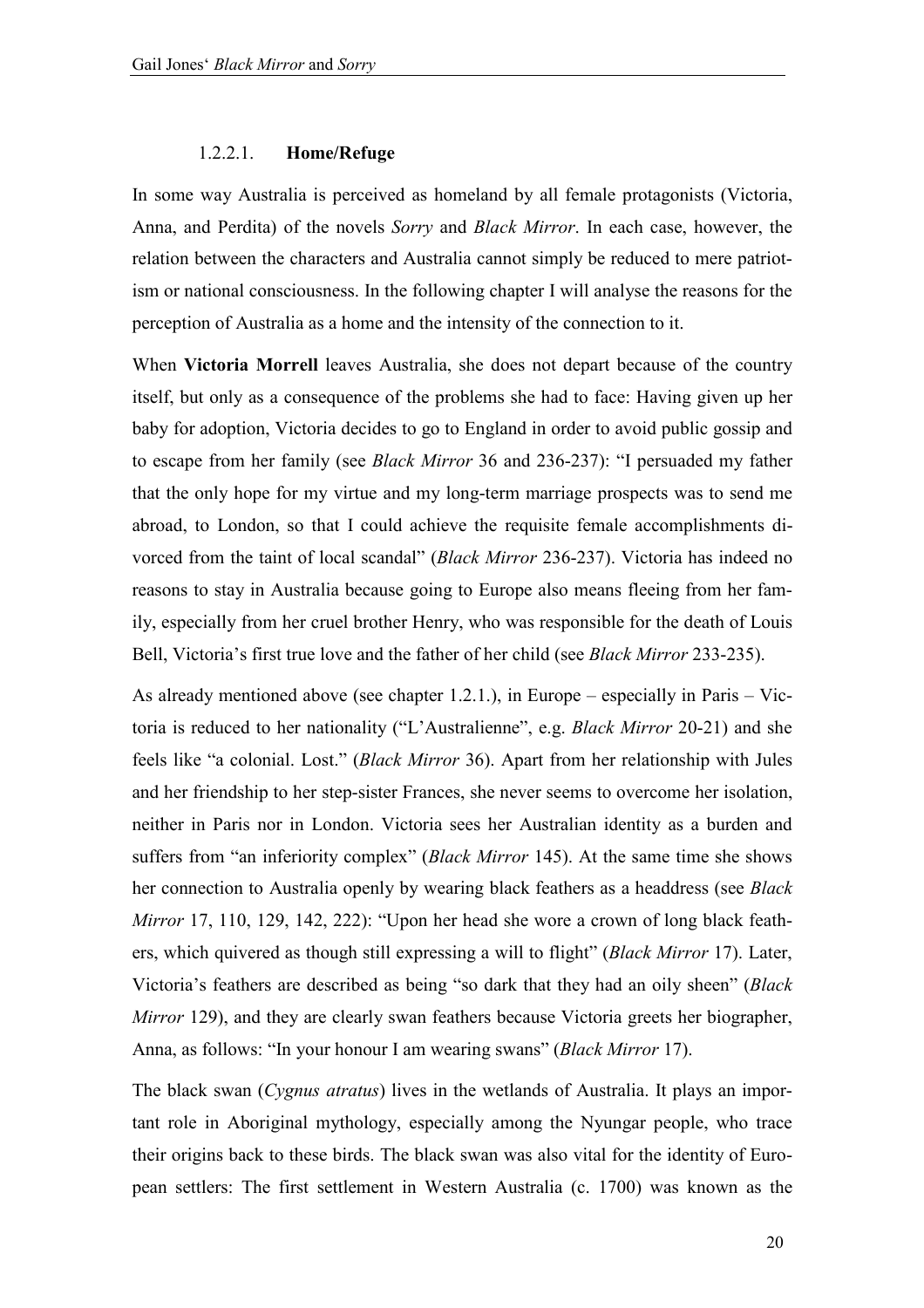"Swan River Colony". From this time on, the bird appeared on bank notes, government papers and postage stamps. Furthermore, it was used on the original State Crest and incorporated in the State Coat of Arms and Commonwealth Coat of Arms. Still today, the black swan is displayed both on the official flag and the Coat of Arms of Western Australia (see figures 1-3, see "Symbols of Western Australia").



Fig. 1: Black Swan



Fig. 2: Coat of Arms of Western Australia



Fig. 3: Flag of Western Australia

The frequent use of the black swan in the history of Western Australia as well as in the novel *Black Mirror* makes it obvious that the animal serves as a symbol of Australian identity. Feeling lost and lonely in Paris, Victoria chooses her headdress with feathers of black swans as an unambiguous symbol of her origins. This explicit identification makes her feel part of a larger community, even if only virtually. From this chosen group-identity she gains self-confidence: "Her head-dress of swan's feathers makes her appear tall and archaic, like some excavated goddess" (*Black Mirror* 84).

This pronounced Australian identity is in some ways constructed merely artificially. In fact, Victoria is not that firmly rooted in Australia. Born in 1910 (see *Black Mirror* 156) in a British colony, Victoria is a typical representative of generations of Australians growing up with a distinctly English dominated background. Due to her father's con-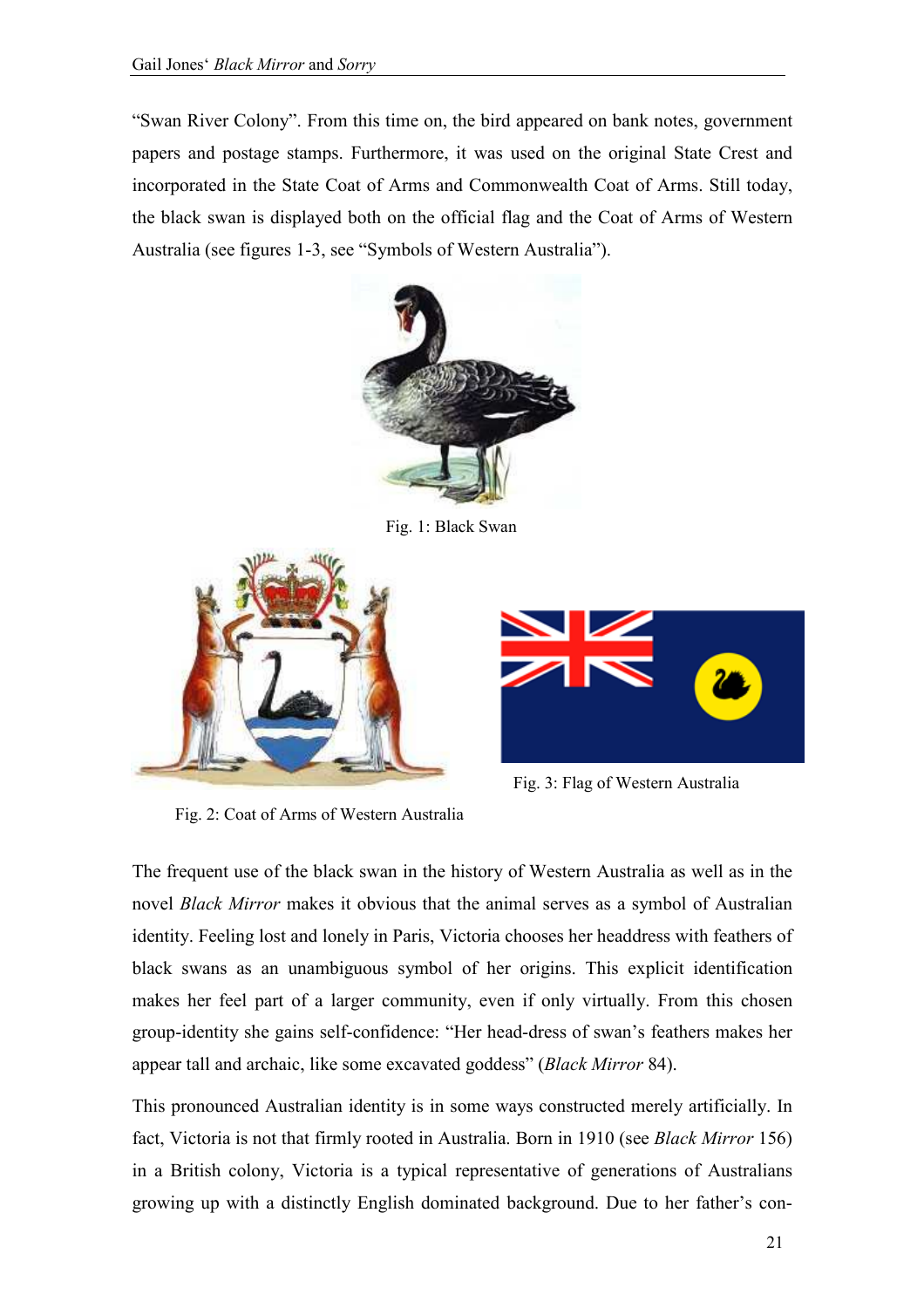tempt for all things Australian, Victoria grew up in a house furnished with objects from all over the world except Australia (see *Black Mirror* 47, 156). However, Victoria does not share her father's "radical unAustralianness" (*Black Mirror* 156): At least she associates with indigenous Australians and finally even sees Lily-White as her mother (*Black Mirror* 118 and 192). Nevertheless, Victoria remains – culturally seen – part of Western civilization and her ties to Australia do not seem to be very close after having emigrated to Europe: Victoria is "still believing in Mother-countries" (*Black Mirror* 36) and wonders as an old lady: "How had she [her younger self] come across the ocean yearning for mother-England, and ended up in this red drawing room, clenching her gloved hands, anxious for approval and known only as a nation?" (*Black Mirror* 22). Besides, when Victoria thinks of Australia on a hot summer's day in London, "it was perhaps her *only* [emphasis added] true adult moment of radical nostalgia" (*Black Mirror* 67-68).

Obviously, Victoria's "Australian" identity is not based on cultural entrenchment or emotional ties but can rather be interpreted as an artificial construct helping her to overcome her isolation. This hypothesis would at least explain Victoria's inner conflict, which becomes apparent while being under hypnosis: When asked to name the creature she sees herself as, she answers "[s]wan and not swan" (*Black Mirror* 91). Although pretending to be closely tied to Australia, Victoria's subconscious reveals to the reader that she actually feels homeless. Her wish to be fully Australian is perhaps recognizable in Victoria's last will: after her death her ash is "mingled with her swan's feather headdress" (*Black Mirror* 277) and brought back to Australia (see *Black Mirror* 277), which shows a last effort to become one with her home country.

While doing research on Victoria Morrell's life, **Anna Griffin** also reveals some childhood memories. The readers get to know that both women grew up in the same remote town in the goldfields in Western Australia. In order to do research on Victoria's biography Anna moves to London and lives in a boarding house (see *Black Mirror* 101), which indicates that the stay in England is only temporary.

In fact, the reader neither knows who has commissioned the young woman to write the biography nor where she actually comes from: Anna probably still lives in an Australian city, which is certainly not the one she was born in. When she returns to her home town after Victoria's death, the narrator states that "Anna has not been in her town on the goldfields for many years" (*Black Mirror* 278). Even though the reader cannot be sure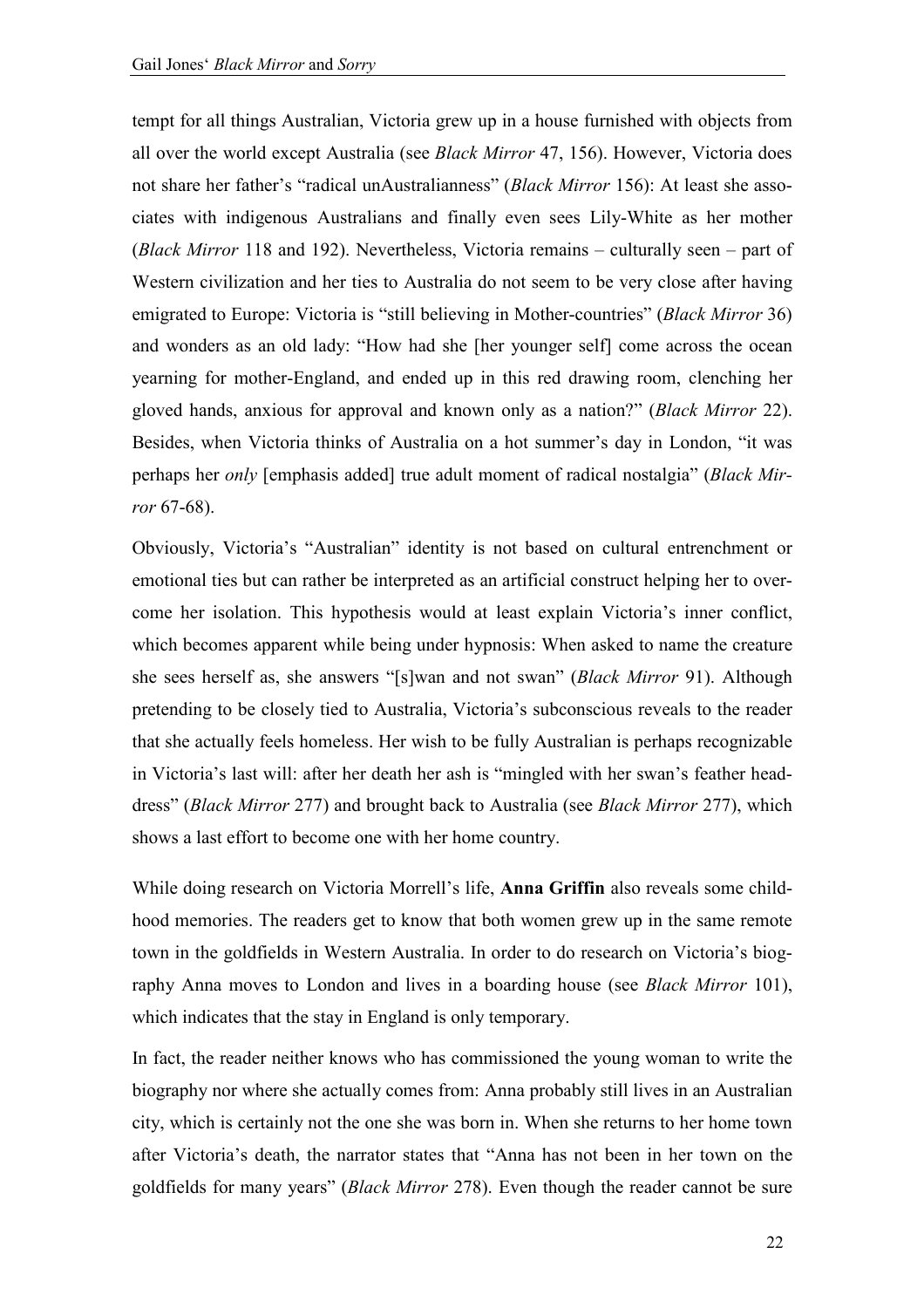about Anna's real place of residence, it becomes clear that she feels lonesome in London. Therefore she starts a relationship with Winston Field, a married Jamaican man who is studying Shakespeare in London and whose blackness and isolation attract her (see *Black Mirror* 99, 101, 102, 105). Stating explicitly that she "adores the night of his skin" (*Black Mirror* 99) and that she considers him her "new-found land" (*Black Mirror* 99), a parallel between Winston's blackness and Australia can be drawn. The assumption that he serves as a surrogate for her home country is confirmed by the Jamaican himself. Being infuriated he says,"I will not be your fucking dark continent" (*Black Mirror* 98 and 102). Therefore, the relationship with Winston may indicate Anna's homesickness. This theory is strengthened by the scene of her return to Australia: Anna visits her home town in order to deliver "Victoria's ashen remains to her long-lost sister, Ruby" (*Black Mirror* 277). When she comes to see her father and his new female companion, "her homecoming almost moves Anna to tears" (*Black Mirror* 281) thanks to the loving care of her stepmother Lola.

To conclude, it is unknown where the character of Anna Griffin lives. There are reasons, however, to assume that she sticks to her Australian origins and feels uprooted when being abroad and relieved when returning home.

Like the two protagonists of *Black Mirror*, the main character in *Sorry*, **Perdita Keene**, was also born in Australia (see *Sorry* 24). In contrast to her parents Stella and Nicholas Keene, who are English migrants and who are hardly able to adapt to the new circumstances, Perdita is firmly rooted in this country. Australia is not only her home, but also a refuge. In order to escape domestic violence she once flees into the bush and is calmed by the peacefulness of Australia's nature (see *Sorry* 34). She is comforted by the presence of "three rust-coloured kangaroos" (*Sorry* 34) and it is exactly this experience that helps her to see that "the world is *also* still and calm without collisions; the world is *also* these fond, benevolent presences, fur-warm and comforting, wanting nothing, silent" (*Sorry* 35). Another example of searching refuge in Australian nature is when her best friend Mary is sent to prison and Perdita is so lonely that she decides to hide in an old boab tree with the intention of never coming out again (see *Sorry* 111).

A deeper understanding of Australia's nature is created through the contact to the indigenous population, mostly represented by Mary. With her help, Perdita even succeeds to be integrated in the community of the Walmajarri people. Especially on two occasions Perdita's wish to be accepted by them becomes apparent: When she is invited to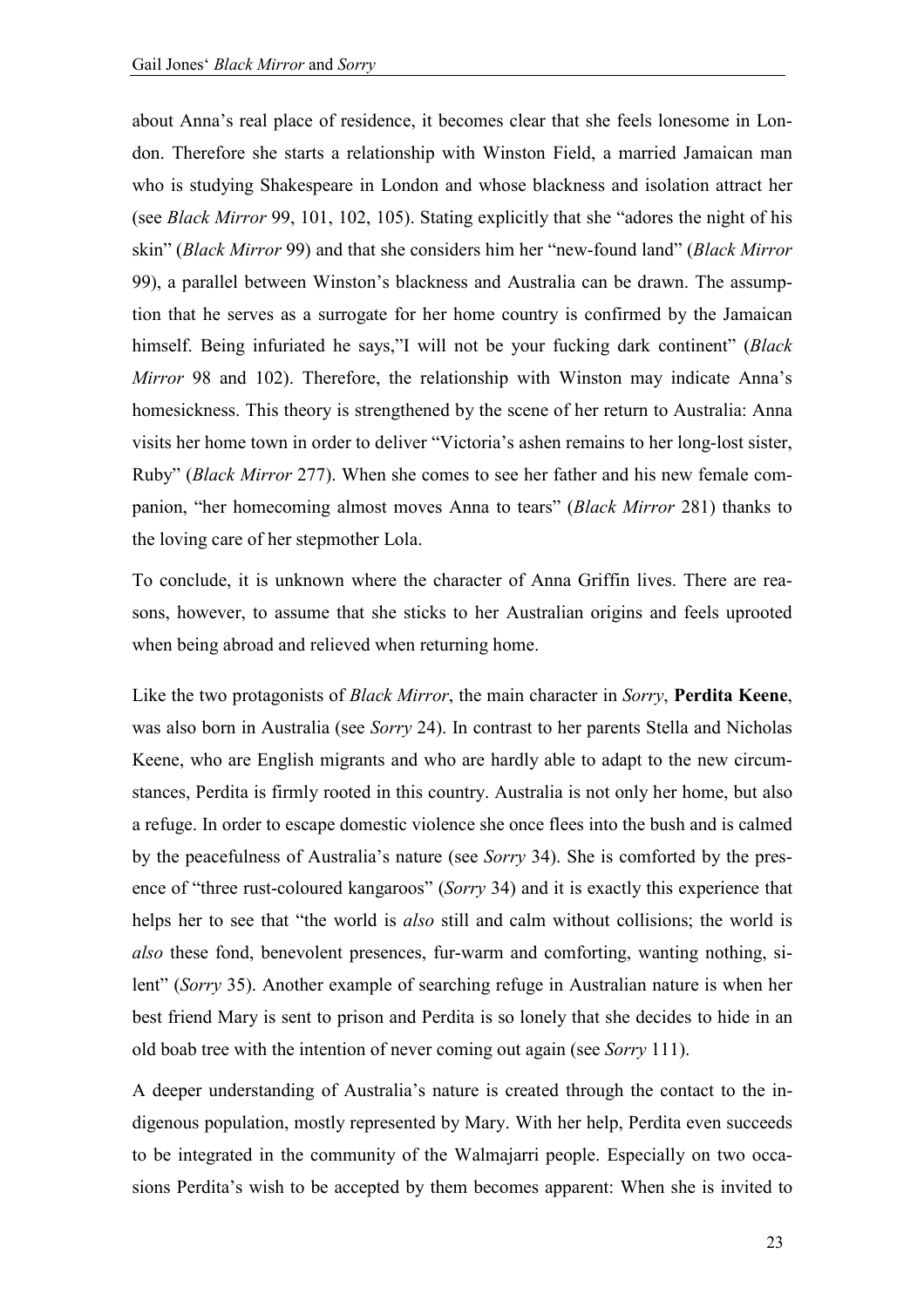sit around the fire and to drink tea with the Aboriginal women of Mary's people, she is at first disgusted by the tea offered to her, but "[s]he wanted, for Mary's sake, to drink the terrible tea. She wanted to show that she was part of the group. Not to be subtracted, as she was in her parents' presence" (*Sorry* 69). Perdita is even more accepted after having brought a bagged snake to the Walmajarri camp. Mary and Perdita "held the snake up high, not a trophy, but an offering, and not mere food, but evidence of their special connection" (*Sorry* 70). Finally Perdita becomes a member of the Walmajarri, Mary's people (see *Sorry* 55):

[...] she learned that she – Perdita – had been given a skin group: since Mary had a designated daughterly role in relation to Madjabari, Perdita was included as a sister [...] She knew herself suddenly implicated in a wider pattern, where there would always be someone, somewhere, to know of and look after her; and she knew too of the formal recognition of her love for Mary, her sister. (*Sorry* 72)

In order to be fully accepted by her "new family", she even "wanted so much to be dark" (*Sorry* 73).

Due to her experiences, Perdita has a special connection to the outback of Broome. Her entrenchment in the surroundings of this "Asian and Aboriginal town" (*Sorry* 15) becomes particularly obvious after having moved to Perth. Although Perdita is at first "thrilled by the prospect of a move to the city" (*Sorry* 115), she is soon disappointed (see *Sorry* 116) at the ugly "white city" (*Sorry* 149). The narrator discusses Perdita's feelings of isolation and loss when leaving the well-known shack, showing that she will really miss its surroundings and the sense of belonging that she had felt in the Aboriginal community: "Perdita had yet to realise how utterly lost she would feel; how there are no replacements, ever, for the locations of childhood and their avid, intensified, blazing encounters. There are no substitutions. There are no cunning devices that make exile any less definitive" (*Sorry* 117).

At an allegorical level, Perdita's sense of belonging towards Australia is more complex. As already shown in chapter 1.1.2.2. (Australia at War), Perdita's parents might represent the pre-war Australian society with strong ties to Great Britain. They also symbolize the European feeling of superiority (see chapter 1.1.2.1.) and the European ideals of education, which are obvious, for instance, when Stella claims that Shakespeare is her religion and that "[h]e answers all the big questions" (*Sorry* 129). Her daughter Perdita, who was already born in Australia, is generally no longer interested in Great Britain. She symbolizes the Australian generations after the Second World War, a time when the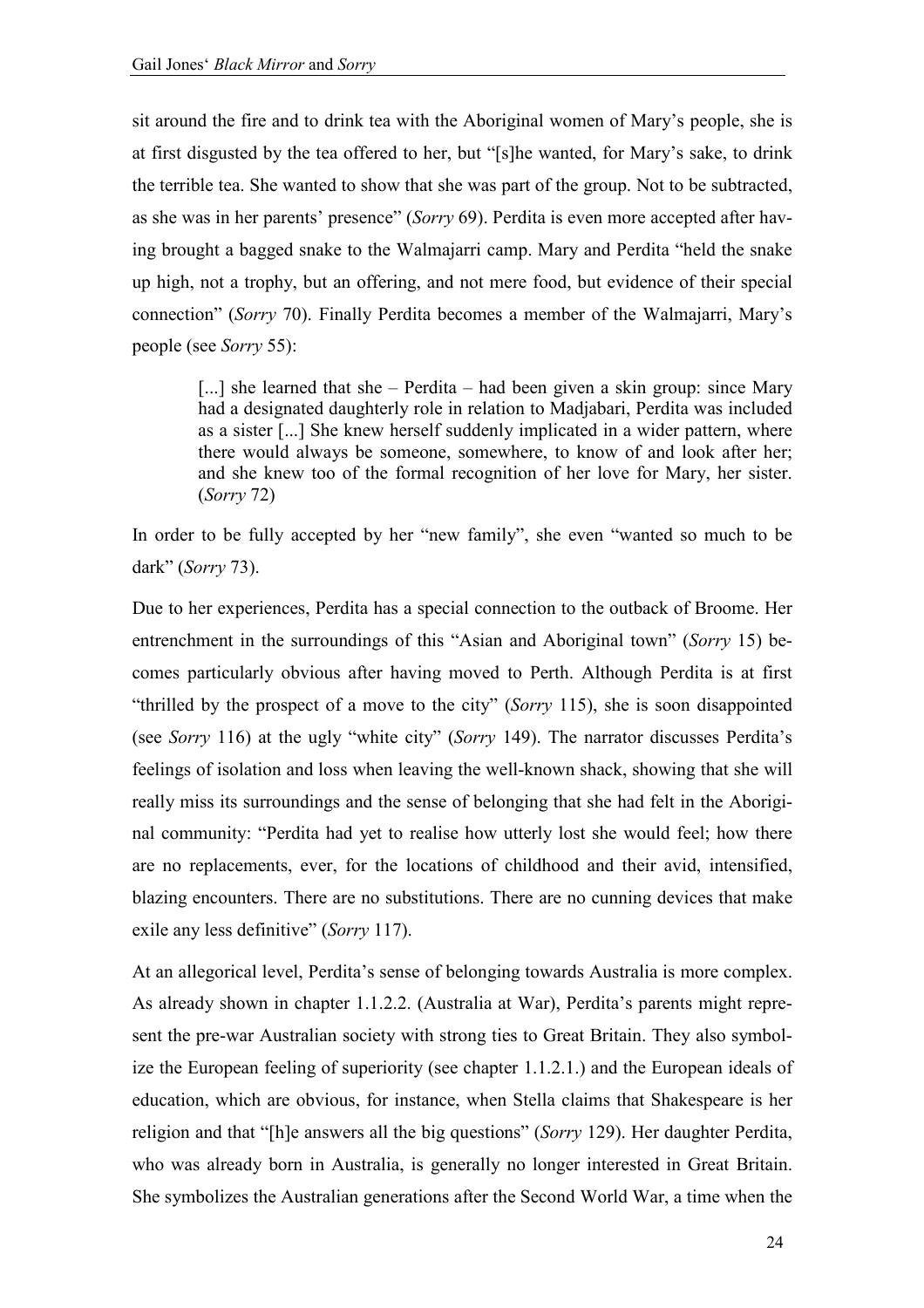Australian national consciousness intensified. Perdita thus accepts Aboriginal people – contrary to the older generation – and even learns from them. But she is still neither able to help, nor to excuse herself to them. The incident of denied help refers to the scene in the novel when Nicholas rapes Mary and Perdita pretends not to realize the crime: "She [Perdita] did not want to know. She turned her face to the wall and shut her eyes" (*Sorry* 61). But further information with regard to the allegorical role of Mary will be given later (see chapter 2.3.).

In some ways, each of the female protagonists has rather close ties to Australia, where all of them were born. Perdita Keene's entrenchment is perhaps most obvious. This clarity is necessary for the narrative because Perdita can be seen as an allegorical character representing the post-war Australian society that has already developed a sense of Australian independence from Europe and that is no longer orientated exclusively towards England<sup>4</sup>. In this sense the function of the character is emphasized by the distinctively British/colonialist behaviour inherent in her antagonists Nicholas and Stella.

The case of Victoria Morrell is more subtle and her connection to Australia resembles rather an artificial construct than personal conviction. Although born in Melbourne in 1910, she does not seem to develop close ties to her native country. One the one hand she grows up against the radically English background of her family, represented especially by her capitalist father Herbert. On the other hand she gains at least a little insight into the Aboriginal lifestyle as well. However, the reader gets the impression that Victoria is not rooted in any of these cultures. In Europe she is soon reduced to her "Australian" nationality due to her origins and is confronted with stereotypical conceptions of an exotic and dark continent. Equating her to her native country does not make her proud, she feels inferior instead. In Paris she is lonely and isolated and therefore she – at least partly – discovers or reconstructs her Australian roots, which becomes obvious by the use of her head-dress, made of black swan feathers that symbolize her Australian origin. Finally, it can be stated that her artificially created "patriotism" is only the result of the isolation she feels in Europe.

There is not enough information about Anna Griffin in *Black Mirror*, so her attitude towards Australia cannot be fully revealed. Her relationship with Winston, however, may be seen as a compensation for the temporary loss of her home country – she seems

 $\overline{a}$ 

<sup>&</sup>lt;sup>4</sup> For more information on the topic of the "decline of the idea of Australia as a fundamentally British nation" see McKenna 2.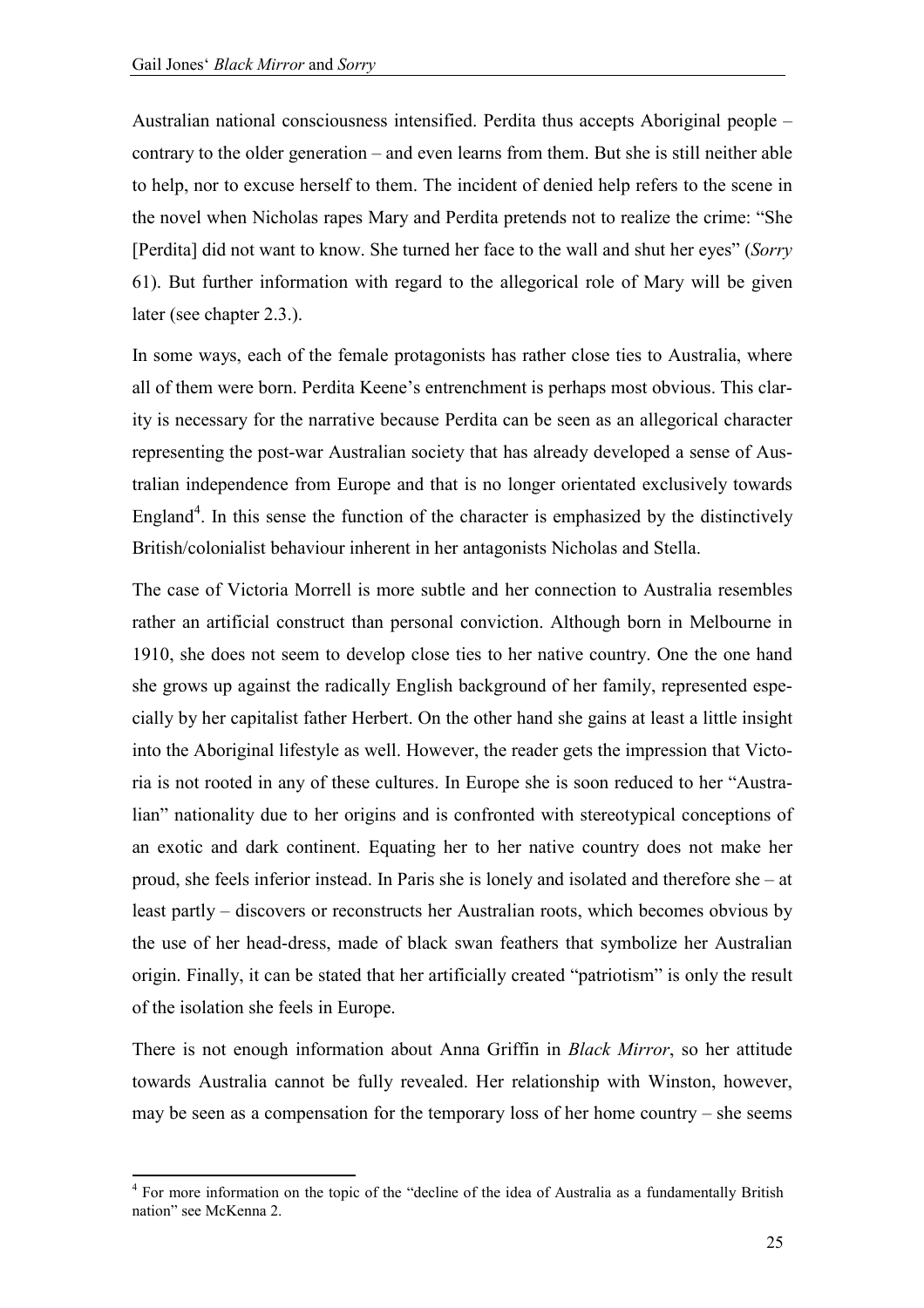to be homesick. Moreover, the joy she feels when she returns to the mining town where she grew up indicates that she sees Australia as her home.

#### 1.2.2.2. **Exile and Isolation**

This chapter examines Australia's role as a country of exile. The character that is mostly marked by this feeling of exile is **Stella Keene**, the character that had to move from England to Australian without her consent. Although there are two other characters – Rose Morrell and Maggie Griffin – who also feel isolated in the goldmining town of Western Australia, they will not be analysed in this chapter: not Australia *per se* means isolation and exile to them but rather the move from the city to the province within the continent. Stella on the other hand, is English and really sees Australia as a place of exile where she suffers from isolation.

Stella Grant was working in Cambridge when she met her future husband, Nicholas Keene, who dragged her "unconsulted, to the dark other-side of the planet" (*Sorry* 9). Already before her departure from England, Stella sees Australia as a place of exile and a threatening place to live in, maybe because she had not decided to move there herself or maybe because she had to leave her family, especially her favourite sister Margaret, whom Stella really loves. When talking to her daughter Perdita about love, Stella describes Margaret as the "the only person in her life [...] ever to have loved her" (*Sorry* 121). The description of Stella's memory of herself and Margaret in winter, when they were freezing and trying to warm their hands, makes it plausible to link Stella's snow dreams (see *Sorry* 19 and 20) and the recollection of snow-covered England. Therefore, Stella's dream of a snowy landscape can be interpreted as a consequence of her "cultural dislocation" (see Ley). The snow dream as well as the Spanish shawl, which was a wedding present from her sister Margaret (see *Sorry* 9-10), will remind Stella of England, where she longs to return to after the end of the war (see *Sorry* 75). "This shawl, black and tasselled and embroidered with looped patterns of scarlet poppies, became for Stella the sad emblem of all her lost dreams, of all that was unShakespearian about her life" (*Sorry* 10). This quotation shows that the narrator already anticipates that Stella's longing for Shakespeare is, in fact, a symbol of her emotional and cultural ties to England and her unfulfilled dreams there.

Stella's unhappiness and her "inexplicable obsession with Shakespeare" (*Sorry* 7; see also 63) is the more intensified, the more she feels alone, unhappy and exiled. On the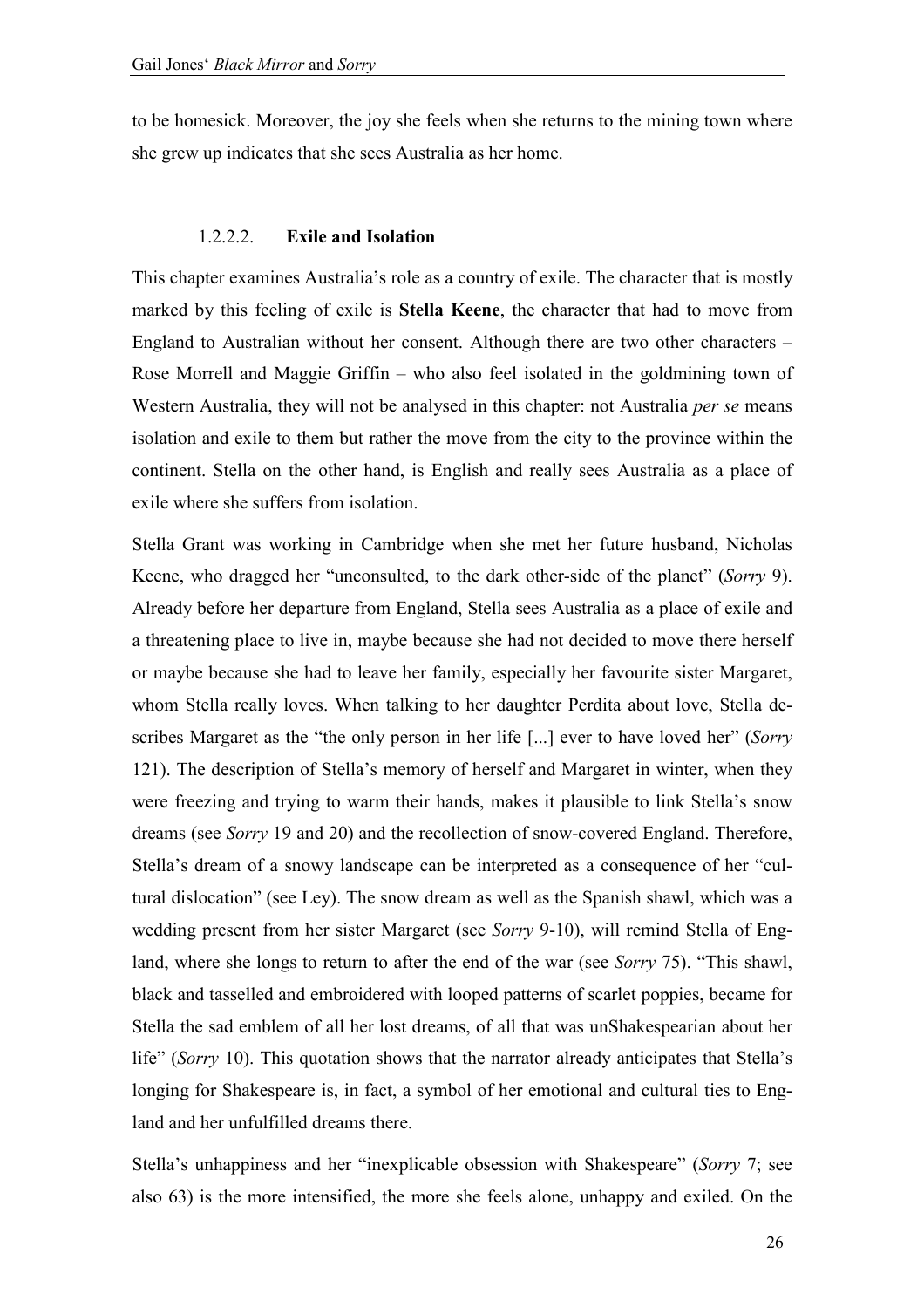journey to Australia, she is seasick and feels so lost and desperate that she recites parts of Shakespeare's *The Tempest* and hopes to drown. After having arrived in Broome, she experiences domestic violence and then again quotes Shakespeare, but this time it is Sonnet L, whose last line becomes the personal prophecy of her misfortune in Australia: "*My grief lies onward, my joy behind*" (see *Sorry* 16). The narrator explains how she foresees her life: "She resigned herself, that night, to gigantic unhappiness, the kind that novelists don't write of, the kind that doesn't kill, but preserves monotonously some empty register of experience, so that one waits, and waits, and waits, and waits, until whatever bitter end might mercifully present itself" (*Sorry* 17).

Stella does not adapt to life in Australia and continuously clings to England, which can be seen when she teaches English history and English values to Perdita (see *Sorry* 36). Stella even goes one step further, seeing Shakespeare as her religion and believing that "[h]e answers all the big questions" (*Sorry* 129). In Stella's life the importance of Shakespeare as one of the best-known representatives of English culture equals the significance of England itself.

Perdita, Stella's daughter, is completely different: she is attracted by Australia and the natural surroundings are a hideout for her. When she is inconsolably sad, Perdita hides in "one of the old boabs that had a hollow bottle belly [...], pleased to be enclosed" (*Sorry* 111). Stella on the other hand, hates these trees and calls them ugly, since they remind her of Broome, the hot dry north (see *Sorry* 139). Instead, she loves to work in a florist's shop in Perth on the grounds that the store's greenery "was almost English in its enwreathing ambience" (*Sorry* 139).

To conclude, Stella Keene's longing for England is expressed quite openly and in different ways: Most obvious is, of course, her obsession with Shakespeare, whom she recites frequently. But she also wears her shawl publicly – "for distinctive occasions" – (*Sorry* 79) and tells her snow dream to "anybody who would listen" (*Sorry* 20). However, the real meaning of these acts and objects as symptoms of homesickness remains concealed to others. Being isolated and misunderstood by everybody, Stella's only possibility to leave her exile is insanity.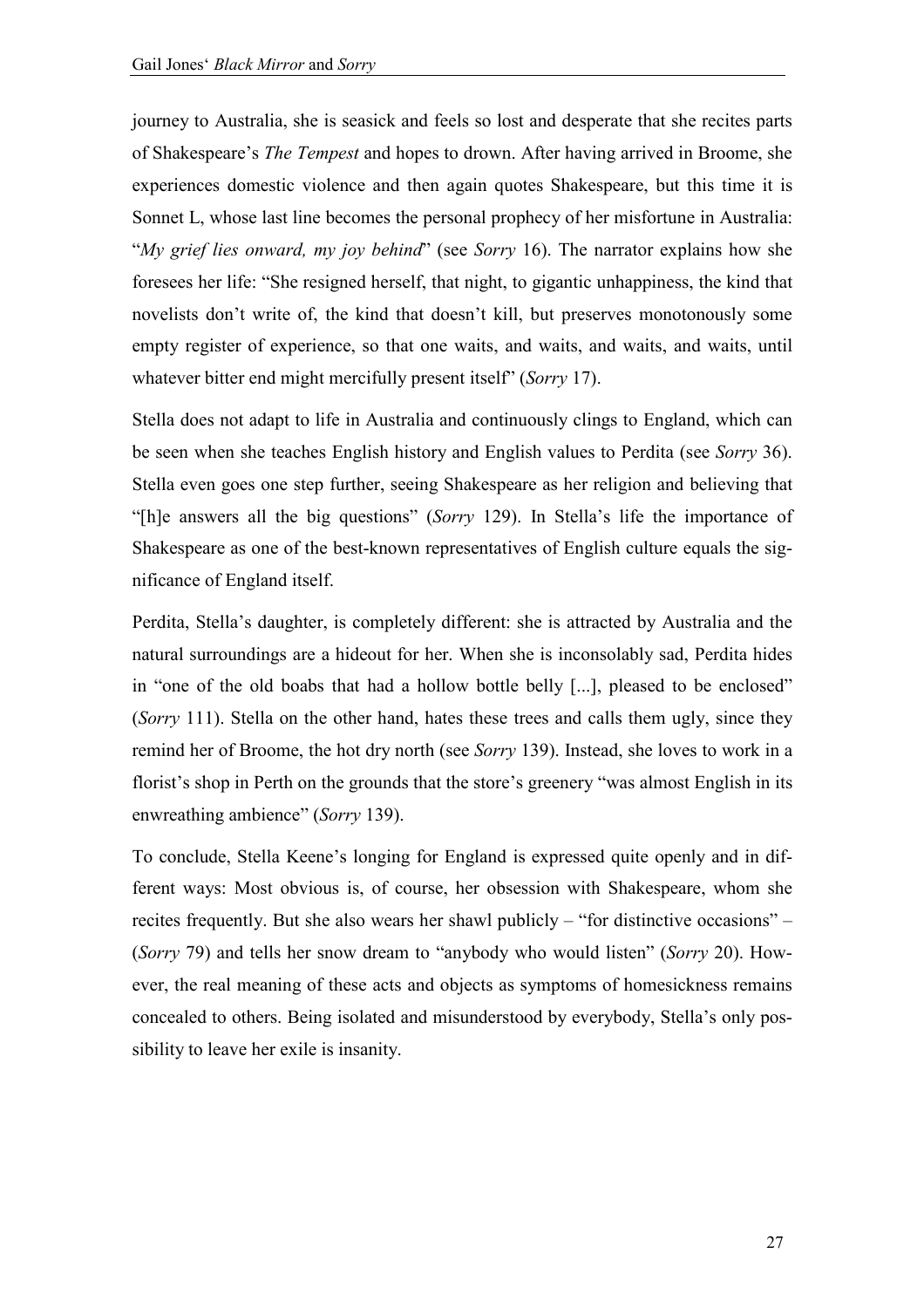## 1.2.2.3. **"Australia Unlimited"?<sup>5</sup> A Land of Opportunities ... and Failure**

For more than two centuries Australia has been a traditional destination of European emigrants, who left their homes in order to start a new life on this remote but culturally not too different continent. The countless number of those who succeeded in improving their living conditions is represented most clearly in *Black Mirror*, by the character of Herbert Morrell. Not for every immigrant, of course, Australia was the place where all dreams were fulfilled. Many failed in trying their fortune abroad, and they are also are subjects of discussion in Gail Jones' narrations. They are represented, for instance, by Nicholas Keene in *Sorry*.

Herbert Morrel, however, is not an average European immigrant. He has already accumulated enormous wealth before moving from London to Australia. Nevertheless this continent holds the opportunities to increase his prosperity:

Apart from his tin mine in Cornwall and his rubber plantation in Ceylon, apart from his shares in railways, steel production and the building of sea-going ships, the goldfields [of Western Australia] seemed to offer the prospect of truly world-dominating wealth. Herbert Morrell acquired a controlling interest in the Midas mine (and lesser shares in the Croesus, the Perseverance and the Lake View and Star), and felt for the first time the direct thrill of owning the labour of others. (*Black Mirror* 170)

Due to his capitalist ideology he considers the First World War a direct threat to his enterprise (*Black Mirror* 177, see also chapter 1.1.1.1.) when his (white) Australian workers leave the mines in order to enlist. This loss is compensated by other miners whom Morrell "imports" from Europe and Asia (*Black Mirror* 177). Already here the reader gets to know that not all Europeans could be so successful in Australia: Many less fortunate immigrants are obliged to work under inhuman circumstances, e.g. as miners. Hard work, however, also holds the opportunities to improve their economic situation: Ernie Bell, for instance, can quit his work in the mines in order to spend more time with his adopted son because he has collected enough money in his "good-paying job" (*Black Mirror* 288) and also the other migrant miners are said to worship only "wealth and industry" (*Black Mirror* 53). Herbert Morrell, on the other hand, benefits from the exploitation of migrants. Finally, Morrell sells his shares in the Midas mine

l

<sup>&</sup>lt;sup>5</sup> This was the slogan of several campaigns launched by Australian governments from 1920 onwards with the aim of motivating English workers to immigrate to Australia where they were promised a better life (see Peel 72-73).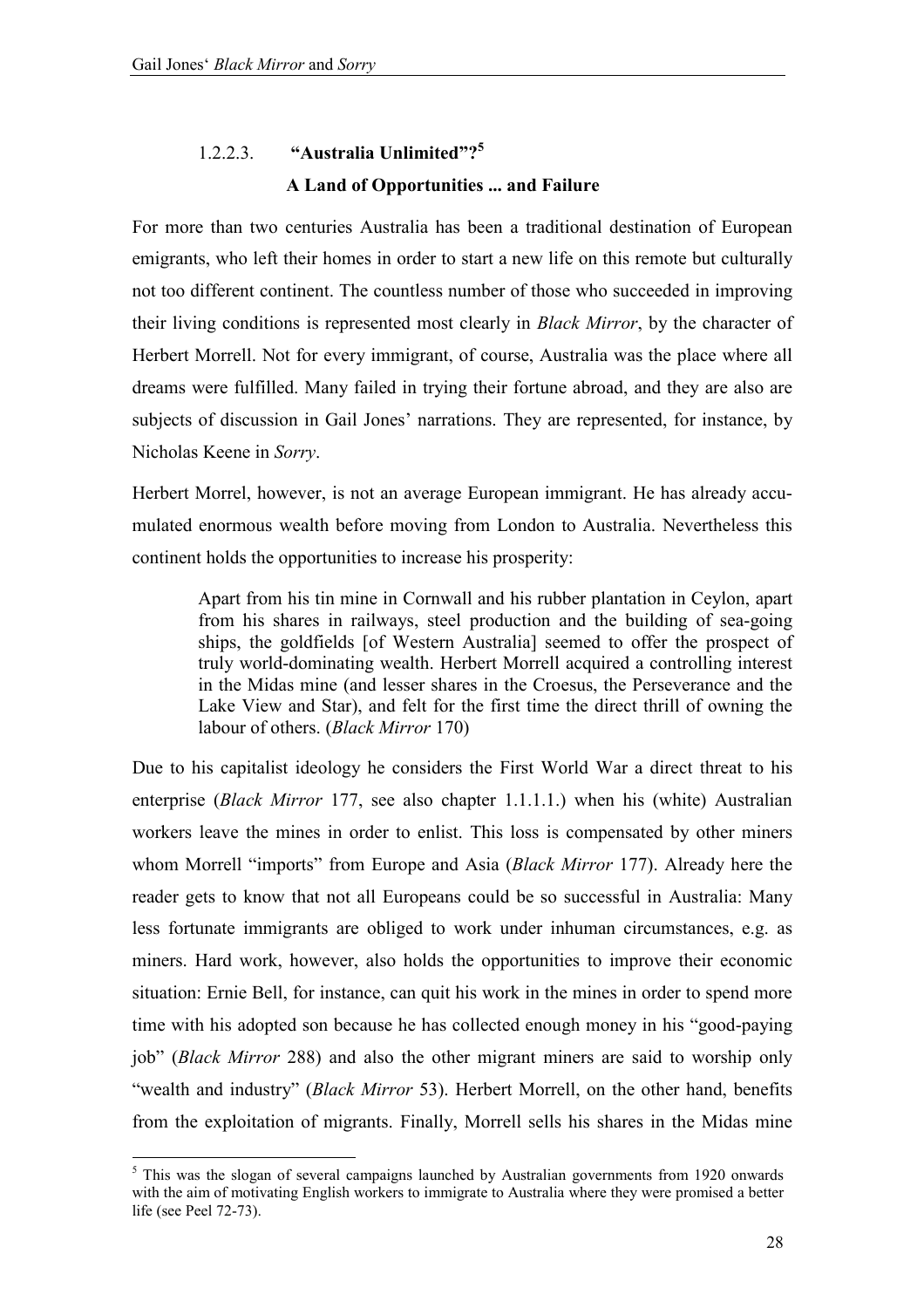and returns to Melbourne, but not for economic reasons: The scandalous trial of his son Henry, who was declared innocent after having murdered Louis Bell, as well as the rumours concerning Victoria's baby (see chapter 1.2.2.1.) compelled him to leave (*Black Mirror* 288).

In contrast to Herbert Morrell's economic success, Nicholas Keene fails miserably in his efforts to start a new life in Australia. Nicholas does not go to Australia because he needs money, in fact, his father owns "four haberdashery stores in London, which he had invited his son to manage" (*Sorry* 5). But Nicholas rejects his father's wishes. The narrator explains this refusal with a trauma Nicholas suffers from since his participation in the First World War: Having been confronted with the bodies of countless dead soldiers, he cannot bear the sight of lifeless mannequins in shop windows (see *Sorry* 5). However, due to the unclear identity of this narrator (see chapter 5.1.2.) the reader cannot be sure if this explanation is entirely credible. In any case, Nicholas refuses to fulfil his father's request and after the war he first works as a clerk in the Bank of England before returning to his university studies he had given up when he was recruited (*Sorry* 7).

Seeing no proper future in England, Nicholas decides to immigrate to Australia in order to gain a reputation as an anthropologist. Therefore, his main impetus to leave Europe – apart from fleeing from his father's demands – is to earn appreciation. An improvement of his financial situation is indeed not necessary: even in Australia he receives money from his father "which always arrived, monthly" (*Sorry* 40).

To Nicholas' disappointment, Australia, his land of hopes, soon turns out to be the scene of his complete failure. Despite his efforts, he produces nothing but a "meagre output of academic articles" (*Sorry* 39) and realises

that he would never become a famous intellectual [...] nor would his contribution to Aboriginal ethnography be anything other than a crude transliteration of stories, and the more useful, perhaps more respectable, delineation of language systems and kin groups, much of which, in the end, he garnered from Mr Trevor. Like his wife, Nicholas had developed a passivity in relation to his own life. He lost track of time; he lost purpose and ambition; the barest professional pretext enabled him to stay in a country in which he had unconscionably, disastrously, lost himself." (*Sorry* 39-40)

His only success is that he is at least "free from the haberdashery destiny Mr Keene senior would foist on him" (*Sorry* 40) because he lives on the other side of the world.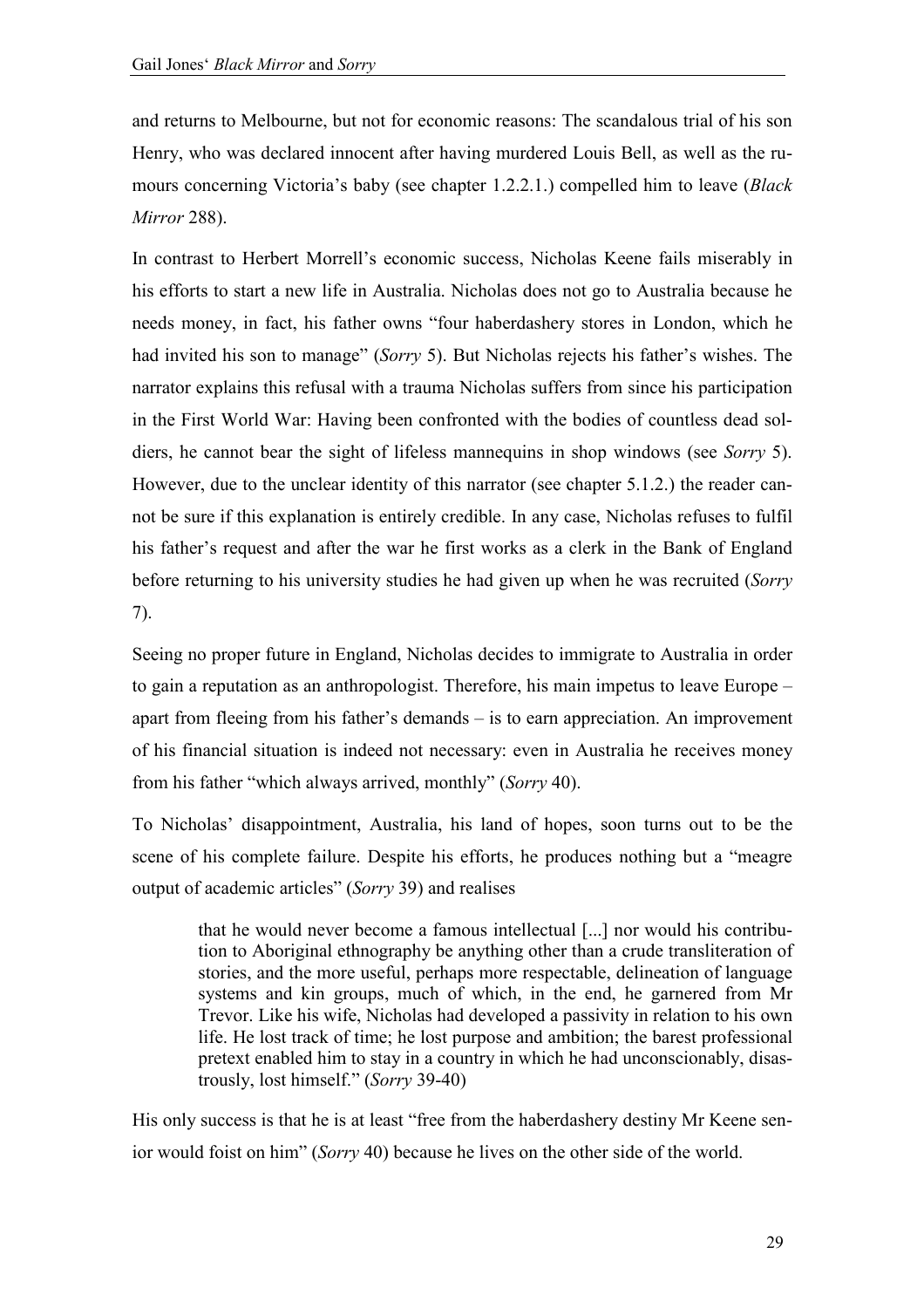Nicholas is not able to openly admit his obvious failure to anybody although even the "[l]ocals in Broome thought Nicholas Keene a fraud and a bloody no-hoper" (*Sorry* 40). Especially in the correspondence with his father, he creates a whole universe of lies concerning his life in Australia. He states, for instance, that he is "on the edge of a scholarly breakthrough, that his work would have a universally relevant importance, discovering, as it must, the base infancy of man" (*Sorry* 40). When the Second World War breaks out (and Nicholas is not allowed to join the troops), he writes to his father that he is working "on some kind of clandestine mission" for the British Army Intelligence (*Sorry* 40). At some point even Nicholas himself seems to believe his fantastic constructs: When talking with his daughter Perdita about the German victories during the war, he tells her, "that it was only a matter of time before Australia would be attacked, and that he would be summoned, in a leadership role, to defend the hapless Australians from the evil Hun and their allies" (*Sorry* 54). Nevertheless, this self-deception does not work, and Nicholas seems to compensate for his massive dissatisfaction and humiliation mainly through committing acts of violence against women, hitting his wife Stella and raping Mary.

This chapter has shown that both novels have a distinctly (Western) Australian background. Apart from the detailed descriptions of its flora and fauna, also the portrayals of urban areas make the novels unmistakably Australian. This continent is not only used as the setting of (at least parts of) the novels, also the character's behaviour and ways of thinking are influenced by it. Therefore, Australia is not only manifested physically, but also the ideas of it, its subjective perceptions by the characters, are a theme which is omnipresent in both novels.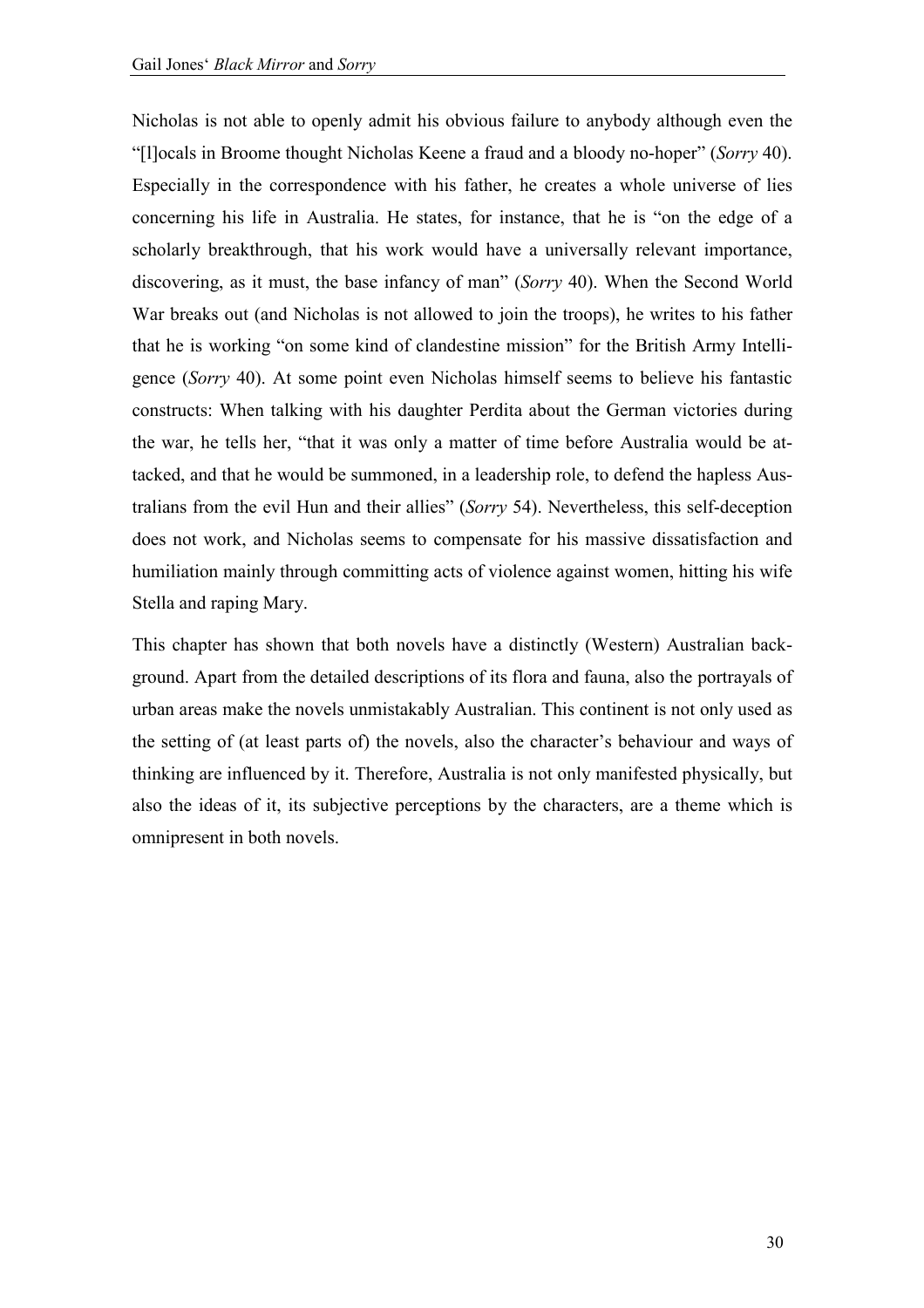## **2.Aboriginal People in** *Black Mirror* **and** *Sorry*

In Gail Jones' two novels *Black Mirror* and *Sorry*, the main characters are exclusively white people. Australia's indigenous population, however, plays an important part in both narratives as well and is represented by several characters. The aim of the following chapters will be to analyse the literary presentation of one of the most debated chapters of Australian history, namely the issue of the so-called Stolen Generations. The chapter will conclude with an examination of the way in which the Aboriginal characters appearing in the two novels are depicted.

### **2.1. The Stolen Generations**

The term "Stolen Generations" denotes Aboriginal children, who were taken away from their families to be raised in white surroundings, such as state-owned institutions or church missions. This chapter will concentrate on the historical background of the Stolen Generations and the literary presentation of this issue in *Sorry* and *Black Mirror*.

### **2.1.1. Historical Background of the Stolen Generations**

Acts of injustice committed against the indigenous population of Australia coincided already with the first British colonial attempts. The European feeling of racial superiority culminated in massacres of Aboriginal people, which only ceased in the late 1920ies (see Hagemann 99). The taking away of black and half-caste children already started in the 19<sup>th</sup> century. In the "Bringing Them Home" report it becomes clear that especially Aboriginal girls were stolen and forced to work in order to prevent them from starting a family:

As the ultimate purpose of removal was to control the reproduction of Indigenous people with a view to 'merging' or 'absorbing' them into the non-Indigenous population, Indigenous girls were targeted for removal and sent to work as domestics. Apart from satisfying a demand for cheap servants, work increasingly eschewed by non-Indigenous females, it was thought that the long hours and exhausting work would curb the sexual promiscuity attributed to them by non-Indigenous people. ("Bringing Them Home" 25)

Government officials claimed that indigenous Australians were doomed to extinction anyway, but at least half-caste children had to be saved (see Hagemann 99). In 1937, A.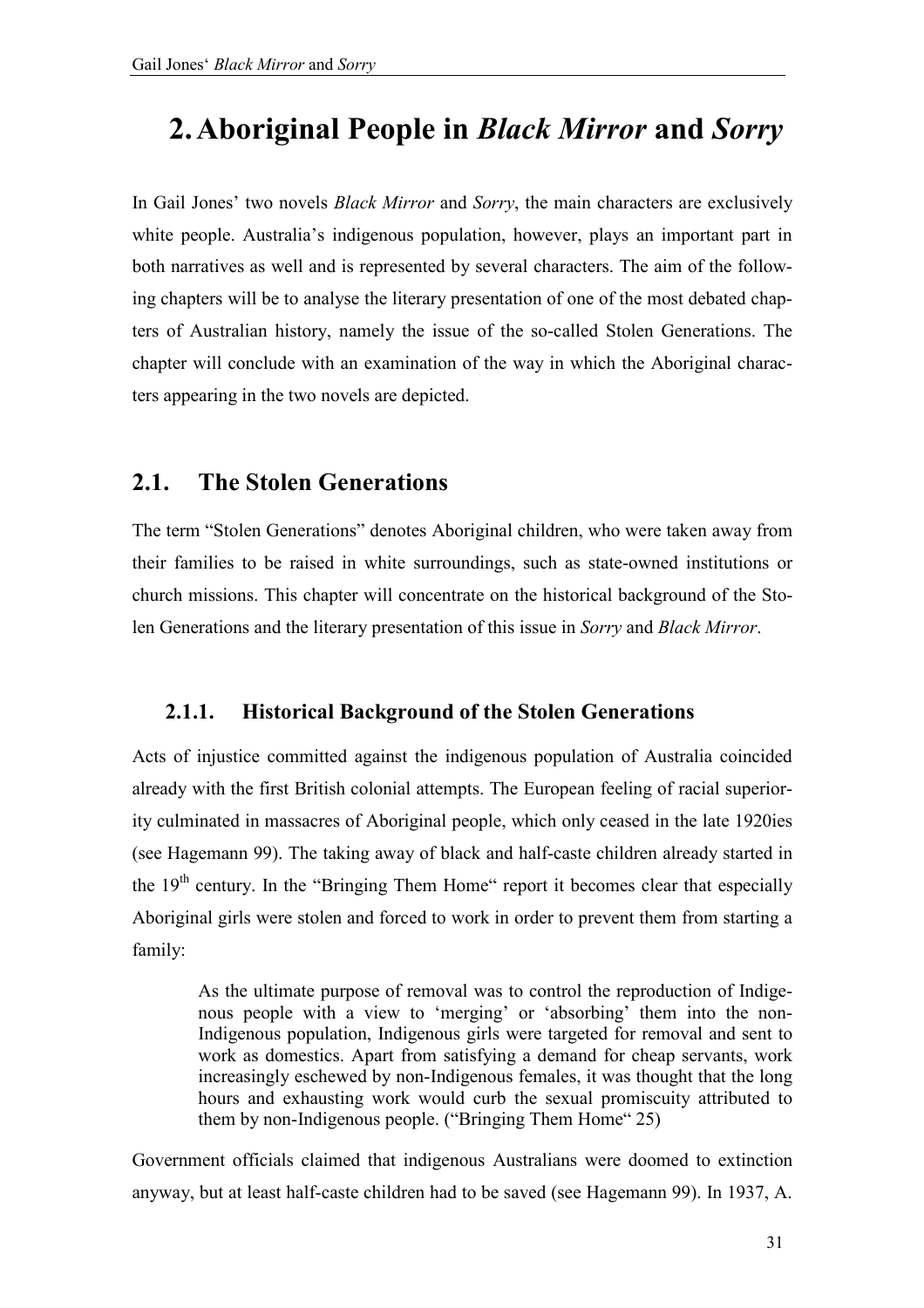O. Neville, who was the Chief Protector of Aboriginals in Western Australia, intended to assimilate the indigenous population (see "Bringing Them Home" 26). Neville's idea was to completely absorb half-caste people into the white society; therefore the forcible removal of Aboriginal children was part of his plan (see Hagemann 100):

From this time on, States began adopting policies designed to 'assimilate' Indigenous people of mixed descent. Whereas 'merging' was essentially a passive process of pushing Indigenous people into the non-Indigenous community and denying them assistance, assimilation was a highly intensive process necessitating constant surveillance of people's lives, judged according to non-Indigenous standards. Although Neville's model of absorption had been a biological one, assimilation was a socio-cultural model. ("Bringing Them Home" 27)

Until the middle of the 1960s, all Australian states – except for Tasmania – decided to put half-caste children into missions and children's homes. The children were removed by government officials and church employees "in order to be relocated in government or church institutions or white foster homes" (Jones, "Sοrry-In-The-Sky" 163). Another aim of the forcible removal of Aboriginal minors was to increase a cheap and trained workforce: "In 1902, the chief protector of Aborigines in Western Australia, Henry Charles Princep, said he believed it was the government's duty to place children of mixed descent in missions to be trained as 'useful workers […] and humble labourers'. He complained that the 'natural affections of the mothers' stood much in his way" (qtd. in Rintoul). Although the precise number of children affected is unknown today, some Aboriginal organisations speak of more than 30 000 minors (see Hagemann 100, see also Jones, "Sοrry-In-The-Sky" 164).

Still today it is debated to what extent the white Australians knew about the stealing of the Aboriginal children because the removal mainly took place in remote areas, which the people in the cities were unfamiliar with. Another reason for their ignorance might be that after the Second World War the white Australians were busily engaged in the integration of the returning soldiers (see Hagemann 104).

Only in May 1997, did the real dimension of this dark chapter in Australian history become apparent when the report of the *National Inquiry into the Separation of Aboriginal and Torres Strait Islander Children from Their Families*, the so-called "Bringing Them Home" report, was tabled in Parliament. "Until its tabling few white Australians realized the vast extent of the practice, or indeed the ghastly dimensions of its damage" (Jones, "Speaking Shadows" 79, see also Birch 146). Apart from the already mentioned practice of removing indigenous children and their forcible integration into foster fami-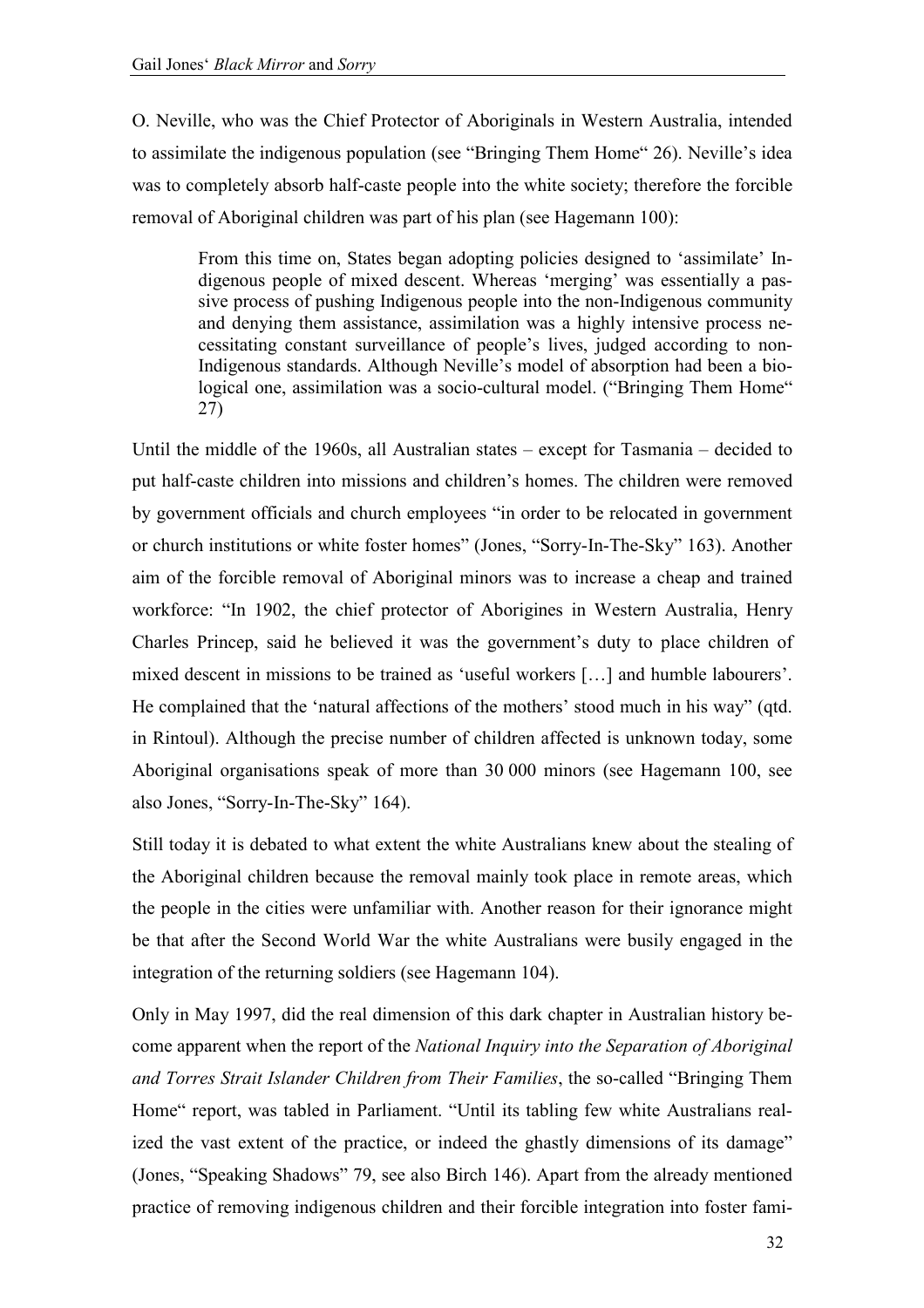lies, church missions, or stately institutions, the report also revealed countless incidences of sexual abuse and acts of racial discrimination (see Dow). Furthermore, the report contained 54 recommendations, above all:

- an acknowledgement of responsibility and apology from all Australian parliaments, police forces, churches and other non-government agencies which implemented policies of forcible removal
- guarantees against repetition
- restitution and rehabilitation and
- monetary compensation (Dow)

Nevertheless, no full apology was given under the Howard government (see also Birch 138-140). John Howard formulated his "Opening Address to the Australian Reconciliation Convention" in Melbourne a few days before the "Bringing Them Home" report was tabled in parliament, expressing his personal concern, but avoiding an official excuse:

Clearly, there were injustices done and no-one should obscure or minimise them. We need to acknowledge as a nation what European settlement has meant for the first Australians, the Aboriginal and Torres Strait Islander people, and in particular the assault on their traditions and the discrimination and violence they endured over many decades. […]

However, let me make this clear. Personally, I feel deep sorrow for those of my fellow Australians who suffered injustices under the practices of past generations towards indigenous people. Equally, I am sοrry for the hurt and trauma many people here today may continue to feel as a consequence of those practices. [...]

Australians of this generation should not be required to accept guilt and blame for past actions and policies over which they had no control.

However, we must acknowledge past wrongs, understand that they still cause a great deal of personal distress and resolve to improve areas of indigenous disadvantage both now and into the future. (Howard)

Only on 13 February 2008, an official apology to the Stolen Generations was offered by

the then Prime Minister, Kevin Rudd, in Parliament:

To the stolen generations, I say the following: as Prime Minister of Australia, I am sοrry.

On behalf of the government of Australia, I am sοrry.

On behalf of the parliament of Australia, I am sοrry.

I offer you this apology without qualification. (Rudd)

Even before Kevin Rudd gave this famous speech, Christine King from the Stolen Generations Alliance believed that the apology would give some peace to the Stolen Generations and their families (see qtd. in Rintoul) and she also said, "It's fundamental to our healing, it's actually fundamental to the healing of the whole country and so we're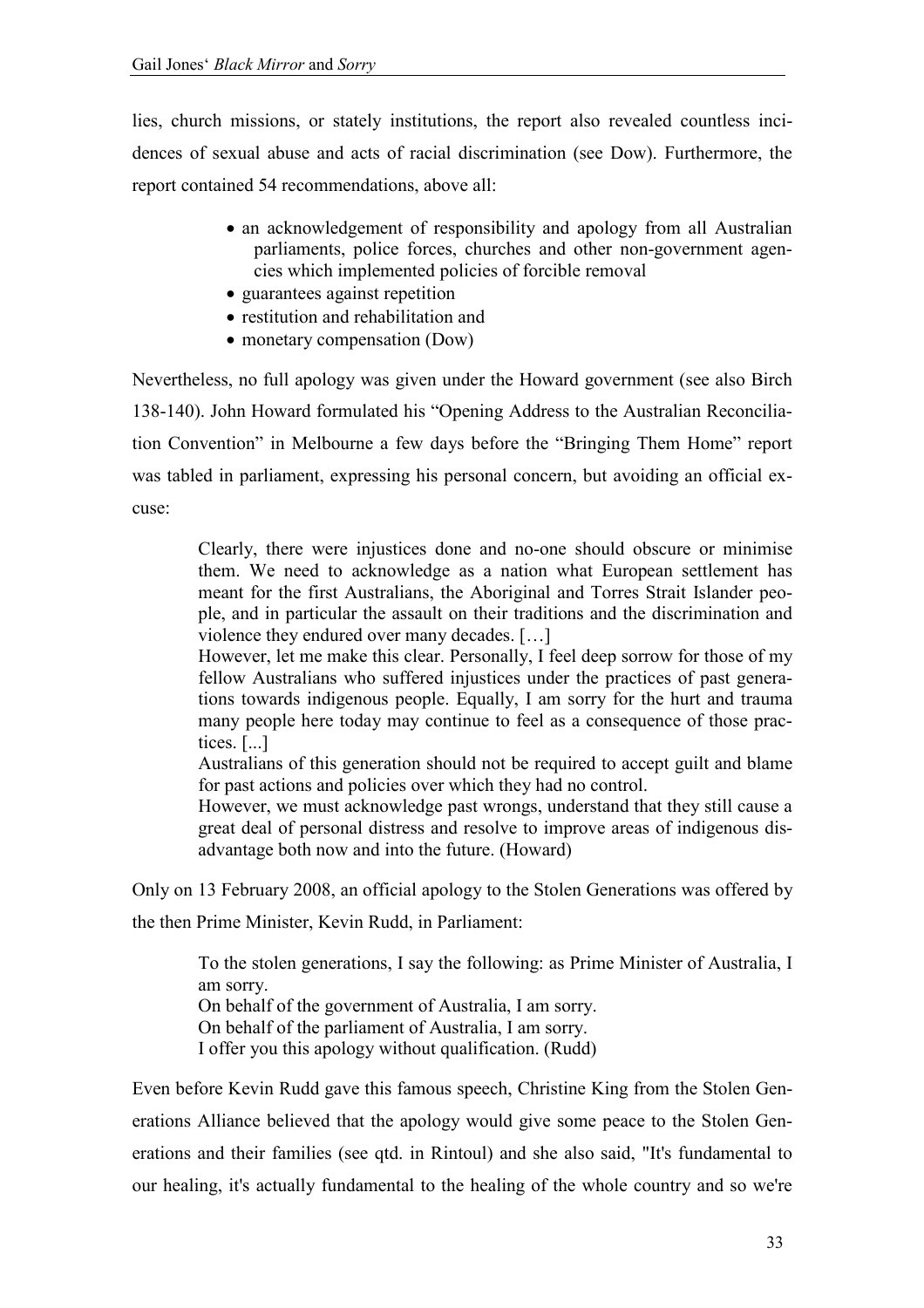very excited about it" (qtd. in Rintoul). She further explained that the word 'sοrry' had great meaning in her Aboriginal community<sup>6</sup>, "it means having empathy and compassion and understanding" (qtd. in Rintoul).

### **2.1.2.** Literary Presentation in the Novels *Black Mirror* and *Sorry*

While the topic of the Stolen Generations is discussed only partially in *Black Mirror*, it is one of the major themes in *Sorry*. In the earlier novel, *Black Mirror*, the problem of the removal of Aboriginal children is only fragmentarily revealed and demands prior knowledge on the part of the readers in order to reconstruct the full dimensions: the first allusion is made when the narrator of Victoria's biography, Anna Griffin, describes Lily-white, the Morrells' Aboriginal home help as "a mission girl, compliant, welltrained for housework and general slavery" (*Black Mirror* 178). A reader who is wellinformed on Australian history will immediately realize that Lily-white is one of the countless victims who were stolen from their families and later raised by white institutions (see *Black Mirror* 285). The assimilation of Lily-white, however, is obviously not as profound as it was intended: Although having grown up in the mission, there is reason to believe that she rather sticks to the religion of her ancestors, believing in the power of totems and spiritual laws (see *Black Mirror* 291 and 183 respectively). Furthermore, she performs ancient rituals, for example with regard to mourning, and gets a native funeral (see *Black Mirror* 252 and 288 respectively). These assumptions, however, are only based on allusions made via the focaliser Anna Griffin. It is only her "novelistical" writing (see *Black Mirror* 156) about Victoria's youth through which the reader gets to know Lily-white's cultural entrenchment. This focalisation through white characters prevents the readers from gaining a deeper insight into Aboriginal culture.

Whereas in Lily-white's case only allusions to the Stolen Generations can be found, this topic of Australian history is clearly displayed when her daughter, Ruby, accuses the Australian Native Welfare of kidnapping half-caste children:

You know in those days Native Welfare used to come and steal us lightskinned kids, but my mum always managed to hide and to save me. Coupla times we went bush, way out into the desert, and stayed there, escaping, living on love and bush-tucker.

 $\overline{a}$ 

<sup>&</sup>lt;sup>6</sup> For more information on the word "sorry" see Catherine Schwerin's article "Speaking the Unspeakable

<sup>–</sup> Manifestations of Silence in Gail Jones' *Sorry*" (Schwerin 37-38).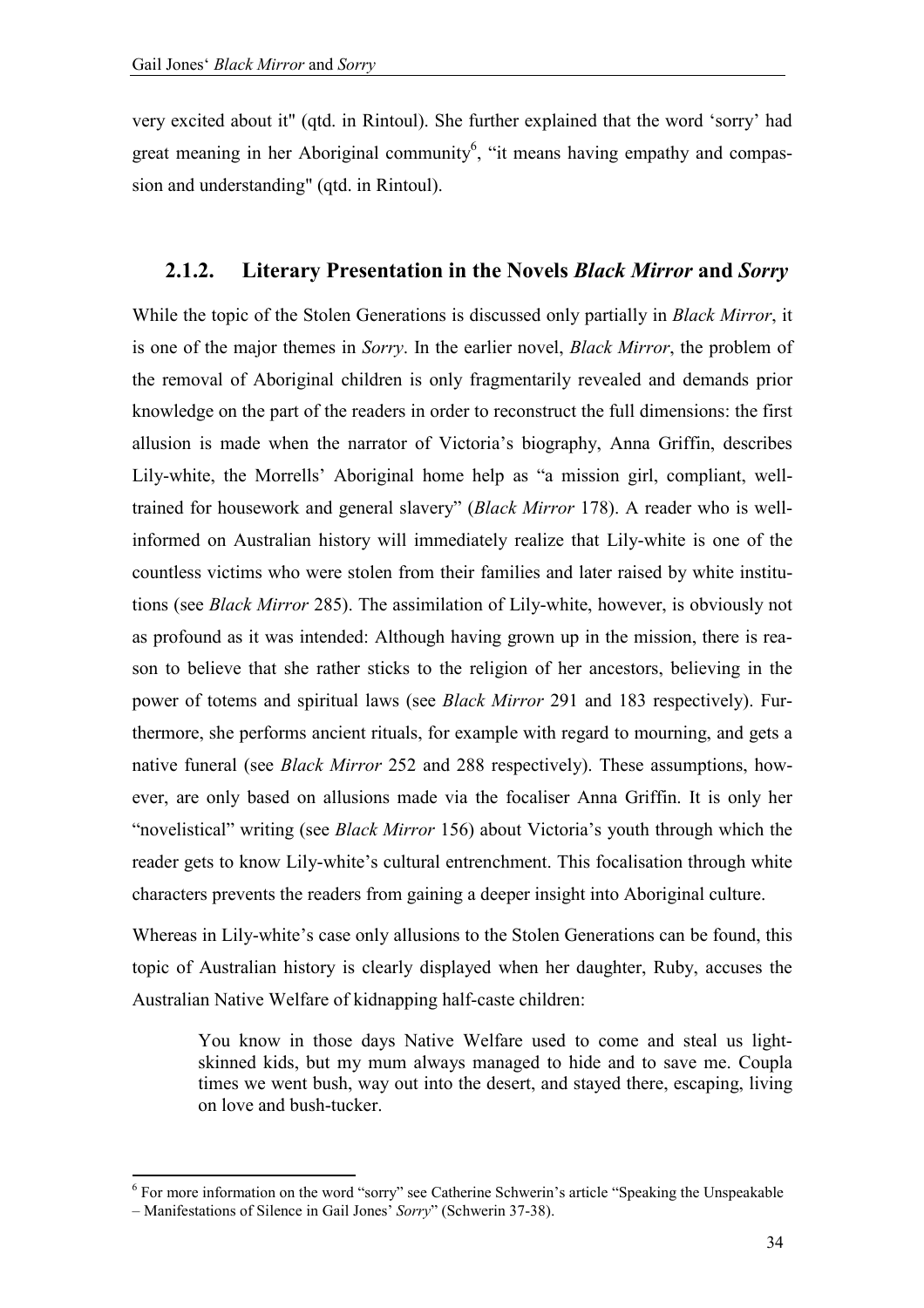Whitefellas always wanta take what's not theirs, Mum used to say. Whitefellas always wanting things, always wanting more and more. [...] All those poor children, stolen away. But me, I was never stolen. (*Black Mirror* 288-289)

Nevertheless, Gail Jones uses the theme of the Stolen Generations only very sporadically in *Black Mirror*. A more elaborate approach is tried in the novel *Sorry*, where the forced removal of half-caste minors is one of the central topics. In the character of Vera Trevor, the author embodies an ideology which served as one of the major justifications of the forcible removal of Aboriginal children:

 [t]here was a cook [Martha] and two girls [Sal and Daff] – 'station blacks', the whites called them – each sent by the Protector of Aborigines to learn the crafts of cooking and cleaning. These were 'half-caste' girls, in need of assimilation. Mrs Trevor – Vera – thought it her duty to civilise them, and to teach them good behaviour and habits of tidiness, to induct them into submission and quiet compliance. (*Sorry* 21-22)

Immediately after Mrs Trevor's justification it becomes apparent that the half-caste girls affected by forced removal and education cannot appreciate the whites' efforts to civilise them: "[...] Martha, the cook, and Sal and Daff, all looked desperately unhappy. They wore loose floral-patterned frocks, all made of the same material. They stood leaning together, conspiratorially, as if wishing to merge into one floral being that would conquer Vera Trevor" (*Sorry* 22).

The author's criticism inherent in this scene becomes even more apparent in the portrayal of Mary, the character affected most by the issue of the Stolen Generations. When Nicholas' wife Stella is in hospital, he needs a woman to manage the household and to take care of his ten-year-old daughter. Therefore, Nicholas and Perdita pick up Mary at a convent in Broome. The young Aboriginal woman is described as follows: "She had dark bronze-coloured skin and deep black eyes. [...] Mary was sixteen years old, tall for her age, and had about her an air of maturity and self-possession" (*Sorry* 47). In this scene, the reader also learns that she grew up in a Catholic orphanage in the south.

Through Mary's own speech, the readers discover that Marry is Walmajarri, that her people are desert people and that her mother, Dootharra, was left by Mary's father, a white stockman, who "buggered off, somewhere, long time, nobody knows, somewheres, longaway" (*Sorry* 55). At the age of six, Mary was discovered by somebody from the Government because of her pale skin. "Her people had gone to a feeding station to get flour and tobacco" (*Sorry* 55) when the incident happened: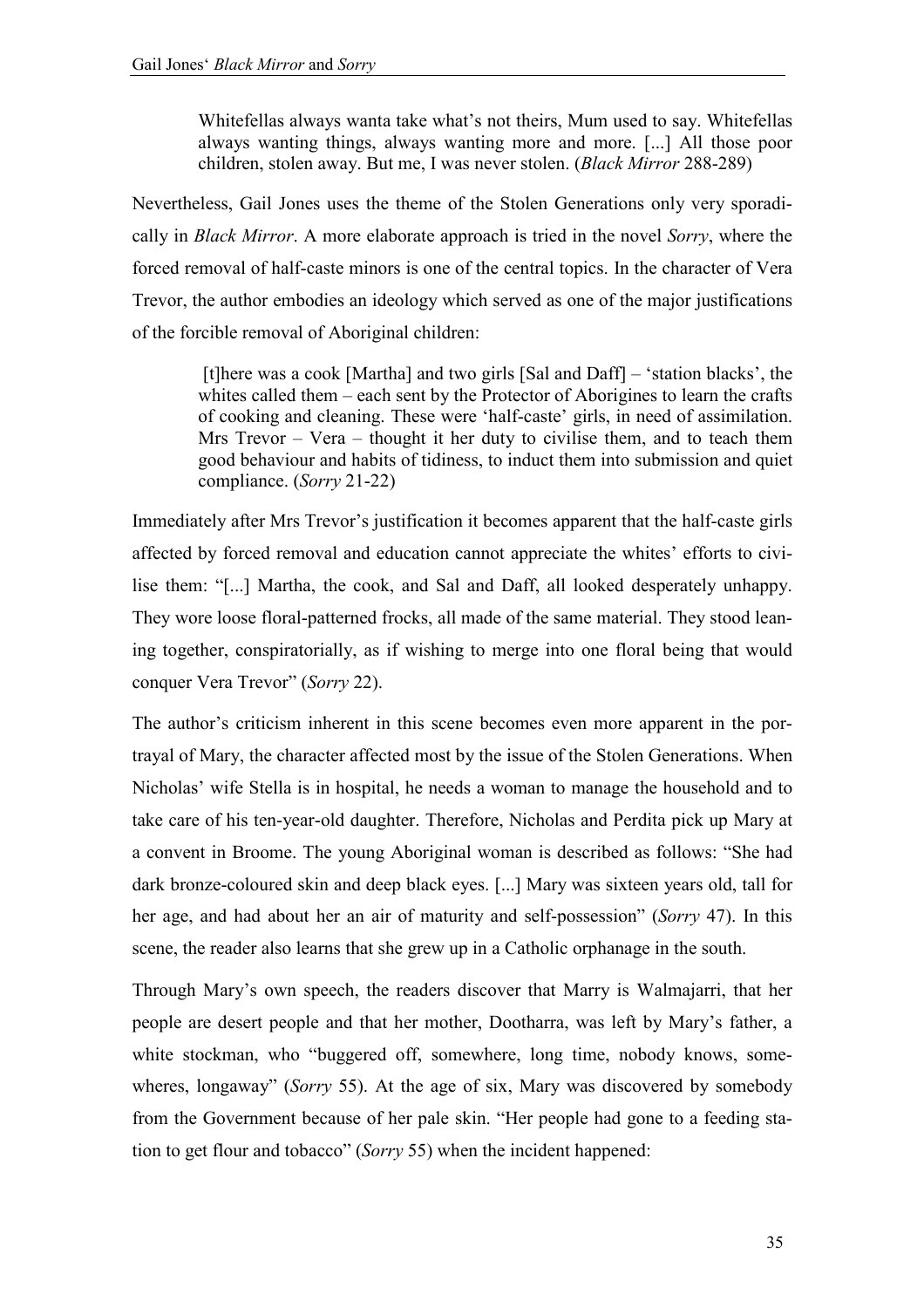[They] seized her from her mother and took her to Balgo Mission. She cried and cried. She said that her mother spoke to her in the wind, and that she was crying too, full of whispery breath, overflowing and spreading out, coming like wind-spirit across the land to find and to claim her. But it was no good, they never saw each other again. Mary was six years old when she was taken away. Mission fellas noticed that she was unusually smart, so later, two years later, she was sent down south, to an orphanage in the city called Sister Clare's. To learn to be a whitefella, she [Mary] said, to learn all them whitefella ways. (*Sorry* 55-56)

Living in the convent in Broome, Mary finds out that her mother has died because she asks some Aboriginal people who are passing through. "Dootharra had rolled into a campfire one night and was too tired, or too sad, maybe, to roll out again. Her skin was burned, she was lost" (*Sorry* 56). Instead of praying to find solace, Mary chooses to mourn in an Aboriginal manner (see Birch 143):

Mary found a rock and struck at her head until it bled, to show in the Walmajarri way her grieving for her mother, to feel it truly and painfully. The nuns had seen her, and scolded her. They said her behaviour was unChristian. She had looked down at the blood-drops on the earth and wanted her own death. (*Sorry* 56)

To sum up, Mary should not be seen as a flat character of the novel, but rather as an allegorical character, as it is also suggested by the author herself, who is quoted in Jane Cornwell's article "Faith in a sοrry life": "The novel is a political allegory. [...] It's an allegory in a Shakespearean mode. I didn't want to write a propaganda novel, but I *did want to make Mary symbolic*" [emphasis added] (qtd. in Cornwell).

In Jones' fourth novel, *Sorry*, the topic of the Stolen Generations is particularly important – as the title already suggests. The main character in *Sorry* is a young, white female whose best friend is of Aboriginal descent. In her article "Speaking Shadows: Justice and the Poetic", Gail Jones explains her choice of the main protagonist:

My own novel, *Sorry*, was written with some trepidation. It has a politicalallegorical aspect – as one would expect, claiming such a title – but it is not centrally concerned with representing the Stolen Generations As a white Australian, it would be presumptuous to do so and it would risk appropriation of others' painful experience. Nevertheless, *Sorry* deals with culpability and the refusal to say '*Sorry*', the characteristics, as we now know, of a certain type of (persisting) dispossession. Forgetting, or guilty amnesia, is at the core of the text, yet so too is a loving friendship between an Aboriginal girl and a white girl, one which intimates a kind of ideal of community and reconciliation. (Jones, "Speaking Shadows" 84)

Mary is an allegory of the Stolen Generations – this fictional character embodies all the "typical" features of a removed Aboriginal child, who was taken away to be raised in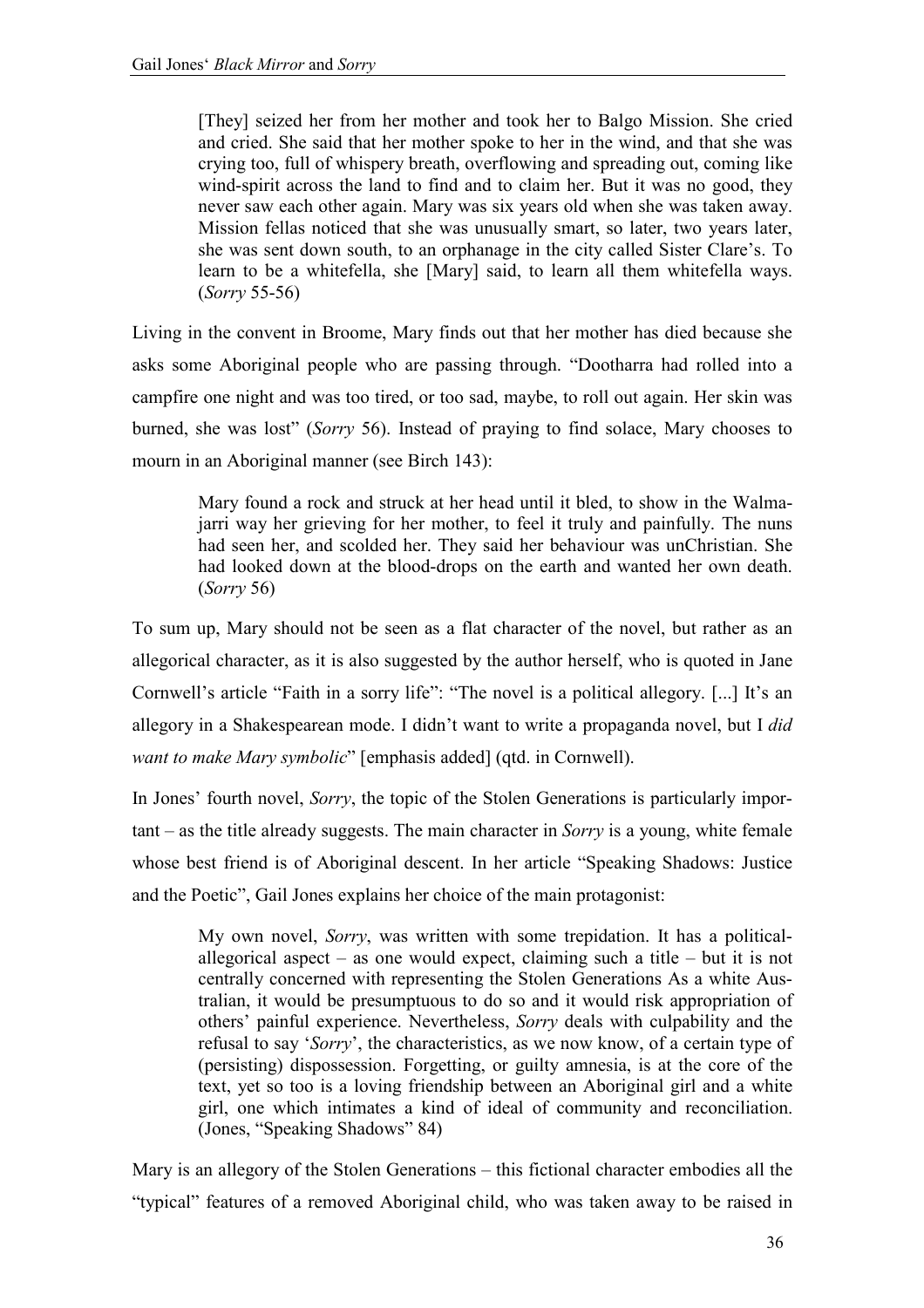orphanages, foster families or missions to be "saved" from extinction by forcibly assimilating them into white society. Also the failure of a denied excuse is embodied in the novel, namely by Perdita. Her amnesia and stuttering prevents her from saying sοrry to Mary until it is too late (see *Sorry* 204-205), which points to the assumption of an allegory (see Jaggi and France).

If we read *Sorry* as "a political allegory", as Jones herself has put it (see above, qtd. in Cornwell), Mary stands for the subjugated indigenous population and Perdita is the new generation (in contrast to the older, "colonialist" generation, represented by Nicholas and Stella), who are still unable to express their compassion and their will for an apology as well as a compensation. Perdita feels at home in Australia, especially in the outback, and she also develops a loving friendship with an Aboriginal teenager and is so enthusiastic about Aboriginal culture that she even wishes to be dark herself (see *Sorry* 73). As Gail Jones states in her article, "The Aboriginal girl is not the 'shadow' of the white girl; rather she is a 'surer presence'" (Jones, "Speaking Shadows" 84). Perdita's incapability to say "sοrry" to her sister might also be an indication that the white girl is weaker than the Aboriginal one, and therefore suffers from guilty amnesia because she can hardly bear the truth. Although she – who might represent many Australians and the government – tries to approach Mary – the Stolen Generations –, it is just the beginning of the healing process, since no full apology is given. I interpret Gail Jones' novel *Sorry* (published in 2007) as a warning to the Howard-government<sup>7</sup> to say sorry before it is too late and the Stolen Generations are already deceased. In fact, the long-demanded apology came one year later, under Rudd's government; but still, Gail Jones underlines that the suffering of the Stolen Generations cannot be undone (see quotation below).

In *Black Mirror*, Gail Jones already writes about the issue of amnesia with regard to colonialism: Winston, Anna's Jamaican lover, expresses his criticism, saying, "Black people – everywhere – always remember. Only the imperialist has the privilege of amnesia" (*Black Mirror*, 103). Gail Jones' intention concerning "historical amnesia" is also discussed in an interview with Summer Block, when the author of *Sorry* states that, "I wanted to write about historical amnesia [...] what it means to forget ... to have history with a gap in it" (Block). In the interview, Gail Jones summarizes her opinion on the political statements of the last two governments with regard to the Stolen Generations:

 $\overline{a}$ 

<sup>7</sup> Block explains that "Jones began working on *Sorry* in the ninth year of John Howard's tenure as Prime Minister of Australia, and witnessed Howard's refusal to offer restitution for the crime" (Block).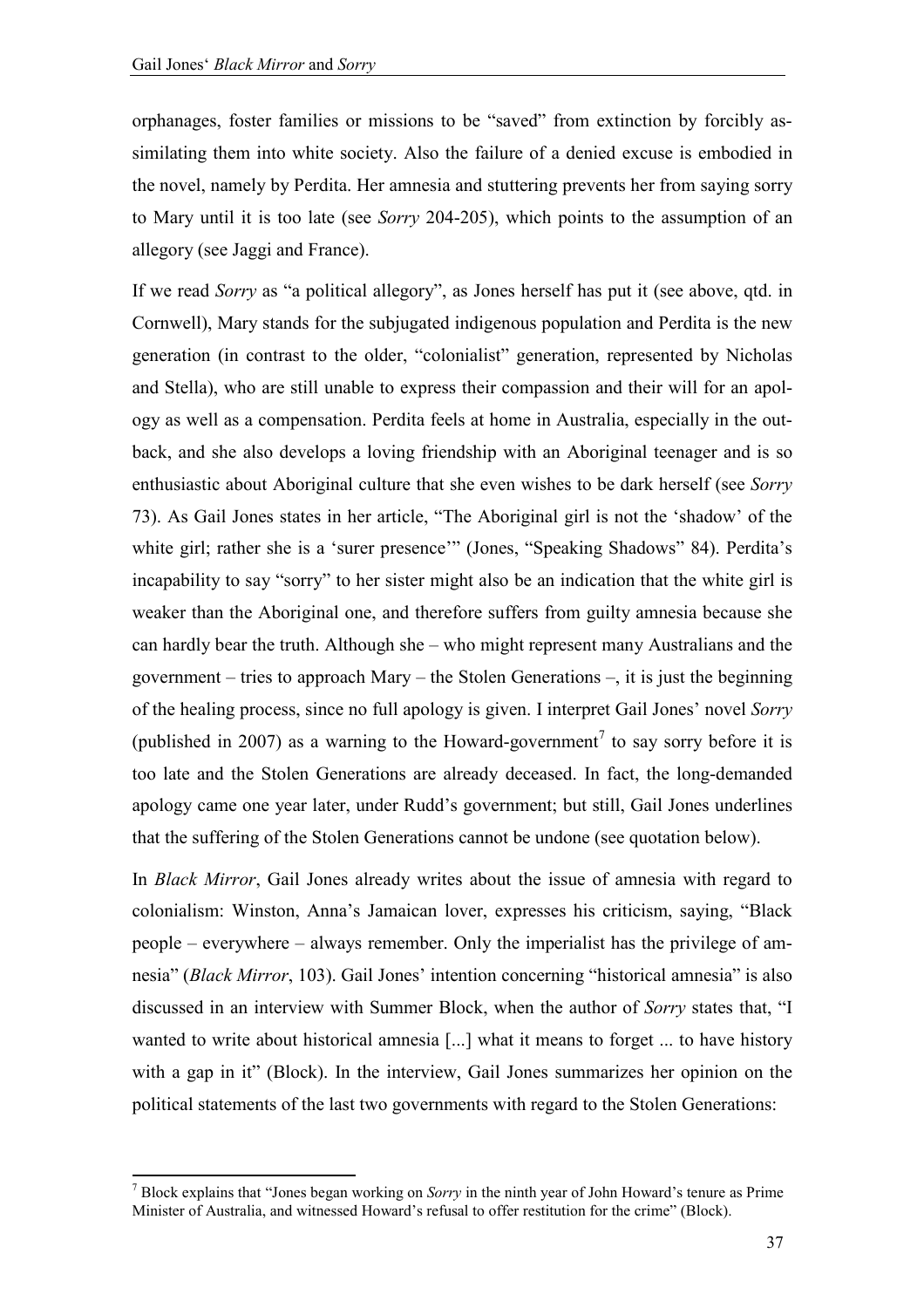My novel [*Sorry*] allegorizes the "forgetting" of the so-called Stolen Generations in Australia, [...]. One of the recommendations of the ["Bringing Them Home"] report was that the government of the day offer a formal apology to indigenous Australians for the wrongs done to them. The [Howard Liberal] government refused to say "*Sorry*," a matter that was rectified [recently] when the new Labour government in Australia, under the leadership of Kevin Rudd, issued an apology at the opening of parliament. This did not necessarily atone or repair the hurt, but it did signal a new initiative for reconciliation and dialogue between Aboriginal and other Australians. (qtd. in Block)

# **2.2. Depicting Aboriginal Characters**

Given the distinctively Australian setting of both novels (see chapter 1.1.) and Gail Jones' claim to produce – at least with *Sorry* – "a political allegory" (qtd. in Cornwell), the depiction of indigenous Australian characters is of crucial importance. Hence, it is interesting to analyse the mode, in which the author gives insight into Aboriginal culture. Moreover, it seems worthwhile to examine if there are certain features which the indigenous people in the two novels have in common. Another chapter will try to evaluate the function of these characters in the narratives.

### **2.2.1. Portrayals of Aboriginal Culture**

Many characters in *Black Mirror* and *Sorry* are of Aboriginal descent, but none of them are protagonists. They are exclusively described from the point of view of other – namely white – people. In her article "Speaking Shadows: Justice and the Poetic", Gail Jones herself explains why she did not choose an inside perspective of Aboriginal characters: "[S]ince the narrative force of testimony in this case can only ever be Indigenous, non-Indigenous writers wishing to engage with 'stolen' matters must write from another perspective and perhaps use forms of indirection that will signal a refusal to 'claim' the experience of others" (79). White Australians who talk about Aboriginal affairs – although they cannot have the necessary knowledge of it – are in some way criticised by Gail Jones in *Black Mirror*: When Anna learns that Victoria has been telling Winston about Australia's indigenous population, her reaction seems to reflect somewhat the author's personal opinion: "Jesus, thought Anna. What could she possibly know?" (*Black Mirror* 131).

Due to this approach, the Aboriginal people in the narratives are rather flat characters, apart from a few exceptions. Especially the portrayals of whole groups of natives are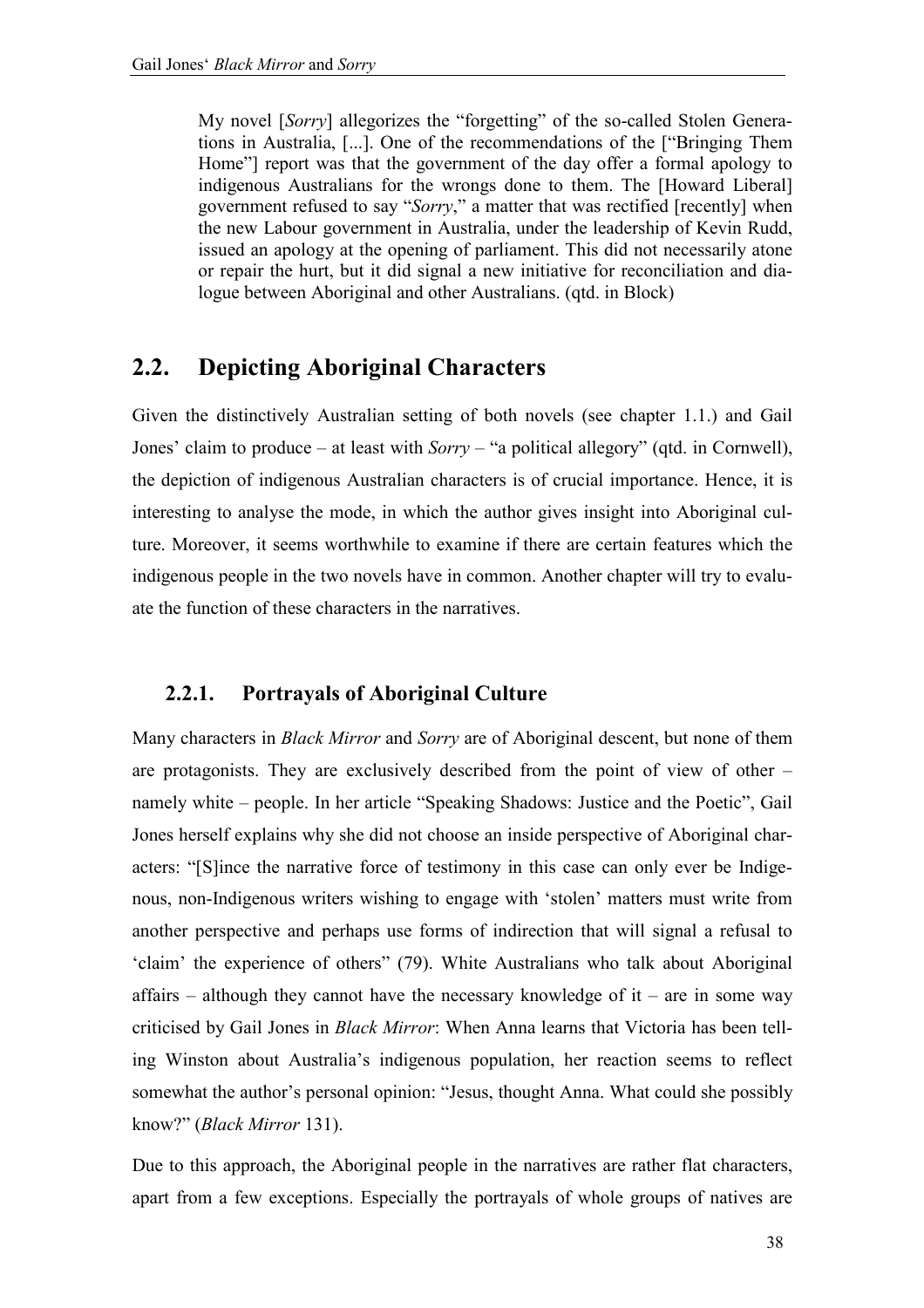frequently superficial, which reflect the perception of them by a white character. For example, when Nicholas Keene starts his research on Aboriginal people, his first impression is marked by disappointment:

When Nicholas pulled back the yellow curtains, he saw [...] a family group of about ten or twelve people. They would be the subjects, or rather, the objects, of his research. They looked, he thought, rather mundane, not noble savages or extraordinary specimens of humanity. They wore cast-off clothes, mostly filthy and shredded, and had matted hair and looks of drear resignation. (*Sorry* 18-19)

Soon, however, Nicholas gets a little more insight into Aboriginal society and behaviour. But again, no background knowledge nor further explanations or any analysis is given because the portrayal is only based on observations by the white focal character Nicholas:

[...] shy black people, who would make no eye contact but had a good sense of humour, who seemed – surprisingly to him – intelligent and quick-witted, and were at home sitting on the earth and hunting and gathering its produce. [...] At the same time, it was a confronting physicality that at first repulsed him. He found the shiny black bodies altogether strange. Many of the men had cicatrixes inscribed on their chests and upper arms, raised welts that signified initiation or high degree; many of the women had pendulous breasts, exposed, that he could not fail to stare at. The children were unclean, he thought, with glistening mucus beneath their noses and seeds and dirt, sometimes in clumps, studding their oily matted hair. (*Sorry* 23)

According to Nicholas' presentation, all Aboriginal characters appear one-dimensional. The quotation above shows that he mostly observes and does not often talk to Aboriginal people. In fact, he only seems to talk to Willie, an Aboriginal man, who works as a stockman at the Trevors'. The readers do not get much information about Willie, only about his work, for example that he is "paid in tobacco and flour" (*Sorry* 39) and that he works in many different fields: he must chop wood, fix the windmill or make furniture from wood (see *Sorry* 39). On the one hand, the readers learn that Willie has to help Nicholas with his anthropological research, by teaching him parts of "the tribal language of the region" (*Sorry* 39), by serving as a translator (see *Sorry* 23) and by supplying him with vital information about Aboriginal people "that his book-learning had monumentally excluded" (*Sorry* 39). But on the other hand, Nicholas blames Willie of "deliberately misinforming him on some crucial matter or other, but this was the characteristic treachery of the native he had been told to expect" (*Sorry* 39). The negative depiction of this Aboriginal worker, however, does not serve to characterise Willie, but rather Nicholas: the readers get to know that the latter's knowledge of Aboriginal culture is quite limited because he does not know that some Aboriginal secrets and knowl-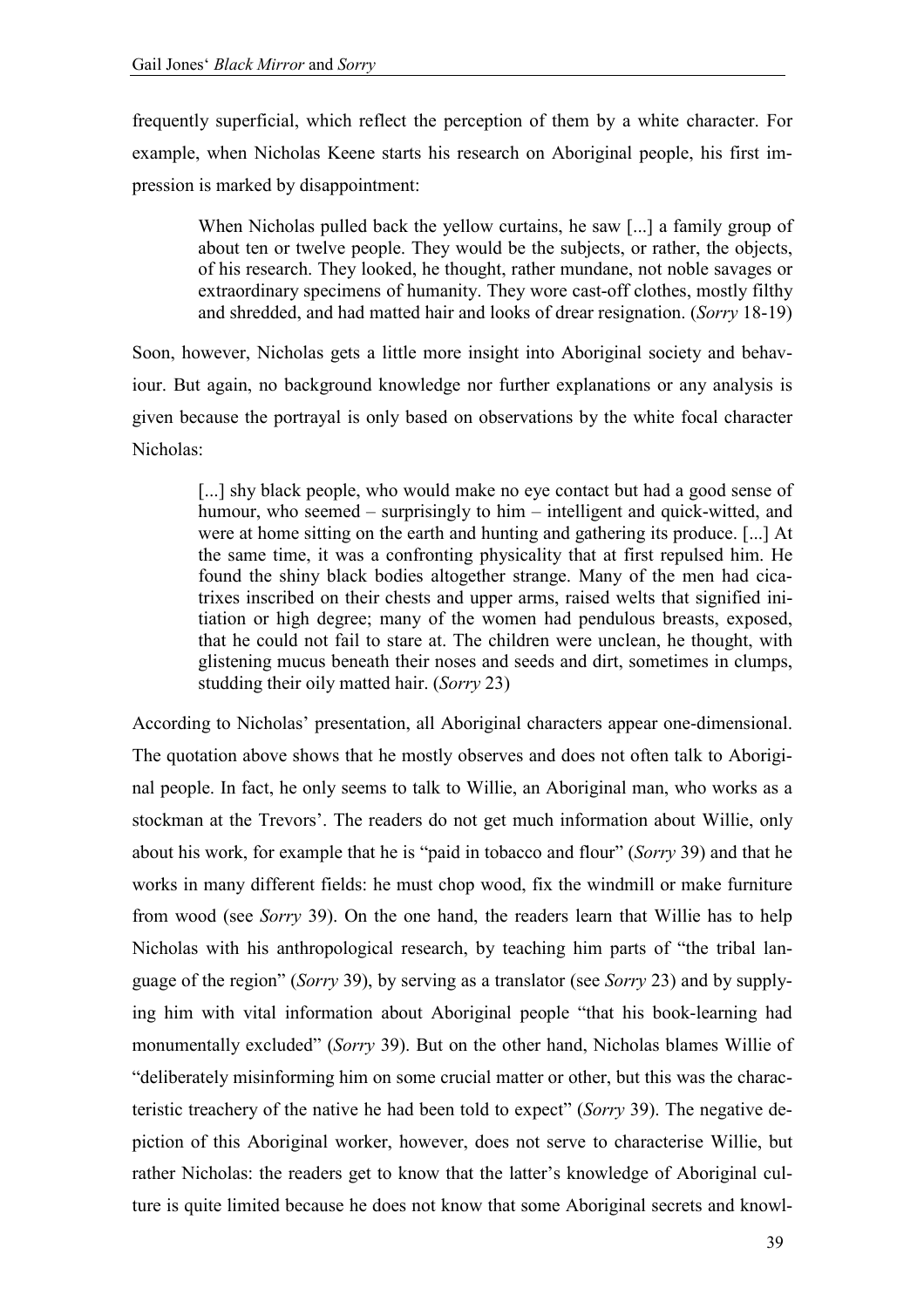edge are taboo and therefore, they cannot be passed on to people outside the tribe. The superficially negative portrayal of Willie thus reveals more of Nicholas' racist attitudes than of Aboriginal culture or customs.

Parts of the organisation in an Aboriginal family can be understood best by Perdita, who has the closest contacts to the indigenous population, compared to all the other white characters in *Sorry*. Nevertheless, the depiction offered by her is also quite superficial and limited to apparent characteristics of Aboriginal social life. It is stressed, for example<sup>8</sup>, that among a group of Walmajarri-people, "[t]he men were all away somewhere, old man Dauwarrngu and the others, so it was just the women and children sitting together in a circle around the fire. The tea was sweet and black and tasted gritty and smoky [....]" (*Sorry* 69). In this context, another feature is recorded that is fundamentally diverging from the white characters' cultural background, namely a different kind of alimentation: as soon as the group of Walmajarri-women gets hungry, its members "began to separate out, searching for food" (*Sorry* 69). The enormous importance of finding food in the desert becomes apparent when the group "hailed Mary and Perdita together" (*Sorry* 70) for having brought a snake to eat.

This scenic presentation does not only apply to the depiction of Aboriginal communities but also to individual indigenous characters, who are almost exclusively described through the eyes of white protagonists. Therefore, the image of Aboriginal characters transmitted in the narrative depends significantly on the focalisers' opinions on these people. Especially in the comments of Herbert Morrell (*Black Mirror*), Nicholas Keene and Captain Smith (both *Sorry*) the contempt for the indigenous population becomes apparent. Their disrespect is based on conviction of racial superiority and the explicitness of their statements is necessary for these characters have to fulfil also their roles as stereotypical representatives of colonialist Europeans (see chapter 1.1.2.1.).

It is remarkable though, that in both novels the presentation of Aboriginal culture and individuals is overwhelmingly positive. This overall impression is created by the unambiguously high opinion of the two main focalisers, Perdita (*Sorry*) and Victoria (*Black Mirror*) because both show deep affection towards indigenous characters, and respect for their culture. Their affinity is due to strong emotional ties to Aboriginal women who take over crucial roles in the protagonists' education and even compensate in both cases for the lack of a loving family (see chapter 3.4.). This focalization also leads to a rather

 $\overline{a}$ 

<sup>8</sup> Apart from the examples on scenic presentation of Aboriginal characters cited, see *Black Mirror* 53-55 and 187-188; *Sorry* 68-73, 98-101 and 143, 147-148.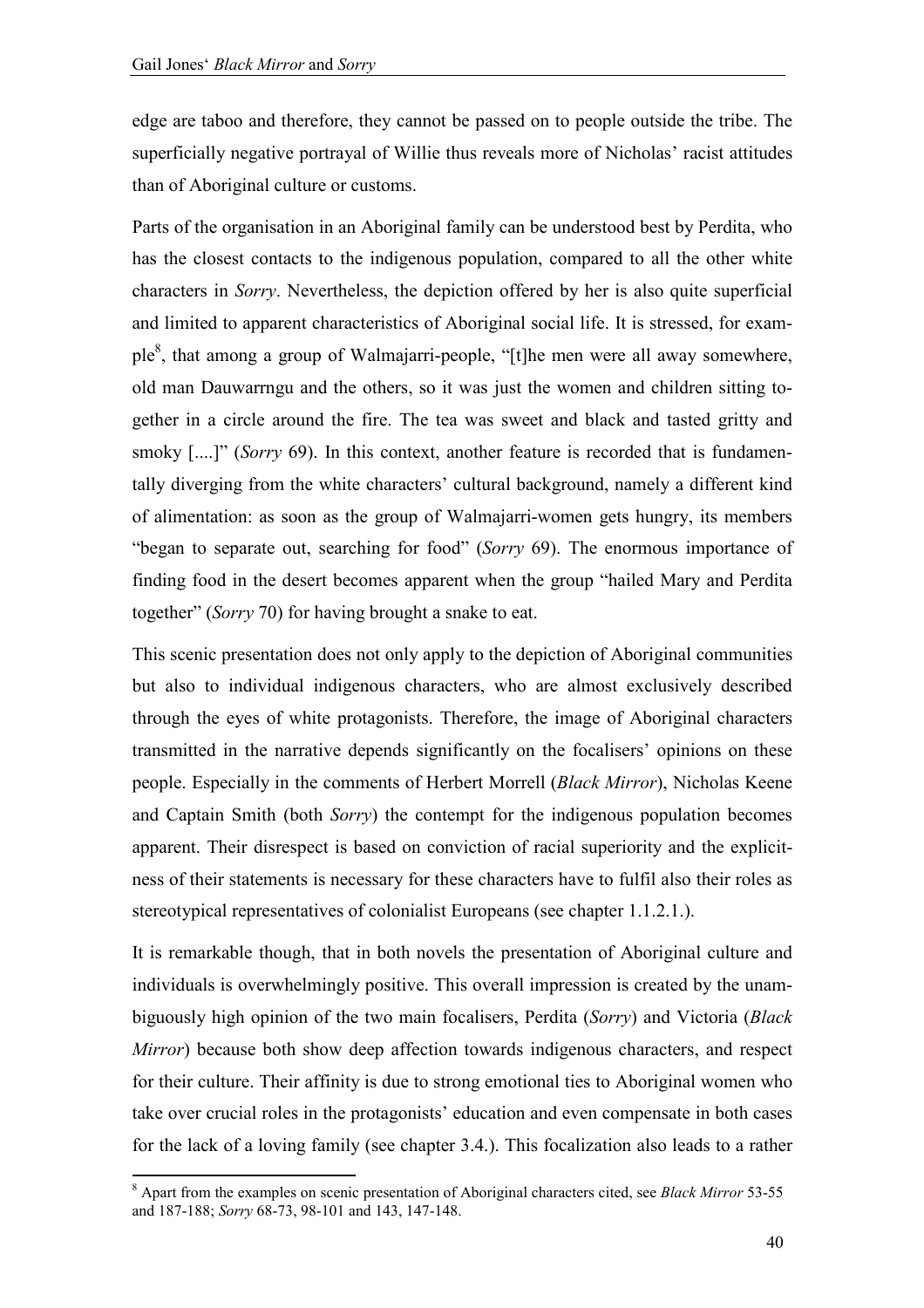flat and one-dimensional depiction of most Aboriginal characters, but this time it is presented in an extremely positive way: the characters convey the impression of moral superiority and the absence of any aggressive or violent behaviour. Despite the injustice inflicted on them by white characters, none of them reacts aggressively. Instead of rebelling, they suffer in silence and put up with their miserable situation. The author herself emphasizes that this positive depiction corresponds with her own experience: "It's been suggested that I have idealized Aboriginal people. But my experience of Aboriginal communities has been all about forms of affection and care" (qtd. in Cornwell). Through this exaggeratedly positive portrayal of Aboriginal Australians, Gail Jones succeeds consequently in enhancing feelings of compassion on the part of the reader, which is important for the political message she wants to transmit concerning the Stolen Generations (see chapter 2.1.).

### **2.2.2.** The Function of Aboriginal Characters in the Narratives

As already stated in the previous chapter, several Aboriginal characters are described in the novels and they fulfil a special function in the narrative. Aboriginal characters are frequently suppressed by (male) white characters but on the other hand, they have a considerable influence on two young white characters – Perdita and Victoria in *Sorry* and *Black Mirror* respectively.

#### 2.2.2.1. **Victims of Domination and Violence Exercised by the Whites**

In both novels, *Sorry* and *Black Mirror*, Aboriginal characters are oppressed by whites. The injustice Aborigines are confronted with is depicted at two levels: on the one hand, there are allusions to the humiliation of the whole indigenous population through white (colonial) administration and government. On the other hand, there are also characters that exemplify the physical violence inflicted on Aboriginal people in individual cases.

Especially in *Sorry*, the readers get the impression that the life of the Aborigines was controlled by the government in the first half of the  $20<sup>th</sup>$  century. When Nicholas and Stella arrive in Australia, Nicholas receives "[p]apers from the Chief Protector of Aborigines – who owned, in a sense, an entire people – [which] instructed Nicholas on a location, and indeed the terms of his project" (*Sorry* 15-16). This quotation shows that even the Aboriginal people's residential area is regulated by the state. They are not only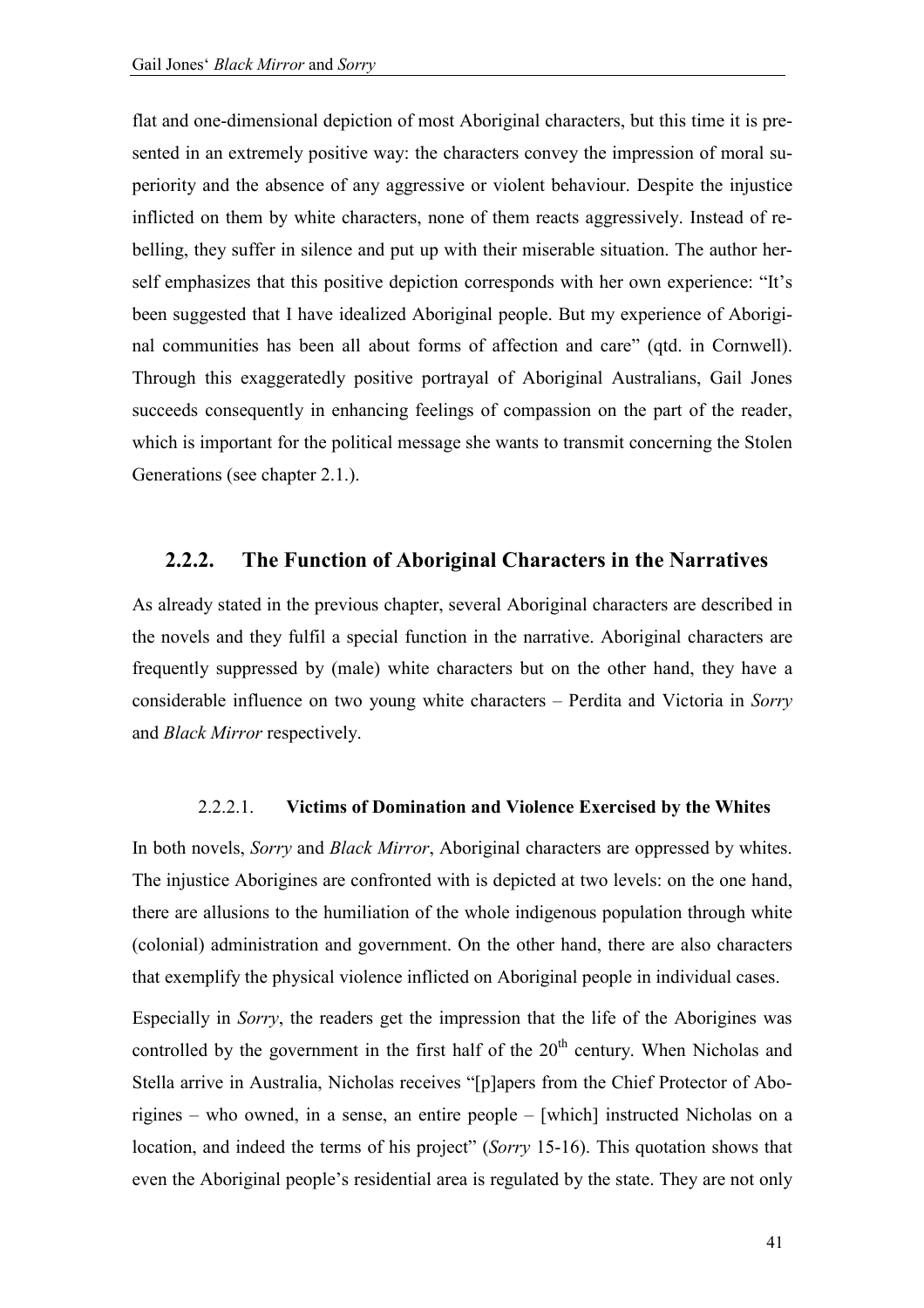"excluded from the inner city" (*Sorry* 147) of Perth, also their life in the outback seems to be restricted.

In both novels, there are incidents that describe the exclusion from towns and cities. In *Sorry*, Perdita meets Joey's Aboriginal family at the encampment by the riverbank in Perth, and by talking to them, she learns that "[o]ther Aboriginal people, too, were excluded from the inner city. Joey's family had no permission, so they came and went" (*Sorry* 147). Joey explains that he and his family are Nyoongar and that in fact, the area once belonged to his people (see *Sorry* 148). The segregation of the indigenous population deteriorated during the Second World War: because of the Japanese threat also other non-white Australians were suspected of collaborating with the enemy. "Aboriginal families were sent [from Broome] to outstations and missions" (*Sorry* 114).

In a similar way Gail Jones describes the segregation of the indigenous population in the remote mining-town where Victoria and Anna grew up: "[...] Aborigines were, on the whole, banned from the centre of the town and lived mostly in shabby camps around its outer fringes" (*Black Mirror* 187-188). Also the alimentation of the Aboriginal people shows their inferior status: "A butcher up the road gave away his unsaleable bits of meat, so she [Victoria] had seen black people pass by carrying sheep's heads and horse's heads and other objects, obscured, in dripping hessian bags. This sign of their deprivation: the mucky scraps of butchered animals." (*Black Mirror* 188). Obviously, they can only afford – or they are only offered – food which is rejected by the whites for its low quality. Also this can be seen as a symptom for the suppression of the indigenous population: having left the desert and living in the surroundings of towns, they become economically dependent on the whites, in the best case working as cheap labourers without any real chance to improve their social status.

In the conversation between Perdita and the Aboriginal people from the riverbank in Perth, another dimension of unjust treatment against the indigenous population is presented: Aboriginal people are often in conflict with the police and the law in general. Joey claims that "[m]ostly the p'licemen look the other way" (*Sorry* 147) but that he and his people also prefer to avoid any contact to them. Later he criticises openly that "[l]otsa blackfellas [...] in trouble with the law. And them whitefella p'licemen just love to stick us all in gaol" (*Sorry* 148). Another example depicting the indigenous Australians' problems with the executive is when Nicholas and Perdita are heading towards the convent in Broome and they see "a group of Aboriginal men in iron chains linked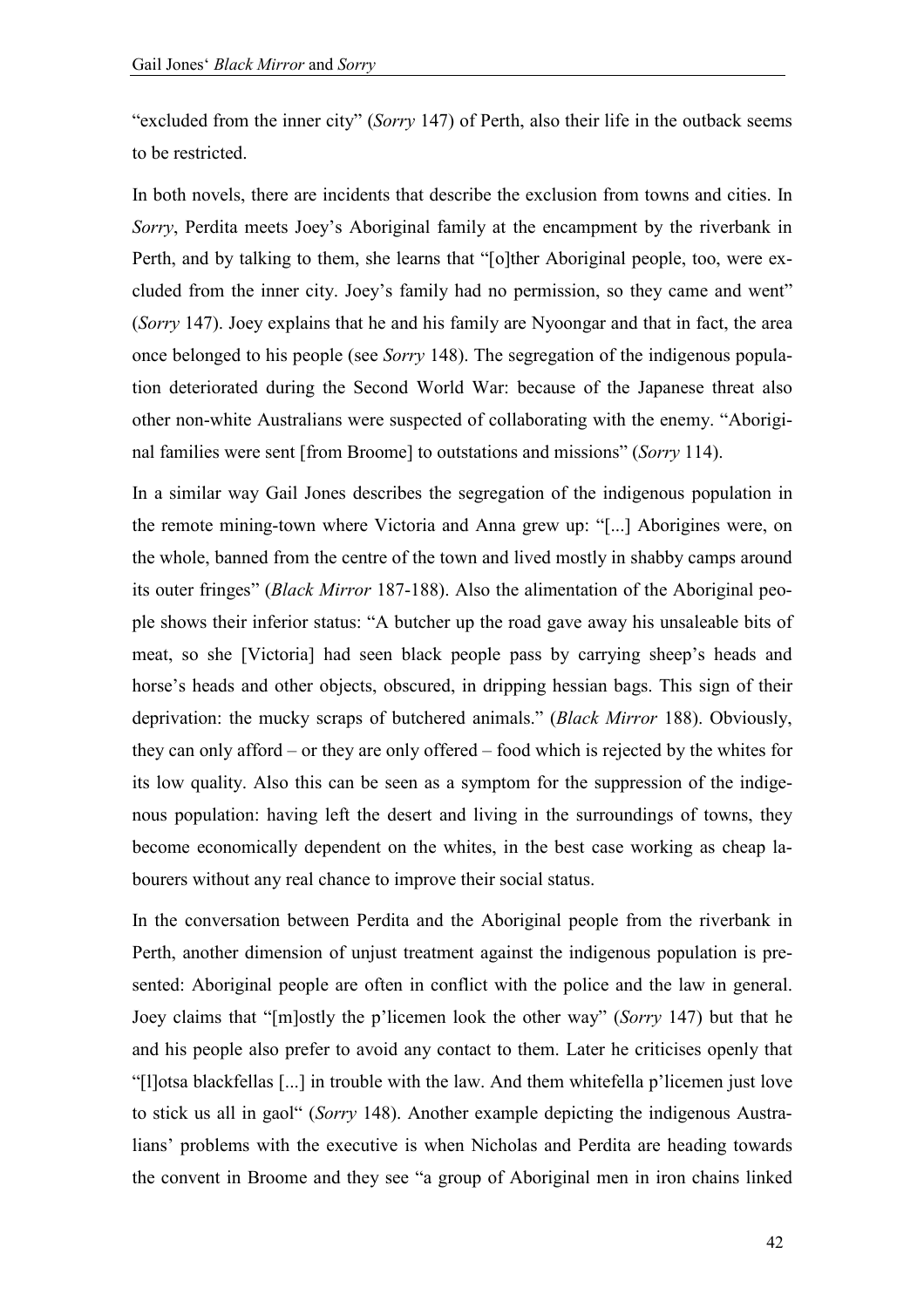painfully by their ankles. They had been released from gaol to make bitumen roads" (*Sorry* 46). Among the men, Perdita recognizes Kurnti, "who sometimes worked in the stockyard at the Trevors' station. Perdita called his name and waved, and he straightaway waved back, his face offering up a truly innocent smile." (*Sorry* 46). Although nothing is said about the individual background of the prisoners, nor whether they are guilty, the readers get the impression that the sentence inflicted on the Aboriginal men is unjust. This sensation is mainly provoked because the scene is described – and judged – through the focaliser Perdita: "She saw them, men joined in this way, humiliated, caught, and wondered what they had done to be so cruelly constrained" (*Sorry* 46). Again, the focalisation evokes compassion on the part of the reader.

Moreover, the white domination over the indigenous population is exemplified in acts of excessive physical violence, committed especially against females. In *Sorry*, Nicholas Keene once "spilled his fiery pipe on Mary's bare arm, burning a scarlet hole the size of a two-shilling piece" (*Sorry* 88). The young girl only reacts by brushing away the hot tobacco and suppresses her tears (see *Sorry* 88). In *Black Mirror*, Henry Morrell blinds Lily-white with a stick, but he is only lightly punished (see *Black Mirror* 189- 190).

Apart from these examples of bodily harm, especially sexual assaults are made the subject of discussion in both novels. The topic is based on historical facts: as the "Bringing Them Home" report could reveal, the rape of Aboriginal women and minors has been a constant feature of white domination over the indigenous population for almost a century (see "Bringing Them Home" 66 and 140-145; see also chapter 2.1.1.). In *Black Mirror*, when Herbert Morrell loses Rose, he misses "only the shape of his wife" (*Black Mirror* 178) and therefore needs other women to satisfy his sexual needs and to show his superiority: "For a while he used [Victoria's nurse] Tilly and then [...] he visited the Japanese brothel in Brookman Street" (*Black Mirror* 178). Soon he finds an alternative, namely "the black woman, Lily-white, whom Rose herself had hired – a mission girl, compliant, well trained for housework and general slavery – became the outline that Herbert Morrell, mine owner, desired" (*Black Mirror* 178).

In *Sorry*, there are also two incidents of Aboriginal girls being raped. In both cases, the perpetrator is Nicholas Keene. His first victim is the 15 or 16-year-old Martha:

At the Trevors' Nicholas discovered that he could force the cook, Martha, and that she would not tell. All the white men did it; he felt manly and justified. At first he put his hand over her mouth, and watched her dark terrified eyes as he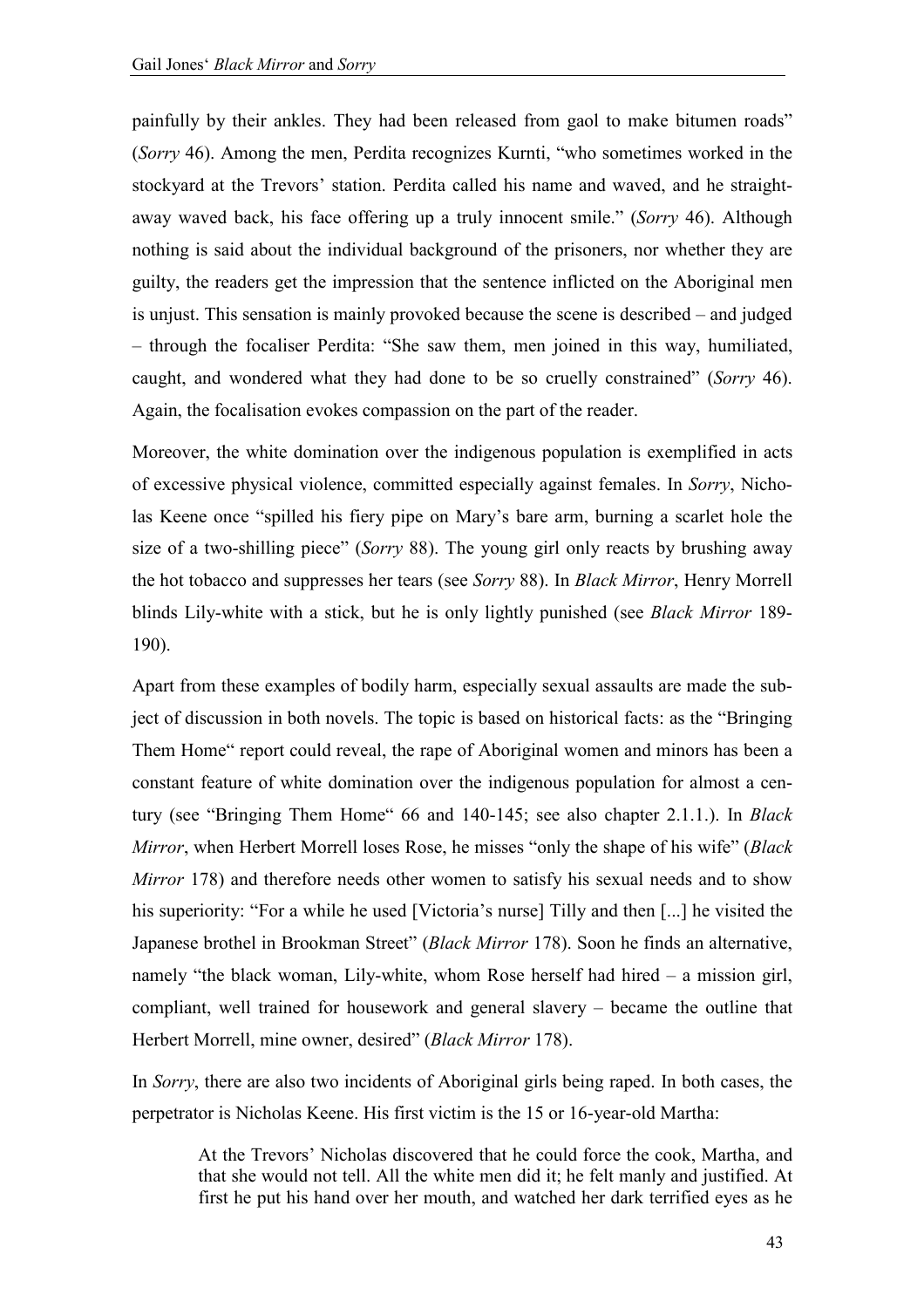pushed hard into her. He made threats to kill her if she ever told. But gradually, he reasoned, Martha simply knew what to do; she believed his murderous threats and was sure to remain silent. (*Sorry* 28-29)

Like in the case of Herbert Morrell, also Nicholas Keene's primary motivation for his deed is obviously not only to satisfy his sexual needs. Instead, he enjoys the act of domination itself, which enhances his self-confidence and compensates for his frustration in his research (see chapter 1.2.2.3.). This need for confirmation of his masculinity explains the pronouncedly violent character of the abuse: "Nicholas liked to pull her head back by its tangled hair and feel that he penetrated so that he hurt her" (*Sorry* 28- 29). As a result of the frequent violations, Martha gets pregnant and is therefore immediately forced to leave the Trevor's household: "[S]he was sent away, down south, with few questions asked" (*Sorry* 29). Nicholas, however, soon finds a substitute for Martha and also his second victim is an Aboriginal female servant, namely Mary, whom he has hired at the convent in Broome. This time, Gail Jones describes the first rape from Perdita's point of view: "Perdita rose and half-asleep walked to peer through her father's doorway. Nicholas was hurting Mary. She saw the humped form of her father's back and heard him grunting and pounding, and she could hear from the shadow beneath him the sound of Mary softly weeping" (*Sorry* 60).

Both novels have in common that neither Herbert Morrell nor Nicholas Keene have to fear consequences for their crimes. Even if their victims wanted to tell anybody of their traumatic experiences, the reader gets the impression that they would not have great chances of being believed. One remark, uttered by Mary, points out the reasons for the Aboriginal women's helplessness: "'No one will believe the word of a bush blackfella. Unless,' she added, 'they're confessing a crime'" (*Sorry* 203). Indeed, this statement is confirmed in the novel *Sorry*: as already mentioned, Martha has to leave the Trevors' household because she is pregnant. Although she has tried to explain the situation to Mrs Trevor, she is sent away "with few questions asked" (*Sorry* 29). During the investigation on the murder of Nicholas Keene, "Mrs Trevor confirms that she's heard rumours about Nicholas Keene and native girls: she hadn't believed it at first and had once sent away a bloody good cook, her best cook ever, because she thought she was lying about Nicholas Keene [...]" (*Sorry* 92). The opinion that statements of whites are *a priori* more credible than those of Aboriginal people, is apparently based on the common belief that the latter are pathological liars and cheaters, equipped with "the charac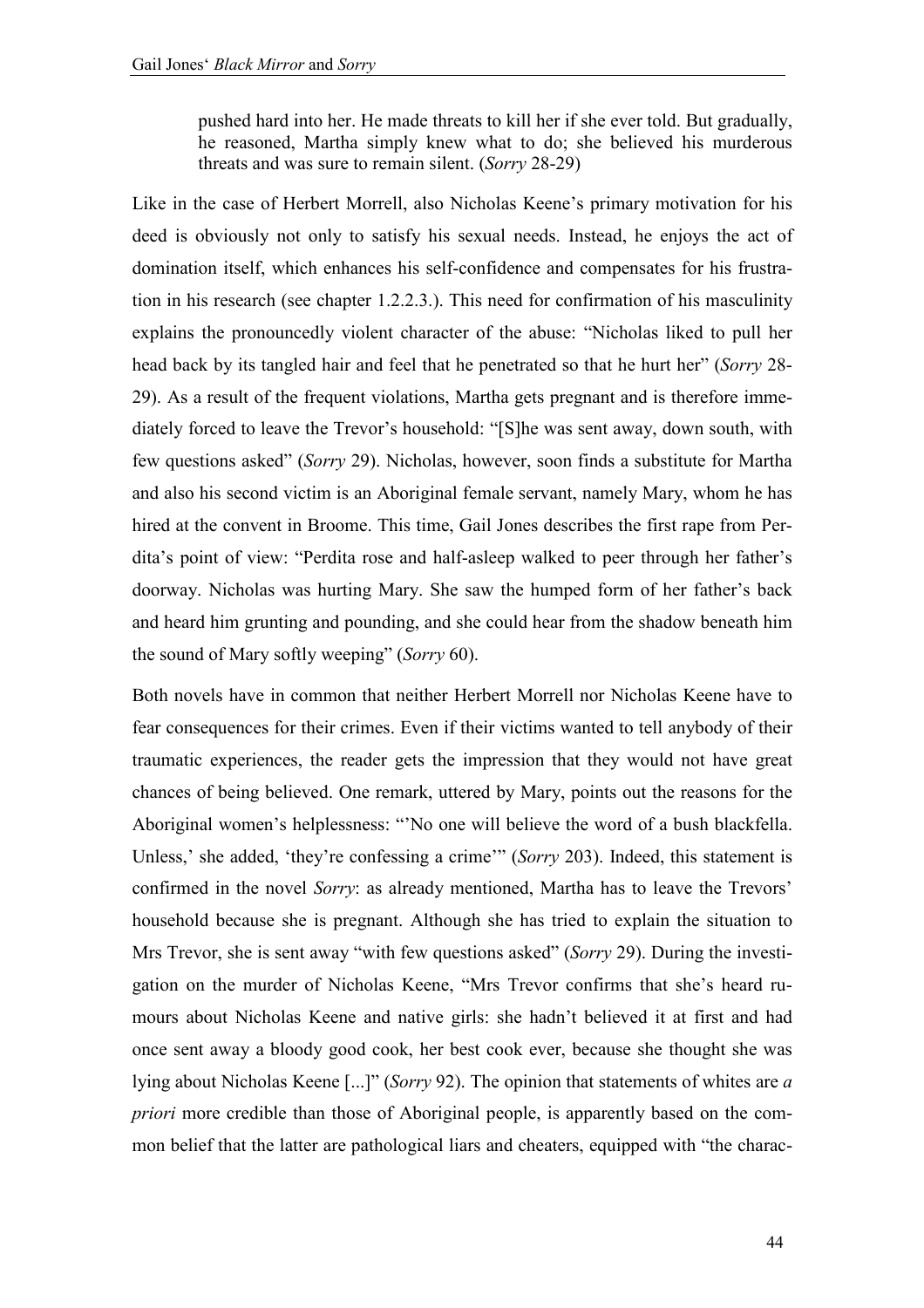teristic treachery of the native" (*Sorry* 39) – as once believed when thinking about Willie.

Concerning Mary, however, these reasons for the victims' helplessness do not seem a sufficient explanation for her passivity. Through the focaliser Perdita the reader gets to know Mary as an extraordinarily strong character who endures Nicholas' brutality in silence, not even showing her pain when he spills his pipe on her arm (see *Sorry* 88) or when he hits her at Christmas in 1940 when she tries to prevent him from striking Stella (see *Sorry* 79). Although she conveys the impression of being a proud and selfconfident girl and although she obviously could live with the Walmajarri group who adopted her, she never utters the wish to run away from her miserable situation. There is, however, no explicit explanation for Mary's passive behaviour but there are grounds to believe that she considers her suffering a necessary sacrifice to protect Perdita and Stella. This teleological interpretation is at least the one implicitly offered by the narrator Perdita: for instance, Perdita tries to explain Mary's fascination with the martyrdom of Christian saints, assuming that "perhaps for Mary there was some solace in thinking that suffering might have a spiritual purpose" (*Sorry* 58). Mary's voluntary sacrifice would also fit Perdita's attempts to equate her own family situation in retrospect with the plot of Shakespeare's *The Winter's Tale* (see *Sorry* 27-28): at an allegorical level, her father corresponds with Leontes, the tyrannical king of Sicilia and there are also parallels between Leontes' wife Hermione and Stella since their husbands are responsible for their isolation in prison or on the remote continent of Australia respectively. Furthermore, in their exile, both give birth to a daughter whom they call Perdita. In *The Winter's Tale*, a courtier named Antigonus is given the task to dispose of the baby. But out of the goodness of his heart he saves Perdita's life by abandoning her on the sea coast of Bohemia (sic). Presumably, he pays this act of humanity with his life, since he exits the stage followed by a bear. If we compare Shakespeare's story with Perdita's life – as she does herself – Antigonus' fate can be equated to Mary's sacrifice for Perdita. Her most important sacrifice is when she takes over the responsibility for Nicholas' murder (see *Sorry* 92-93). Perdita's reconstruction of Mary's motives to endure her suffering seems to be quite probable: in prison, Mary herself gives a hint why she has protected Perdita: "'Maybe I was foolish, eh? Back in those days I wanted to be a saint. [...] But I knew that I was much stronger than you, Deeta. And Stella, too. I was stronger than Stella. She wouldn't have survived if you'd been sent away to a home'" (*Sorry* 203). The philanthropic attitude that made Mary bear the hardship of prison for Perdita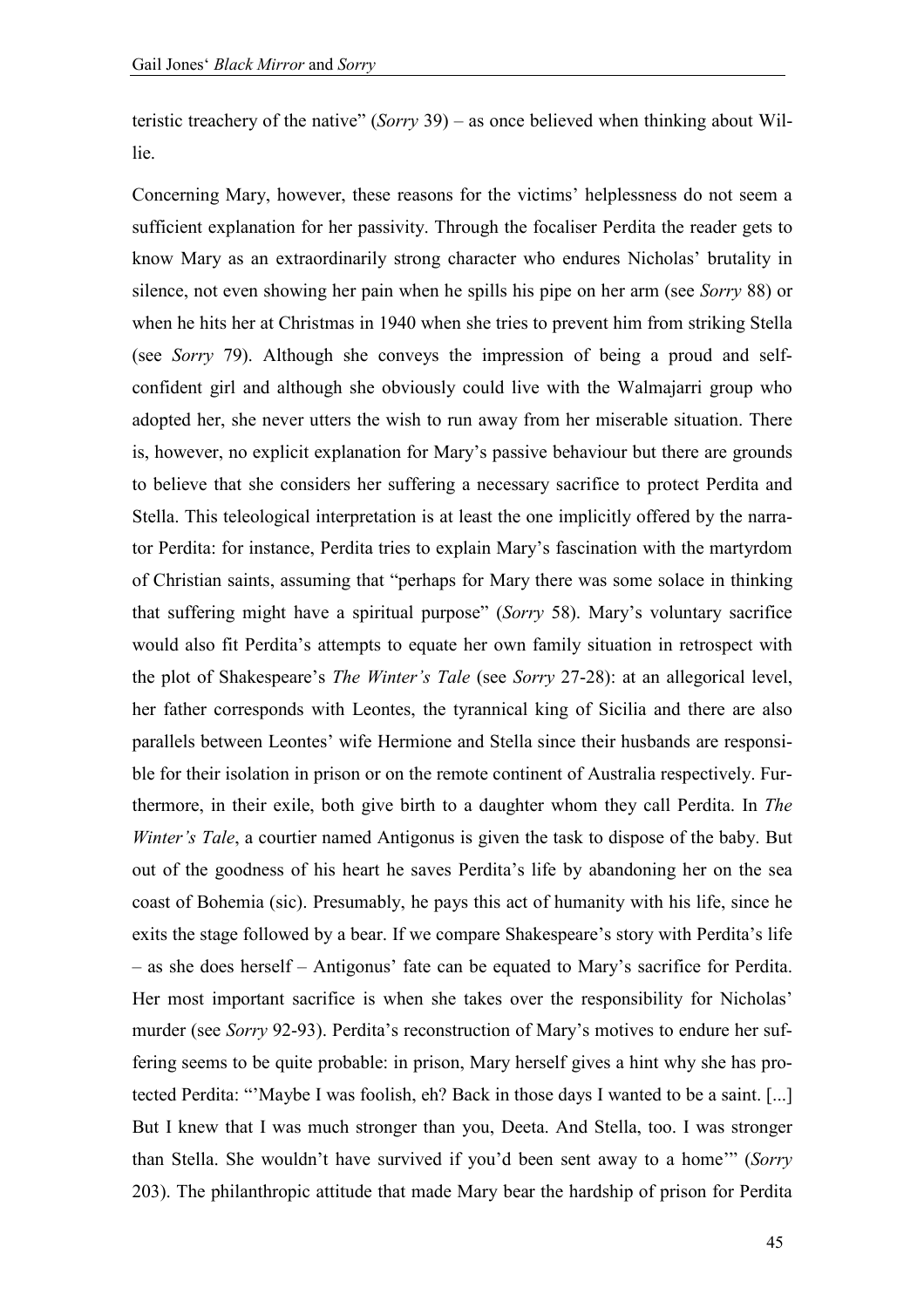might also be the reason why she has never thought about leaving the Keenes' household.

To conclude, Gail Jones exemplified the crimes against the Aboriginal community mainly with the help of female Aboriginal characters who are raped by white men. In all the cases mentioned above, the fictional Aboriginal women are in a relationship of subordination and dependence because they are mission girls. Moreover, they are physically inferior, as they are *young* women. Additionally, they have to suffer injustice because their rapists are not charged, which is an excellent metaphor for the fate of the indigenous population as a whole that has long been suppressed by the whites. Mary's passivity can be explained best by assuming that she sees some purpose in her distress, sacrificing herself for the sake of others.

### 2.2.2.2. **Influence on White Characters**

Although most Aboriginal characters are victims of white suppression and play a rather passive role, some of them (Lily-white, Sal, Daff, Mary) exercise significant influence on the white protagonists Victoria (*Black Mirror*) and Perdita (*Sorry*). Not only do they take over the duties of mothers or sisters but they allow the children also to get some insight into Aboriginal culture. The aim of the following chapter is therefore to analyse in how far and to what extent this wisdom can indeed be passed on to non-indigenous characters.

In *Black Mirror*, the Aboriginal girl Lily-white, who lives in Herbert Morrell's house, becomes a mother figure for Victoria and teaches her at least parts of her people's spirituality. For instance, the young Aboriginal woman shows Victoria the "safe and dangerous spaces of the house" (*Black Mirror* 183) because Lily-white

[...] was disturbed by the Morrell collection of stuffed animals, and believed that white people violated any number of spiritual laws; that white people held nothing sacred; that some were actually devils. The space behind the curtain near the giraffe – Victoria's special place – was designated by Lily-white particularly safe; and they would retreat there with the baby [Ruby], sometimes to sleep, all three, as though they shared one body. Miss Casey learned to seek out Victoria there, and would drag her screaming back to the world of book learning. (*Black Mirror* 183-184)

This quotation shows, on the one hand, Lily-white's spiritual knowledge. On the other hand, this knowledge is contrasted to the knowledge acquired through books. Lilywhite's opinion on white people and death is illustrated when she becomes the focal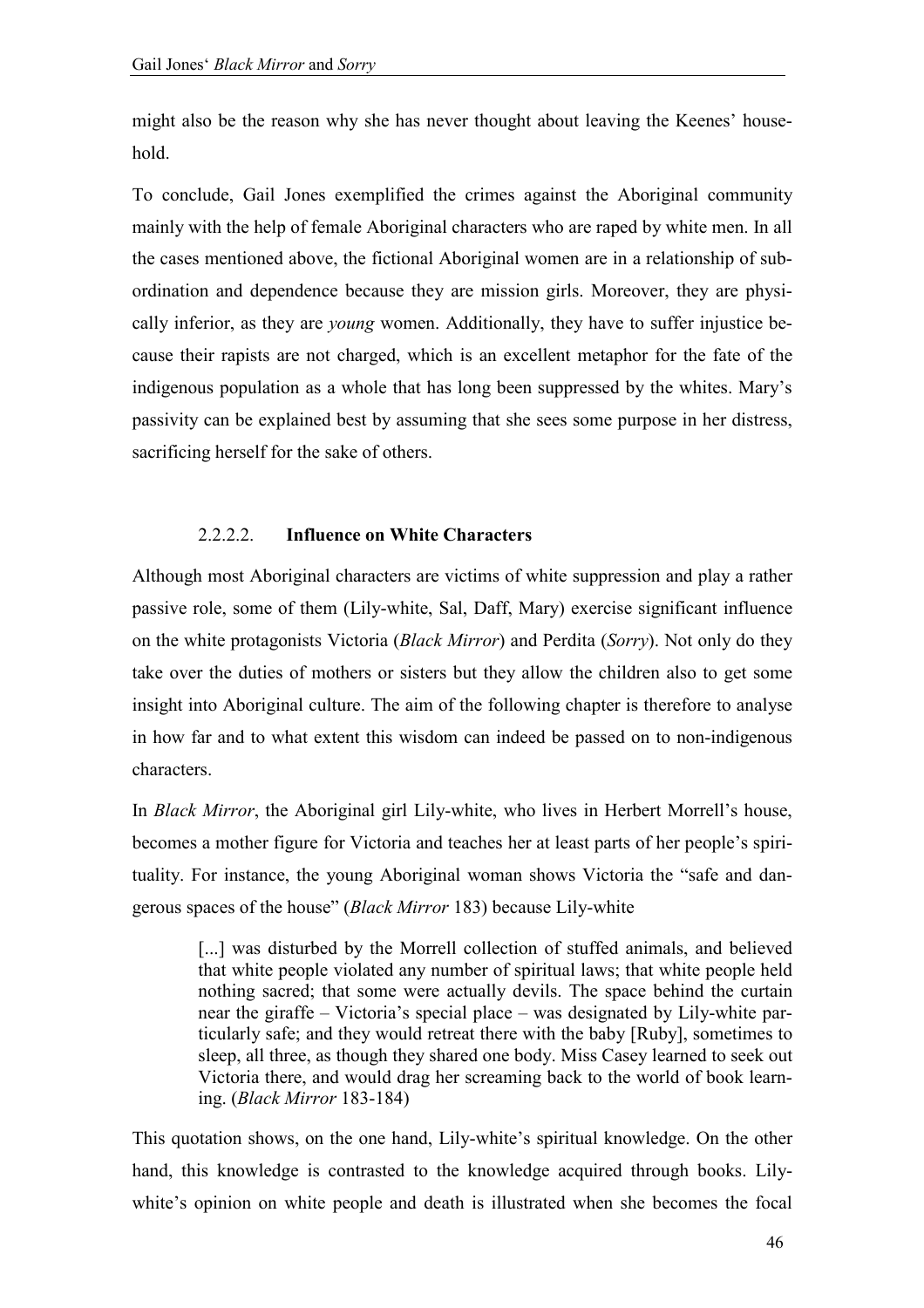character and explains that "white people violated any number of spiritual laws" (*Black Mirror* 183). This opinion is reflected in the scene when Victoria describes that Lilywhite is deeply shocked about the mummies, which Herbert Morrell has sent from Egypt. Consequently, the Aboriginal woman decides to bury them secretly at night. Victoria helps Lily-white and together, after having buried the mummies "Lily-white lit some gum leaves and swept veils of smoke over the graves, and then sang a song in the voice that resembled sorrowful moaning" (*Black Mirror* 192). Another example of Victoria getting in contact with Aboriginal spirituality is when Lily-white helps Victoria to accept her mother's death. The Aboriginal woman confirms that Rose Morrell is dead and that she has "[g]one to her spirit. Somewheres. [...] Maybe in whitefella heaven. Or in her spirit place." (*Black Mirror* 192). Victoria is relieved to openly talk about her mother's decease and finds consolation "in the dark triangle Lily-white had made with her arm" (*Black Mirror* 192). In both cases, Victoria herself confirms that she was confronted with Aboriginal culture and spirituality in her childhood. If we take a closer look, however, Victoria plays a completely passive role in both examples. Although she – as the focaliser in these passages – does *perceive* Lily-white's behaviour, there are no indications that Victoria *understands* what she sees. Much later, when Victoria has a miscarriage in war-time Paris, it becomes obvious that she is not able to reproduce Lilywhite's rituals when she wants to bury her dead baby. Searching for a possibility to overcome her grief, she "remembered Lily-white singing over the body of the mummybaby, her voice abysmal and the same moon rocking in her one liquid eye" (*Black Mirror* 245). Victoria only remembers the ritual but cannot perform it, which shows that her knowledge of Aboriginal spirituality is not very profound. This assumption finds further confirmation when Victoria tells Anna about totems:

Victoria had told her once that Lily-white's totem creature was the bluetongued lizard. She was not sure what this meant, except that Lily-white would never eat them and was careful not to harm them (*Black Mirror* 291).

Again, Victoria only perceives Lily-white's acts from the position of an observer without any deeper understanding. Her impression that Lily-white "knew everything" (*Sorry* 292), only implies that Victoria is impressed by her Aboriginal mother's knowledge of the arcane and spiritual world. But it does not show that she actually learns anything from Lily-white. The readers get the impression that Aboriginal knowledge can be accessed only partially by whites, namely whenever they *experience* Aboriginal traditions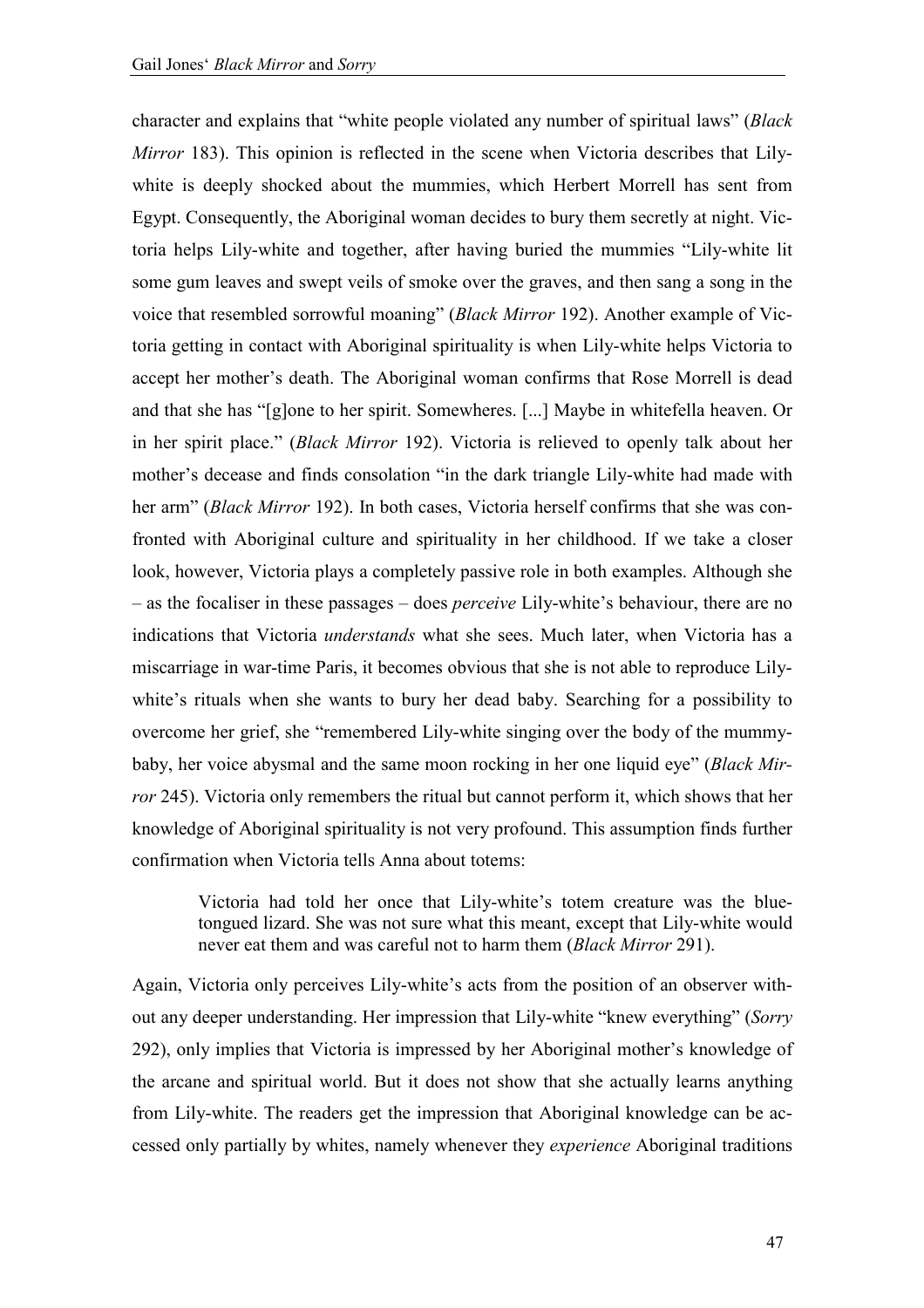or customs. A deeper insight, however, could only be gained if Aboriginal people intentionally passed on their knowledge.

The scenic representation, which describes the different hiding places in the Morrell's house (see *Black Mirror* 183-184), contrasts the knowledge of the white characters – represented by Miss Casey – and the knowledge of the Aboriginal people – embodied by Lily-white. For Victoria, the latter is more useful because instead of bookish refinements, she needs a shelter where she can escape from her heartless family. Here the practical knowledge of the Aboriginal woman is clearly more important for Victoria's development than the English education presented by Miss Casey.

This dichotomy between the Aboriginal way of passing on wisdom orally, on the one hand, and the European tradition of book-learning, on the other hand, is another parallel between *Black Mirror* and *Sorry*. Knowledge learnt by reading is mainly embodied by Perdita's parents, two white English migrants. Stella teaches a randomly drawn up list of subjects to Perdita and uses Nicholas' books, which are in fact too difficult for her daughter. Moreover, Stella's knowledge is principally based on William Shakespeare's works, which seem to answer all the 'big questions' (see *Sorry* 37, 59, 129) for Stella: "She told her daughter that everything one needed to know about life was contained in a volume of Shakespeare; that he was all-wise, incomparable, the encompasser of every human range" (*Sorry* 37). Despite her age, Perdita knows intuitively that her mother overestimates the importance of Shakespeare (see *Sorry* 37). The limits of book-based knowledge become apparent to her when she steps "into the dazzling light of Australia" (*Sorry* 37) and thinks about her personal experience with the indigenous population in the outback. The life there, "all this huge unelaborated life, told her there was more on heaven and earth than was dreamt of by Mister Shakespeare" (*Sorry* 38). Unlike other white characters, Perdita is susceptible to seemingly unimportant impressions of nature. In accordance with her "white" education, she considers these questions at first "small", but then the idea begins to grow that "there were *different* big questions" (*Sorry* 38) than the ones her mother insists on. Later, Mary confirms this assumption by explaining that her people in the western desert "knew everything [...] about the world, every big important thing, and every single little thing" (*Sorry* 59). Perdita believes Mary and appreciates the wisdom of the desert people, "wondering what they knew. The *big* questions. The *other* questions" (*Sorry* 59). Obviously, Perdita does not know the answers to these "big questions" and actually, she is not even sure about the questions themselves.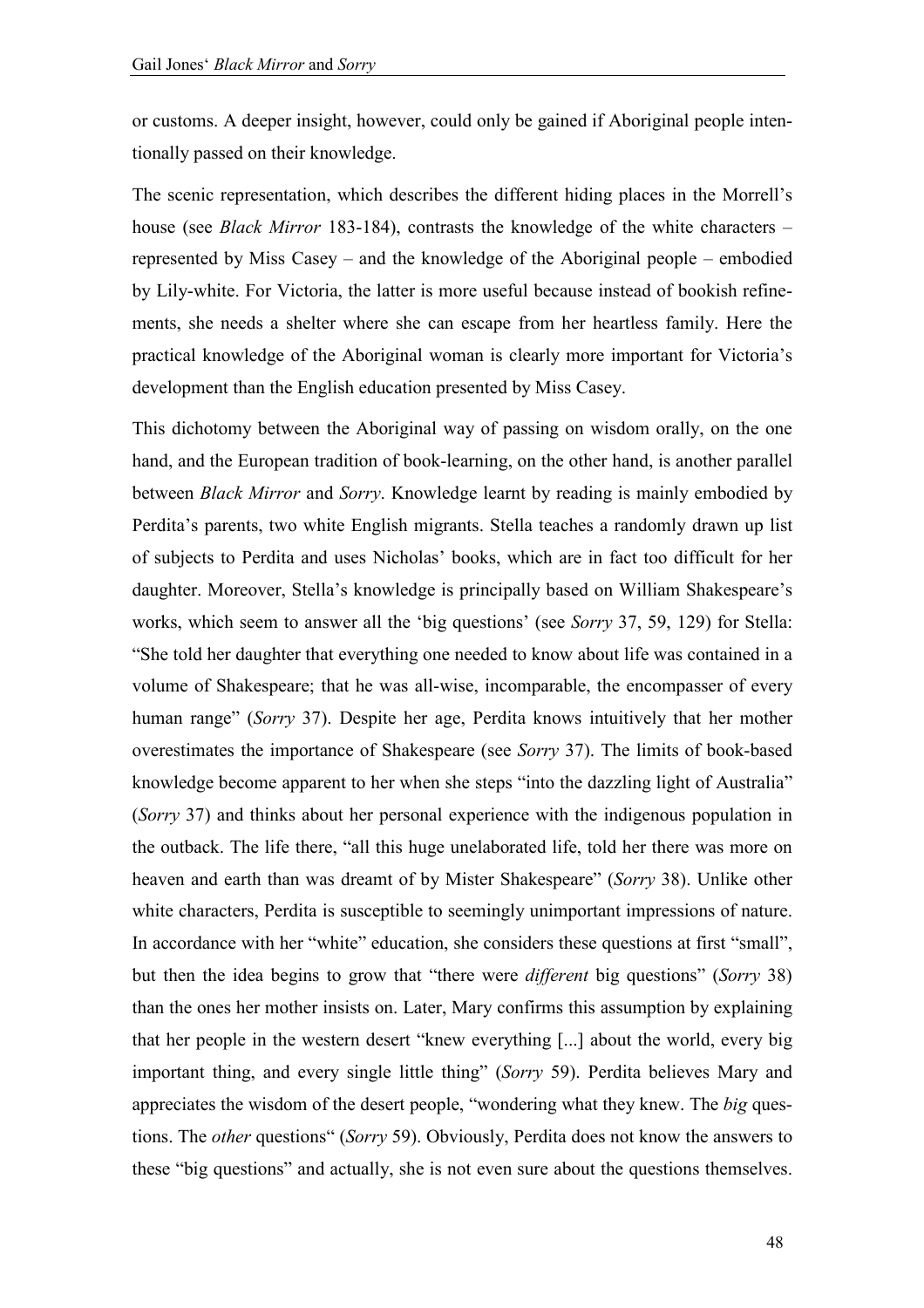Nevertheless, she is one of the few white characters in both novels that gets at least a little insight into Aboriginal wisdom and spirituality.

Perdita Keene is raised by several Aboriginal women: firstly, by the wet nurse Jukuna, secondly by Mrs Trevor's domestic helps Sal and Daff, and thirdly, by Mary. In brief, it can be stated that Perdita is highly influenced by Aboriginal females in her childhood. Similar to Victoria in *Black Mirror*, also Perdita gets in contact with the indigenous Australian culture very early, for instance, from Sal and Daff she learns:

[...] fragments of their language, Yawan, as well as a few basic words of my wet nurse's tongue. [...] I loved the full-mouthed sounds of indigenous nouns, the clever and precise onomatopoeia of the bird names, the cyclical songs, full of sonorous droning. [...] From Sal and Daff I learned that my totem was a green tree frog: many had appeared in the wet season, at the time of my birth, and this frog-fella, this one, this one was special to me. 'Im special frog-fella.' Sal's totem was *puturu*, a grass seed that her mother was gathering to grind for flour when she discovered she was pregnant. We didn't know what Daff's totem was; she could not remember her mother. (*Sorry* 32-33)

However, this passage does not indicate any profound elementary education in Aboriginal culture. Perdita, who is the focaliser here, admits indeed that she learned only *fragments* of Sal and Daff's language. Concerning the bird names, Perdita states that she liked the pronunciation of the words but this does not imply the ability to reproduce them.

Perdita's insight into Aboriginal customs and wisdom is certainly intensified by her contact to Mary with whom she is linked by extraordinarily close emotional bonds, calling her "sister" (see e.g. *Sorry* 49, 58, 72, 204, 211). Mary also shares some of her Aboriginal knowledge with Perdita: the young Aboriginal woman sings desert songs, recognizes bush birds, tells "blackfella stories" and explains that corpses must be buried so that life can go on after death (see *Sorry* 54, 55, 58-60 and 64).

So far, the two white protagonists of *Sorry* and *Black Mirror* are depicted in a similar way concerning their knowledge of Aboriginal culture. Perdita, however, differs from Victoria in one decisive aspect: unlike Victoria she does not remain a mere observer of Aboriginal customs but is explicitly taught by Mary. This teaching is mainly limited to the knowledge of Australian fauna and flora:

There were forms of knowledge of the land and the body, carried into adulthood, that Perdita learned especially, and only, from her sister, Mary. [...] The twitchy and particular life of animals was of interest to Mary, and she was always aware of the barest movement, of dry grass bending, a rustly stir, the traces and suggestions of other live presences. (*Sorry* 58-59)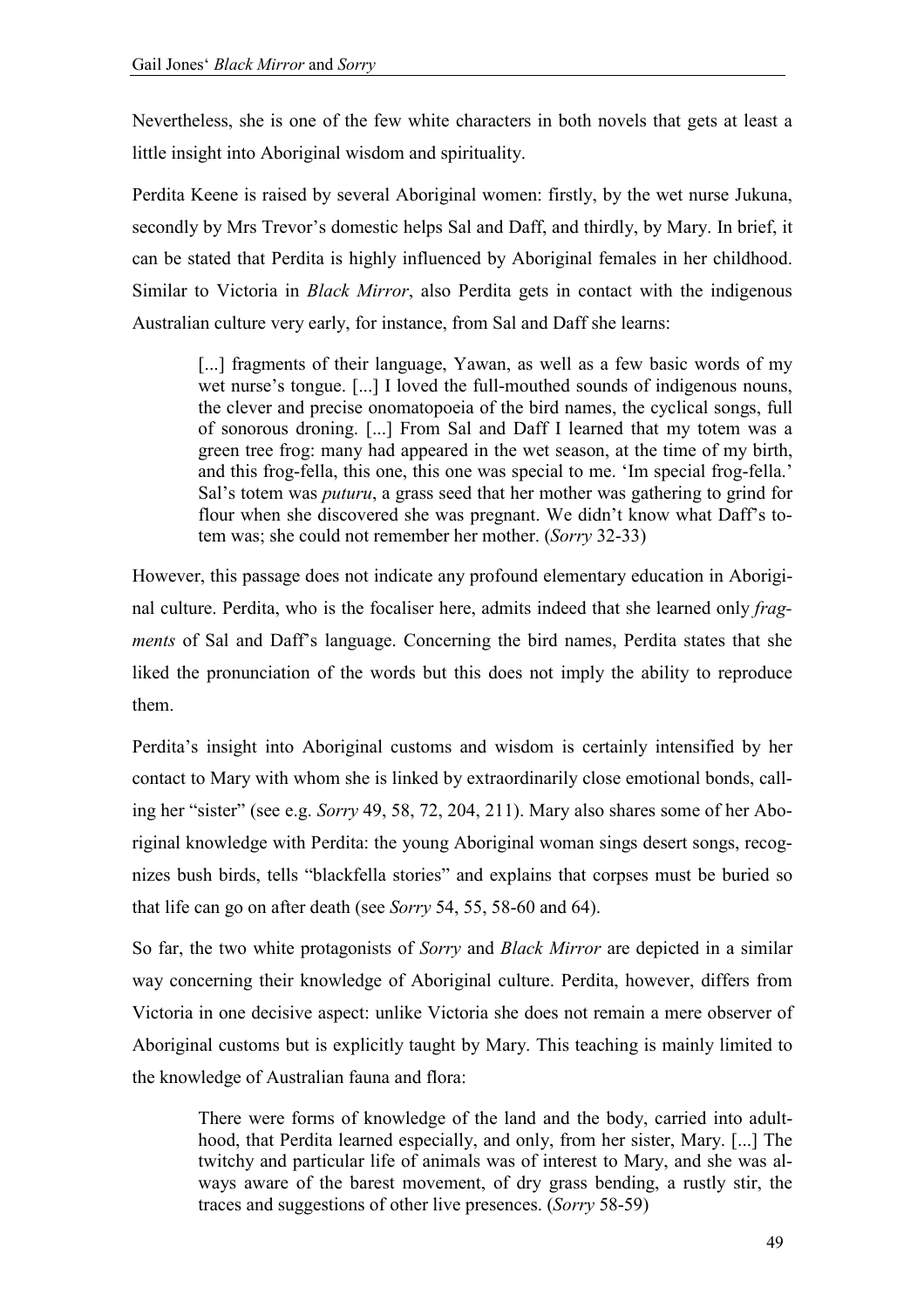Mary recognizes Perdita's susceptibility to Australian nature. She states that usually "[w]hitefellas can't see nothin' around them; whitefellas all buggered up in the head" (*Sorry* 54), apart from Perdita and Billy. This susceptibility enables Perdita to understand Mary's lessons:

Mary [...] looked after Perdita, daily attending her, offering companionship, knowledge and canny advice. She taught her poker (how to shuffle, to deal, how finally, to cheat), desert songs (learned from her mother from whom she'd be taken), and the lives of the saints (the strange details of which she had read about in the orphanage). She taught Perdita, and Billy too, how to locate pitjuri, bush tobacco, and to chew it until the sides of their cheeks began to tingle and salivate, so that they experienced its sour, stimulating effects. She showed them the chevron sand-lines of lizards, identifying the species, and taught them how to track back, hunting stealthily, to a log hole or a burrow. The ripples of the departed snakes, the scroll shapes and mounds and pathways of bush tucker – all that had been inscribed there before them, in a hidden language never noticed, became suddenly visible. [...]

Under her intelligent guidance the scrub, which had seemed so empty, took on fullness and detail. Every bird had a true name, every mark in the windscalloped dirt betokened liveliness and activity. Even the glass-clear sky was a fabric of signs. There were seasons that a whitefella never noticed, marked by tiny efflorescences and the swelling and fading of bush fruit. (*Sorry* 54-55)

Mary's teaching, is largely limited to the visible world. Perdita's perception of Australian nature is expanded but there are no indications that she learns anything about Aboriginal culture or their spirituality. Therefore, she can only wonder what "The *big* questions. The *other* questions" (*Sorry* 59) are.

Later it becomes clear that Perdita's "Aboriginal" education is indeed more useful than her mother's teaching. At school Perdita becomes aware of the fact that "[h]er mother's history and geography were wild surmise, her politics were eccentric to the point of crude error; even her Shakespeare was a nonsens, partial accomplishment, a clutter of stories and quotations [...]. This maternal inheritance, more than anything, would serve to humiliate her" (*Sorry* 65). Only the fragments of Aboriginal wisdom passed on to her by Mary remained in her memory, "securely lodged, and vouched safe" (*Sorry* 65) so that Perdita "carried [it] into adulthood" (*Sorry* 58).

But the analysis of Perdita's Aboriginal education includes another problem concerning her source of information. Mary is a child of the Stolen Generations. Aged six and having a lighter skin than other children, she was taken away and educated in an orphanage and a nunnery. Later she was sent to a convent in Broome to force her acculturation into white society (see *Sorry* 55-56). Despite the forcible removal from Aboriginal society, she is seemingly equipped with all the knowledge of her people. It appears rather pecu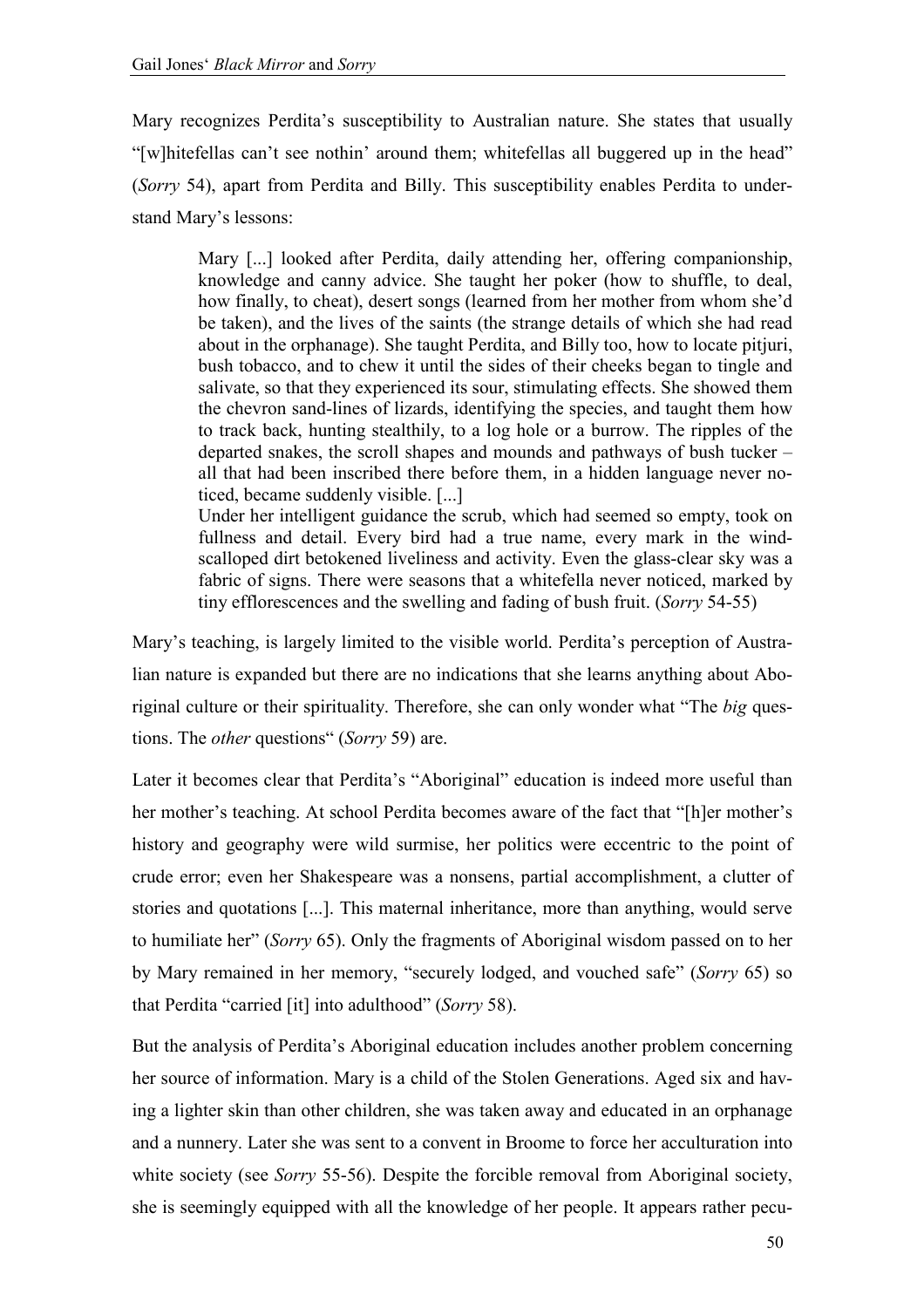liar that – although she is stolen from her Aboriginal mother at the age of six – she is very experienced in traditional songs, stories and customs. Moreover, it is stated clearly that she is a very good hunter at the age of sixteen (see *Sorry* 70), which seems rather implausible in view of Mary's life story and the fact that she has spent the previous years in an orphanage and a nunnery, probably without any contact to her people who could have taught her these hunting skills. Also the statement that she remembers songs her mother has taught her (see *Sorry* 54) is not credible. On the whole, the character of Mary is therefore psychologically not convincing.

In conclusion, the two female protagonists, who have the closest contact to Aboriginal people, Victoria and Perdita in *Black Mirror* and *Sorry* respectively, are mostly influenced by female Aboriginal characters in their childhood. The black women function either as substitutes for their biological mothers – like Lily-white in *Black Mirror* or Jukuna, Sal and Daff in *Sorry* – or they fulfil the role as sister – like Mary. Therefore, these Aboriginal characters exercise considerable influence on Anna and Victoria. Although these two get more insight into Aboriginal culture than any other white character in the novels, none of them can understand it in its real depth. Victoria remains a passive observer and the few fragments of Aboriginal life she knows are negligible. Due to Mary's teaching, Perdita, on the other hand, can indeed acquire some practical knowledge about Australian nature and life in the outback. But not even Perdita fully succeeds in understanding Aboriginal culture and spirituality, for the girl's wisdom is limited to the perceptible world only.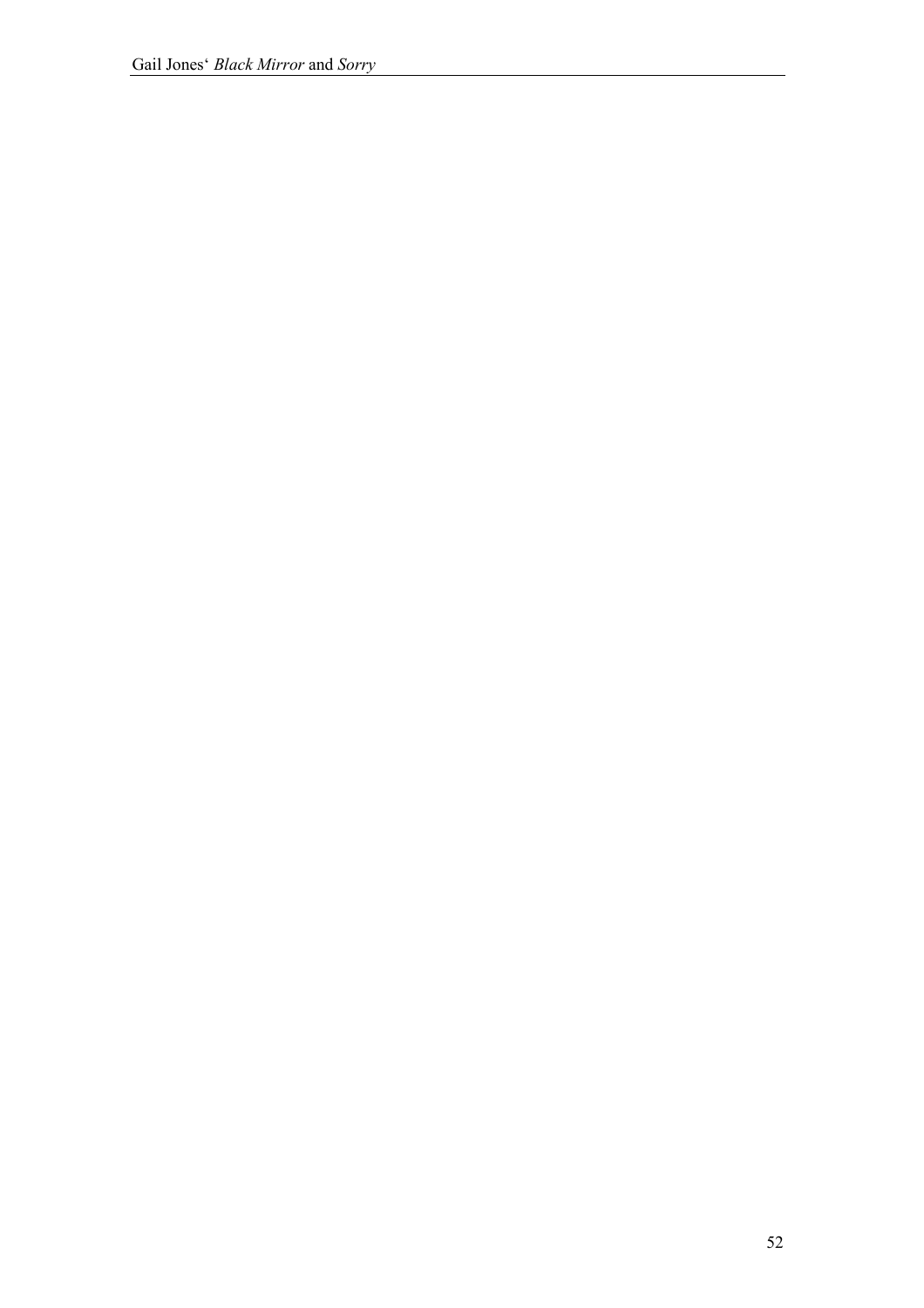# **3.Dysfunctional Families**

Although the Keenes (*Sorry*), the Morrells and the Griffins (both *Black Mirror*) differ considerably in terms of their social and economic background, they have one thing in common: all of them can be categorized as dysfunctional families whose features will have to be analysed. Furthermore, the following analysis will concentrate on the main character's search for alternative families or new family concepts. Before this examination, however, it seems worthwhile to take into consideration one significant similarity between the three families, namely that their failure seems to be predestined even before the protagonists are born.

# **3.1. The Inevitability of Failure – Starting a Dysfunctional Family**

Victoria Morrell, Anna Griffin and Perdita Keene all grow up in broken homes. Their families' dysfunctionality shows up especially after the children's birth, but in each case the failure is already foreshadowed in the parents' relationships that are clearly marked by a lack of emotional bonds between the spouses.

The problems of all three families are presented as a logical consequence of a dysfunctional relationship between the parents. Already before the birth of the three female protagonists, their families seem to be predestined to fail in their duty to serve as a shelter for the new-born children. However, if we take a closer look, these deterministic explanations for the families' failure could simply be the result of an arbitrary reconstruction of past events on the part of the narrators. This seems especially true for *Sorry*: the narrator in the novel is mostly Perdita herself, either as a first-person narrator or as a seemingly detached or even "omniscient" third-person-narrator. She attempts to overcome the traumatic situation of having murdered her father by trying to reconstruct oppressive memories of her childhood. Therefore, almost everything that is stated about her parents is based on her own assumptions or recollections. The picture which Perdita conveys of her parents' relationship is unambiguously negative: "It was certainly not love; [...] It was an assertion against loss, a form of acquisition" (*Sorry* 5). Perdita's reconstruction has to depend largely on suppositions, which becomes clear when she tries to explain Nicholas' intention of going to Australia with his wife without telling her: "Perhaps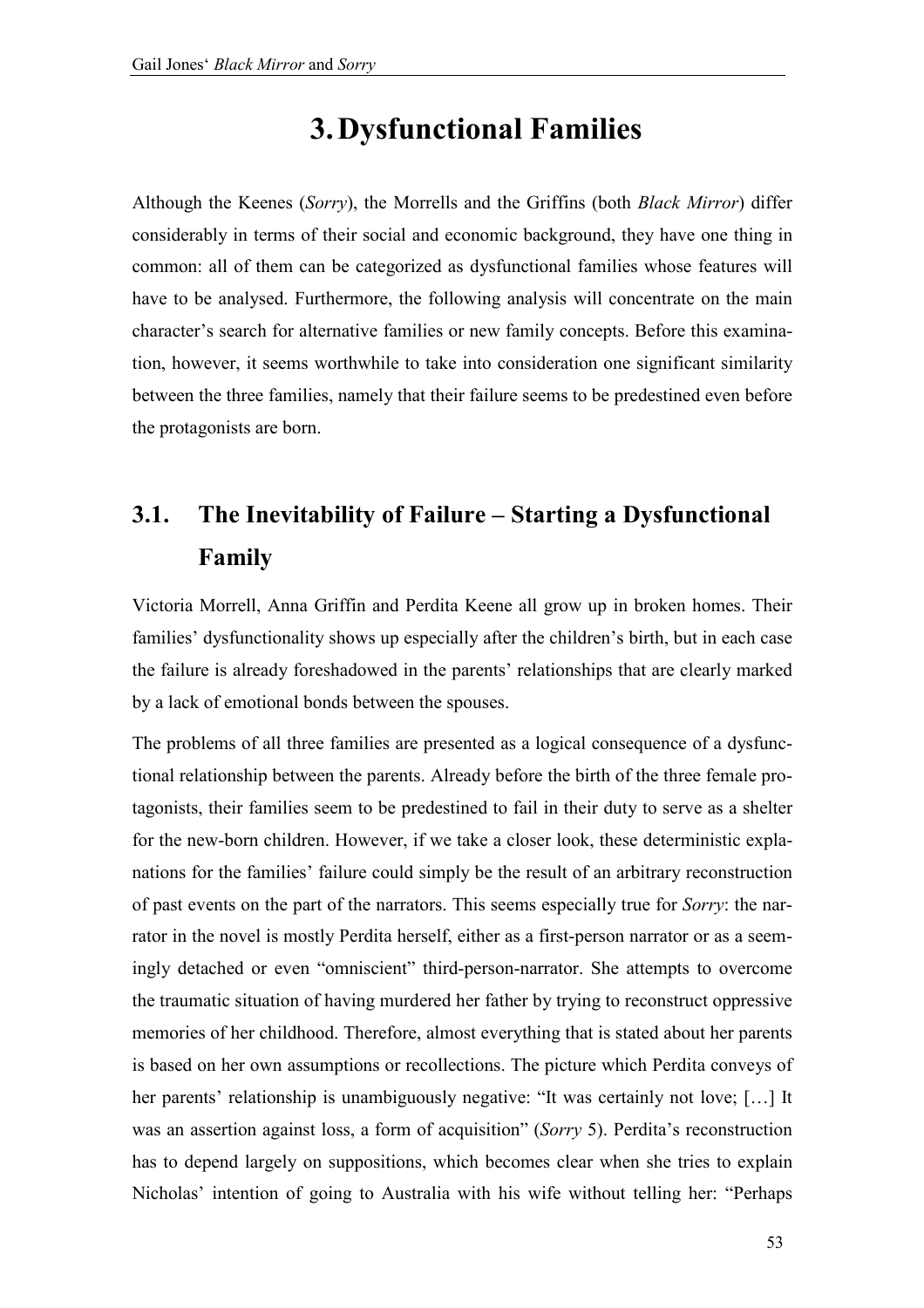Nicholas also wished to punish his pale insipid wife, to drag her away from her sisters, to make her more dependent. Marriage had not been what he had expected; frustration and regret were already its features" (*Sorry* 11). Of course, the narrator cannot know Nicholas' motives, or what he expected from a marriage. Probably, Perdita simply projects her own bad experiences with her parents back onto the time before she was born. She is deeply convinced that her parents did not feel any love for each other: "And in my dreams my father and mother do not appear together: it is as though I have always known they never quite met – never met, that is to say, as lovers do [...]" (*Sorry* 21). Therefore everything points to the conclusion that the explicit foreshadowing of the Keenes' failure is the result of Perdita's explanation in retrospect, in order to make her reconstruction of the past more logical.

A similar observation can be made concerning the Morrells and the Griffins. Also their family lives are presented through the eyes of Victoria and Anna, whose opinions can hardly be objective. Again, the failure of their families seems to be predestined from the very beginning. Moreover, the readers have to bear in mind that Victoria's story is narrated by Anna, her biographer. Even if based on the blurred memories of Victoria, Anna's writing is inevitably reconstructive. Therefore, readers must be cautious because every reconstruction of the past automatically tends to create causal connections. The same assumption might be true for Anna's own life, who also reflects upon her past and her parents' marriage.

According to Anna's narration, **Thomas Griffin** ("Griffo") meets his future wife **Maggie** during an annual holiday. He falls in love with the 17-year-old girl and they get "married five weeks later" (*Black Mirror* 121). Marital problems are already foreshadowed in the wedding ceremony as Griffo does not kiss his bride on the mouth, but he "leant forward and kissed his bride as one kisses a child: lightly, ceremoniously, just above the eyes. The congregation snickered and Maggie was disappointed" (*Black Mirror* 122). When they finally move to the town in the goldfields, Maggie is aware of the wrong decision she has taken: "[...] although she had liked the idea of being married to a miner – it seemed a pure, manly, almost heroic form of labour – when she saw the town with its tin houses and the insect-looking poppet heads [...] she knew immediately that she had made a terrible mistake" (*Black Mirror* 122). Thomas neither sees his wife's desperation, nor realizes that his wife does not return his love: "Griffo doted upon Maggie, but Maggie doted upon film stars" (*Black Mirror* 122-123). One year after the wedding, Anna is born, and Maggie falls into post-natal depressions: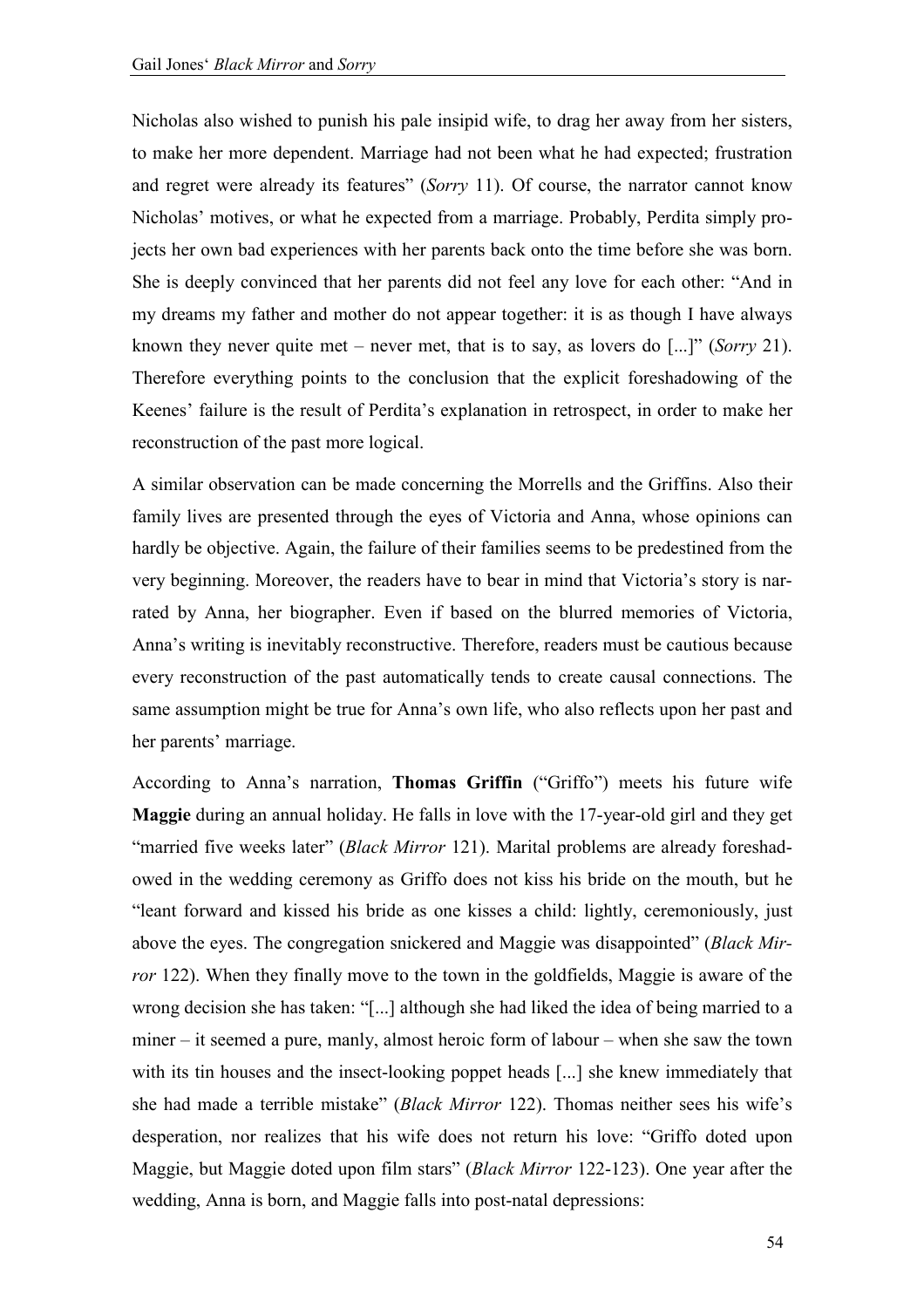A year later, when her only daughter was born, Maggie's life was cemented in the mode of unglamorous dismay. She looked into the eyes of her infant and saw there an image of herself, incredibly diminished. She wept for days and days before Griffo realized that she would need time away, in a hospital. […] A shadow consumed her. (*Black Mirror* 123)

Finally, Anna explains that her mother leaves Thomas and so Anna grows up in a single-parent family. Her father also has to take on the role of Anna's mother, but he seems overtaxed and is unable to express his emotions towards his daughter. Griffo's adoptive father is his "Uncle" Ernie, who is like a grandfather for Anna and becomes her best friend, too (see *Black Mirror* 50-51). This family constellation could also be denominated a skip-generation family because Anna is raised by Uncle Ernie instead of her biological parents.

With regard to mutual emotions, the family life of the Morrells in *Black Mirror* seems even worse. But the readers must be cautious on the grounds that the following descriptions of the Morrell family are seen through the eyes of Victoria, whose accounts are retold by Anna Griffin, her biographer. And Victoria herself explains to Anna that she has learned many things about her dead mother's emotions by reading her coded diary (see *Black Mirror* 216).

The relationship between the successful entrepreneur **Herbert Morrell and Rose** does not convey any impression of mutual love and once it is even described in Victoria's biography as a "logical marriage, two shapes in coalition" (*Black Mirror* 178). The reader also learns that after Rose's death, Herbert is lonely but "it was only the shape of his wife that he missed" (*Black Mirror* 178). Rose seems similarly indifferent to her husband and is not even impressed by his economic success because she was "born of a different class – her parents were indigent Irish, a farm labourer and a housemaid" (*Black Mirror* 159) and she believes that "wealth is always undeserved" (*Black Mirror* 159). Since her husband is only interested in his business and her beauty, Rose tries to compensate for this lack of love by starting an adulterous relationship with William, the chauffeur, who becomes Victoria's biological father (see *Black Mirror* 163).

Victoria's biography does not tell whether the birth of the Morrells' first child, Henry, has had any effects on the parents' lives. The readers only get to know their reaction when their second baby, Victoria, is born:

[...] Herbert Morrell announced in a loud and gaudy newspaper advertisement the Auspicious Arrival of Victoria May, sister of Henry Edward, and Scion Additional of the Eminent and Ever-expanding Morrells; but his wife was more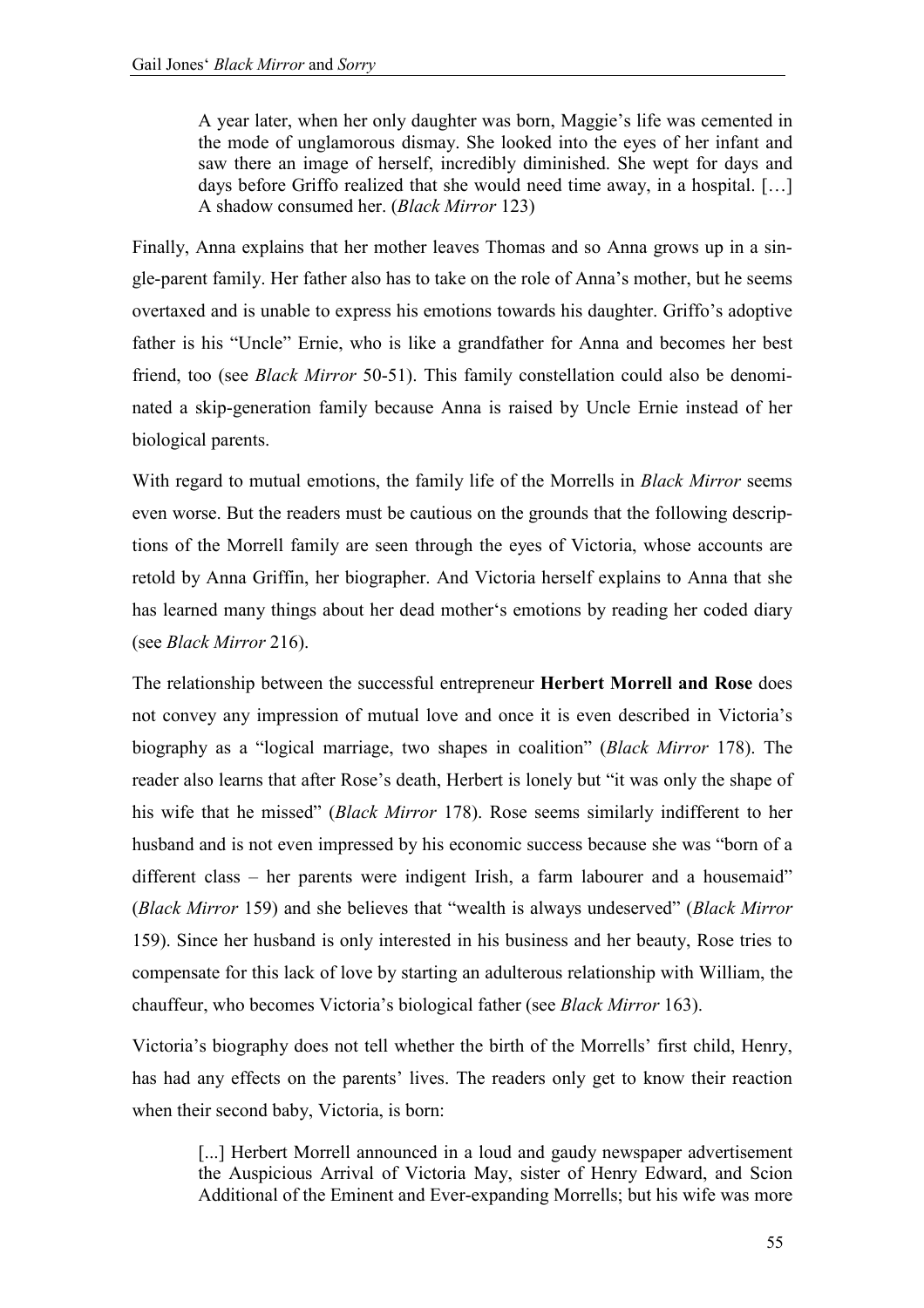than usually elusive and quiet. Rose read in her daughter's face the immanent presence of her lover [...] Rose rocked her and kissed gently the diamondshaped fontanelle. She peered and itemised, thought how unMorrell. (*Black Mirror* 161-162)

Herbert's reaction is mainly motivated by his pride. For him as a businessman, Victoria means, first of all, another visible proof of his success – also in his private life. From the point of view of the mother (which is described in her diary), the baby resembles its biological father, William, and she loves Victoria deeply. She has even "dismissed the nanny from all night-time duties" (*Black Mirror* 162) and refuses her husband's proposition to employ a wet nurse (see *Black Mirror* 163). His wife's affair is never discovered by Herbert Morrell, but it shows the readers that their marriage is not working.

The worst example of marital life is offered by the **Nicholas Keene and Stella** in *Sorry*. Nicholas is an English veteran of the First World War, who does not want to take over his father's haberdashery store, and so decides to make anthropological studies in Australia in order to become a famous intellectual. Perdita's mother, Stella, has an "inexplicable obsession with Shakespeare" (*Sorry* 7) and is working as a lady's companion, when she meets Nicholas in a teashop in Cambridge. Stella describes the following incident to her sister Margaret as follows: Nicholas accidentally spills tea on Stella's lap and they start a conversation, an event which is later denominated by Stella as "implicitly sexual" (*Sorry* 6). In general, however, their relationship "[...] was not an ardent courtship, or an impassioned connection, merely the magnification of an accident and its spreading stain" (*Sorry* 6).

Their only daughter, Perdita, is born under these unfavourable circumstances. Later she describes her parents' opinion of children as follows:

When I was born, two years after my parents' marriage, my mother was thirtyeight, my father thirty-six. Neither had expected children; indeed, both were accustomed to self-enclosure and habituated to forms of loneliness their partnership did not quite alleviate. I was a mistake, a slightly embarrassing intervention, and I knew this melancholy status from earliest childhood. (*Sorry* 4)

Retold from the point of view of Stella's parents, the readers learn that they do not want to have a child and when they find out that Stella is pregnant, they are ashamed, and order "medicine to make it go away" (*Sorry* 22), but the parcel arrives empty. Now, both are confronted with the task of becoming parents, but instead of preparing for their new life with the baby, they "fell into habitual silence. […] Their shared misgivings remained unspoken" (*Sorry* 22). Even shortly after the birth of Perdita, Nicholas still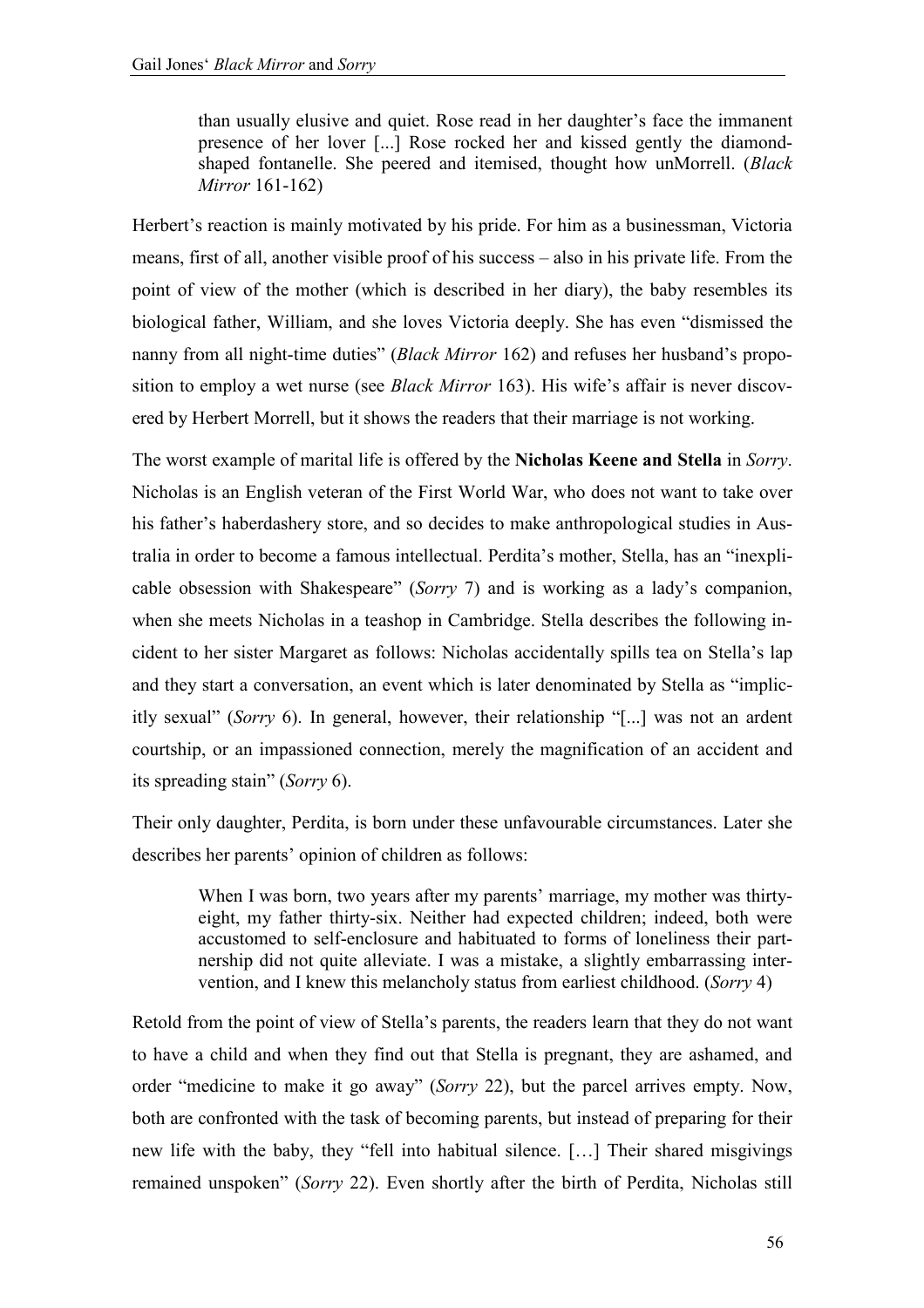wishes the new-born infant to die, and Stella describes the baby as "a bloody mess and utterly unlovely" (*Sorry* 24), which already foreshadows the mother's post-natal depressions. Only two weeks after the infant's birth is Stella able to give the child the name Perdita, "the lost one" (*Sorry* 40), after a character from Shakespeare's play *The Winter's Tale*. Stella will later explain to her daughter the origin of her name, saying that "Perdita was the daughter of a dead woman" (*Sorry* 26). This "dead woman" clearly is meant to represent Stella's life because she feels that Nicholas equals King Leontes of Sicilia, a tyrant who is powerful and unjust and who puts his wife Hermione to prison, where she bears their child Perdita (see *Sorry* 27 and chapter 1.2.2.1.).

While Stella's baby is being cared for by Jukuna, an Aboriginal wet nurse, as well as by Sal and Daff (see *Sorry* 26), Stella is "sent to the hospital in Broome, 'for a rest' [...]. The baby meanwhile flourished in black arms, which found and embraced her" (*Sorry* 26). At the same time, Nicholas lives at the Trevors', where he enjoys "relative comfort and babyless quiet" (*Sorry* 28) and he only moves back when his wife returns from hospital. Still not being cured from her depressions, Stella is not interested in her baby and when Aboriginal women take care of the little girl for several hours, she does not even notice Perdita's absence (see *Sorry* 29). From an adult point of view, Perdita characterises her parents as a "remote father" (*Sorry* 87) and an "unstable mother" (*Sorry* 87) and also explains that "[t]hey didn't count to each other, my parents. And they barely counted me" (*Sorry* 27). Due to the lack of emotions in their marriage, the parents are also unable to show their feelings towards their little daughter and they are not capable to adapt their lives and behaviour to the needs of a small child, which the grown-up Perdita criticises: "Predictably, both treated me as a smallish adult, arranging a regimen of behaviour, insisting on rules and repression, talking in stern, pedagogical tones. Neither thought it necessary to express affection, nor to offer any physical affirmation of our bond" (*Sorry* 4). The word "predictably" shows that under the circumstances given, namely the unhappy marriage of her parents and their indifference towards Perdita, it is impossible for the child to grow up in a pleasant and loving atmosphere.

To conclude, the conspicuous foreshadowing of the families' miserable failure right from the start of the parents' relationship need not correlate to diegetic reality but might only be the result of reconstruction. Predestined or not, the families become dysfunctional, at the latest in the first years of the protagonists' childhood. The following chapter will now try to find the main characteristics that allow classifying these families as broken homes.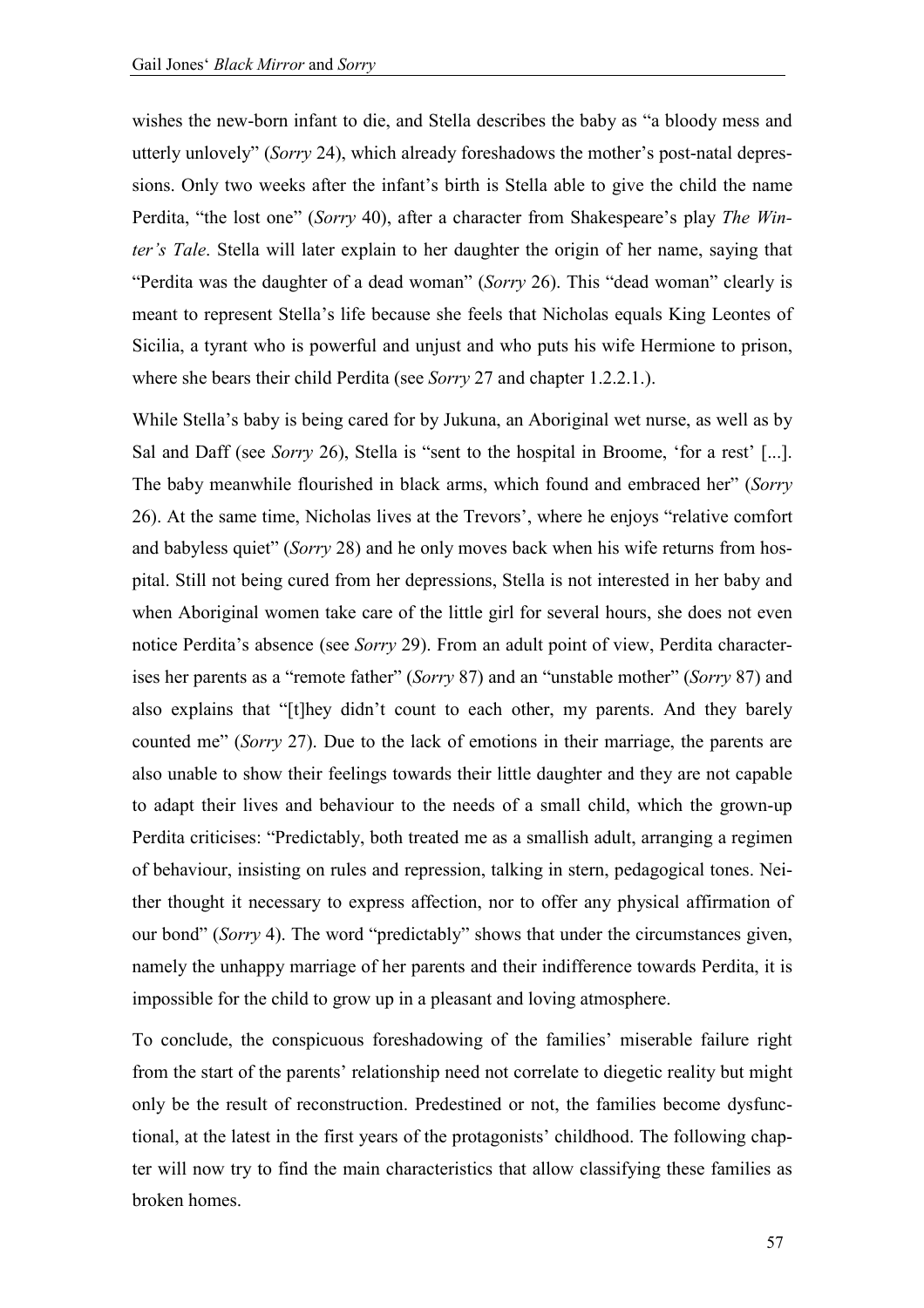### **3.2. Family Roles and the Inability of Fulfilling Them**

The final collapse of the protagonists' families is in all cases, apart from the death of Rose Morrell and Stella's mental illness, exclusively caused by problems created by the families themselves. It is not due to any other external events that the families become dysfunctional, but their problems are rooted in the parents' inability to properly fulfil their roles as fathers and mothers. As will be shown, especially the loss of the mothers through death (Rose Morrell), flight (Anna Griffin) or insanity (Stella Keene) is one of the decisive reasons for the families to collapse definitively. Therefore, it appears logical to start the following analysis with the protagonists' mothers before considering the fathers.

#### **3.2.1. The Mothers**

**Rose Morrell** dies when Victoria is three years old, and so Victoria cannot remember any details of her mother. Only through Rose's diary does it become clear that she has been a loving mother. She even enjoyed the breastfeeding so she rejected her husband's idea to have a wet nurse or a nanny taking care of the baby during the night (see *Black Mirror* 162-163). Victoria remembers that she and her brother missed their mother dreadfully and "[i]n the first year after Rose's death the children lived in perplexion" (*Black Mirror* 172). Both children, however, cope with this situation differently: Henry soon develops an aggressive behaviour, hurting his sister and the Aboriginal girl Lilywhite who replaces their biological mother, and he even kills several animals (see *Black Mirror* 173). Victoria on the other hand, retreats into secret rooms and hides from Nurse Tilly, Mrs Murphy and her cruel brother to play with her invisible friends (see *Black Mirror* 173-174).

In contrast to Rose Morrell, **Maggie Griffin** gives up her role as a mother voluntarily, running away with a "handsome visitor, an itinerant worker with slicked back hair" (*Black Mirror* 123). Being based exclusively on Anna's memories, the narrative is not very clear about the feelings Maggie had for her daughter. The only situation in which the reader gets the impression that Maggie has indeed loved her child, is when Anna tells Victoria that she remembers "every little thing" (*Black Mirror* 62) of her mother. She can still recall her mother's evening ritual of putting her to bed and kissing her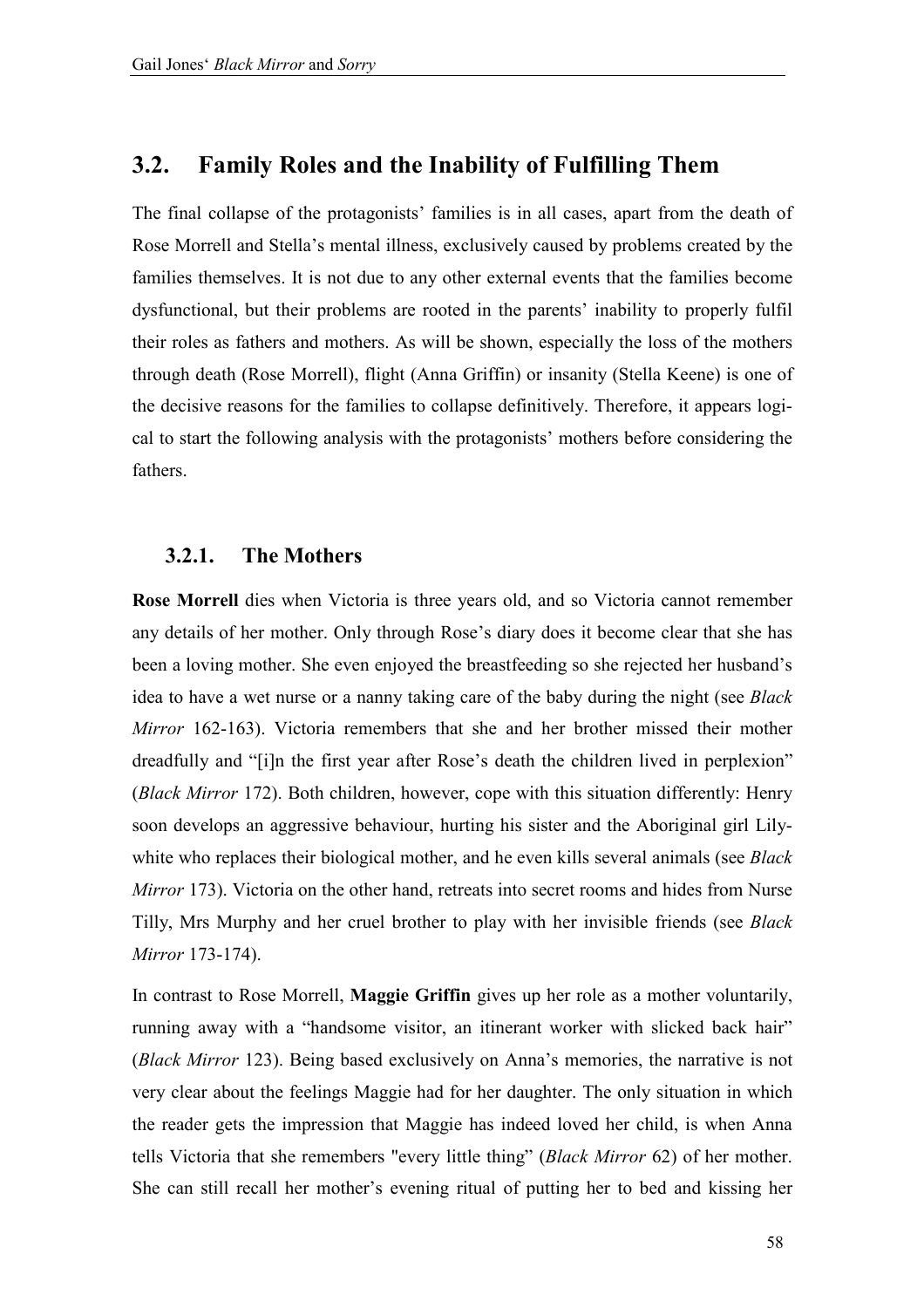good night (see *Black Mirror* 62-63). However, because of the fact that this is the only example of her mother's love, Anna's claim to remember "every little thing" must be seen critically: does Anna indeed recall her mother's affection or is her "memory" rather the product of her desire? Assuming her mother's love and care can perhaps be interpreted as a kind of protective mechanism against the feeling of being the reason for her mother's leaving. Indeed, Anna does not seem to reproach Maggie for having left. Furthermore, Anna's attempts to understand her mother's decision do not include the idea that it was primarily her birth that made her leave, but the overall situation of being stuck in a life Maggie never wanted. Presenting her mother's flight in that way clearly shows that Anna rejects any personal responsibility. According to Anna, Maggie fled her family commitments because she could not "endure the realist insufficiencies of her life" (*Black Mirror* 124) any longer. She exchanged her seemingly miserable situation for a stranger's promise of a movie-like world outside the desert (see *Black Mirror* 124). This explanation is clearly reconstructive and it is highly improbable that she only recites her father's interpretation, since he seems to be completely unable to speak about the incident. For example, it is not him who informs Anna of her mother's leaving with another man, but her friends Moira and Beryl (see *Black Mirror* 64). Anna has not been prepared by her father and is therefore unable to deal with the truth: she is so shocked and so ashamed of this story that she does not go to school for three weeks (see *Black Mirror* 65). By running away, Maggie destroys the Griffins' nuclear family: she leaves Griffo behind, who is lovesick (see *Black Mirror* 32), and overtaxed with the new situation of being a single-father.

Perdita's mother, **Stella Keene**, is an emotionally unstable character, who first suffers from post-natal depressions and then from delusions and acute depressive phases. Stella's role changes significantly in the course of events and can be described by a three-stage model: at the beginning (1) she is clearly oppressed by her husband, but after his death, (2) it is her who becomes the dominant person in the Keene family. This change, however, turns out to be only temporary and soon, (3) her insanity makes her completely dependent on Perdita, thus reversing the family roles. In none of the stages mentioned, however, does Stella succeed to fulfil her supposed role as a mother.

Before Nicholas' death, Stella's is described as an unhappy, discontented mother and wife, who longs to return to England (see *Sorry* 10-11), to her beloved sister Margaret. In fact, from the beginning onwards, Stella believes that "[h]er baby was a duty, her husband a fate to be suffered" (*Sorry* 29). Not only does she suffer from Nicholas' con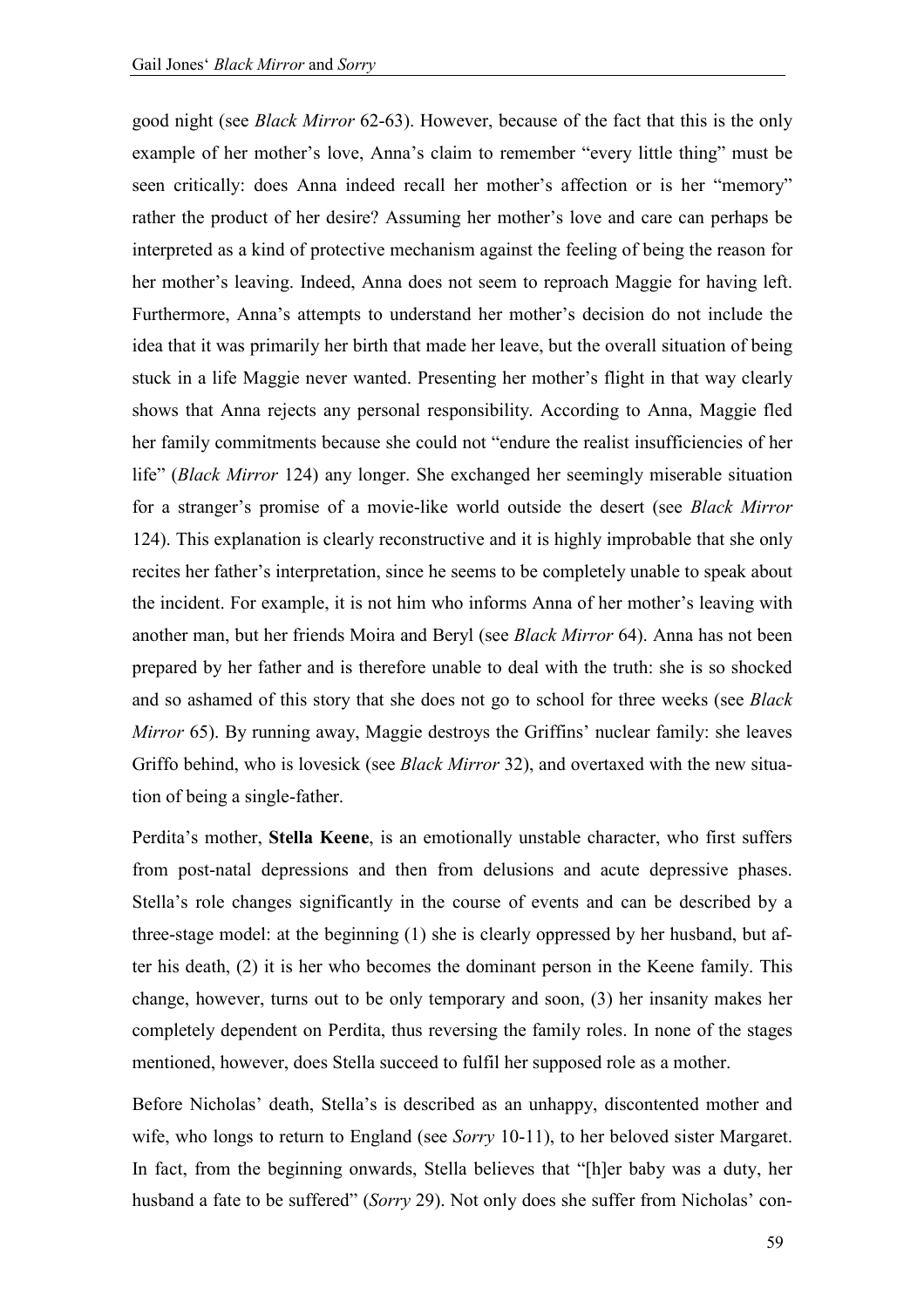tempt and her isolation, but also from physical violence exercised by her frustrated husband (see chapter 3.3.). Her relationship towards Perdita seems to be loveless from the very beginning, starting with the wish to abort the unwanted child before its birth (see *Sorry* 22). One of the few occasions in which the relationship between mother and daughter appears harmonious, is when they get closer through Stella's home-schooling (see *Sorry* 35-36). However, Stella's illness does not permit her daughter to *really* get to know her. Since the married couple themselves are unable to discuss their problems and retreat into their own private world of reading (see *Sorry* 30), this technique of avoiding communication is also applied to their daughter. Even when it is clear that Nicholas' death has caused Perdita's stuttering – as a symptom for some emotional imbalance –, both, Stella and Perdita, do not speak about the incident and decide to read instead. Their problem-solving abilities are extremely limited – since they exclude talking and asking other people for help – and this lack of communication is one of the reasons that causes the collapse of this nuclear family.

After Nicholas' death, Stella's psychological weakness first seems to disappear and she takes over Nicholas' role as the head of the family. Perdita is "oppressed by her rules" (*Sorry* 129) and soon knows that in all the negotiations between them, Stella would always take precedence with speech" (*Sorry* 129) because she can talk more quickly than her stuttering daughter. Perdita herself explains, "She enjoyed her power. She enjoyed talking for me and finishing the ends of my sentences." (*Sorry* 151-152). Nevertheless, Stella does not fulfil the role as a mother, because she does not support her child. For example, when she finds out about Perdita's broken speech, she shows no understanding, but feels "alone, and burdened with a stubborn, idiot child. She raged and scolded. She told me [Perdita] to pull myself together" (*Sorry* 11). Moreover, she does not try to find help for Perdita so that her stuttering would be cured (see *Sorry* 152) and when her daughter's stutter is healed, "she expressed no particular surprise. Nor for that matter, any rejoicing" (*Sorry* 152). Stella does not see Perdita's stuttering as a problem that has to be examined by doctors, but instead

[s]he enjoyed the concern she solicited, as a widow encumbered by an apparently dumbstruck daughter. [...] she was simply accustomed to discontent and disillusioned with life. It fitted somehow, this damaged child. It did not occur to her to seek help, medical or otherwise. She was a resolute fatalist: passive, ill-tempered, constantly complaining, and fuelled by a persistent sense of regret. (*Sorry* 152)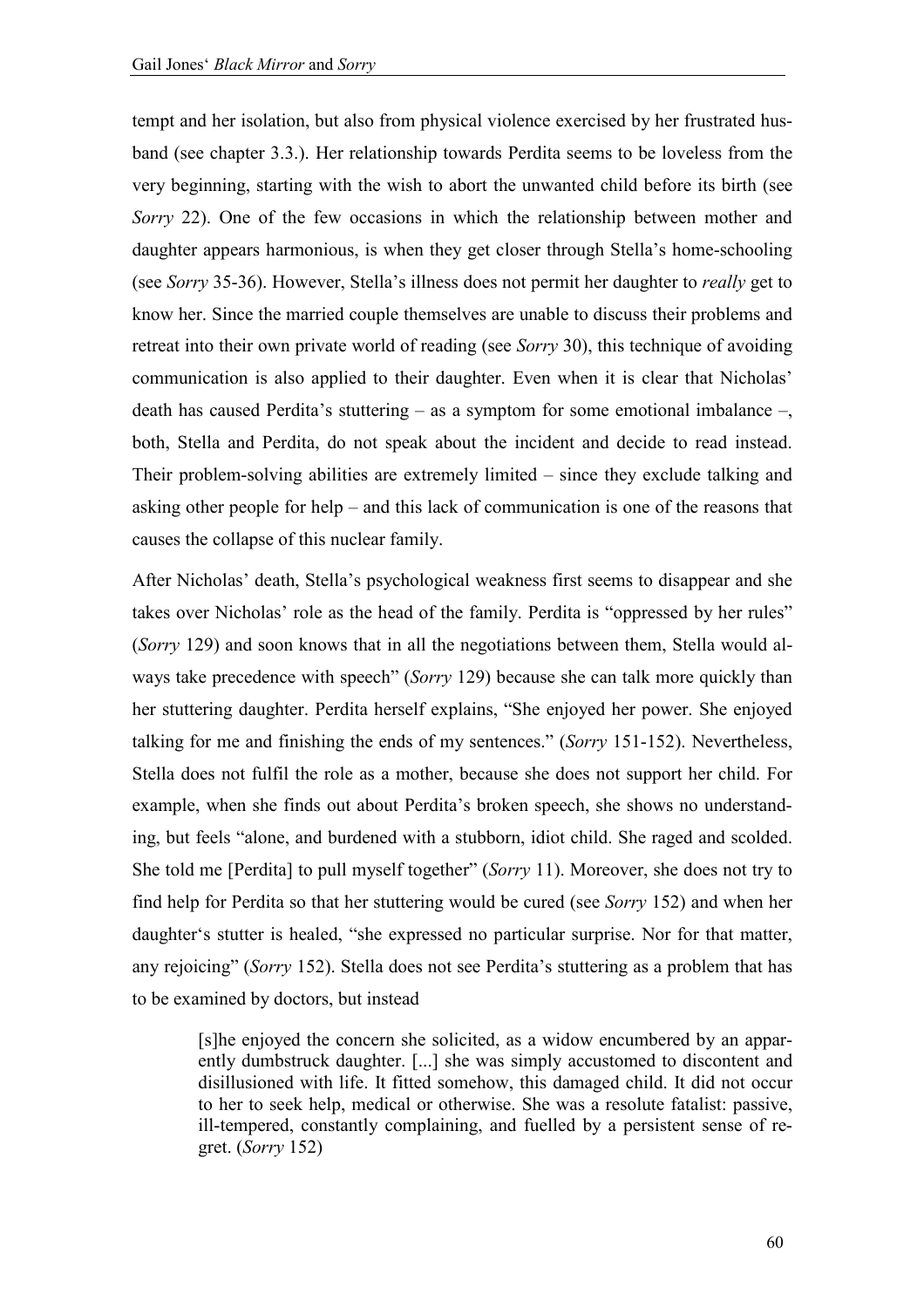Stella does not seem able to act as a mother because she is rather presented as an egoist, who uses her daughter to attract other people's attention and to be pitied. At least, this is the point of view that the reader gets to know because Perdita is the narrator of this scene and the young woman reflects on her life and her mother several years after her father's death (see *Sorry* 151).

The phase of maternal authority, however, does not last long. Soon, Stella's insanity leads to a complete reversal of family roles, for Perdita has to care for her helpless mother from this time on. Stella's psychological instability is mentioned several times in the novel: first, she suffers from post-natal depressions (see *Sorry* 25-26) and is sent to the hospital in Broome. When Perdita is ten years old, her mother is again sent to take a rest under medical surveillance because of her insanity (see *Sorry* 41-43). The third incident of severe depression happens in Perth, when Perdita is about twelve years old (see *Sorry* 153-156). In 1943, already after Nicholas' death, Stella's third phase of her mental disturbance starts, which is completely unexpected from the point of view of her daughter because their little world seems almost perfect: Stella works in a flower shop, Perdita goes to school and they live in a little house in Perth (see *Sorry* 153). According to the young girl, it is natural to take care of her mother: "As her plight wrapped them both, Perdita chose to stay home from school to keep her mother company. She would nurse her, she decided. No one need know of Stella's illness, and it would pass, surely, as it had done before. They would battle this together" (*Sorry* 154). It appears, however, that Perdita, who is at this time only 12 years old, is overtaxed with her mother's illness and it is her mother's employer, Mrs Brodie, who finally calls in the welfare department for Perdita, and the ambulance for Stella.

There are, however, incidents that foreshadow Stella's weakness in some earlier passages of the novel: for instance, after a cyclone, Stella is completely disoriented and helpless like a child. She needs Mary's emotional support. In retrospect, Perdita, who is the narrator, considers this weakness a first step in the reversal of family roles and claims that she then "realised in a wave of pity that I was stronger than she [Stella] and would be called upon some day to act my part and protect her" (*Sorry* 87-88). This changing of roles finds its conclusion after Stella is released from psychological care and Perdita is staying with her foster family. "Perdita [...] stepped forward to embrace her mother […] [T]hey were misproportioned, the daughter now slightly taller than the mother" (*Sorry* 187). The changed proportions of mother and daughter point out visually what has happened: Perdita has *definitively* taken over the role of her mother's pro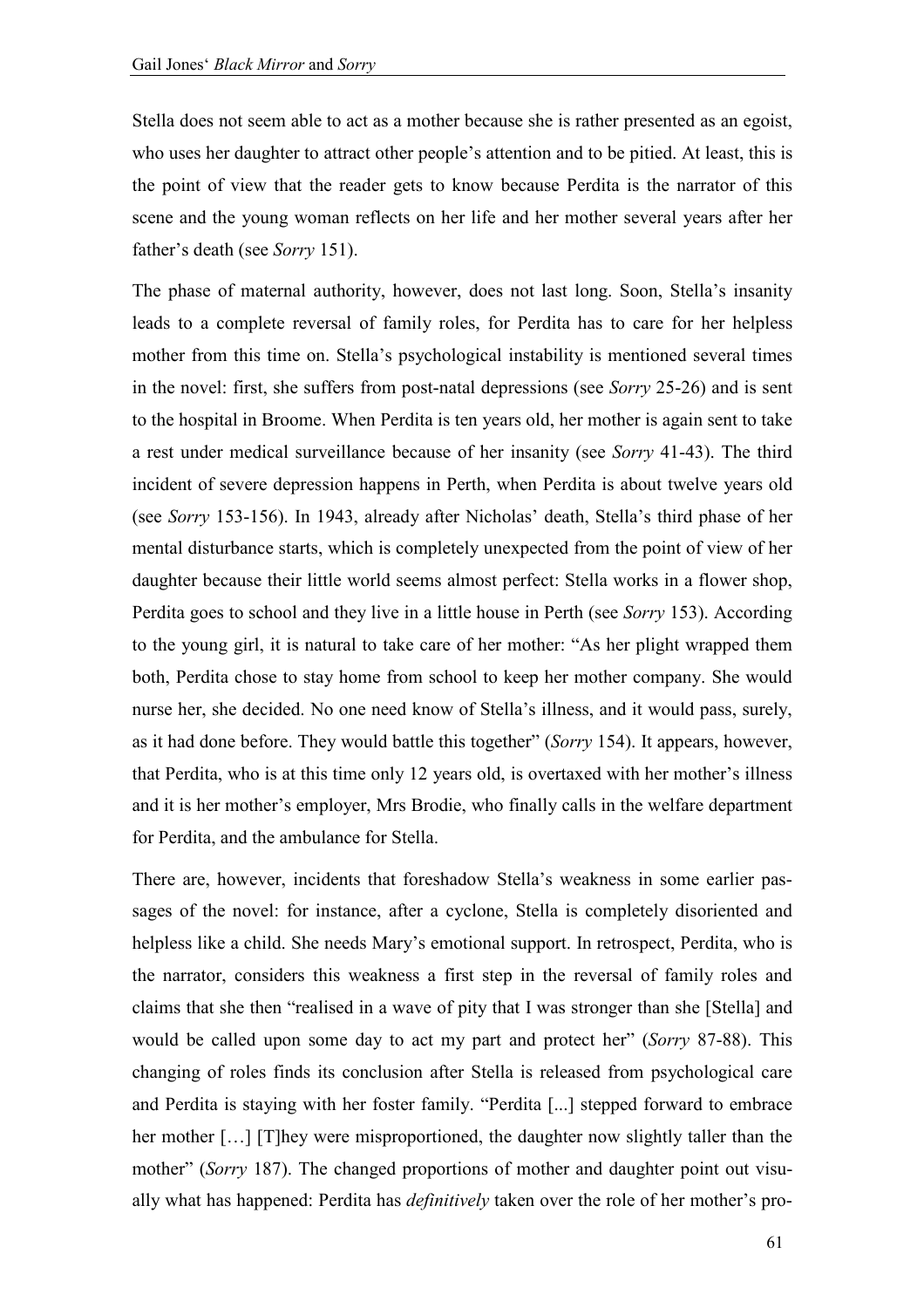tector and is able to put her arms around Stella's shoulder, such as a caring parent does with a child.

Throughout Perdita's life, which is described by herself in the narrative, Stella does not show love and affection towards her daughter openly. Stella's reservedness is revealed in various scenes, for instance, when she returns from hospital at Christmas: Perdita hugs her mother, but "her embrace had no reply: Stella stood like a statue, her arms at her sides" (*Sorry* 74). Indeed, Stella never shows affection for her daughter, apart from the scene when Perdita returns after the air raid of Broome. Believing that her daughter has died, Mrs Keene weeps and when she sees her again, Perdita describes that they were "clinging to each other, pleased at least to have each other alive" (*Sorry* 132). However, this "unusual gift of her mother's tears" (*Sorry* 132) is soon withdrawn: Stella blows her nose, wipes her tears and turns away from her saved daughter (see *Sorry* 132). In retrospect, Perdita is aware of the one-sidedness of emotions: "I know now that I was selfish and opportunistic. To have my mother embrace me, bawling, as if she really loved me; it was like a reward in the midst of other people's devastation [caused by the air raid]" (*Sorry* 136). Perdita is so glad of her mother's stirring of emotion that the readers once again realise the usual lack of feelings and the emotional isolation the young Perdita suffers from because of her mentally disturbed and callous mother.

Nevertheless, Perdita knows that at least some kind of bond exists between them: "Despite the fact that I was unconvinced of her love (since she had never been a mother who might embrace, or kiss, or reach inadvertently to caress), there was the stringent complicity of our isolation and the far-fetched world of notions we had daily shared" (*Sorry* 49-50). Perdita herself seems undecided concerning her emotions towards her mother. Once, she speaks of a "wave of love and concern" (*Sorry* 42), "affection" (*Sorry* 74) or of a "fondness so huge that it must have been love" (*Sorry* 121). Basically, Perdita's love for her mother seems to increase proportionally with Stella's helplessness and culminates when Perdita has finally taken over full responsibility for her mother. Nevertheless, their relationship has never been close, which can also be seen when Perdita describes their appearance on the photograph of Billy and Pearl's wedding:

In this, the only image Perdita has of Stella and herself together, they are both in shadow. Stella is faint and blotted, her features bluish and inky. Perdita is beside her, leaning close, as directed by the photographer, and it will pain her later to note how little resemblance exists between them, how even in this most conventional act of documentation, they are still set apart, they are still strangers. (*Sorry* 201)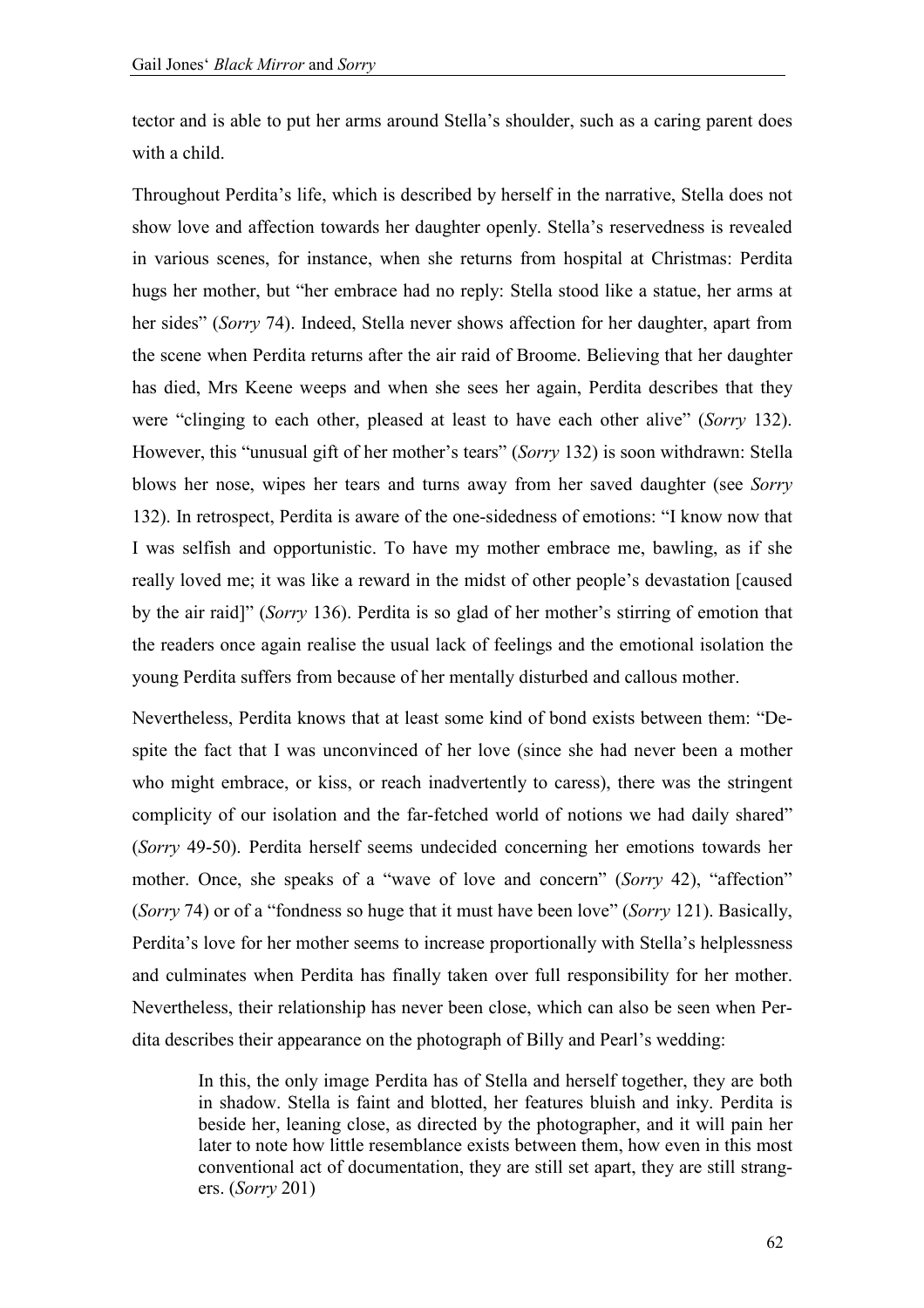The three female protagonists presented in *Black Mirror* and *Sorry* lose their biological mothers in their early years. This lack of maternal support has to be compensated, either by their fathers, or by foster mothers and alternative families, as the following chapters will show.

### **3.2.2. The Fathers**

**Herbert Morrell** is presented as a rich businessman, who does not have any time for his family and therefore employs several women to take care of his two children, Henry and Victoria. Only two passages cast light on his attitude towards his son and daughter. Herbert's preference is shown when he tries to explain the map of the Midas mine to his son, who is completely uninterested in his father's enormous investment. Hence, the father is infuriated and he hits his son so hard that his upper lip bleeds (see *Black Mirror* 171-172). Realizing that Henry will never be a worthy heir of Herbert's business, he "wished that his daughter Victoria was a boy" (*Black Mirror* 172). Later, it is explicitly stated that "Herbert Morrell liked his daughter, but could not abide his son. He thought him gormless, a dullard and cowardly to boot, a fact confirmed when it was only Victoria who could be persuaded to ride in the biplane" (*Black Mirror* 183). Except for her sharing her father's interest in aviation (see also *Black Mirror* 167), the relationship between father and daughter does not appear very close. This might be due to the fact that he is not at home very often, but takes care of his business by travelling to other countries, such as Egypt (see *Black Mirror* 184 and 193). For Victoria, his absence is not unfortunate, she even believes that "it was good to have him away; the house was altogether more spacious and altered in tone" (*Black Mirror* 184). When Victoria is pregnant, she does not dare to tell her father, but confides in Mrs Murphy because she fears his reaction (see *Black Mirror* 235). It is, however, improbable that he has known beforehand of the assassination of Victoria's lover, Louis Bell, who is executed by his son Henry, since the aftermath of this murder forces Herbert to leave the town and his beloved gold mine (see *Black Mirror* 288). Even if Herbert ever felt affection for his daughter, this sentiment seems to vanish after he finds out about Victoria's pregnancy: he sends her "to the city in the south" (*Black Mirror* 236), where she gives birth to her child that must be offered for adoption. After the infant is born, Herbert agrees immediately to Victoria's request to be allowed to go to London, where she could escape the scandal and where she "could achieve the requisite female accomplishments" (*Black*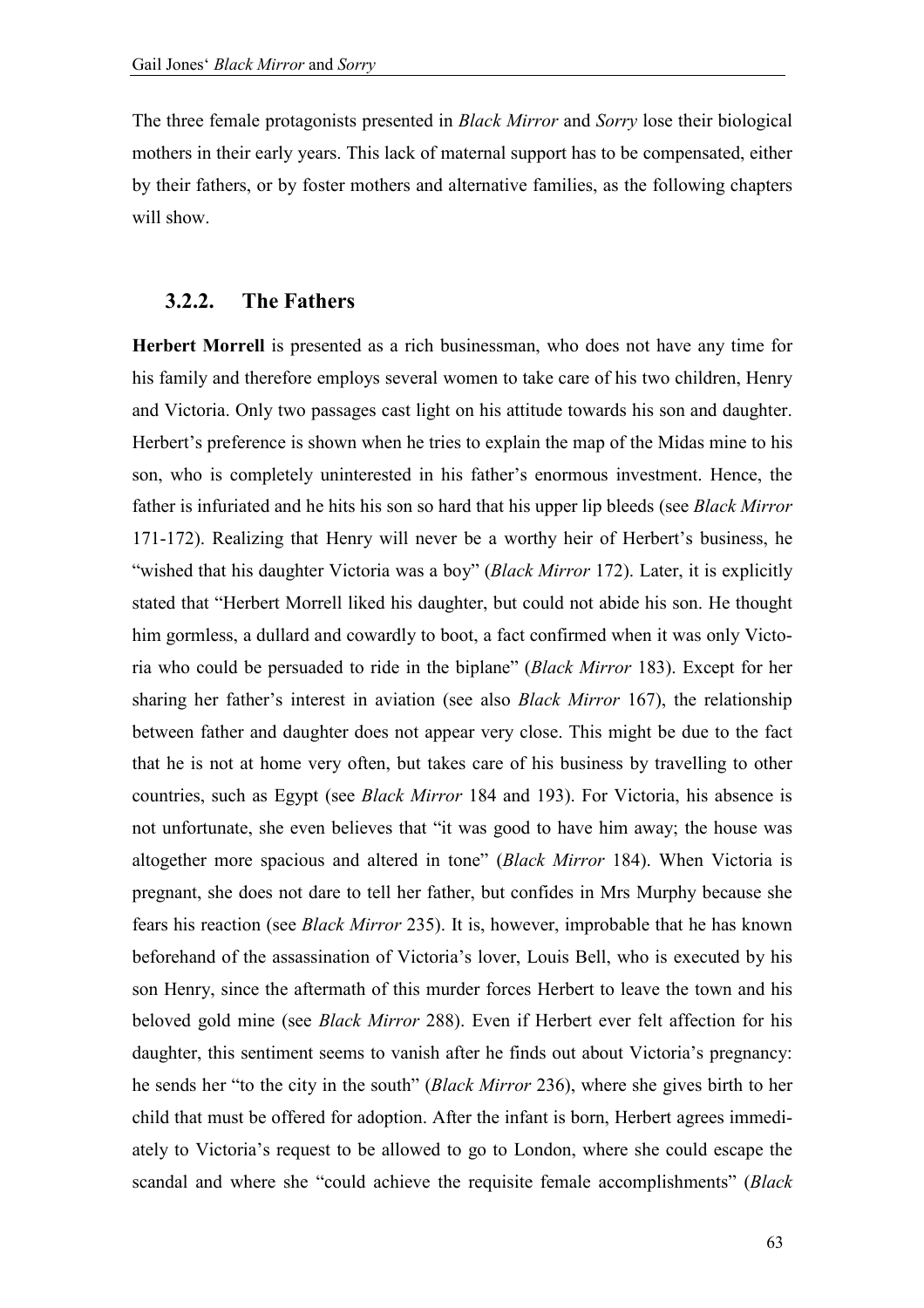*Mirror* 237). Another aspect of Herbert Morrell's understanding of his role as a father is presented through the narration of Ruby. She is the one who later tells Anna of the events after Victoria's departure and the scandalous trial against Henry, in which he was found innocent:

Mr Morrell [...] sold his share in the Midas mine and pissed off back to Melbourne. [...] He left Henry in the house, all alone, because no one would have anything to do with him, the bastard. [...] Henry Morrell [...] stayed on in the house. Some kind of riding accident, people said, put him in a wheel-chair, and he stayed on inside, getting crazier and crazier [...]. Henry's dad paid a fortune to have nurses come and look after him [...]. (*Black Mirror* 288-289)

This quotation shows that Mr Morrell even sells his mine, his greatest obsession, to get away from the scene of crime. Although his son is a murderer and a lunatic, he still supports him financially. Mr Morrell's behaviour probably rather indicates his sense of responsibility than genuine love for his son.

**Thomas Griffin**, Anna's father, becomes a very silent person after his wife has left him (see *Black Mirror* 29). Before this separation, he "used to be a laughing man, this bloke, this bloke they call Griffo; [...] People round here remember a different Griffo" (*Black Mirror* 30). The loss of his wife weighs heavily on Thomas (see also *Black Mirror* 31- 33) and is the cause of his inability to express his love for Anna: "Griffo's silence, and their poverty, impose an economy on language" (*Black Mirror* 30). Although his feelings are not obvious, he is presented by his devotion as a father who tries hard to compensate for the missing mother. Being overtaxed with this situation he does not succeed in fulfilling both, the role of a father and the role as a "mother". Nevertheless his attempts are valued by Anna, who realizes early that her taciturn and reserved father tries his best to raise her. There is one episode which Anna recalls in great detail and which shows that Griffo is "[...] mindful of the need to indulge his motherless daughter, [and so] Griffo includes in the picnic a can of condensed milk" (*Black Mirror* 29). Anna knows that he struggles valiantly to fulfil the role of a caring parent, and so she also wants to support him: in Anna's reconstructed memory "she knows her father has forgotten the jam, but [Anna] will not move to tell him" (*Black Mirror* 30). Here it becomes apparent that it is true, Thomas really tries to fulfil his role as a father but paradoxically, it is only Anna's sympathy for her father's shortcomings that enable him to play his role. Actually, it is rather Uncle Ernie who cares for Anna and gives her the emotional stability she needs.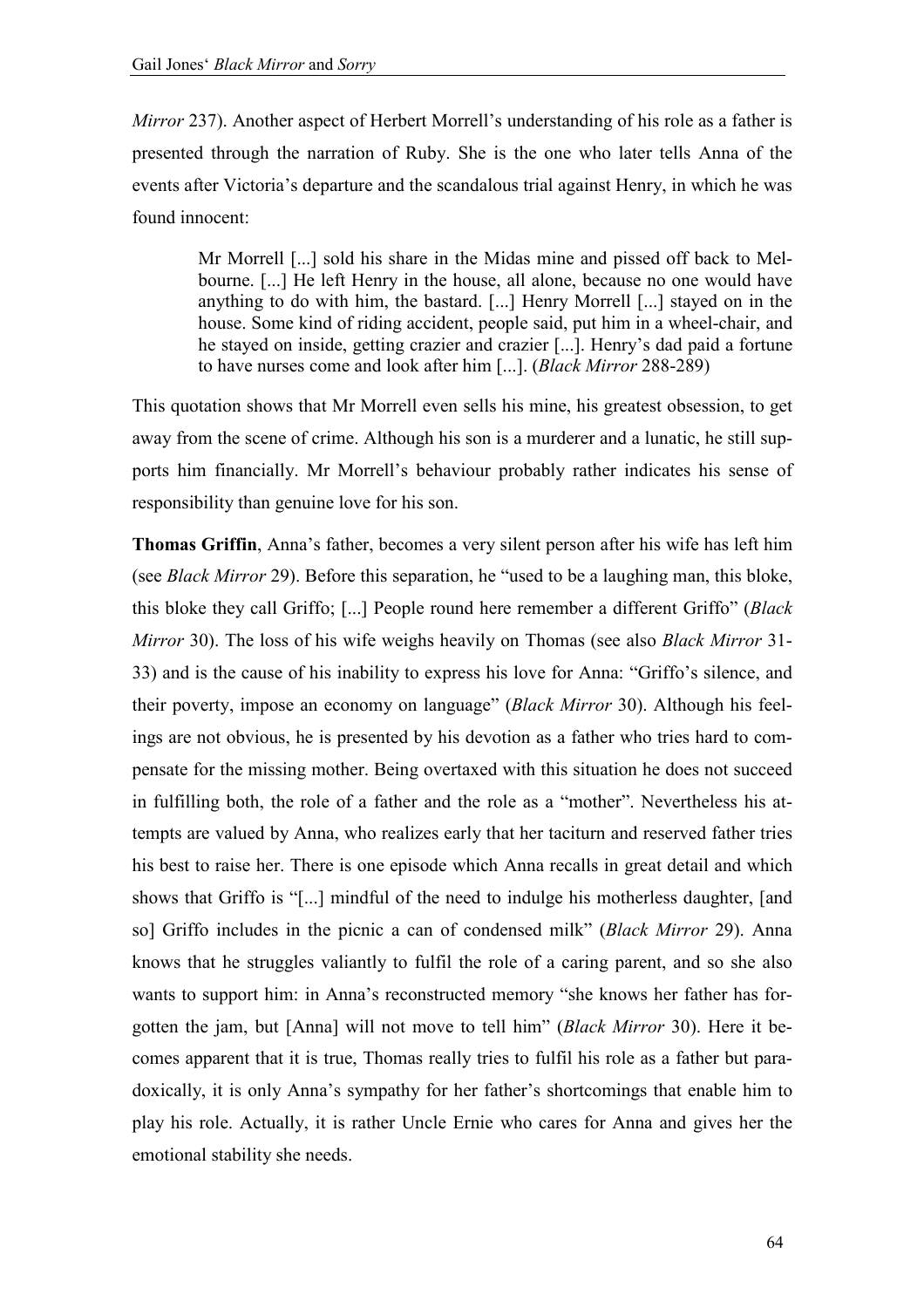Perdita's father, Nicholas Keene, neither shows any emotions towards his wife, nor towards his daughter. After the birth of the baby, he concentrates on his studies instead of his family (see *Sorry* 29-30). When Perdita is five years old, Stella starts to homeschool the girl and Nicholas leaves the house early each morning (see *Sorry* 35), which shows that he is not interested in his daughter's education. Another indication of his indifference towards Perdita is that all the books Nicholas has ordered from Sydney are adult books (see *Sorry* 30 and 35) and not suitable for a child.

Due to the indifference towards his daughter, Nicholas does not deem it necessary to talk to her, not even about details of Stella's psychical illness (see *Sorry* 41-42). She is not even allowed to accompany them to see what happens to her mother, but is "[i]nstructed to stay in her room while her mother was taken to the hospital [...]" (*Sorry* 43). Another incident when Perdita experiences a significant information gap is when Nicholas takes her to the convent in Broome and she does not know the purpose of this action. He has not talked to her about his plan of picking up an Aboriginal girl from there as a domestic help. Not knowing anything, Perdita grows afraid because "[s]he wondered suddenly if Nicholas planned to leave her here [...]. She experienced a moment of panic; why was she never told anything? Why did adults, always and anyhow, get to make all the decisions?" (*Sorry* 47).

Apart from the failure of passing on information to Perdita, Nicholas is not interested in his daughter's health either: When they go to Broome by jeep to take Stella to hospital and to look for a domestic help in the nunnery, "Perdita sat with their luggage in the tray, in the dust and sun, jolted at every turn" (*Sorry* 42). Finally, in the room of the Continental Hotel, Perdita feels the consequences of this journey: "Perdita slumped onto her bed, feeling as if she had been battered. There were bruises on her buttocks and knees from the journey, and she felt a sting in the corner of her eye that she knew was the beginning of an infection" (*Sorry* 43). Nicholas, however, does not realize his daughter's painful condition. After he has taken Stella to hospital, he is sitting in the hotel bar, drinking too much alcohol and has completely forgotten his ten-year-old daughter, who is sitting next to him (see *Sorry* 45). Nicholas never talks about his wife's illness with his child, nor does he realize her aching eye. Only in the convent does Perdita's sore eye receive attention by Sister Immaculata, who applies some ointment to it (see *Sorry* 47).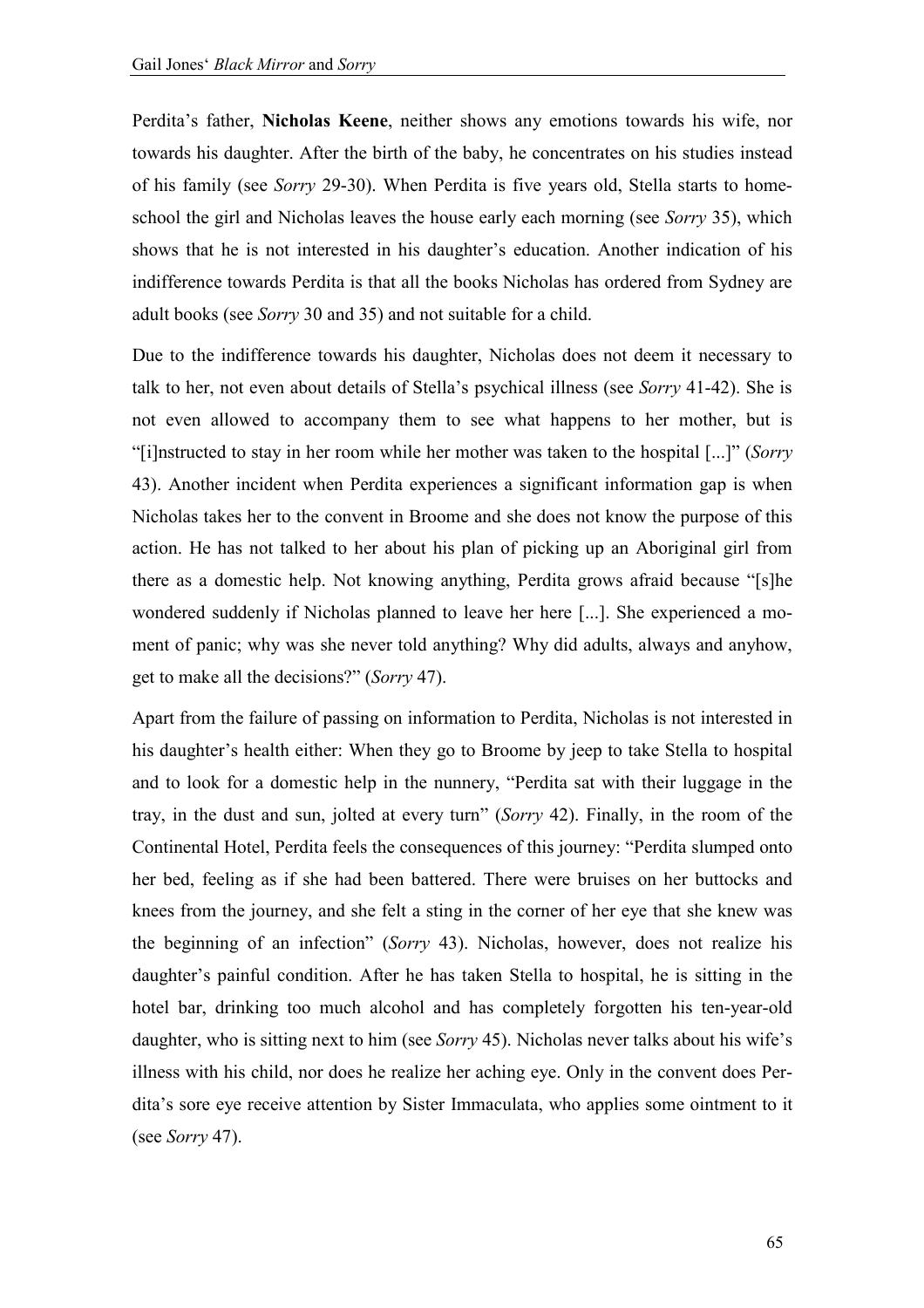Due to Nicholas' incompetence in anything that has to do with children, it does not even occur to him that the images of the Second World War – which he pins on the walls of their shack – are not suitable for children. Nicholas is obsessed with the war. He is even characterized by his daughter as having "a war inside him" (*Sorry* 62). Actually, it is Nicholas who first brought the depressing topics of war and death to his young daughter by putting up war images on the walls (see *Sorry* 62-63). In her narration, Perdita criticizes her father's behaviour by conveying the opinion of the two policemen who investigate Nicholas' murder. They "[...] discover what appears to them a madman's shack. What kind of bloke would have this many books in the bush? What idiot would pin war images where a little girl was sleeping?" (*Sorry* 91).

Concerning Nicholas' role as a father, which is presented through the point of view of his daughter, it can be stated that he is neither a loving, caring or attentive parent, for he is only preoccupied with his own interests – his studies and the war – so that he does not see his daughter's need for affection, emotional support, good health or useful education. Instead of being supported, Perdita is unaware of her father's feelings, she is left alone without understanding of her mother's illness and she suffers from bruises and a sore eye. To conclude, Nicholas fails to fulfil the role of a father who guides and protects his daughter.

Although the three fathers are  $-$  at least temporarily  $-$  in charge of their daughters, they do not fulfil their role as an attentive parent and leave their children in other people's care: Uncle Ernie mothers Anna Griffin, several women look after Victoria Morrell, and Mary is given the task of replacing Perdita Keene's mother. The non-fulfilment of parental roles makes it necessary for the female protagonists to search for alternatives, which enable them to escape from their dysfunctional families (see chapter 3.4.). But before this analysis, the following chapter will reveal another aspect of a broken home, namely violence.

# **3.3. Violence**

Violence is one of the factors that characterise a dysfunctional family in the two novels. The male members of the Morrell family in *Black Mirror*, as well as Nicholas Keene in *Sorry*, show violent behaviour, especially towards women. This chapter will try to especially find the explanations that are implicitly or explicitly offered by the focalisers, as well as to analyse the consequences of brutal acts for other characters' development.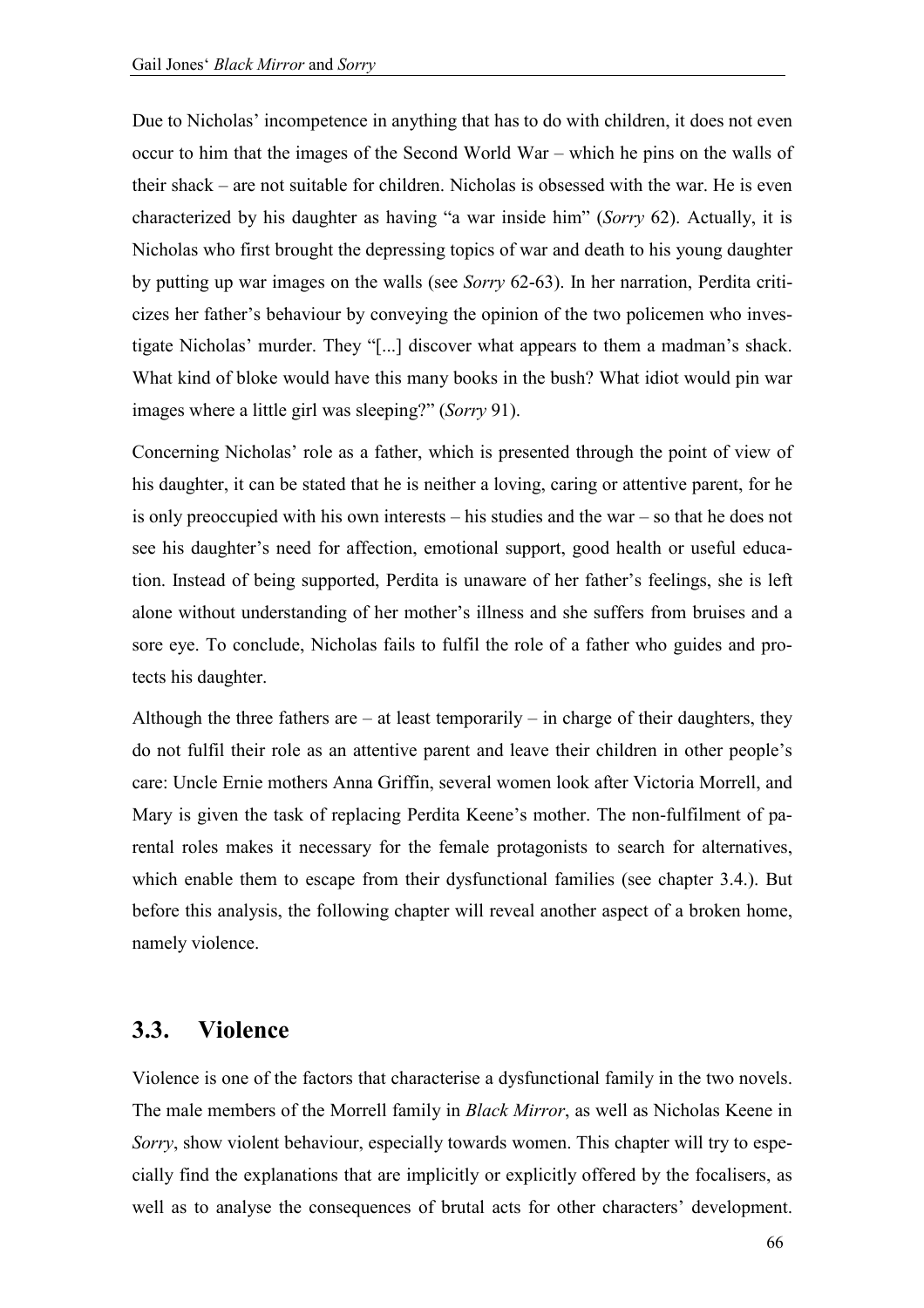The unpremeditated murder of Nicholas Keene committed by his daughter will not be analysed in this chapter because violent behaviour is not a central feature of Perdita's character. Her act of violence is "only" the result of the spontaneous wish to defend her best friend Mary when being raped by Nicholas. Therefore Perdita differs significantly from the male characters whose outbreaks of violence are frequent and premeditated.

**Herbert Morrell** does not describe explicitly why he prefers Victoria and dislikes Henry. The scene when he hits his son quite brutally is based on Victoria's memories and also the conclusive statement that Herbert Morrell "wished that his daughter Victoria was a boy" (*Black Mirror* 172) must not be accepted unreservedly. Herbert and Henry Morrell's outbursts of violence are only presented by other focalisers, such as Victoria and Ruby, and therefore, the readers do not get a very detailed insight.

Herbert Morrell – as presented in the biography written by Anna Griffin – is a megalomaniac businessman, who is thrilled at the idea "of owning the labour of others" (*Black Mirror* 170). He loves to calculate the number of workers he possesses (see *Black Mirror* 171), but he does not care about installing safety equipment and he tries to break the unions (see *Black Mirror* 230). Although he has nightmares about workers who suffocate because of the bad air in the mines, due to the lack of ventilation (see *Black Mirror* 175-176), he does not change his capitalistic attitude. Therefore, he does not have any friends in town and with regard to his workers, he "knew too that they hated him and wished him dead. When he looked into their faces murder looked back" (*Black Mirror* 167-177). Although his harshness in business cannot be compared with his behaviour in his family, there are reasons to assume that also his private life is dominated by matters of honour and rationality rather than love: Firstly, he has married his wife only because of her beauty. Secondly, he likes his daughter Veronica, but forces her to put her illegitimate child up for adoption, and thirdly, he hates his son Henry because he thinks him a coward and a dull person, who is not interested in the mining business. With regard to Henry, Herbert Morrell develops such a considerable amount of frustration that even small matters cause his outburst of rage and violence. To Herbert Morrell, the most important thing in his life is the Midas mine, and since Henry is not interested in it, his father's anger is vented on him:

[...] Herbert studied the Midas mine map for its unclaustrophobic simplicity. He ran his ring-studded finger down the length of the main shaft, trying to impress his son Henry with the full magnitude of his investment. Henry Morrell picked at his nose and asked not a single question. The boy was a buffoon: Herbert cuffed his head. Then he hit again, and harder, until Henry flew side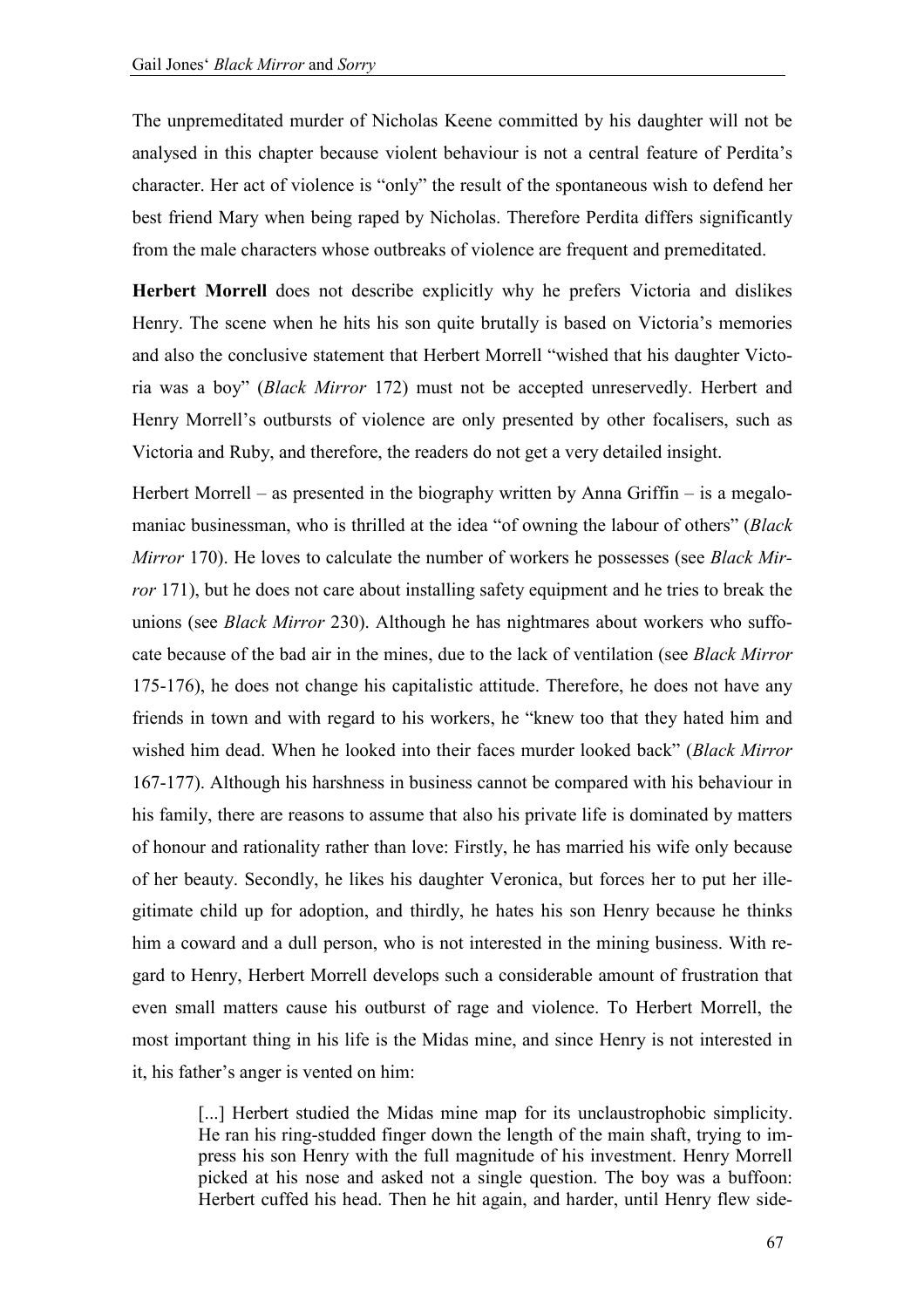ways, toppled and fell. A wail rang out, and a sobbing gurgle. Blood appeared on the child's cracked upper lip. (*Black Mirror* 171-172)

Victoria tells her biographer that – already at a very young age – **Henry** experiences his father's violence and it is explicitly expressed that "[m]otherless, Henry Edward grew mean and morose [...]" (*Black Mirror* 173). Henry is aggressive towards his sister and loves to stab at "mice and lizards with his antique swords" (*Black Mirror* 173). Victoria, who is unbearably sad after Lily-white and Ruby are gone, burns her dead mother's wardrobe and is punished by her brother Henry, who beats her so violently that her face is "swollen and discoloured, remade in lilac and indigo, and with two black eyes" (*Black Mirror* 209). However, Henry's aggressiveness becomes worse: for example, at the age of eleven, he blinds his Aboriginal step-mother Lily-white in an extremely brutal way:

Victoria was somewhere else, sitting in the dirt with the infant Ruby, and Henry summoned Lily-white to identify the lizard he had stabbed. He had pinned it through the gullet with a stick, and left it there, squirming. As Lilywhite bent down to examine the creature, Henry pulled out the stick and then suddenly pushed it, like an arrow, through Lily-white's eye. (*Black Mirror* 189)

After this brutal attack, nobody in the Morrells' household likes Henry anymore and so he "existed as an emotional isolate, his heart a stone" (*Black Mirror* 183). His aggressive behaviour finally culminates in the atrocious murder of Louis Bell, Victoria's lover. Within just a few minutes, Henry and his two accomplices destroy the Bell family by killing Louis and by seriously hurting Louis' brother Ernest. The use of swords and acid conveys a particularly cruel impression of the crime:

Henry Morrell and two other men knocked down the door of Louis' cottage in the middle of the night. They were armed with antique swords and a metal pail of acid. One of the men flung the acid at Ernest's face, and as he fell, blinded, the other man sliced at his side with a sword. Henry himself, so the trial revealed, cut down my [Victoria's] beloved Louis in a fit of maddened fury. The amount of blood was immense [...]. (*Black Mirror* 235)

Despite all his brutal deeds, Henry is not brought to justice, as Ruby – Victoria's halfsister later reveals to Anna. Whereas Henry's collaborators are hanged, "Henry Morrell was pardoned. He was pronounced temporarily insane [...]" (*Black Mirror* 236). However, Henry experiences a kind of punishment because his father leaves him and he is said to become "a complete looney" (*Black Mirror* 289; see also 45). Although Victoria does not have any contact to her family any more, she is still haunted by her brother's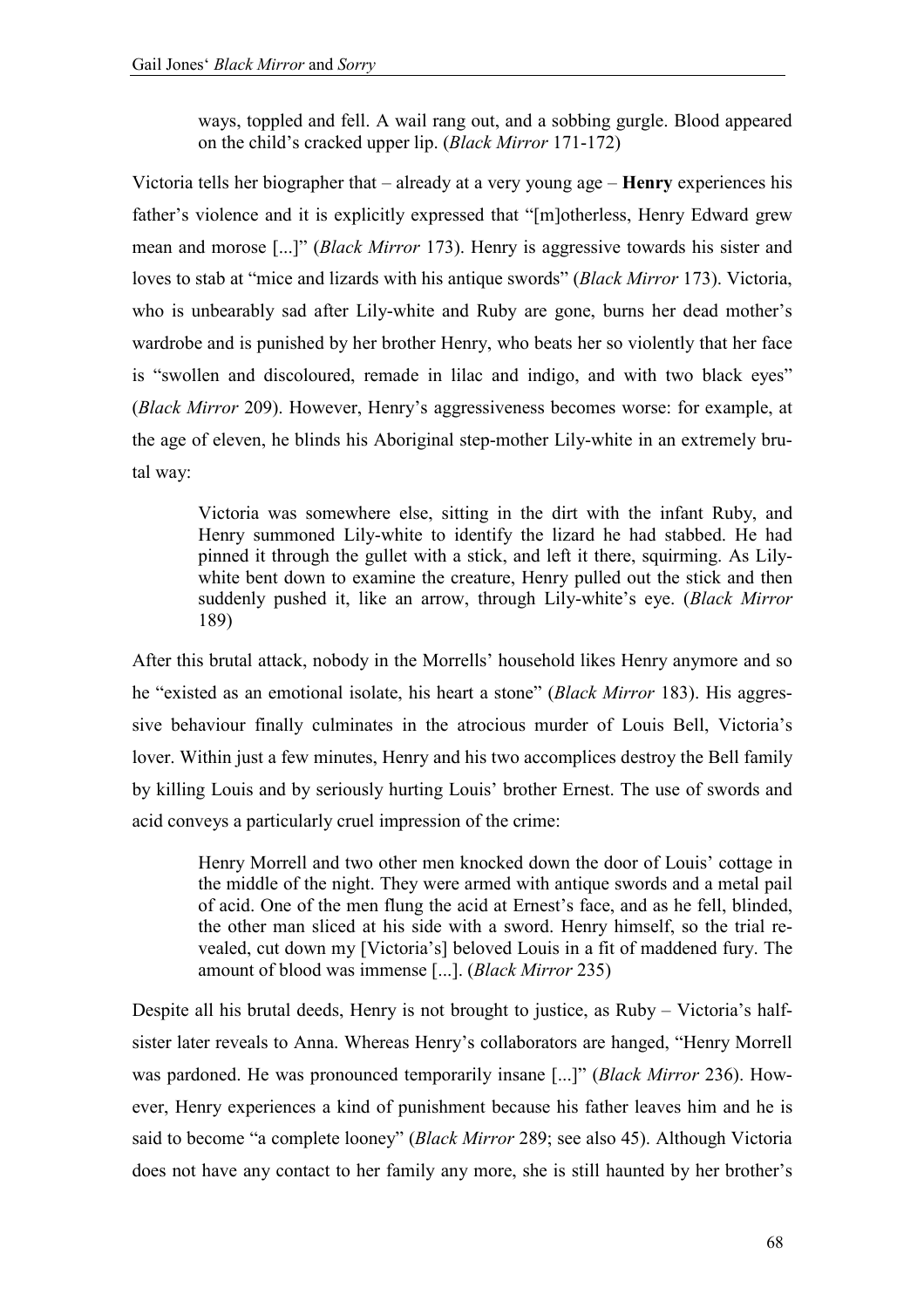menacing presence: "I dreamt my brother was above my bed, swinging his swords. Here I am, an old woman, and still afraid of him [...]" (*Black Mirror* 152).

In *Sorry*, the source of aggression is **Nicholas Keene** (see France), who might be aggressive because he has seen many atrocities in the First World War and is unable to lead the life he wishes. Therefore, he develops a considerable amount of frustration, which may result in his violent behaviour concerning his family and other women. But again, it is his daughter's vision of the world and her opinion of Nicholas and his violent deeds that the readers are persistently confronted with, whereas his feelings are never explicitly articulated by himself.

Nicholas' victims are exclusively women. Having arrived in Australia, his hostility towards his wife Stella can already be seen on the first evening in the Continental Hotel, where he "tried to reason with his wife, but ended up hitting her" (*Sorry* 16). He also forces her into having sex with him (see *Sorry* 16). Two more examples of domestic violence against his wife are presented in the novel, obviously seen through the eyes of his young daughter: When Nicholas and Stella argue about the tiniest things, the husband gets so aggressive that he swings at Stella "striking her with an audible whack to the cheek" (*Sorry* 34), so that Perdita flees into the bush to escape the tense situation. The second incident happens at Christmas in 1940 and again, the focaliser in this scene is the ten-year-old Perdita. Having drunk too much, the parents convert a peaceful celebration into an outburst of violence: When Nicholas makes fun of Stella's performance of the fifth act of Shakespeare's *Othello*, she is so enraged that she tears the newspaper cuttings from the wall. As a consequence, he hits Stella,

sending her flying backwards so that she toppled a stack of books. When Mary rose to protest, Nicholas also struck her, but though she wavered and was hurt, she did not fall. She stood before him in staunch, smarting accusation, so that he became self-conscious and perhaps even ashamed. (*Sorry* 79)

Although all these scenes show Perdita's negative opinion of her father, she only remains an observer and does not dare to interfere in the violent actions of Nicholas. But Mary does, although she has also been a victim of Mr Keene's brutality because he has already raped her as well as another Aboriginal home help (see chapter 2.2.2.1.). Perdita assumes that her selfless deed forces Nicholas to stop his rage and makes him leave the room (see *Sorry* 79), but Nicholas' motives remain unexplained because he is not the focaliser in this scene and so his innermost thoughts are kept in secret.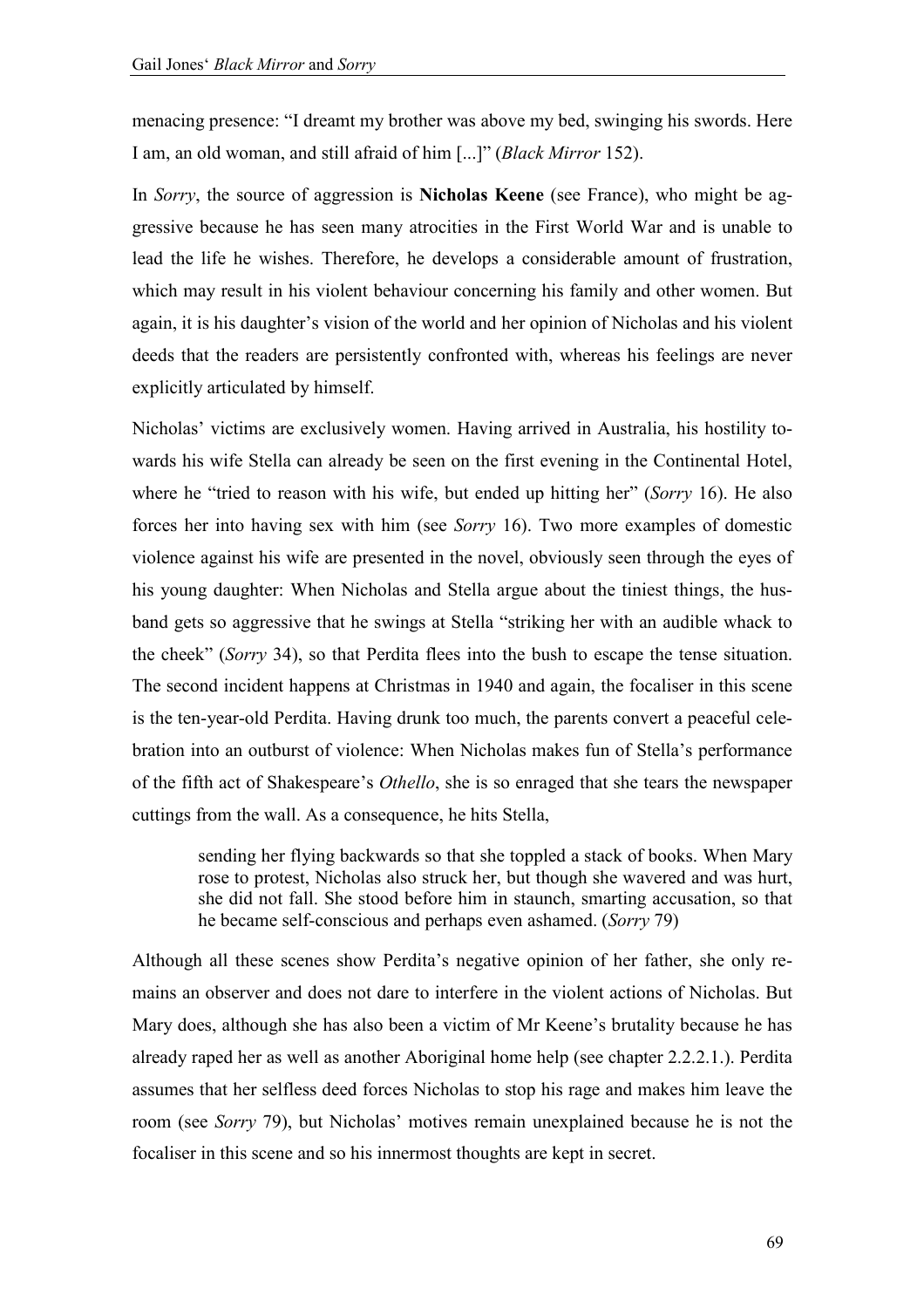Perdita underlines Nicholas' negative influence on the family, saying that he creates an oppressive and hostile atmosphere in the Keenes' home. Only when he is away for four days, does the family – including Mary and Billy – play poker and enjoy the relaxed ambience (see *Sorry* 81). Their relief is almost overwhelming when they finally hear that Nicholas has to stay in the hospital of Broome for one or two nights because he has had a riding accident (see *Sorry* 83). "Stella smiled. She looked down at her cards. There was silent celebration of the temporary "release from tyranny" (*Sorry* 83). But when Nicholas comes back from hospital, the three women are frightened again. Perdita, the narrator of this scene, depicts the tense atmosphere after Nicholas' return as follows:

When my father returned, his torso bandaged, I realised that I resented him. Mary flinched at his presence. Stella withdrew. Unmanned by his accident, Nicholas snarled at us all, and demonstrated his capacity for careless brutality. Once he spilled his fiery pipe on Mary's bare arm, burning a scarlet hole in the size of a two-shilling piece. As she brushed away the hot tobacco, she refused to cry.

Warily, we watched him and moved out of his way. A menacing possibility had entered our lives. We feared him, waiting as one waits for the arrival of a cyclone, cringing, cautious, to see what it is that converts a home into a ruin. (*Sorry* 88)

Feeling helpless – or "unmanned", as Perdita puts it – is not the only reason for Nicholas' frustration. From the very beginning of his marriage he is disappointed with his private life (see *Sorry* 11) – as Perdita reconstructs – and his mood deteriorates with Perdita's birth and Stella's growing insanity. Furthermore, he slowly has to realize that he is unable to produce an outstanding piece of academic work (see *Sorry* 39, see Schwerin 40). As a consequence of his frustration and weakness, he wants to show his power by being extremely aggressive. This is at least the explanation implicitly inherent in Perdita's narration with regard to her father's evil deeds.

Due to the fact that male characters in *Sorry* and *Black Mirror* are mainly described through the eyes of their daughters, the reasons for their aggression are never explained by themselves. Instead, their motives are only assumptions deduced by the female narrators. To sum up, the reasons for violent behaviour in *Black Mirror* and *Sorry* cannot be fully revealed, but there are implicit and explicit explanations offered through the point of view of other characters, which might help the readers to interpret the aggressive behaviour of male family members.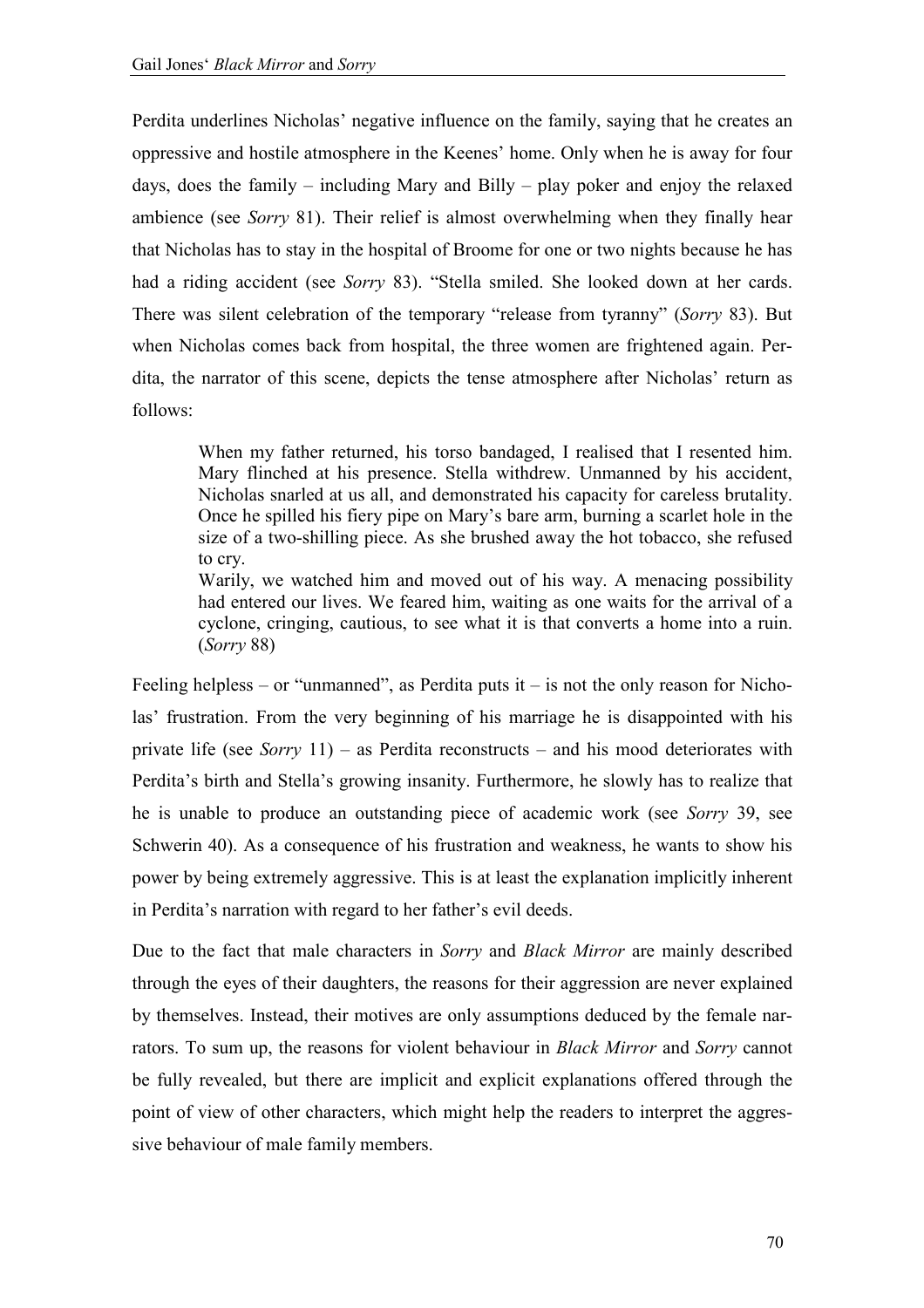# **3.4.** Looking for Alternatives – New Concepts of Family **Life**

Living in dysfunctional families, the three main characters of *Black Mirror* and *Sorry* try to search for different ways of substitution. They look for someone they can trust, mostly outside their family. This chapter will analyse how the biological parents are – at least partially – replaced by friends or other families or even another member of their own family. Finally, this chapter will also point out if and how long the substitutions are helpful for the characters of Victoria, Anna and Perdita.

In *Black Mirror*, **Victoria Morrell**'s mother dies when she is still very young, her father is only interested in his business, and her brother Henry is a violent person. Therefore, Victoria looks upon Lily-white as her new mother (see *Black Mirror* 192, 206 and 208) and sees her daughter Ruby as her sister (see *Black Mirror* 195 and 198). The Aboriginal woman takes care of Victoria and frees her from her loneliness. Lily-white and Ruby's real importance for Victoria only becomes clear to the readers when the young girl returns from boarding school and both are gone: "[...] Victoria, then, [...] returned to a place which was no longer her home. [...] She sang to herself in a way that recalled her lost mother, Lily-white. She cried, and forgot to eat, and was tormented by loneliness" (*Black Mirror* 206, see also 207 and 230).

Being all alone, without anybody to trust, she falls in love with Louis Bell and is given a cordial reception in the Bell family. She really loves Louis, but "the gently confirming and the familial" (*Black Mirror* 234) are even more important for her. In this family, she finally feels "[t]he aura of veneration and simple tenderness" (*Black Mirror* 234). Therefore, Victoria clearly states, "[T]hey offered me for a short time a new kind of family" (*Black Mirror* 231). But this adopted family is later completely destroyed by the brutality of her brother (see chapter 3.3.).

Mrs Murphy, who keeps her company after the disappearance of Lily-white and Ruby, is not an adequate substitute for her foster-mother: when Victoria confides her pregnancy to her, the old housekeeper immediately passes on this information to Mr Morrell because she seems to be "driven by some old-fashioned code of honour, locked into servant fidelity and mixed allegiances" (*Black Mirror* 235). Therefore, Mrs Murphy is to blame for Louis Bell's murder, too. The housekeeper's disloyalty shows that she is not a person to be trusted and can therefore never be a substitute for Lily-white's tender love and care.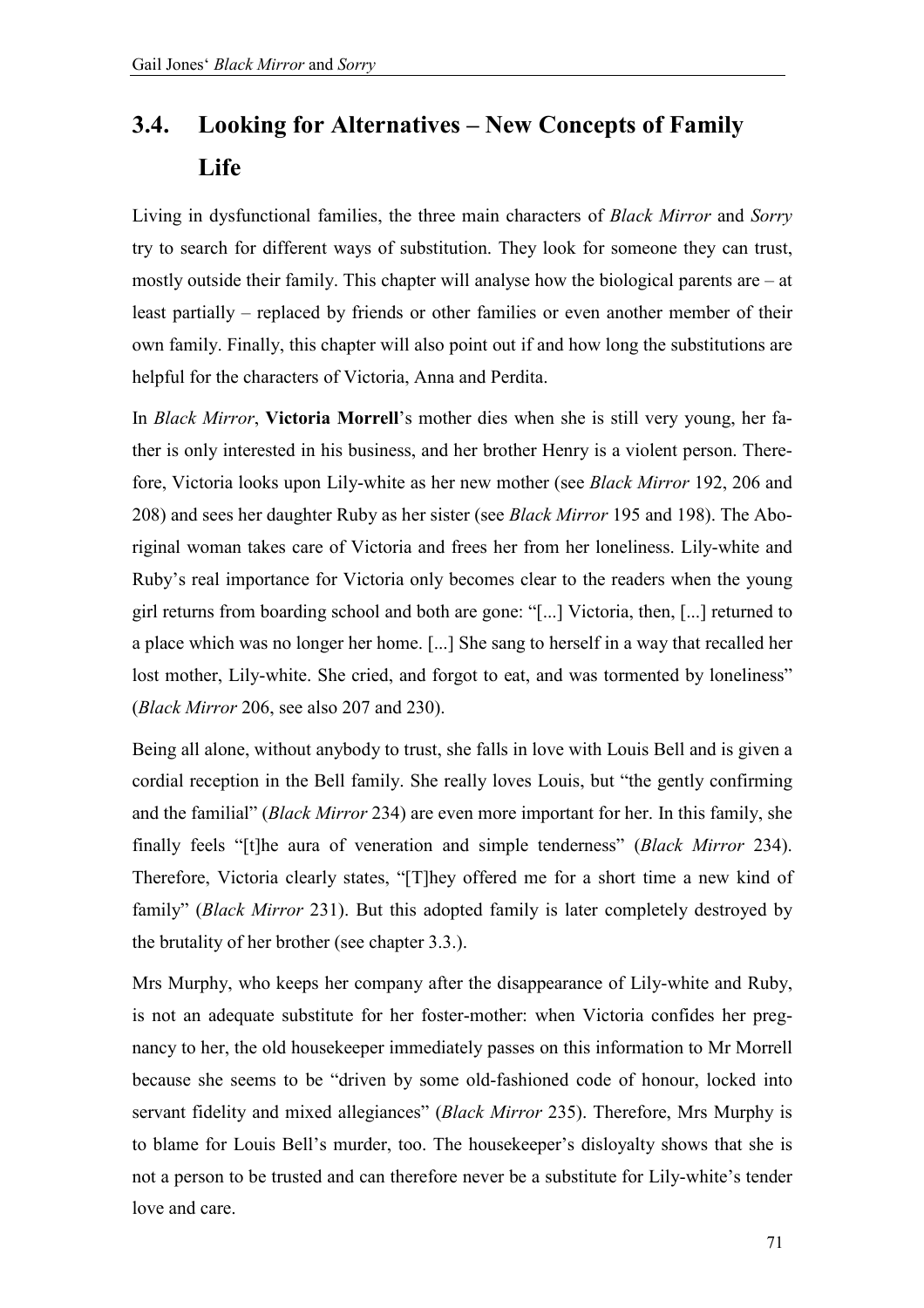The other protagonist in *Black Mirror* is **Anna Griffin**. Since her mother has left, her father has to raise his child alone, but he is supported by his foster-father, Uncle Ernie. Although Uncle Ernie lives in another house, Anna has obviously visited him so often that she cannot distinguish between his house and her father's home anymore, when she later tells Victoria about them (see *Black Mirror* 46). Uncle Ernie is Griffo's foster father, and loves him as if he was his biological son (see *Black Mirror* 49 and 289). After the death of his brother, Louis, and the disappearance of Louis and Victoria's child, Ernie adopted Thomas and  $-$  according to Ruby  $-$  he "[...] made a fuzz like any new mother. […] He had eyes, as they say, only for baby Thomas" (*Black Mirror* 289, see also 293). Considering Thomas a son, Uncle Ernie sees Anna as his grandchild. Even when Maggie is still at home, he takes care of the little girl. Once, Anna knocks herself unconscious with the swing. She wakes ups and sees that "[h]is eyes were swollen and it was clear that her uncle had been crying" (*Black Mirror* 50), which shows his serious concern. She then remembers the strong arms of her protector, on which she is carried to her mother (see *Black Mirror* 49-50), and which she describes as "a cradle she rested in" (*Black Mirror* 50). Her mother, Maggie, is furious at Uncle Ernie, who unsuccessfully tries to defend himself. At that moment, Anna expresses her deep feelings for her uncle because "Anna felt then the cruelty of her mother's recriminations and the ungovernable surge of love for this man, this tender tobacco-stained uncle" (*Black Mirror* 50). Her affection for this man is also expressed when Anna "listed out for herself the reasons she adored her Uncle Ernie" (*Black Mirror* 50): the most decisive detail of her list is that - in contrast to her father or mother – she can tell him everything, he even "liked to be told the gossip of school" (*Black Mirror* 51). Anna also confides to him, for example, that she has a crush on Eamon Ahern and her uncle "treated the knowledge formally, with respect and seriousness" (*Black Mirror* 51). Besides, Uncle Ernie helps Anna to grow up by giving her a bike as a birthday present. This bike can be interpreted as a symbolic gift of freedom and independence:

On her ninth birthday Uncle Ernie gave Anna her own bicycle. He took her into his backyard, instructed her to close her eyes, then wheeled it in, ceremoniously.

So you can fly, Uncle Ernie said. Try it, Anna.

He steadied the back of the seat as she learned to ride, watched as by gradations her body tottered, righted and balanced itself, and then learned slowly the negotiated posture of wheels. By the evening she was confident and flew off, a little shaky, into the purplish air. [...] How glorious the wind was, now that she owned it. (*Black Mirror* 54-55)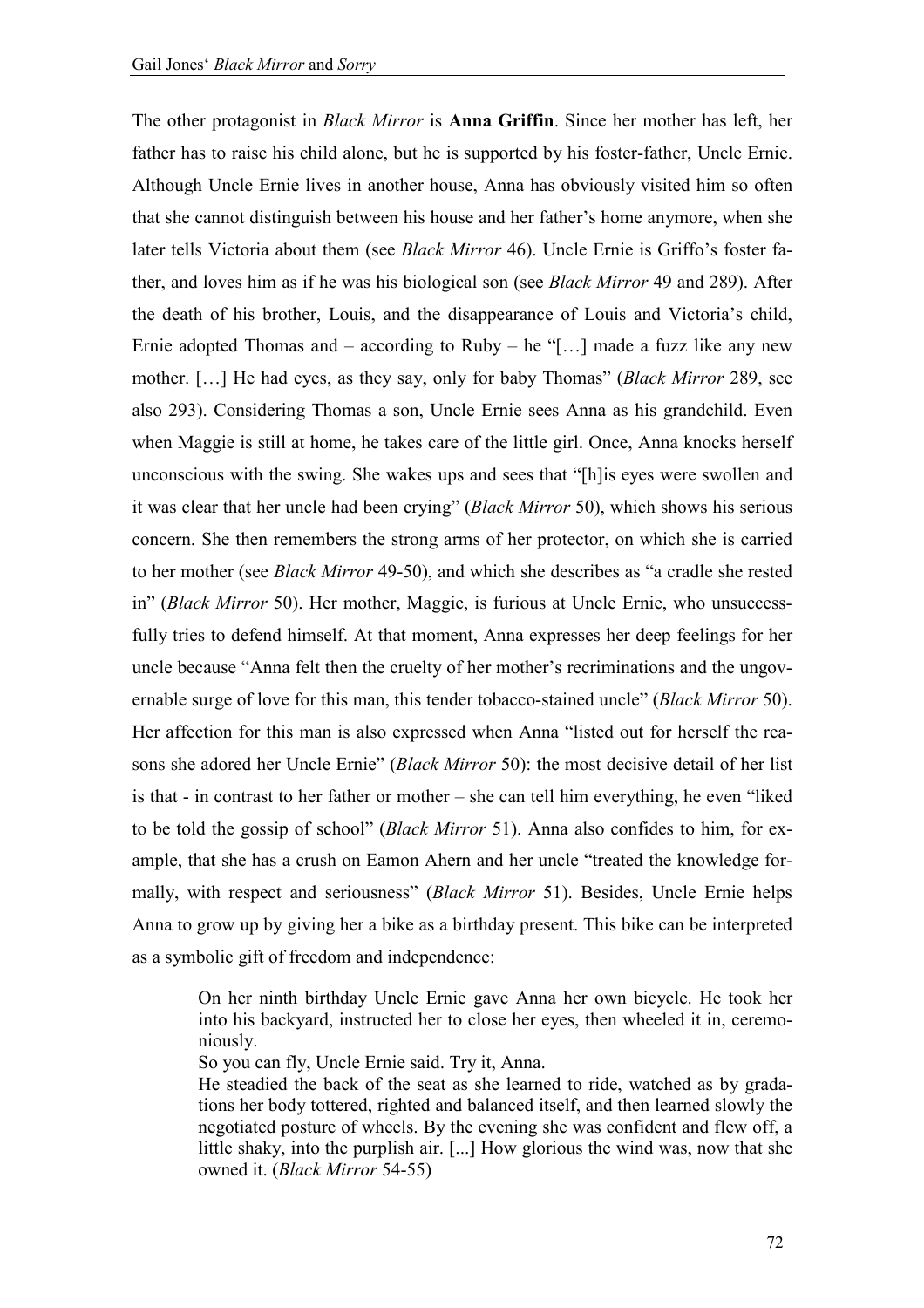Uncle Ernie teaches Anna to cycle and she immediately realizes the possible dimensions of her new skill: "It occurred to her that she could ride on her bike forever, but she always stopped" (*Black Mirror* 55). Only later will she leave her home town, when she is ready to do so. This process of learning how to ride a bike can be seen as an allegory on education in general: at first, adults help minors by passing on knowledge as well as by giving advice, and then, gradually, the children are able to take care of their further development themselves. Uncle Ernie loves Anna dearly and he is proud of her education, which the young woman learns of later, when Ruby describes Ernie's deep affection for Anna (see *Black Mirror* 290).

The main character of *Sorry*, **Perdita Keene**, also grows up in a broken home: her father is a violent and self-centred person, whose only interests are anthropology and warfare; her mother suffers from depressions and retreats into her own world. Fortunately, in the course of her life Perdita encounters several alternatives to compensate for the lack of love offered by her biological family. As Perdita herself formulates it, "There are other families […] not just the one you are born with" (*Sorry* 165). This statement clearly shows that Perdita's understanding of family exceeds traditional concepts.

In her early years, Perdita is predominantly under Aboriginal influence (see *Sorry* 4) because her mother suffers from post-natal depressions and cannot be moved to look after her child. A wet nurse, Jukuna, is employed to support Stella, as well as Sal and Daff, Mrs Trevor's servants, who must help in the Keenes' household (see *Sorry* 26 and 32). Although Perdita and Billy are white, Sal and Daff integrate them into their family by taking them to their family near the creek-bed (see *Sorry* 32), where Perdita is treated as if she was really one of them. She recalls these scenes as follows: "I would be passed, like other small children, from body to body, nestling there, cradled in capacious laps, and I would feel the long fingers sift through my hair for lice, and the stroking of my arms, and the tickle of a tease. I was nourished and cared for in ways my parents were incapable of understanding" (*Sorry* 32). This alternative family, however, does not have any future for Perdita tells that after several years "Sal, and one month later Daff, disappeared with no warning. I was six, perhaps, when they abandoned me. I cried for days and days, as did Billy beside me [...]" (*Sorry* 32).

After Sal and Daff, another Aboriginal girl, Mary, becomes the most important person in Perdita's life. Interestingly, Mary is not seen as a replacement for her mother Stella, but she is regarded as a sister, which Perdita herself confirms: "I have thought of it, over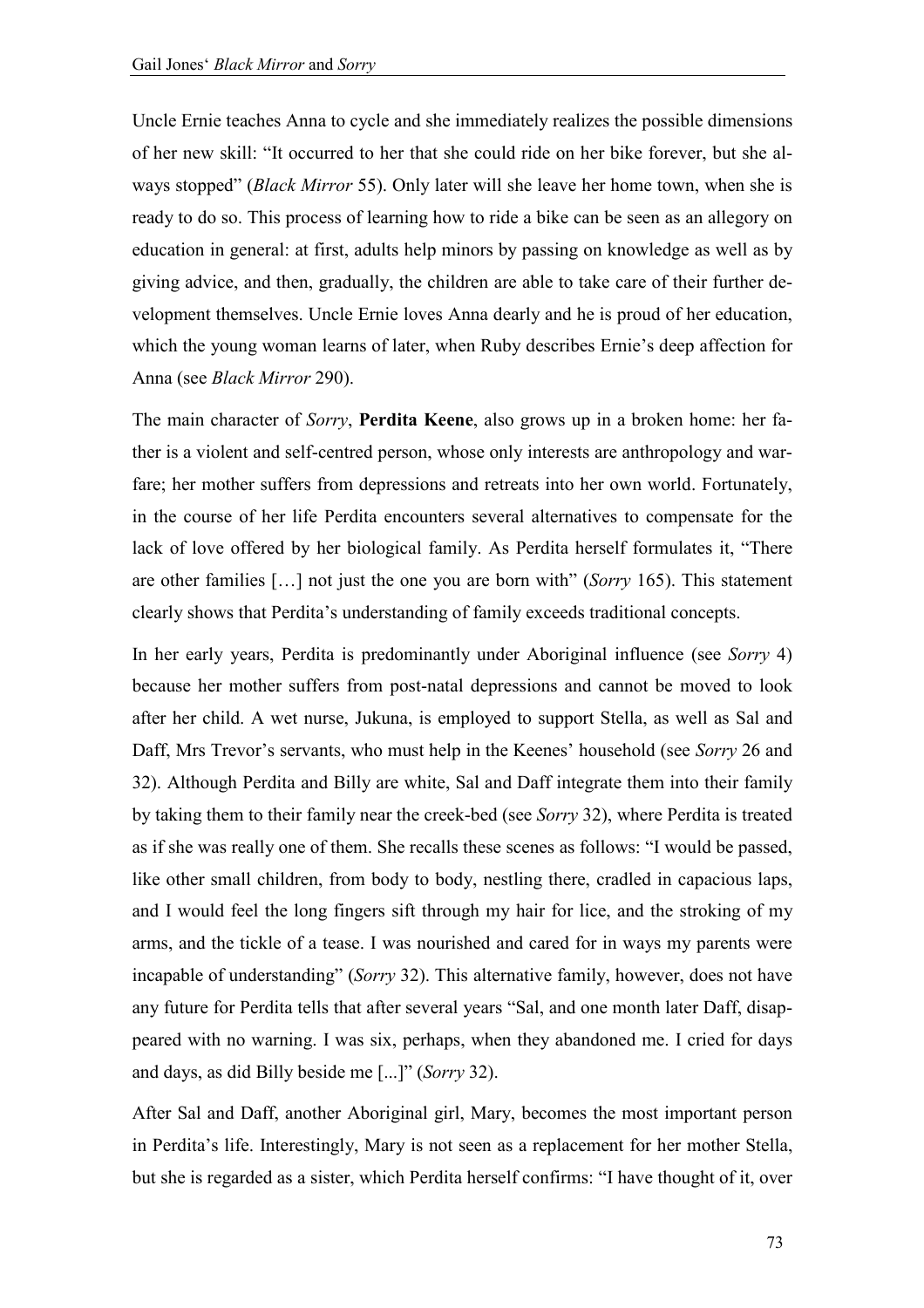the years, not as a substitution – since one person can never, after all, replace another – but as the portentous sign of things made dangerously misaligned. Mary was not a mother, but a sister" (*Sorry* 49). Not only does Mary educate her (see chapter 2.1.2.2. and 2.2.3.), but she also introduces her to the Aboriginal group which has already adopted herself, too. As a sign of the acceptance of the white girl, they even give Perdita a so-called "skin group" (*Sorry* 72) and she is extremely happy to know that she belongs to a group whose members really care about each other:

[...] Perdita was both surprised and delighted. She knew herself suddenly implicated in a wider pattern, where there would always be someone, somewhere, to know of and look after her; and she knew too of the formal recognition of her love for Mary, her sister. [...] this was when Perdita decided once and for all that Billy was her brother [...] (*Sorry* 72)

Mary and Billy Trevor are her best friends and the quotation above shows that Perdita sees them as brother and sister. Consequently, they can be seen as a "new family". After Mary has told Billy and Perdita about her mother's death (see chapter 2.2.3.), the two younger children show their compassion and love: "[a]nd though she was the youngest and smallest, Perdita reached her arms around Mary and Billy and gathered them in; and their little group, like another family, inclined lovingly together, couched in the comfort of hot bodies in a clumsy child's embrace" (*Sorry* 56). Later, their special bond is confirmed in a kind of ceremony, when they gather black and red *Jequirity seeds* (see *Sorry* 65) to make necklaces for themselves. "As they worked, Mary sang a song in her own language […] When the necklaces were made the three wore them as a sign of their bond, their own little tribe. This moment of making will remain after everything else collapses: fingers, voice, the summoning unity of three souls" (*Sorry* 65).

Mary, Billy and Perdita have *actively* created a new familial community, whose members support and love each other. Only Mary's arrival could show Perdita that "her parents were locked in their obsessive devotions, that only Mary, finally, could be relied upon to notice her, her own small life, there in the background, her own small, unfinished life, with all its huge, aching questions" (*Sorry* 63). However, once again, Perdita's attempt to find an alternative to her biological family fails, since Mary is put into prison because she is declared guilty of the murder of Nicholas Keene. At the end of the novel, it becomes clear that this time it has been actually Perdita's own fault that her new "family" is destroyed for it was *herself* who has killed her father.

When Mary is in prison, Billy and Perdita visit her and their friendship is not only renewed but also extended because Billy's deaf and dumb girlfriend Pearl joins them.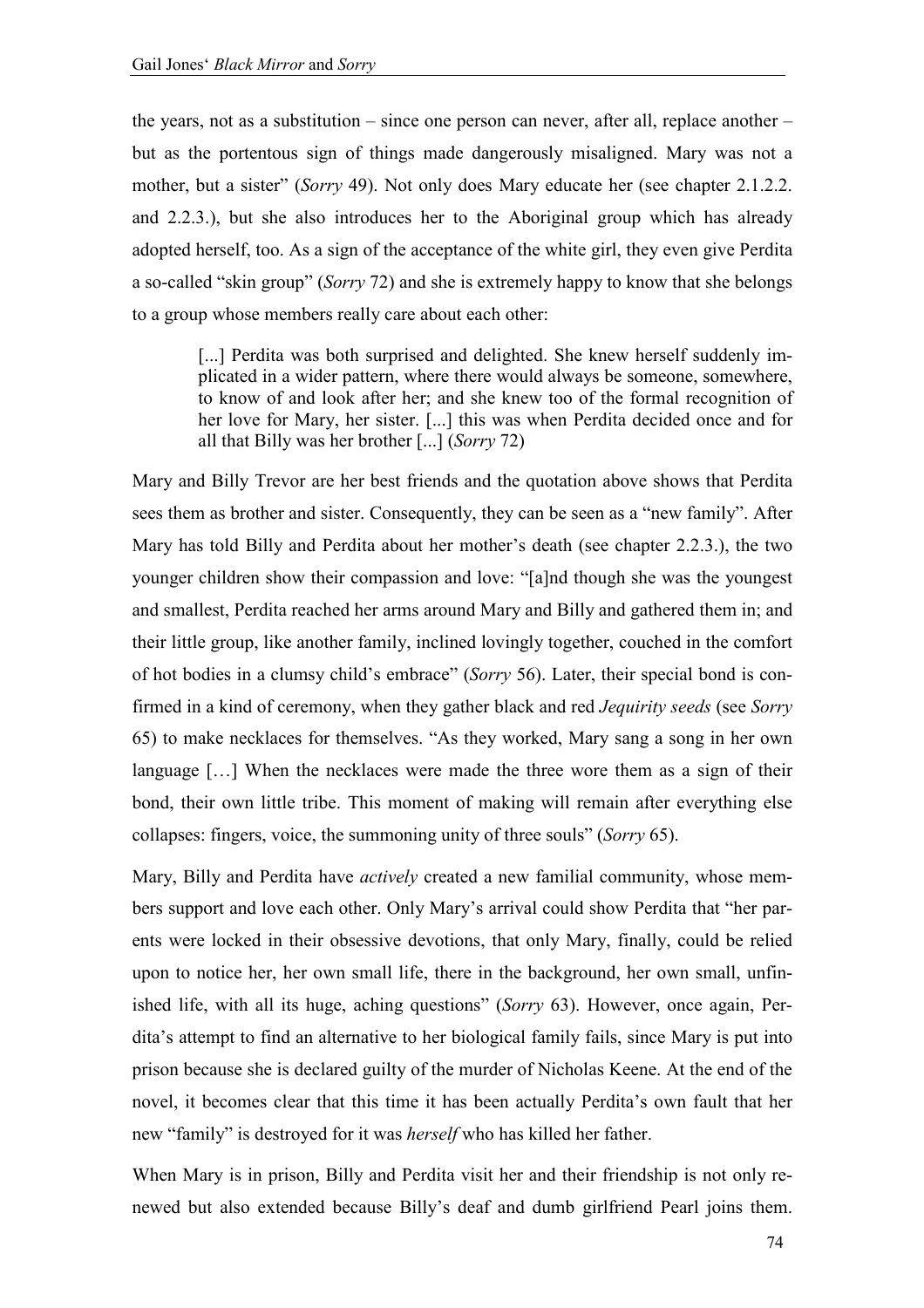Pearl teaches them sign language because she believes that their friendship could only progress via this means of communication (see *Sorry* 199). Finally, they even develop "an idiom, an idiolect" (*Sorry* 205). "So it was that they became a new community of four, all repudiating the clumsy instrument of human speech, and participating instead in the silent articulations of the body" (*Sorry* 205). After the birth of Billy and Pearl's twins, Perdita becomes their godmother and teacher (see *Sorry* 210), which shows that she is fully integrated in Billy's new family.

Another temporary family that takes care of Perdita are the Ramsays. Although it is the welfare department that has chosen this family for her, the young girl enjoys the relaxed atmosphere at the Ramsay's and she describes herself being "almost happy" (*Sorry* 162) because she no longer feels the burdensome presence of her mother (see *Sorry* 162). In contrast to the Keenes, Perdita's foster family is a lovely, elderly couple who really take trouble to make Perdita feel at home (see *Sorry* 157). Ted and Flora Ramsay are both in their sixties and have grown-up children (see *Sorry* 156) and Perdita is "aware of the fulsome goodness of the Ramsays" (*Sorry* 187-188). They are also described as "sensitive, considerate people, who said grace before dinner and did not finish her sentences" (*Sorry* 156). The Ramsays also spend their time with Perdita: Ted makes a wooden box with her (*Sorry* 157), Flora shows her the "rudiments of cookery" (*Sorry* 158) and goes window shopping with the girl (see *Sorry* 168). Moreover, they both take her to Stella, who is in hospital. From her foster parents, Perdita receives a "little pencil and notebook, so that if she did not feel like talking, she might write down messages" (*Sorry* 156). The girl herself wonders why she and Stella have not thought of such a means of communication. A reader might interpret this incident as a sign of neglect on the part of Perdita's mother, who does not only ignore her daughter's problems, but is not interested in her healing process either (see *Sorry* 152). In contrast to her biological family, the Ramsays help Perdita to cure her stutter by sending her to Dr. Oblov, a speech therapist. When Perdita finds out the truth about her father's death, her stuttering can be almost healed and she can re-enter the world of communication by taking care of Billy and Pearl's children, whom she teaches to talk.

Due to the problems the female protagonists encounter in their biological families, alternatives are needed and sometimes even actively looked for. The three situations have in common that the blood relatives seem to be unable to fulfil their intended roles. Even in Anna Griffin's case, it is not her real uncle but the foster-parent of her father who takes care of her. Concerning Victoria and Perdita, it is apparent that their early child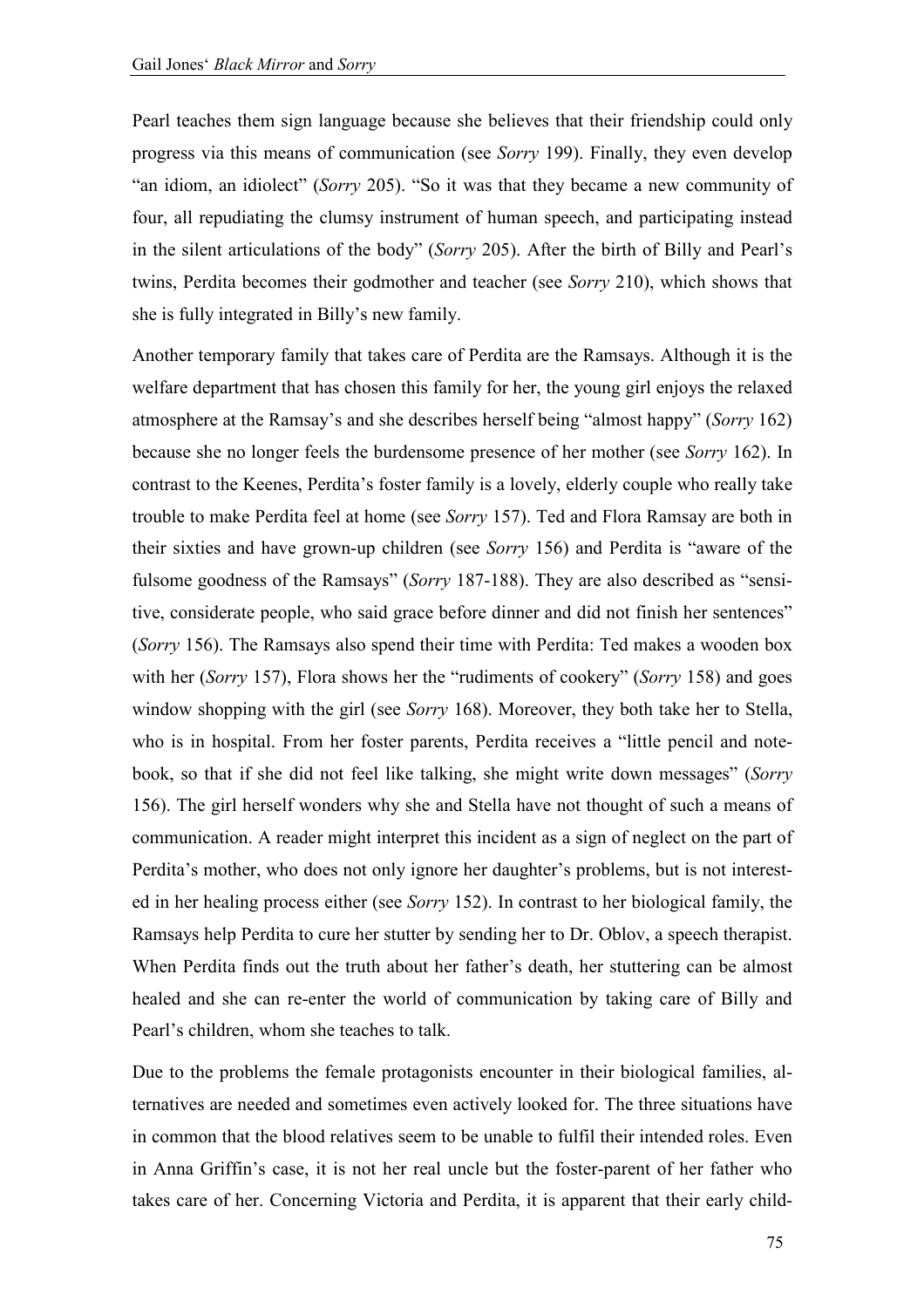hood is profoundly influenced by Aboriginal women (see chapter 2.2.2.2.). But the alternatives to the dysfunctional families of the female characters are only temporary; even Perdita's stay at her foster parents' is only for a short time. At the end of the novel *Sorry* it seems, however, that Perdita has found a family, where she has a role to fulfil and is therefore thoroughly integrated.

To conclude, the traditional concept of a nuclear family collapses and alternatives must be found. Blood relatives, however, are not apt to compensate for the parents' absence or carelessness and so the children rudimentarily experience feelings of family life in other forms of community. Nevertheless, the consequences of the protagonists' unhappy childhood remain omnipresent throughout their entire development depicted in the novels.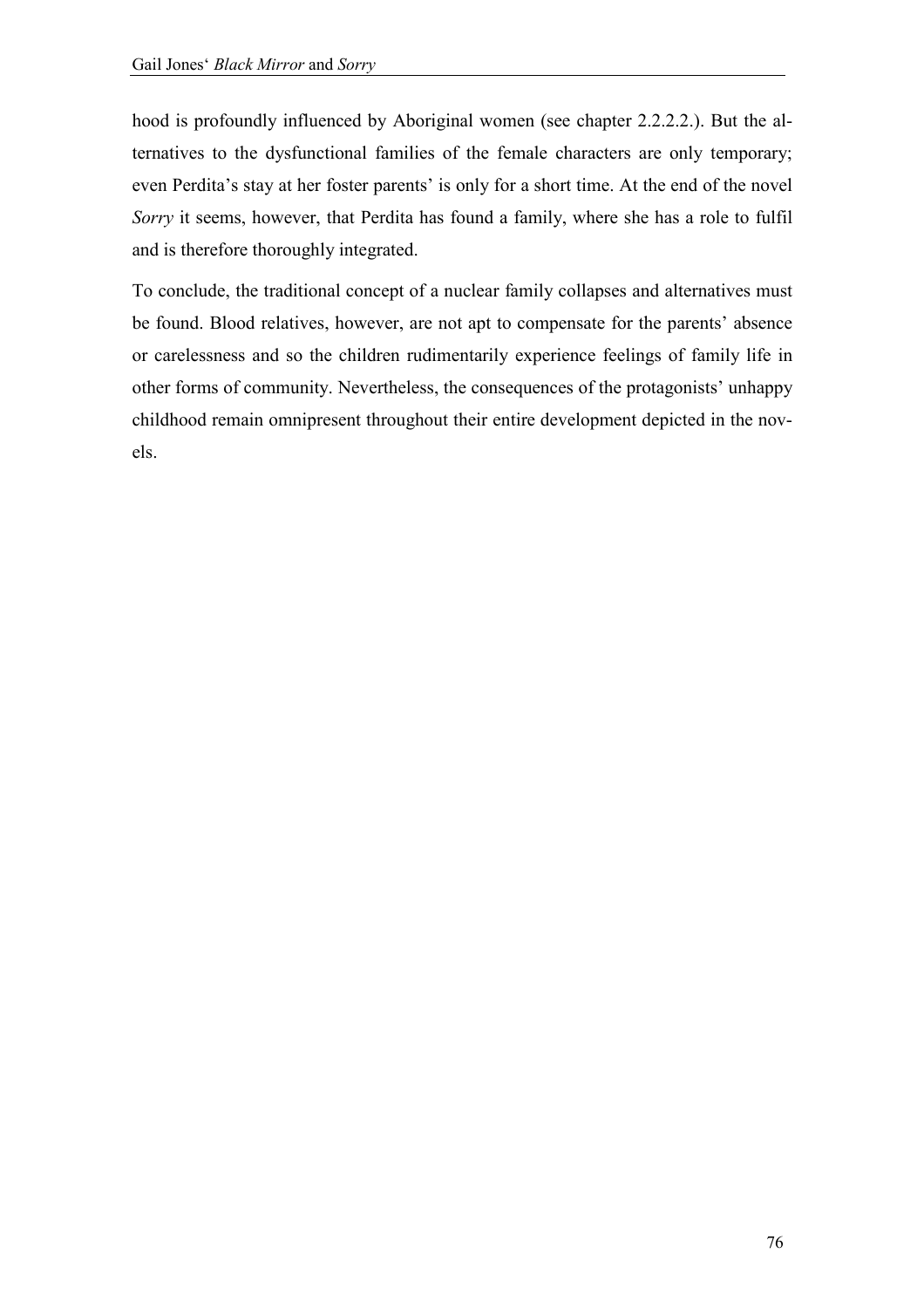## **4.Memory and Forgetting**

This chapter will concentrate on the aspects of memory and forgetting in *Black Mirror* and *Sorry*. Whereas the writing of a biography and its consequences on the main characters are vital in *Black Mirror*, Perdita's forgetting that leads to a trauma and her attempts to overcome it are essential topics in *Sorry*. The protagonists' problems and their inability to recollect their memories also have an influence on the structure of both narratives, which will be discussed in the final subchapter.

## **4.1.** *Black Mirror***: Writing a Biography and Finding Oneself**

*Black Mirror* is a narrative that centres on the topic of writing a biography: Victoria Morrell is an old artist who reveals parts of her life story to the Australian biographer Anna Griffin. On the one hand, the novel deals with the process of writing down someone's life and illuminates the problems a biographer can encounter. On the other hand, the narrative shows that retelling one's life can be like a therapy and is seen as a relief by both major characters.

The perspective in the novel shifts between first-person-narrations of Anna or Victoria and third-person limited narration, which presents Victoria or Anna's life stories, attitudes, dreams or thoughts. An example of a first person narration are Victoria's most important reports, the so-called "Black Mirrοr Stories" (see *Black Mirror* 215-247), where she gives detailed descriptions of her greatest traumata. The stories are told by herself and she often addresses Anna directly (e.g. see *Black Mirror* 216, 222, 224, 230). Examples of a third-person limited narration are the two short scenes at the beginning of the novel, when the two characters are afraid of meeting each other (Anna's scene: *Black Mirror* 1-2; Victoria's scene: *Black Mirror* 3).

The readers do not know who has commissioned Anna to write the biography, but it certainly cannot have been Victoria herself, for she neither knows the biographer's name, nor does she want to tell her too many details: "*Anna Somebody*. She [Victoria] has already forgotten the name. I will not say too much, Victoria decides. I will sound sensible and plausible. Wise. Entirely plausible. [...] Victoria is afraid of meeting her biographer [...]" (*Black Mirror* 9). The first problem Victoria is aware of is that she does not know the person who will scrutinize her past and therefore she is not willing to di-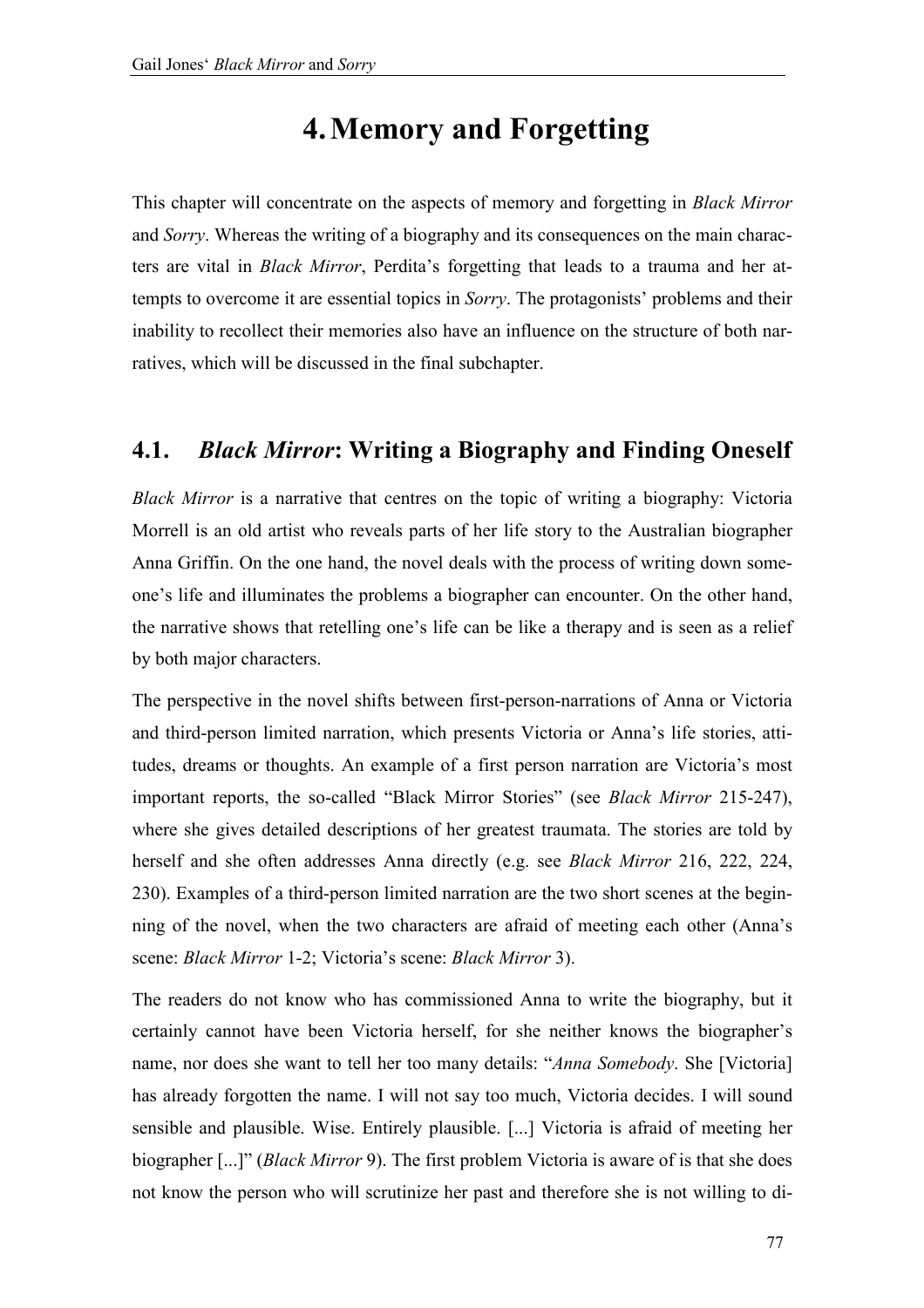vulge too many details of her life. Therefore, Victoria intends to leave out everything that is too personal or that might seem implausible to a listener.

The second consideration that Victoria takes into account is the problematic nature of passing on personal memories and feelings to somebody else, because she thinks herself incapable of verbalizing them. Moreover, the old painter is worried and uncertain about the details, which her biographer will want to know: "How can she [Victoria] speak her own life when so much exists as unspeakable images, wound filmic and narcissistic in this old, old head?" (*Black Mirror* 8). The quotation above shows that Victoria is aware of the fact that passing on one's memory is difficult because many "unspeakable images" simply cannot be explained to anybody else (see *Black Mirror* 8).

Apart from Victoria's difficulties with regard to retelling her biography, also Anna encounters two problems when she is writing Victoria's life story: Firstly, it was not Victoria who had hired her and so the old lady does not want to divulge any too personal confessions. At the beginning, the reader gets to know that Anna is extremely disappointed with her job. According to Anna, the situation of writing a biography about a woman who does not want to talk about her life, means depressing prospects:

She [Anna] had flown twelve thousand miles around the curve of the glove to meet a woman wearing swans who did not want to talk to her. They had drunk tea, eaten cake, and engaged in a shallow conversation about the English weather. Victoria was polite, evasive and having second thoughts; she dismissed her visitor after only twenty minutes. (*Black Mirror* 35)

This reaction almost makes Anna give up her task, but then she writes a letter to Victoria telling her that they had grown up in the same goldmining town, and she also adds that they "share images" of their home town with regard to the desert and the mines (see *Black Mirror* 35). Actually, a biographer should keep some distance, so Anna's reaction is somewhat unprofessional – as she herself points out (see *Black Mirror* 35). But it is exactly her personal revelations which help her to gain Victoria's confidence. After that the old artist is willing to provide the information Anna needs.

The second problem Anna points out is the difficulty with regard to the literary genre of a biography (see Oreb 114 and Dalziell 50-51). She knows that a biography cannot fully paint the picture of a person's life and that the biographer has a strong influence on the text, since "so much depends on the right words" (*Black Mirror* 36). Anna "knew in her heart the crankish ambition of biography, its overweening possessiveness, its latent collusions, its disrespect for the irreducibly copious life" (*Black Mirror* 35). Furthermore,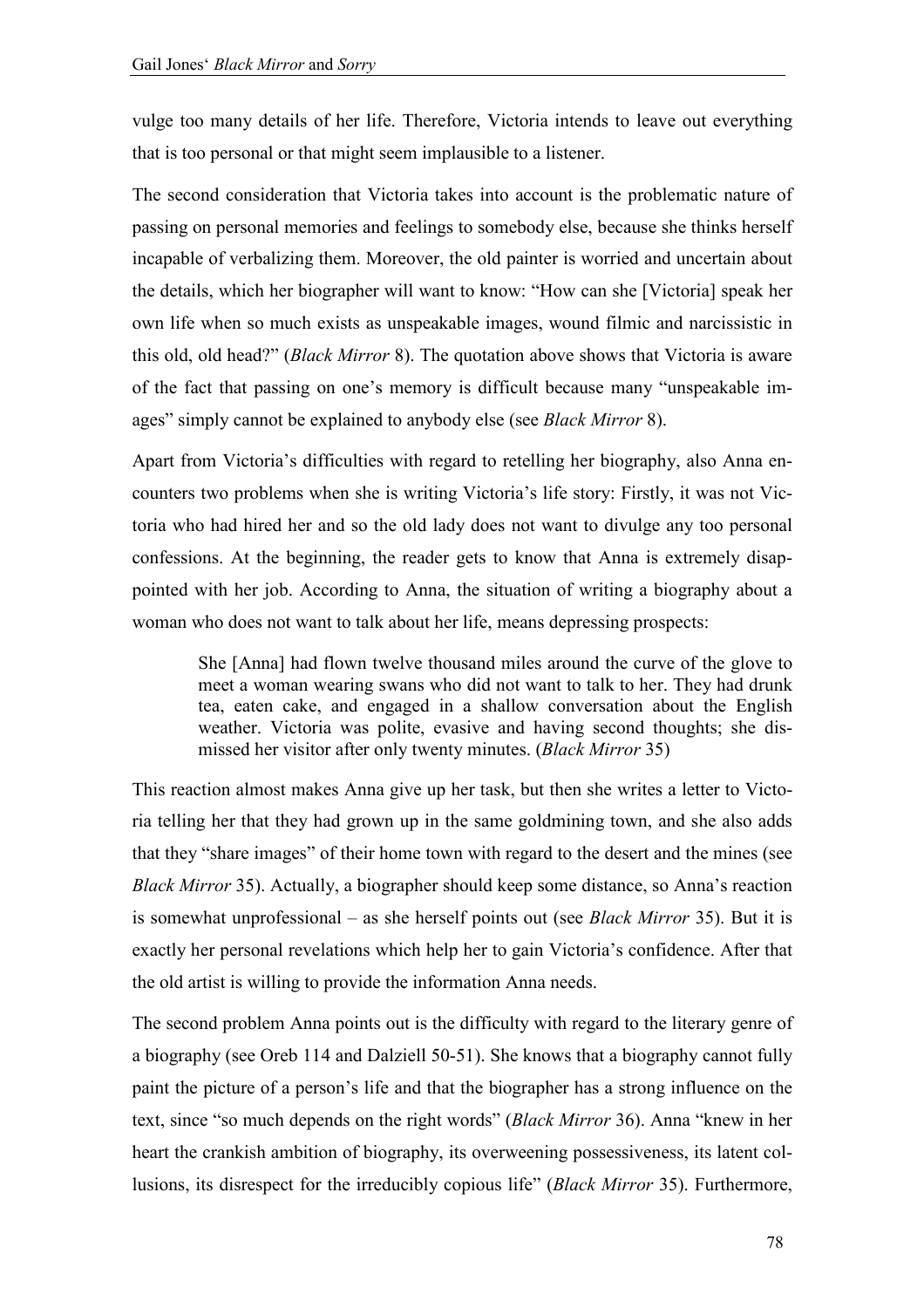she is overburdened with her writing because she appears to be disappointed when she cannot simply reconstruct Victoria's life from the notes she has collected.

There is a stringency to writing biography that Anna seems unable to observe. She had imagined a process of solidification, like the building of an identifiable face out of clay. […] But the more Anna knew of her subject the more imprecise she began to seem, the more dispersed in story, the more disincarnated. She assembled her notes and transcriptions in a chain before her, and saw not the neat confirmation of a life but its meagre supplement. [..] Biography works, she thought, as reliquary does, investing in fragments. (*Black Mirror* 155)

Obviously, Anna has expected that it would be easier to write a biography than it actually is for her. So the readers might conclude that the young Australian does not have any experience in writing this kind of text. Nevertheless, she does not want to write Victoria's memoirs in the way it is presented in an art catalogue, which Anna sees as a too simplified version of the artist's life. According to her, the presentation in the catalogue "registers none of the strangeness of Victoria's life. […] It is like reading about someone else, someone already dead [...]" (*Black Mirror* 17). Anna's narration, on the other hand, seems to include too many personal details and strange stories retold by Victoria, so that the reader does not get the impression of objective reports, but rather a personal interpretation of the old woman's life by the biographer (see chapter 4.3.). In fact, Anna uses hardly any other sources apart from Victoria's descriptions (only Rose Morrell's diary and later Ruby's brief explanations), which also shows the subjective quality of her product. She is uncertain how to order the information and how to start Victoria's biography. Finally she starts with the parents and hopes to "meet Victoria Morrell once again. Novelistically" (*Black Mirror* 156). The biography Anna writes is subdivided into eight chapters (see *Black Mirror* 156-209) and it does not become clear in how far its contents are based on Victoria's memories, Rose's journal or mere assumptions. Therefore, it is sometimes difficult to judge the truth value of the information on the part of the reader. Anna has never tried to verify Victoria's narration. Furthermore, the elderly woman's memories of her childhood and youth might not be true, due to the psychological effect of changing memories in order to endure them and due to the long interval (see chapter 4.2.). The biography is a third-person-narration, which presents the world by an "omniscient narrator" (Anna) or through the eyes of several focalisers, for example Herbert Morrell, Rose Morrell, Nurse Tilly and Victoria Morrell.

In fact, for Victoria, the aim of telling her life story is not that it will be published, but she tries to come to terms with her past. According to Tanya Dalziell, "[...] a sympathetic listener is what Victoria seeks rather than a biographer *per se*" (Dalziell 56). At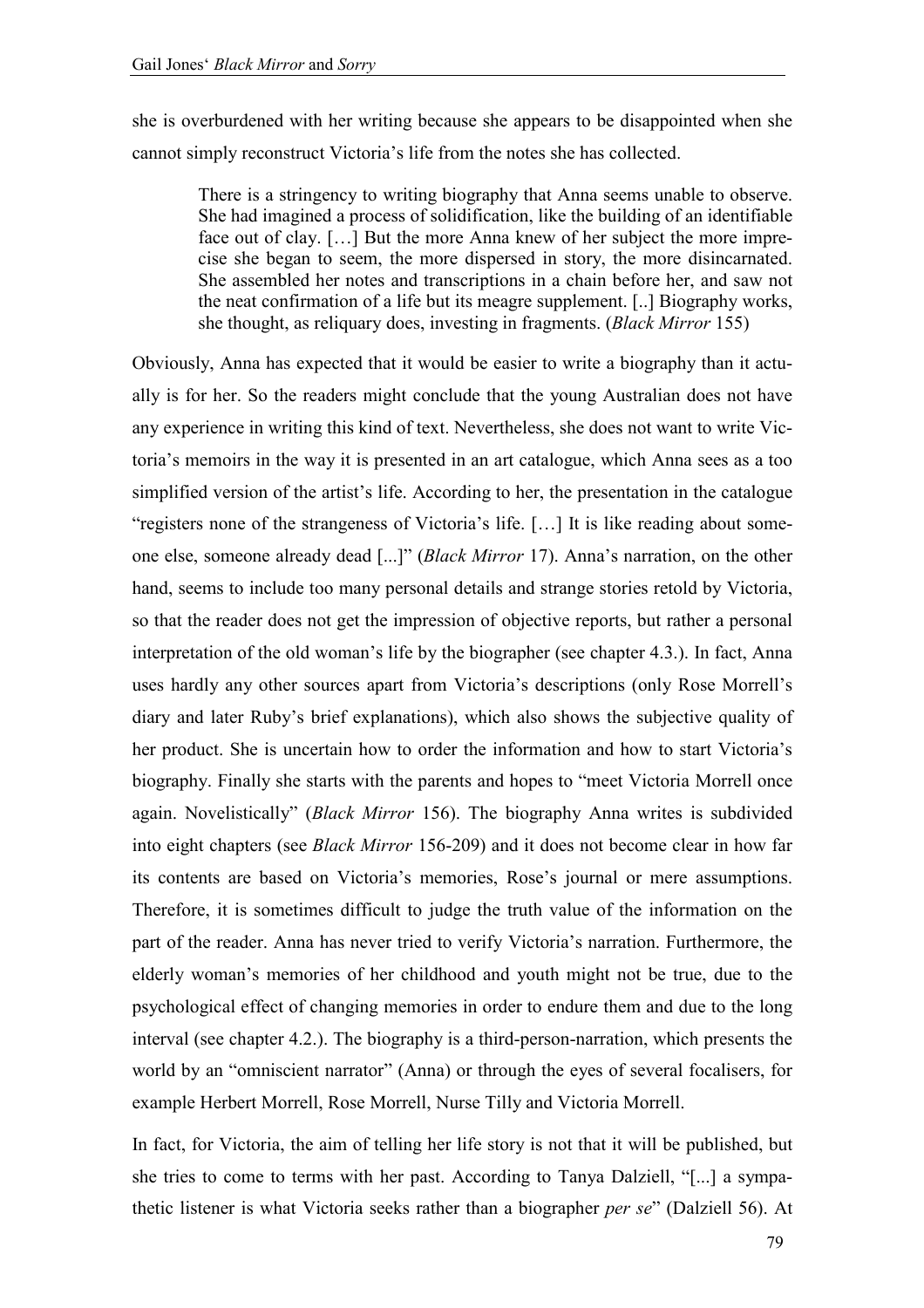the beginning, her memories are either not very detailed or she is not willing to talk about them (see *Black Mirror* 35). Therefore, the readers are confronted with a multitude of fragmentary recollections which cannot be understood at first sight, but which are only explained and solved during the novel, when Victoria is ready to tell them, or when she is able to retrieve her forgotten memories. On the one hand, Victoria is afraid to tell her life stories to Anna, but on the other hand, she explains at the beginning of the novel that she really wants to talk to her biographer: "*I am waiting for this visitor so that I can tell my story and die*" (*Black Mirror* 3). This attitude is confirmed by Anna's observations on Victoria's behaviour and health:

Within just a month. Victoria has weakened. It is as if giving up her own stories depletes her of something vital. Yet she is an avid narrator, and looks forward to Anna's coming as though her life depended on it; this contradiction is somehow at the basis of their relationship. How is it possible, Anna asks herself, that Victoria wills her own fading, just as she comes so amply into being? (*Black Mirror* 108)

Also, Cécilia, Victoria's nurse realizes that Victoria is convinced to die as soon as she has retold everything that she wants to reappraise concerning her past: "[...] Victoria has made a decision – Cécilia has seen this before – that her time is nearly over" (*Black Mirror* 269). According to the nurse, "some patients greet their end, as though they are travelling towards a loving or imperative assignation" (*Black Mirror* 269). Only at the beginning of the novel do the readers learn that Victoria wants to tell her story and then intends to die (see *Black Mirror* 3), but later, it is through the eyes of Anna or Cécilia that Victoria is presented. The readers only get to know Victoria's statements, but not her feelings. Outwardly, she is joking about death: "In six weeks, says Victoria, I'll be dead as a doornail, and I want no ceremony at all. A cremation, impersonal, and no blubbering from anyone. Surrealists only believe in the future tense. [...] I'll be cinders. *Cendre*. Madame Cinderella. *Madame Cendrillon*. Victoria chuckles" (*Black Mirror* 109). Another example is when she humorously says that she wants to hasten her dying by drinking some cocktails (see *Black Mirror* 268). In all these scenes, Anna is the focaliser and so the readers do not know if Victoria really believes what she says. However, in the end, the readers are assured that her narrations have helped Victoria to reappraise her past and to be able to calmly pass away in her dreams:

When she was not in monologue Victoria had been asleep, deeply removed and inaccessible. Towards the end she slept more fitfully, and her fragments of speech shortened, but what marked them above all was self-communion. Victoria's *liaison* was with her avatars, her own other selves […]. Victoria was racing through her history, swift as an animation, colliding with herself. She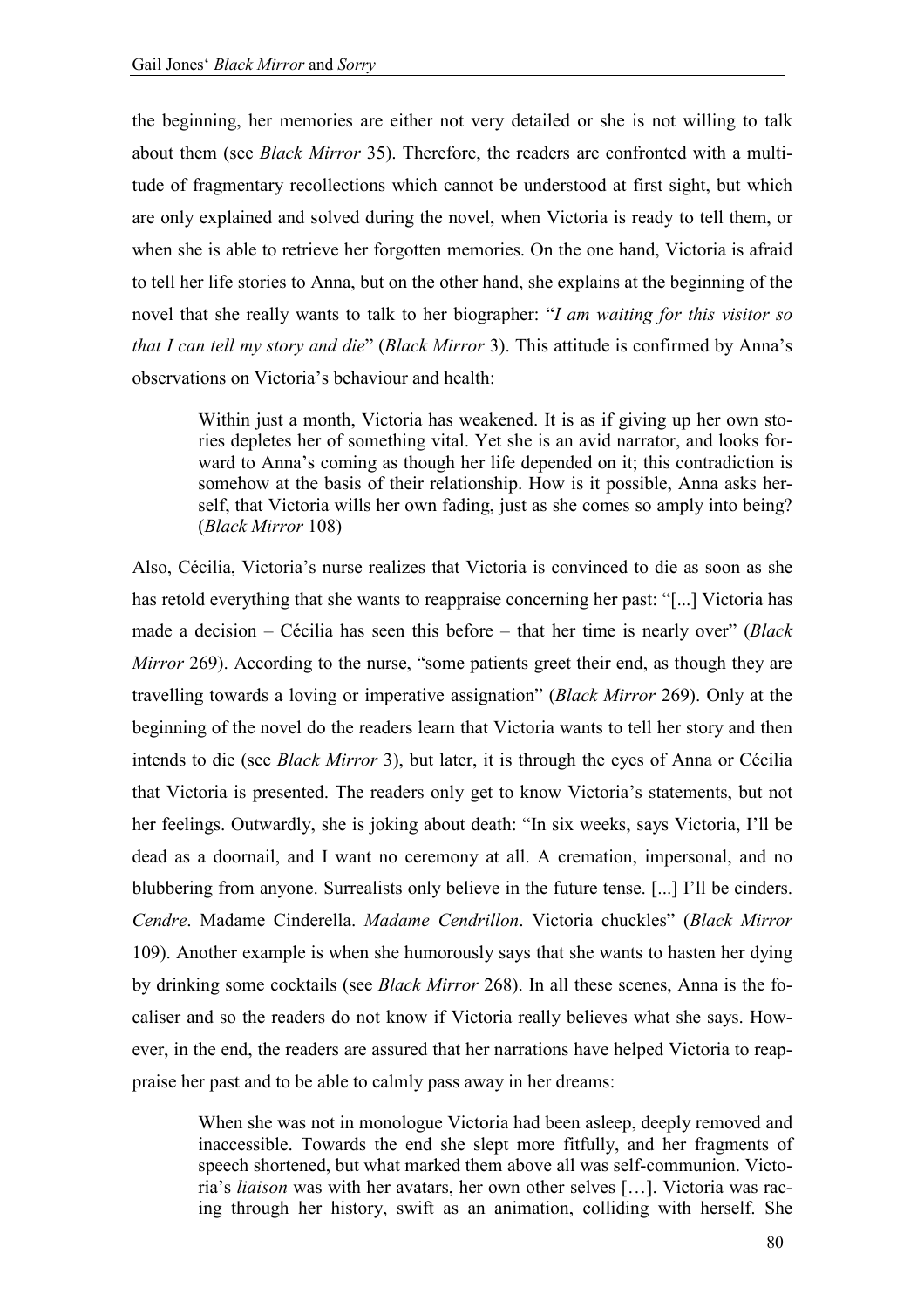seemed – how to put it? – she seemed almost busy. Then, on the final day, Victoria at last became quiet. […] Her quietus was a slow sinking into the space of her dreams. (*Black Mirror* 276-277)

Victoria's reconsideration of her past is not always easy for her because she relives many traumatic experiences, such as the death (see *Black Mirror* 235) and the disappearance of her lovers (see *Black Mirror* 148-150), or the incidents when she was almost strangled (see *Black Mirror* 143) and when she was raped in Paris (see *Black Mirror* 243), or when she had a stillbirth (see *Black Mirror* 244). Nevertheless, having a biographer whom she tells all her stories and memories also helps her to come to terms with her reminiscence in her dreams. Therefore, a reader might have the impression that Victoria is finally satisfied with having agreed to talk to a biographer because she has found herself and so she has found her peace.

From Anna's point of view, the biography is not as successful as it had been intended. Firstly, she sees the shortcomings of only listening to a person without knowing the validity of her claims, and secondly, she cannot write an objective report because she is too personally involved in the topic, believing that Victoria is her grandmother (see *Black Mirror* 252-253, 269, 270, 276). Earlier in the novel, Anna is not sure if Victoria remembers the incidents described correctly. She is also critical of the old Surrealist because it seems to her that Victoria "speaks in the register of the hyperbolic; she is unsubtle, she exaggerates, she commemorates her own life with self-conscious fuss" (*Black Mirror* 148). Through Anna's eyes, the readers get the impression that Victoria's calamities are all invented, since the young biographer cannot believe the stories: "[…] her [Victoria's] life is so racked by inordinate disfigurations of grief it might all be untrue; it might all be fabrication. There are too many gravesites, located and unlocatable, and too many fragments betokening self-magnification" (*Black Mirror* 269-270). Only after Victoria's death does Anna return to Australia because she must deliver her ashes to Ruby, Victoria's half-sister. From her, Anna hears the true story about her father's descent and that Victoria is not her grandmother (see *Black Mirror* 286-287). Some of Victoria's stories are also revised by Ruby, giving her point of view that sometimes falsifies and sometimes supplements Victoria's reports (see *Black Mirror* 284-290).

It can therefore be stated that the writing of Victoria's biography helps both, Victoria and Anna, to find themselves and to cope with their past. Although Anna is not an experienced biographer and so the biography might be different to the expected outcome, it helps her to learn more about her own family by reflecting about various incidents, by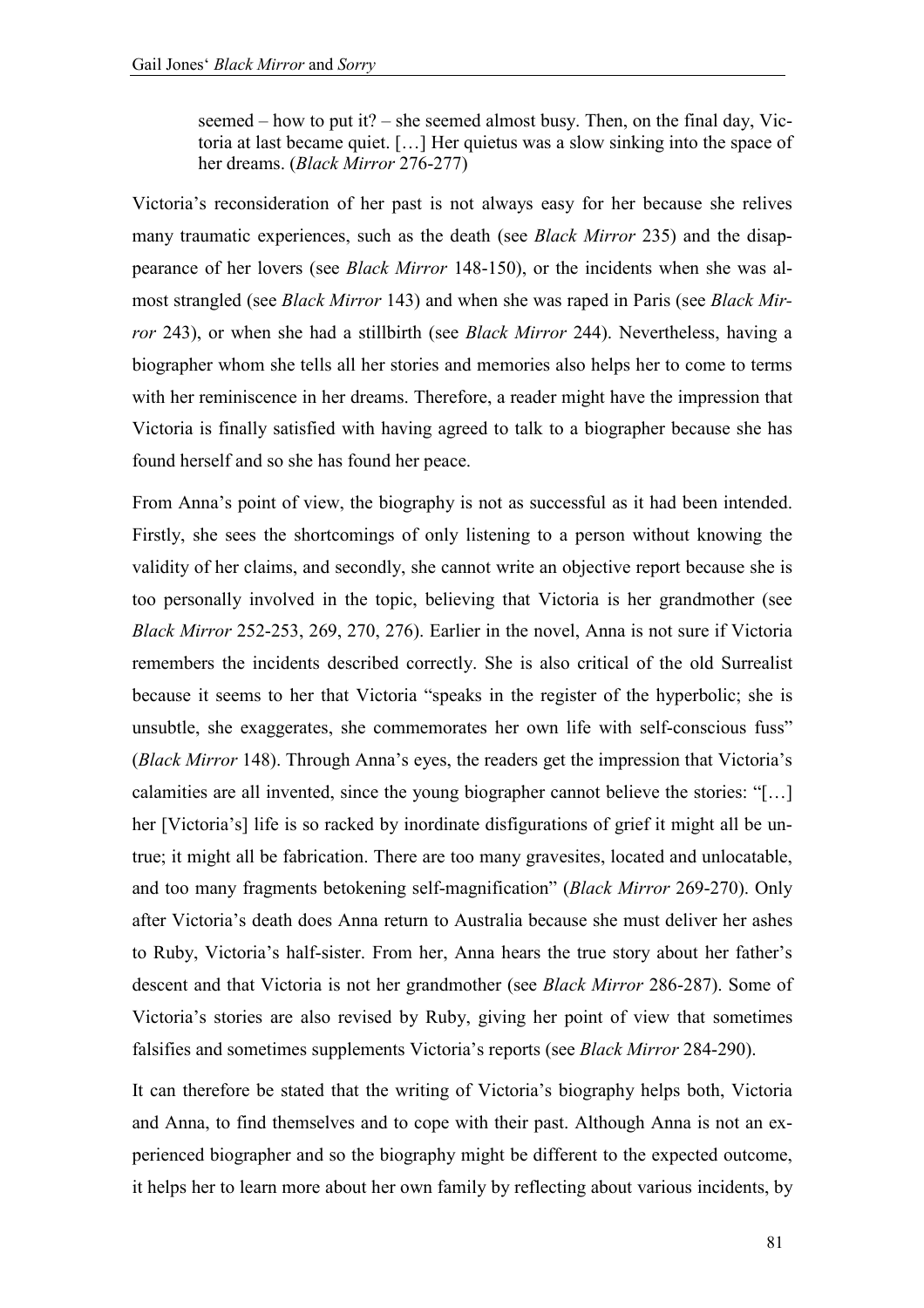telling Victoria about her upbringing and by talking to Ruby in the end. Victoria needs to tell her own stories to somebody in order to reflect about her distressing experiences. Finally, Anna's rather unconventional way of collecting information for writing a biography is the only possibility to make Victoria speak about her most painful recollections, the "Black Mirrοr Stories". Owing to Anna's interview, Victoria can finally put behind her past and die peacefully.

## **4.2. Limits of Credibility: Blurring, Mixing and Suppression of Memories in** *Black Mirror*

As has been shown in the precedent chapter, Anna is well aware of the difficulties one encounters when writing a biography. The main source of problems is the limited capacity and lack of reliability of human memory.

This is all the more true in the case of Anna's situation: firstly, Anna sometimes doubts the credibility of Victoria's remembrances, given the latter's age and mental disposition. Secondly, Victoria's narrations only cover approximately the first 30 years of her life, that is, she recalls events that happened already more than 50 years ago – needless to say, that in the course of this time, many memories must have become blurred or intermingled. Furthermore, the parts of her life Victoria tells Anna include traumatic events, especially her mother's and her lover's deaths and having lost two babies, one by involuntarily putting it up for adoption, another one by miscarriage. The importance of these events becomes clear at the end, for Victoria herself calls them her "Black Mirrοr Stories", and it is these key events of her life she keeps secret from Anna the longest. This suppression of traumatic situations means of course another obstacle to the biographer's task.

However, apart from Victoria's age and the distance to the past events, there is another factor of the inevitable inaccuracy of her biography, namely the biographer herself. Anna commits the mistake of leaving the sphere of an objective observer quite quickly, and in the end, she even wishes to become part of Victoria's biography herself by clinging to the idea that she may be Victoria's grandchild. This personal involvement, however, seems to induce Anna to unconsciously intermingle Victoria's past with her own memories and emotions. Both sources of imprecision and lacking credibility of the bio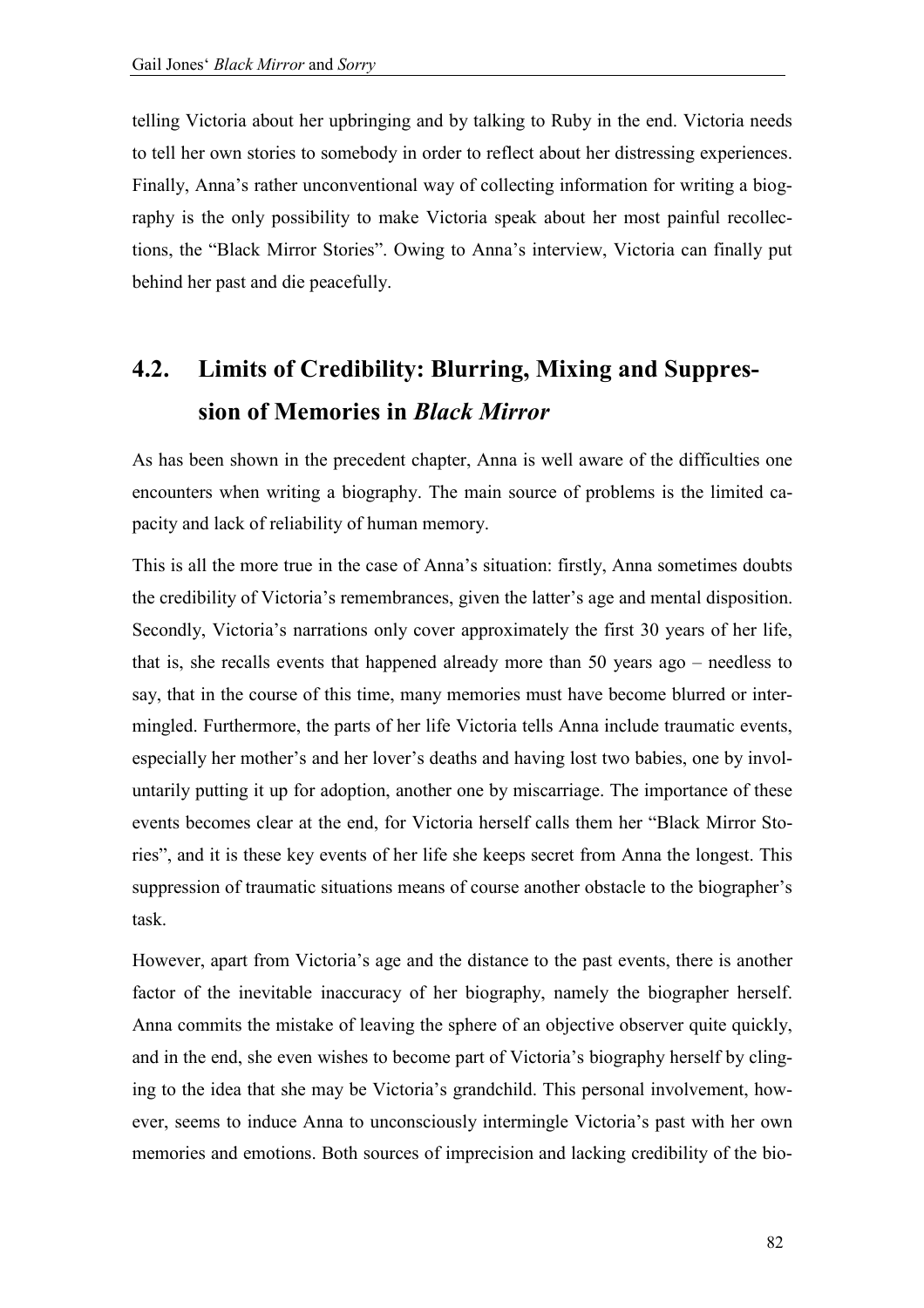graphical account need to be analysed in greater detail with the help of several remarkable examples.

Starting with Victoria, especially the memories of her childhood are not always reliable, probably due to the long time that has gone by. For example, Victoria does not exactly remember her family's house, "as though time has confiscated the rest of the house and left it blurred into history" (*Black Mirror* 7). Neither does she recall Ruby's birth, although at that time she was already seven years old (see *Black Mirror* 181), nor her mother's death (see *Black Mirror* 62 and 215) but this is probably due to suppression of memories (see below) rather than simple forgetting. Victoria's accounts of her life after having left Australia are in many cases extremely detailed and the facts she mentions concerning the war correspond with historical reality (see e.g. *Black Mirror* 67 and 242). More difficult to verify is the role that Victoria claims to have played in the circle of Parisian Surrealists around André Breton. For instance, she shows Anna one of her paintings called "Waves With Wings, Illimitable" (*Black Mirror* 82), but asserts that it is the work of Jean Cocteau (see *Black Mirror* 82) which she once stole from him (see *Black Mirror* 48-49). The painting, however, can be clearly identified as hers, for it contains several of the motifs typical of her own works, mainly symbolic representations of her remembrances, such as the shape of Australia, a black baby, a human foetus or dark wings (see *Black Mirror* 83).

Whereas in these situations Victoria's claim can be thus revealed to be untrue, there is another passage that is harder to interpret and that perfectly illustrates the constant state of uncertainty the reader is confronted with: the third-person narrator uses Victoria as the focaliser of this scene who describes her loneliness after having arrived in Paris: "If Picasso had appeared he would have recognised his *Crying Woman*" (*Black Mirror* 12). Interestingly, later Victoria indeed claims to have served as the artist's model for this painting. This claim, however, seems improbable to Anna and when at some point of their conversation she loses her patience with Victoria, who once again holds back vital information, she wants to cause a quarrel: "Picasso's *Crying Woman*, Anna said, in annoyed retaliation, was inspired by his lover, Dora Maar, in 1937. It's in all the books, it's history, everyone knows this" (*Black Mirror* 57). Confronted with what Anna – and the readers of the novel – consider the truth about the painting, Victoria defends herself:

Just goes to show how ignorant you are*. La Femme qui Pleure*: the woman who fell upon him in the studio the first time Jules left. Dora Maar put her arms around me, and said, *Don't cry, don't cry*. […] It was me he painted.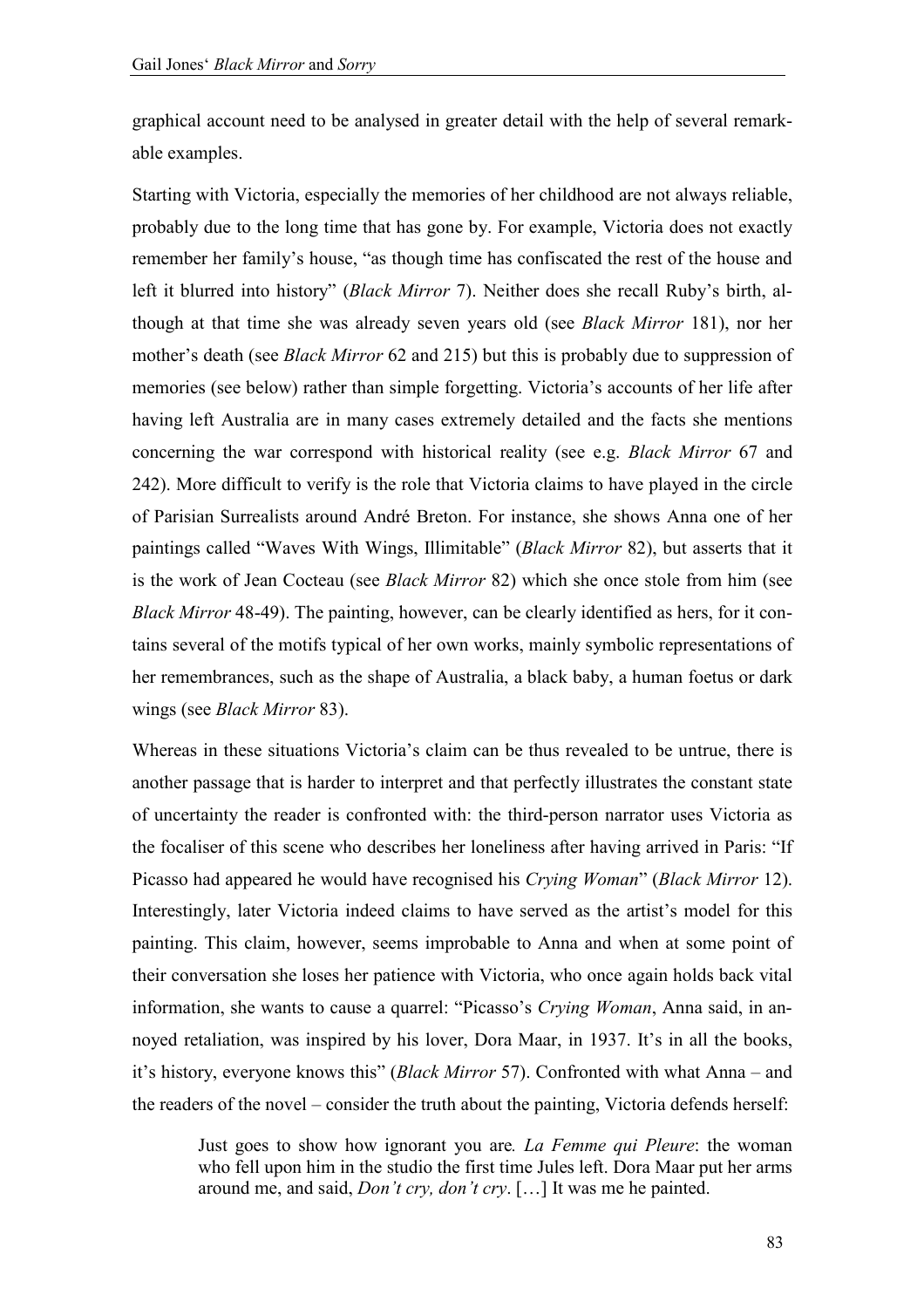Anna can imagine it: Victoria hysterical in Picasso's studio, claiming for herself, egoistically, the possession of all feelings, the origin of all images. She is not even sure if Victoria ever met Pablo Picasso. Her subject is as selfaggrandising as she is wedded to modest detail. She is unresolved and imprecise, like a photograph not properly taken. (*Black Mirror* 58)

Due to the fact that this passage is told from Anna's point of view, Victoria's credibility is significantly reduced, for the biographer judges the old woman's story against the background of her prior knowledge obtained from books. Anna's scepticism culminates in doubting "if Victoria ever met Pablo Picasso" (*Black Mirror* 58). This distrust, however, proves to be unfounded, when Anna finds a photo of Victoria and Pablo Picasso in one of the old woman's drawers (see *Black Mirror* 151). This passage shows that Victoria must have met Picasso at least once and consequently, the reader has to judge the old woman's credibility anew.

Another factor that increases the degree of unreliability is that Victoria has been suppressing her traumatic events for years. She remembers little of the time she spent at the boarding school near Perth, where she felt absolutely isolated (see *Black Mirror* 201). Even more fragmentary is the memory of her mother. Although she was an eye-witness to her mother's horrible death, Victoria does not recall this event at all: "I suppose as a child I had always assumed that my mother committed suicide" (*Black Mirror* 224). She only gets to know the truth through a letter from her former nurse Miss Tilly, in which her mother's death by burning is described in detail. But not even then does Victoria succeed in reconstructing her memory:

I remember none of this. I remember no mother ignited with sparks sweeping around the room, no mother-shape beneath a curtain, no flesh smell, no horror. It is all in darkness. Tilly claims that I cut my hand on a shard of vase and was preoccupied at the time with my own small bleeding. Perhaps this explains it. Or perhaps, even then, I was too unloving and egoistical. (*Black Mirror* 225)

Victoria's own attempts to explain the lack of memory do not seem credible. It rather seems that Victoria has simply suppressed the trauma. It is at the same time one of the most important secrets in her life, one of her so-called "Black Mirrοr Stories", which she reveals to her biographer only at the very end (see *Black Mirror* 213). Also the other two "Black Mirrοr Stories" Victoria entrusts to Anna deal with major traumata in Victoria's life: firstly, the murder of her lover Louis Bell committed by her brother Henry when she was seventeen (see *Black Mirror* 235) and secondly, the events in Paris during the German occupation when she was almost killed by an unknown man who throttled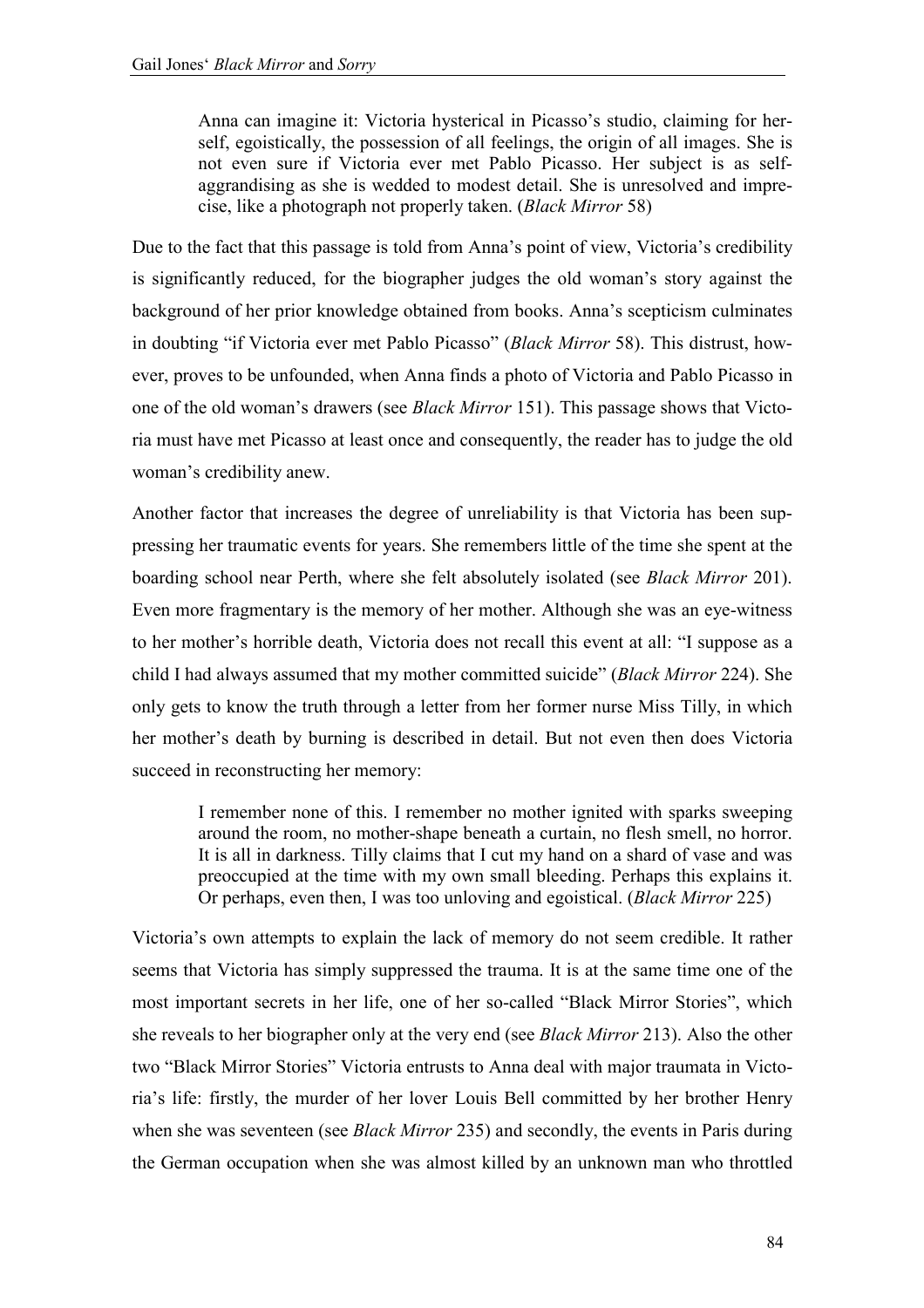her (see *Black Mirror* 143), when she was raped by three German soldiers (see *Black Mirror* 243) and had a miscarriage (see *Black Mirror* 244).

The three "Black Mirror Stories" have one feature in common: the memories of these traumata are painful for Victoria and before she meets Anna for the first time, she is afraid of being reminded of these horrible events. The only way Victoria has tried to overcome these tragic memories was in her paintings: especially her work "Black Mirror" contains many allusions to her traumata, e.g. a flaming tree that symbolises her mother's death (see *Black Mirror* 224-225). When Anna does not know Victoria long enough and wants to talk to her about the painting, she completely refuses to comment on it:

Tell me about your painting called *Black Mirror*. No, said Victoria. Why not? No. What is happening? Why is the reflected woman on fire? No, repeated Victoria. No, no, no. (*Black Mirror* 57)

Her complete rejection shows that she is not ready to talk about the burning woman – who the reader will later interpret as her mother. Only later will she speak about this incident in her so-called "Black Mirrοr Stories" (see below). Slowly, Victoria starts to regard telling her past as a kind of therapy (see Dalziell 57) and in the end she overcomes her suppressed memories by revealing the three "Black Mirrοr Stories" mentioned above.

But it is not only Victoria's suppressed or blurred memories that restrict the credibility of her biography. The "novelistic" approach Anna chooses to reconstruct Victoria's life (see *Black Mirror* 156) leads almost automatically to arbitrary reconstructions of the past. Given Anna's lack of distance from the protagonist of the biography she writes, it does not surprise that in some passages, Anna's personal memories and experiences clearly interfere with what should be an account of Victoria's past. This becomes especially obvious in Anna's description of the scene when Victoria joins her father in a flight with his biplane. At this time, Victoria is only three years old and it is highly improbable that she remembers anything of that excursion. Nevertheless, Anna's biography tells the readers that "[s]he could feel her father's thighs move up and down as he worked the pedals. She loved the shape of his bracketing arms around her, his mechanical excitement, his voice distorted by speed" (*Black Mirror* 167). This passage, however, resembles one of Anna's own memories of riding the bike on her father's lap: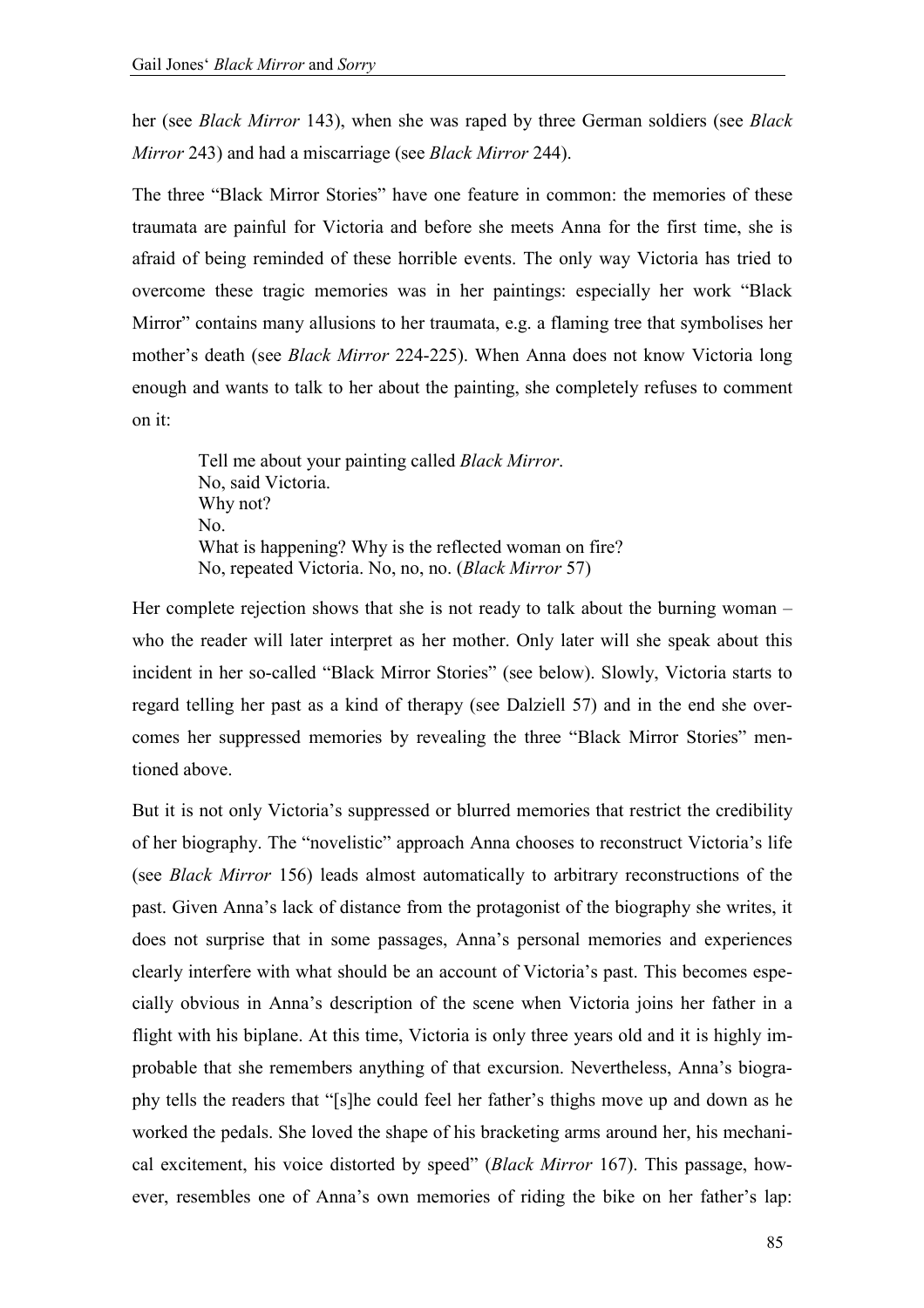$\overline{a}$ 

"Sometimes Griffo whistled and his notes sounded slippery and shiny as they blew up behind her. She liked the way his arms extended around her in protective brackets" (*Black Mirror* 54). Apart from these parallels, another detail is remarkable. In Anna's account, Victoria loses her bonnet when she is in the plane, high up in the air. Again, it is hardly possible that a three-year-old child would remember such a fact. And indeed, this story seems to have been invented by Anna, who was probably inspired by one of Uncle Ernie's tales: "It was a plane, a biplane, one of the very first in Australia. [...] Just like in the papers. An then, guess what? A hat floated down. A little girl's bonnet. [...] An it floated into my hands, green ribbons an all" (*Black Mirror* 77). Owing to the limited number of biplanes in Ernie's and Victoria's youth, Anna's reconstruction of events is not fully implausible, but still it remains an arbitrary reconstruction.

To sum up, the task of writing a biography is full of difficulties, especially when it is based exclusively on the subject's memory. Forgetting and suppression of memories, but also the simple refusal to divulge one's past, mean obstacles to the biographer's work. In Anna's case, another problem is her personal involvement that leads her to a novelistic approach, mixing Victoria's memories with her own.

## **4.3.** *Sorry***: Overcoming a Trauma by Reconstructing the Past?**

The issue of memory and forgetting is one of the major themes in *Sorry* because the protagonist, Perdita Keene, is traumatised by the murder of her father, but she cannot remember the exact circumstances of his death. Therefore, the reconstruction of the past serves to overcome her distress, which is made visible by her stuttering.

This assumption is mainly based on an analysis of the perspectives used in the narrative: throughout the novel, Perdita's life is reconstructed or retold via a first-person and a third-person narrator. The first-person narrator can clearly be identified as Perdita herself, who is at least 30 years old $9$  and who remembers and reflects on the incidents of her childhood, trying to get over her trauma. To my mind, the third-person narration can also be attributed to her because in that way, she might try to distance herself from her

<sup>&</sup>lt;sup>9</sup> According to several dates given, I calculated Perdita's age in the following way: From Perdita, the readers learn that Stella Keene "lived until she was almost sixty-eight" (*Sorry* 20), and when Perdita is born in 1930, her mother is 38 years old (see *Sorry* 4). Therefore, Stella's year of birth was 1892 and she died in 1960. Consequently, Perdita must be approximately 30 years old when her mother dies.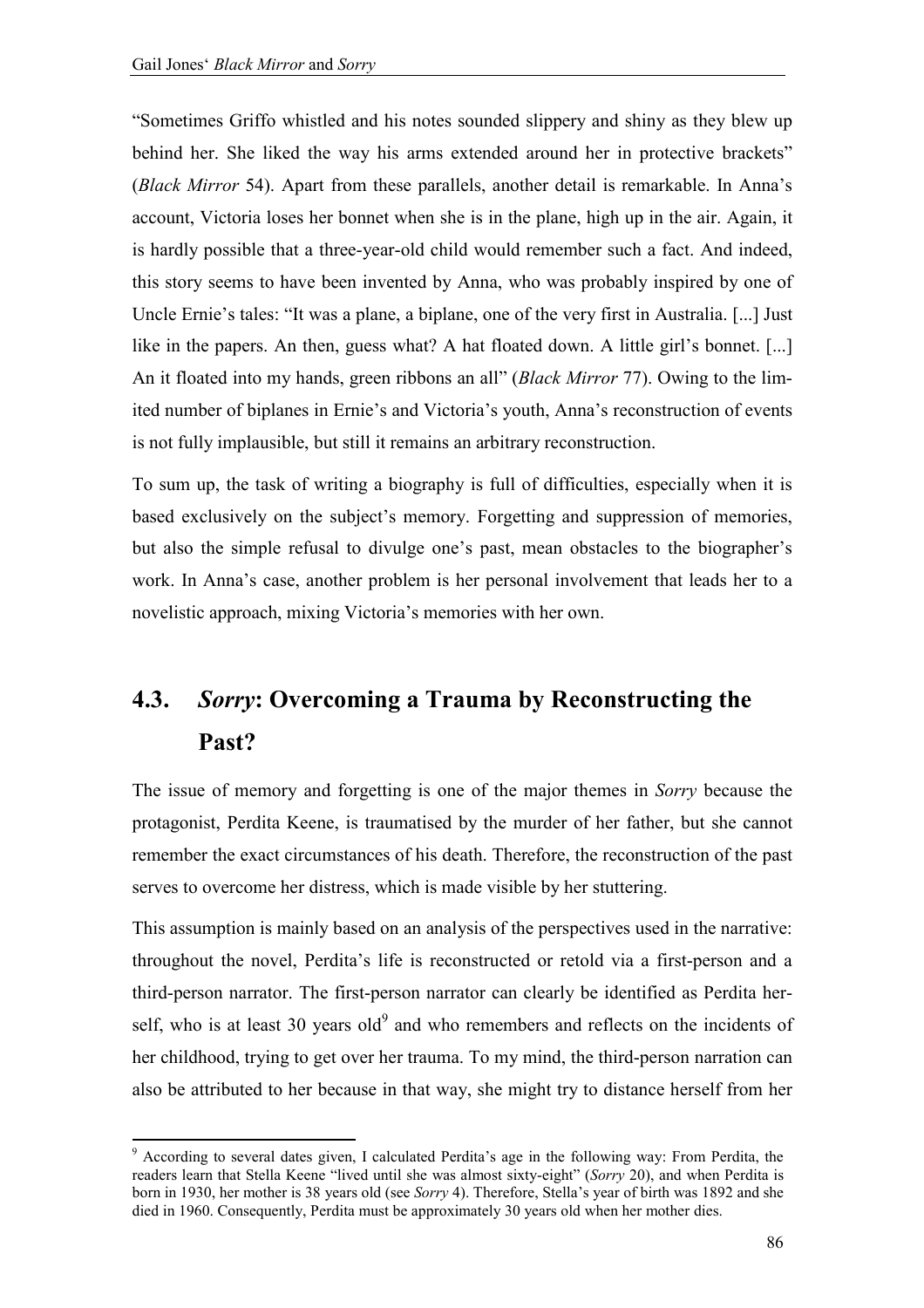past. Rachel Hennessy also believes that "[...] the majority of the book is seen through Perdita's eyes, through a self-conscious mixture of third and first person narration and [...] this twelve year old has knowledge well beyond her age and era" (Hennessy 50). These assumptions are also confirmed by Gail Jones herself to whom I am grateful for having answered my question about the alternating perspectives used in *Sorry*:

I have played with perspective shifts in Sοrry. The technical problem for me was to figure out how to represent a child's befuddlement, but also to suggest that the text was a form of adult recollection. I didn't want the whole text to be written in the first person, and I also make use of indirect free speech. [....] the 3<sup>rd</sup> person is meant to indicate Perdita's reconstructions. (Gail Jones, e-mail)

Perdita's trauma – which is made audible through her broken speech – (see Schwerin 39) becomes clear when she tries to speak to Billy about the awful incident, because her mother has refused to do so (see *Sorry* 93-94). Many years later, the grown-up Perdita functions as the first-person narrator who analyses that the process of forgetting started when Perdita re-entered the little shack, and she also explains that she often returns to this memory:

It is an image of our house, seen at night from the outside, that I continually revisit, as though I have converted my history into the opening shot of a secondrate movie. This was the night Stella and I returned after the murder. [...] as we came upon it, beneath a three-quarter moon, I saw emblematically the shape I would seal my secret within. I was already choked by words and inexpressive [...] here was the shape to contain my calamity. [...] I was afraid to re-enter our house, but I think now that the return enabled my distinctive forgetting. As I crossed the threshold of the doorway, pushing back the screen door, I saw a multicoloured patched rug, a disguise, a deletion, and no longer knew exactly what had happened in that room. (*Sorry* 212-213)

Owing to the speech therapist, Dr. Oblov, Perdita realises that she cannot recall the circumstances of her father's murder and that she has ignored this fact ever since that day (see *Sorry* 156 and 166). To the reader, it seems that the doctor already knows that the stuttering will only be healed if Perdita remembers the details of her father's death again. He inquires into her life story and encourages her to recite Shakespeare in order to feel comfortable and to train her ability to speak without stuttering. Talking in iambic pentameter helps the twelve-year-old girl to speak more fluently. The stuttering, though, does not completely disappear (see *Sorry* 173-174). As an adult, Perdita knows that her stuttering was "one of the rarer. Called psychogenic, it is the consequence of shock, or upset or circumstantial disaster. It is infrequent in its appearance and enigmatic in its cure. Most stuttering is developmental, and fades over time; the eruption of stuttering, as it were, is a stranger thing" (*Sorry* 151). However, a reader might wonder why the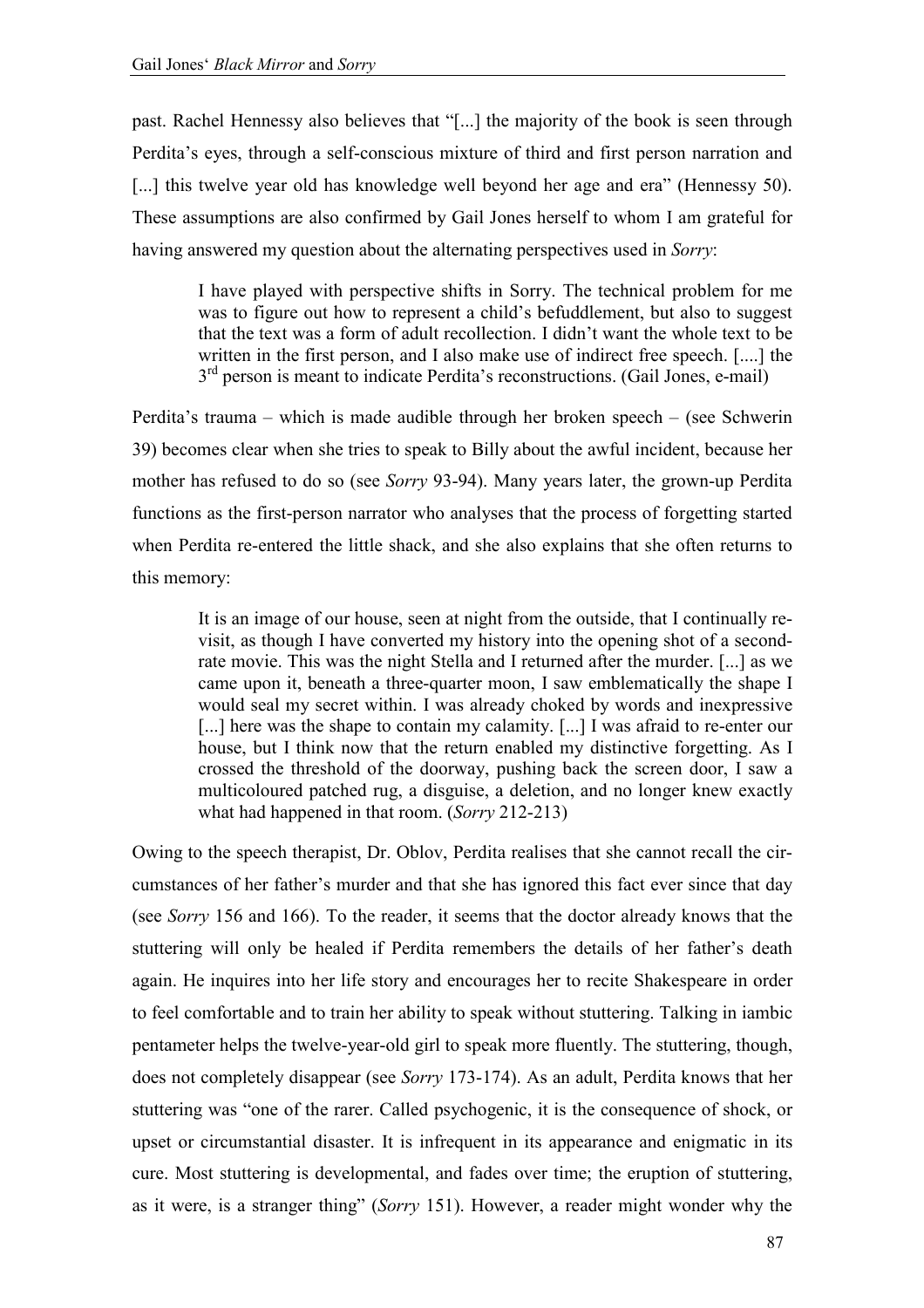first-person narrator (who is the adult Perdita) does not realise at that point that the discovery of the truth might bring relief. Maybe, the fact that she cannot see her father's murder as the real reason for her stuttering, can be interpreted as a sign that even the grown-up Perdita has not overcome the trauma.

During one of the sessions with Dr Oblov, Perdita suddenly recalls how her father was murdered and that she was the culprit. This recollection is suddenly activated when Perdita reads out a scene of *Macbeth* (see *Sorry* 191), which turns out to be exactly the same scene that Stella was reciting when Nicholas was dying (see *Sorry* 124): "Perdita saw before her, as if cinematically arranged, the complete, recovered scene of her father's death" (*Sorry* 192) which she then *fluently* retells to Dr Oblov. Although the readers might then suspect that her stuttering is cured because she can remember that she was her father's murderer, there is one allusion presented earlier in the novel by the first-person narrator, which shows that the stuttering could not be completely" cured": "In my dreams I still sometimes stutter, even though, at fourteen, I had been trained to overcome it, or at least to disguise my remnant halting. The images are fluent, but the language is difficult" (*Sorry* 21). Another symptom of her continued traumatization is that the memory of her return to the Keenes' house after Nicholas' murder still haunts her frequently (see *Sorry* 212).

Dr Oblov's therapy, which intends to liberate Perdita from her stuttering by revealing the truth about the murder, indirectly causes another problem: Realising that Mary has gone to prison for a crime Perdita has committed, evokes the latter's bad conscience (see *Sorry* 211): not only is Perdita responsible for Mary's stay in prison, she does not manage to excuse herself for it either (see *Sorry* 204-205 and 211). Once again, she seems to suppress her feelings until it is too late: Mary dies of appendicitis (see *Sorry* 210) and Perdita will never get the chance to say sοrry. A sign for the repression of her bad conscience is the ending of the novel:

Afraid of slumbery agitation, or ghostly visits, I willed myself to think instead of Stella's snow dream: a field of flakes descending, the slow transformation of the shapes of the world, the slow, inconclusive, obliteration. I saw a distant place, all forgetful white, reversing its presences. I saw Mary, and Billy, covered by snowflakes. I saw my mother's bare feet beneath the hem of her nightgown. Everything was losing definition and outline. Everything was disappearing under the gradual snow. Calmed, I looked at the sky and saw only a blank. Soft curtains coming down, a whiteness, a peace. (*Sorry* 214)

The blanket of snow, which can be interpreted as a symbol of Perdita's suppression, covers the inconvenient memories, especially her feeling of guilt towards her Aboriginal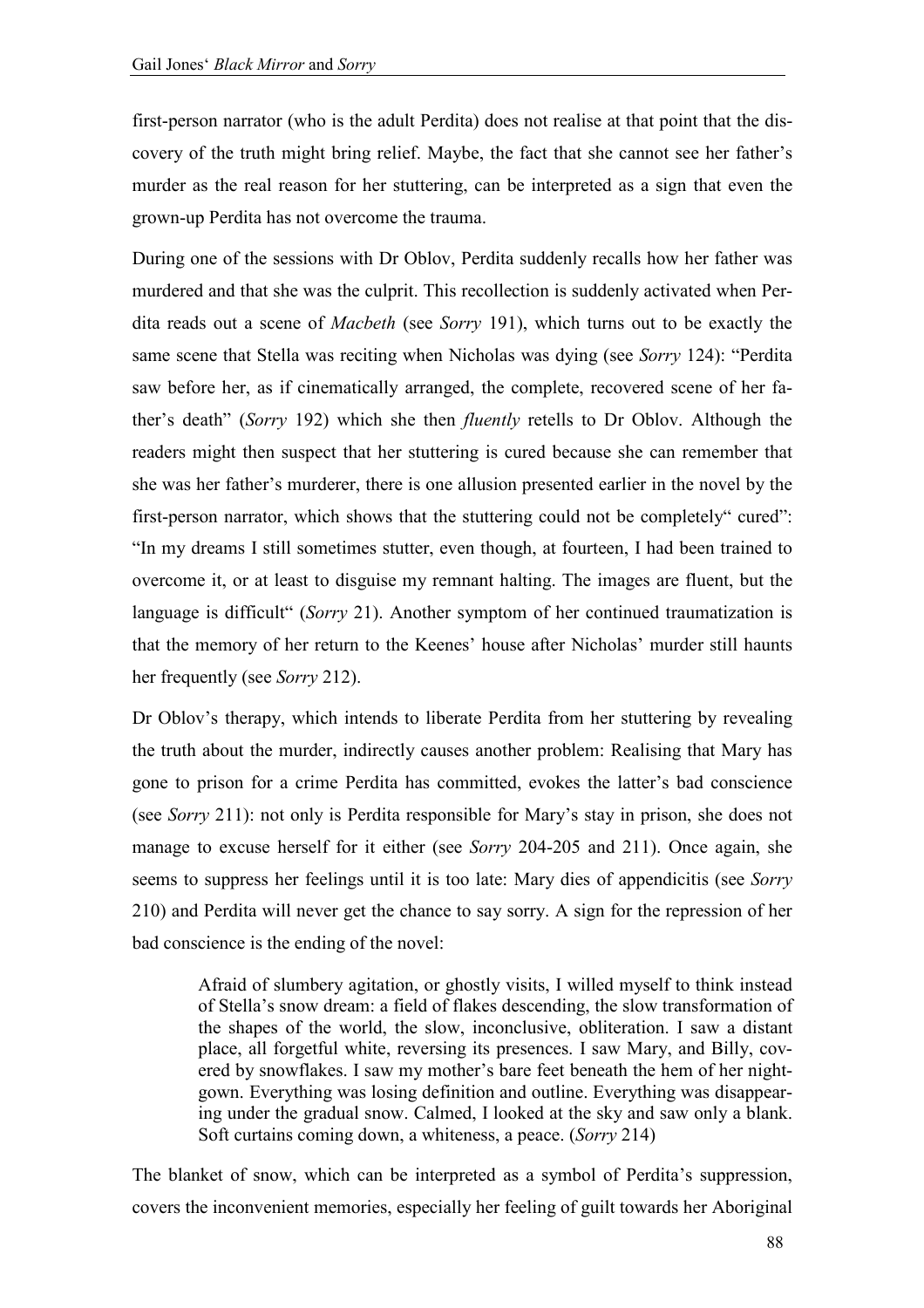friend. Rachel Hennessy even sees some racial connotation in the picture of the black girl who disappears in whiteness:

[...] Jones leaves her character in a white peace. It was hard not to feel that the reader was being invited to equate whiteness with peace and, given it is Mary who has been lost, doesn't a landscape of snow conveniently cover blackness? Of course, this might be the point: this is a manifestation of white Australia's continuing erasure of Aboriginality, a blanket of forgetfulness. (Hennessy 53)

Perdita is unable to come to terms with the fact that she has murdered her father and tries to suppress the memories related to that terrible incident. The fact that she develops a stuttering shows that she suffers a severe trauma and that her broken speech is her only outlet to show the world that something is wrong with her. Dr Oblov helps her to overcome her speaking problems partially, since he leads her back to her past. But even after the discovery of her crime during Dr Oblov's sessions, she "will wonder, in fact, all the days of her life – why it was that she actually *forgot*" (*Sorry* 208). On the one hand, she seems to forget that she once murdered her father, but on the other hand, the discovery of her guilt creates the problem that she should say sοrry to Mary, which she fails to do. To sum up, her double traumatisation remains an unsolved problem because she cannot face her past and so – even when her speech is practically restored – she is only "*almost* ready for the world" [emphasis added] (*Sorry* 210).

## **4.4. The (arrative Structure of** *Black Mirror* **and** *Sorry*

As the previous chapters have pointed out, the issue of memory and forgetting is a vital theme in *Black Mirror* and *Sorry*. Its importance is also reflected in the narrative structure of both novels, since the order of events does not follow a linear chronology, but is decisively influenced by the question of what the characters remember and when they are ready to reveal it.

The structure of *Black Mirror* is enormously influenced by the fact that the whole narrative is based on an achronological sequence of memories of both protagonists. Before attempting an analysis of the non-linear narrative, it seems important to state that the narrative is presented through Anna's knowledge and consciousness. Furthermore, the whole narrative is a retrospection, which becomes clear because of the use of prolepses. For instance, even before Anna meets Victoria for the first time it is stated: "And later, when Victoria is dead, she will remember how on this day of their very first meeting she was so distracted [...]" (*Black Mirror* 1).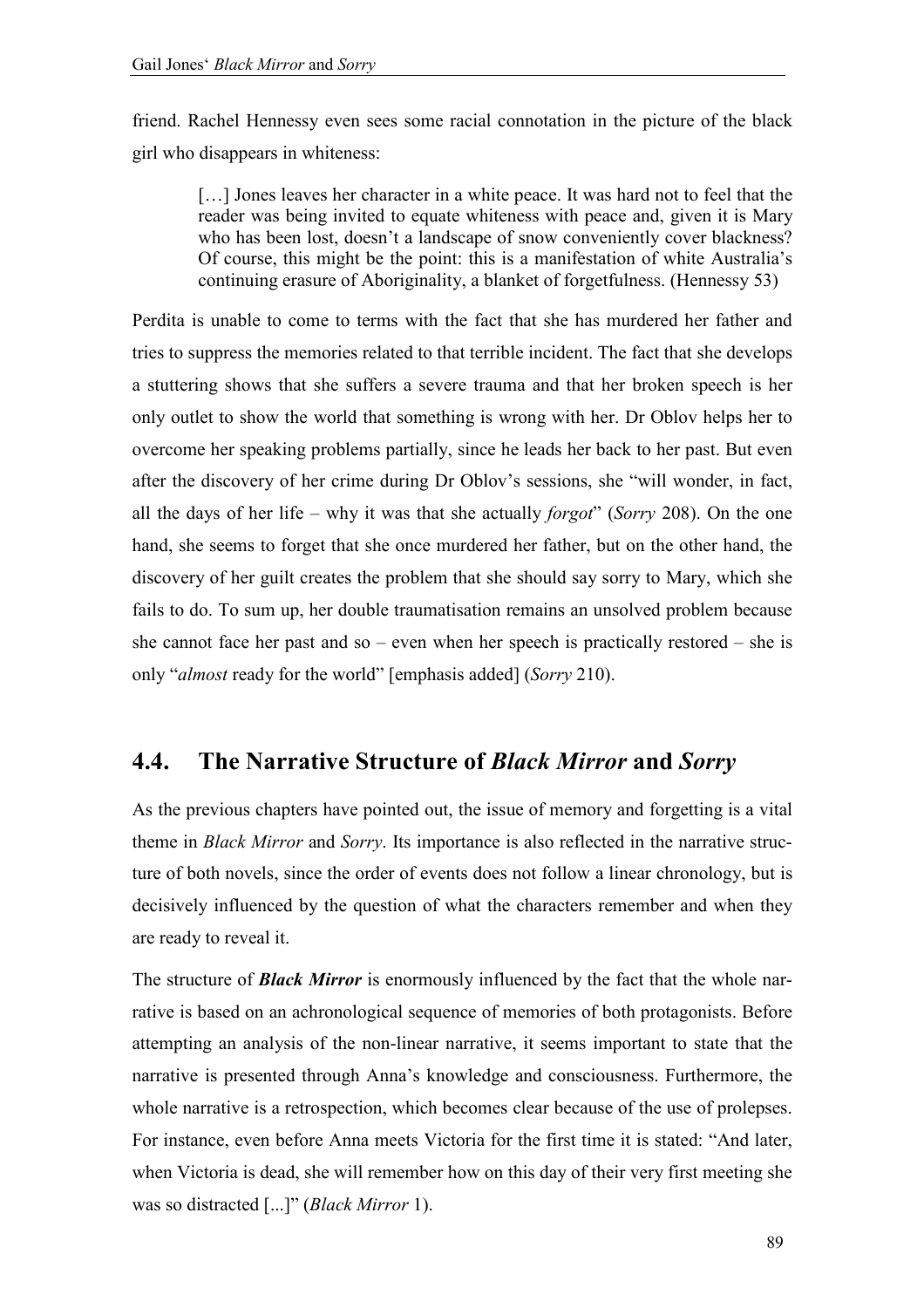Although the novel is narrated in retrospect, the order of events is not reconstructed chronologically. Instead, the sequence follows the order of the focalisers' remembrances. Already at the beginning of the novel when Victoria awaits her biographer, first fragments of the old woman's memories disturb the chronological order. What comes to her mind are remembrances of her families' house in Australia, of a man trying to strangle her in a park in Paris and of trying to rescue a baby out of the Seine in 1942 (see *Black Mirror* 8-15). All of these memories remain extremely fragmentary for the reader, but they are further developed in the course of the novel.

The further structure of the narrative depends exclusively on the order in which Victoria divulges her memoirs. The following table tries to give an overview of the sequence of her memories as they are revealed to Anna:

|                | <b>Memory</b>                                                                                                                                                                                                         | Page     | <b>Narration</b> |
|----------------|-----------------------------------------------------------------------------------------------------------------------------------------------------------------------------------------------------------------------|----------|------------------|
| 1              | fragments: Victoria's childhood (her family's<br>house in Australia;<br>being almost strangled in Paris during World War<br>II; trying to rescue a baby thrown into the<br>Seine; being alone in Paris (c. 1940-1944) | $7 - 15$ | $3rd$ person     |
| $\overline{2}$ | Victoria arrives in Paris (post 1936); first experi-<br>ences with Surrealists                                                                                                                                        | 18-23    | $3rd$ person     |
| 3              | Victoria gets to know her lover Jules in London<br>(c. 1936), both move to Paris: 1937                                                                                                                                | 36-44    | $3rd$ person     |
| $\overline{4}$ | Victoria's house and her childhood (fragment)                                                                                                                                                                         | 46-47    | $3rd$ person     |
| 5              | 1936: Surrealist exhibition; Jules                                                                                                                                                                                    | 67-71    | $3rd$ person     |
| 6              | Victoria's life with Surrealists: Carrington, Dali                                                                                                                                                                    | 84-92    | $1st$ person     |
| $\overline{7}$ | Victoria's father (fragment)                                                                                                                                                                                          | 93       | $1st$ person     |
| 8              | Jules' illness (tachycardia), Jules and Victoria's<br>life                                                                                                                                                            | 109-116  | $3rd$ person     |
| 9              | Victoria and Jules in Venice                                                                                                                                                                                          | 127-128  | $1st$ person     |
| 10             | 1940: problems in her relationship with Jules,<br>Jules gone (because of the war)                                                                                                                                     | 140-152  | $3rd$ person     |

Apart from minor chronological confusions and two fragments, in which Victoria reveals some facts of her childhood, the memories she confides to her biographer mostly centre upon the time she spent in Paris before the Second World War. The emphasis of her accounts lies on her relationship with Jules and her experiences with the circle of Surrealists.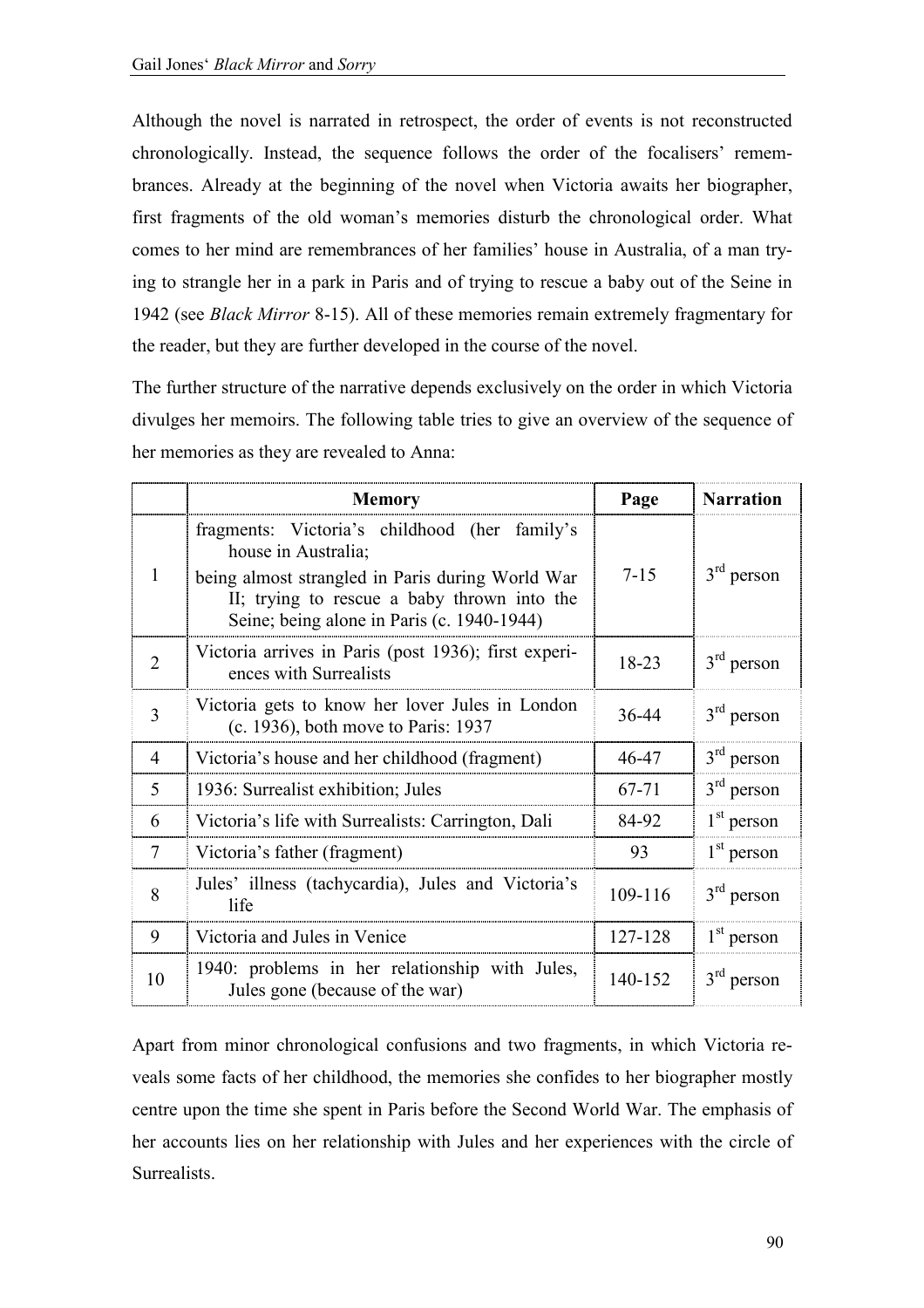This quite limited information is expanded in the course of the novel. The first gap is filled by Anna herself, who develops a first attempt of Victoria's biography (see above) that reaches from the time of the Rose and Herbert Morrell's marriage until Victoria's return from boarding school at the age of 17, when she burns her dead mother's wardrobe (c. 1908 – 1927; see *Black Mirror* 155-209). The reader does not know, however, to what extent this novelistic piece of biography is indeed based on information provided by Victoria herself. For some parts also Rose Morrell's diary apparently serves as a source (see *Black Mirror* 161-163). Even if the degree of credibility cannot be evaluated, Anna's account provides the only possibility for the reader to reconstruct Victoria's childhood.

Until this point in the narrative, some of the key events in Victoria's life have not been revealed yet. These gaps are filled by Victoria's so-called "Black Mirrοr Stories" (*Black Mirror* 215-247), which are all told by Victoria as the first-person narrator. Through these revelations, the readers get to know some of Victoria's major traumata: it turns out that she saw her mother going up in flames when she was three years old (Black Mirrοr Story 1, see *Black Mirror* 215-227) and that her first lover and father of her first child Louis Bell was brutally killed by her brother Henry when she was seventeen, and that she had to put the baby up for adoption (Black Mirrοr Story 2, see *Black Mirror* 229- 237). Furthermore, Victoria reveals that after Jules' disappearance during the German Occupation of Paris, she was once almost strangled by an unknown man and raped by three German soldiers. Due to a miscarriage she lost the baby and after the war she was publicly humiliated for having had sexual contact to the German enemy (Black Mirrοr Story 3, see *Black Mirror* 239-247). Interestingly, the Black Mirrοr Stories differ from the other memories Victoria reveals, for example about her time in Paris and her relationship with Jules, in the perspective used: while the latter are mainly presented by a third-person-narrator (Victoria as the focaliser of Anna's narration), the Black Mirrοr Stories are exclusively told from the point of view of Victoria. By choosing this perspective, the reader gets involved more intensively, especially because the narrator addresses Anna – and also the reader – repeatedly as "You" (see e.g. *Black Mirror* 216, 224, 226, 230).

The chronological order of events is even more corrupted because Victoria's memories are frequently interwoven with Anna's own remembrances of her childhood. These flashbacks are provoked either by associations created through her interviewee's accounts (see e.g. *Black Mirror* 24-33, 48-57, 71-77) or by being directly asked by Victo-

91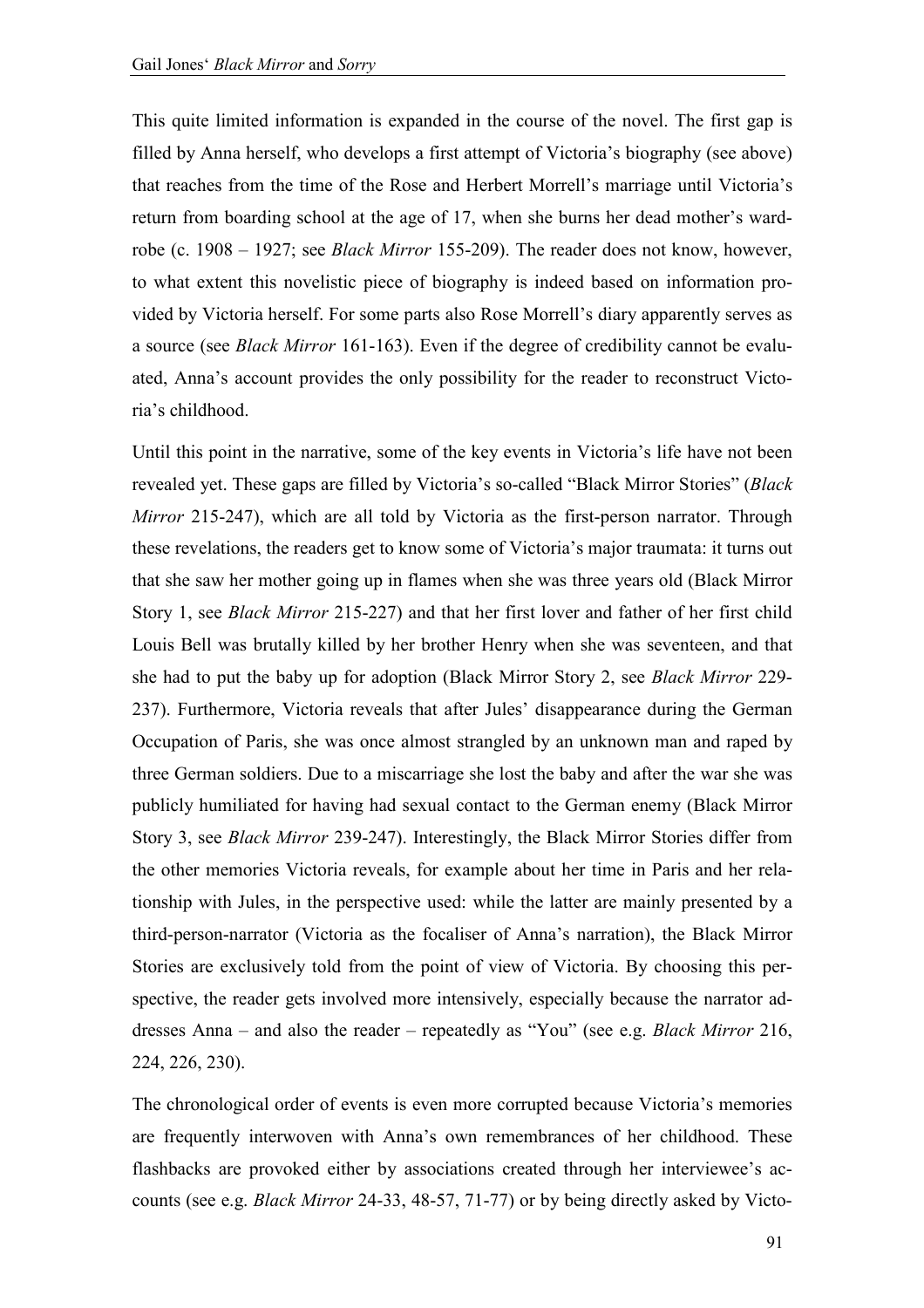ria about her past (see e.g. *Black Mirror* 45-46, 62-63, 93). These analepses enable the readers to also reconstruct the biographer's life, or at least her childhood until the age of 13 (see *Black Mirror* 71-77).

As has been shown, the novel allows the readers to reconstruct Victoria Morrell's life from her birth in 1910 until the end of the Second World War. The information necessary for this task, however, is not provided in a chronological order. To some extent this is certainly due to the arbitrary order, in which Victoria reveals her past, but there is also another aspect which must be taken into account: Victoria is only ready to talk about the most delicate parts of her past after Anna has succeeded in gaining her trust. Consequently, also Anna's own memories, which are repeatedly interwoven in the text, are adverse to a linear narration. Therefore, it can be stated that the theme of memory and forgetting, the question of what we remember and divulge and what we suppress and keep in secret, provides the novel with its narrative structure.

In her fourth novel, *Sorry*, Gail Jones uses a similar technique of non-linear narrative. Again, the lack of chronology in the sequence of scenes is due to the fact that the story centres upon the issue of gradually reconstructing one's past (see chapter 4.3.): "Time [...] is not linear but what Gail Jones calls folded and pleated: many of the characters exist in the present but live their lives most intensely in the future or in the past [...]" (Miles Franklin Literary Award 2008 – Judges' Formal Comments).

*Sorry* starts with key elements of a classical detective story: the readers only get to know that the first person narrator's father has been murdered and that at least two people are present, namely the female first person narrator – Perdita, as becomes clear later – and her friend Mary (see *Sorry* 3). One of the most important factors for the understanding of the novel's structure is the fact that Perdita is so heavily traumatized by the murder that she almost immediately suppresses any memory of it (see *Sorry* 213). Only at the very end does it turn out that Perdita's incapacity of remembering the event is motivated by the denial of taking on responsibility, since it was her who killed her father (see *Sorry* 192). Until this point, however, the real perpetrator remains unknown and it is exactly this uncertainty that gives the novel its structure. Rachel Hennessy states that "Jones is very clear as to the consequences of an extreme act of violence but chooses to employ the repression of trauma as a useful narrative device. We are encouraged to keep reading by the simple strategy of the whodunit" (Hennessy 51).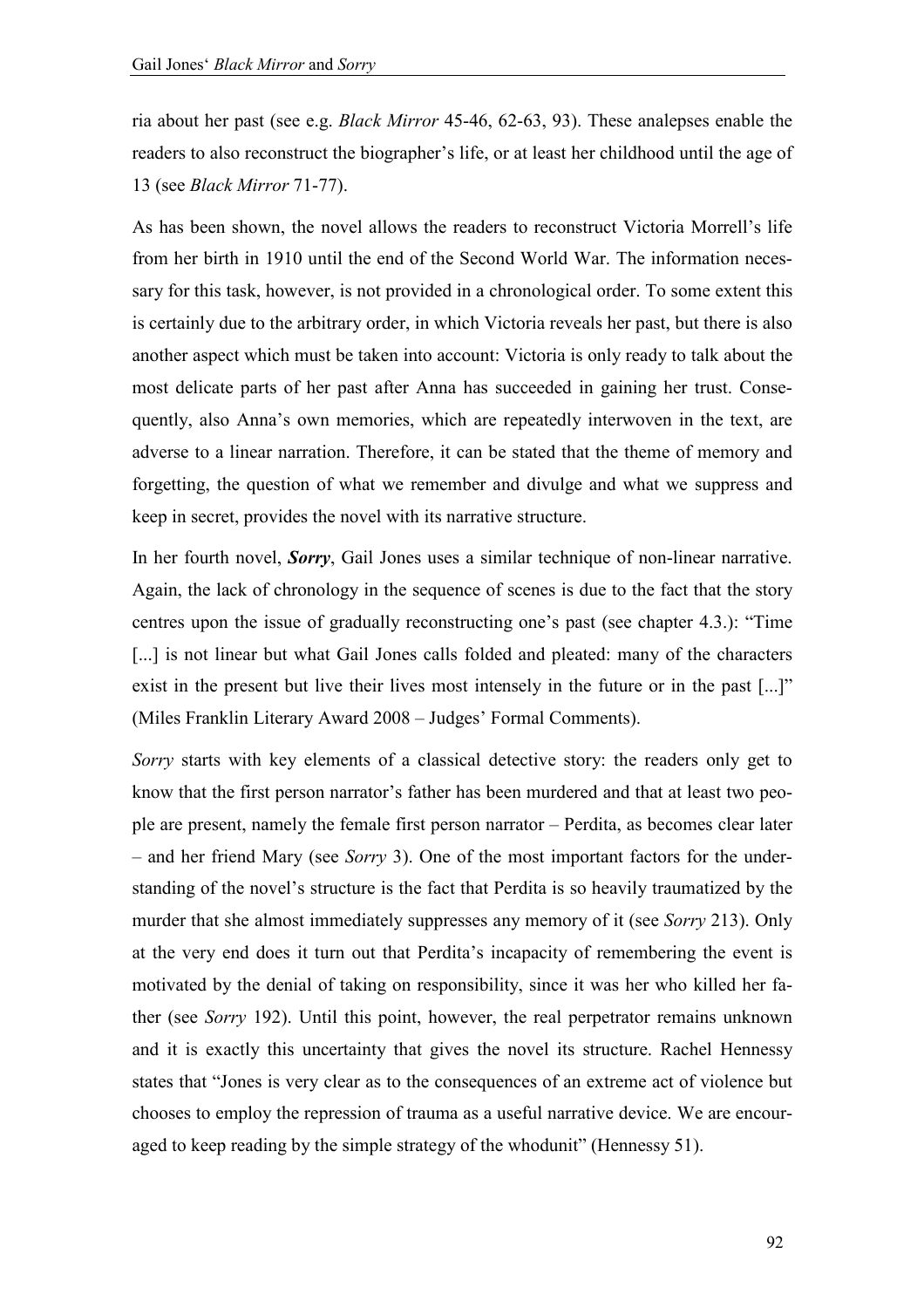Nevertheless, there is a problem: the story is narrated by Perdita in retrospect, so she could tell right from the start that she was her father's murderer and if we assume that she does not want to make her life a detective story, there can only be one explanation for this narrative technique of leaving the readers uninformed about the truth: as has been shown in the previous chapter, Perdita retells her life in an attempt to overcome her trauma and in order to maintain some kind of artificial distance, so she often chooses a third-person perspective (see chapter 4.3.). This attempt to reconstruct her past as objectively as possible also seems to be the reason for not revealing anything important via prolepses. Instead, Perdita's reconstructions are, apart from some allusions that foreshadow forthcoming events (see e.g. *Sorry* 11, 20, 65, 102), strictly chronological. This is, in fact, necessary if discovering the past should help Perdita to overcome her trauma: she must try to reconstruct her life step by step without projecting too much of her adult reflections and knowledge onto her childhood. In other words, she must try to retell her life from the perspective of herself as a child, together with her suppression of memories.

The partial lack of chronology in both novels is due to the fact that the narratives slowly develop out of the protagonists' memories which are revealed only gradually. Therefore, secrets or the suppression of traumatic events are adverse to any linear chronology and have irritating consequences on the order of the narrative. The novels are not only alike in their themes, but also in their fragmented structure and complicated narrative technique. This makes it difficult for the readers to reconstruct the full "truth", but mirrors perfectly the themes of memory and forgetting, of trauma and reconstruction, which Gail Jones deals with.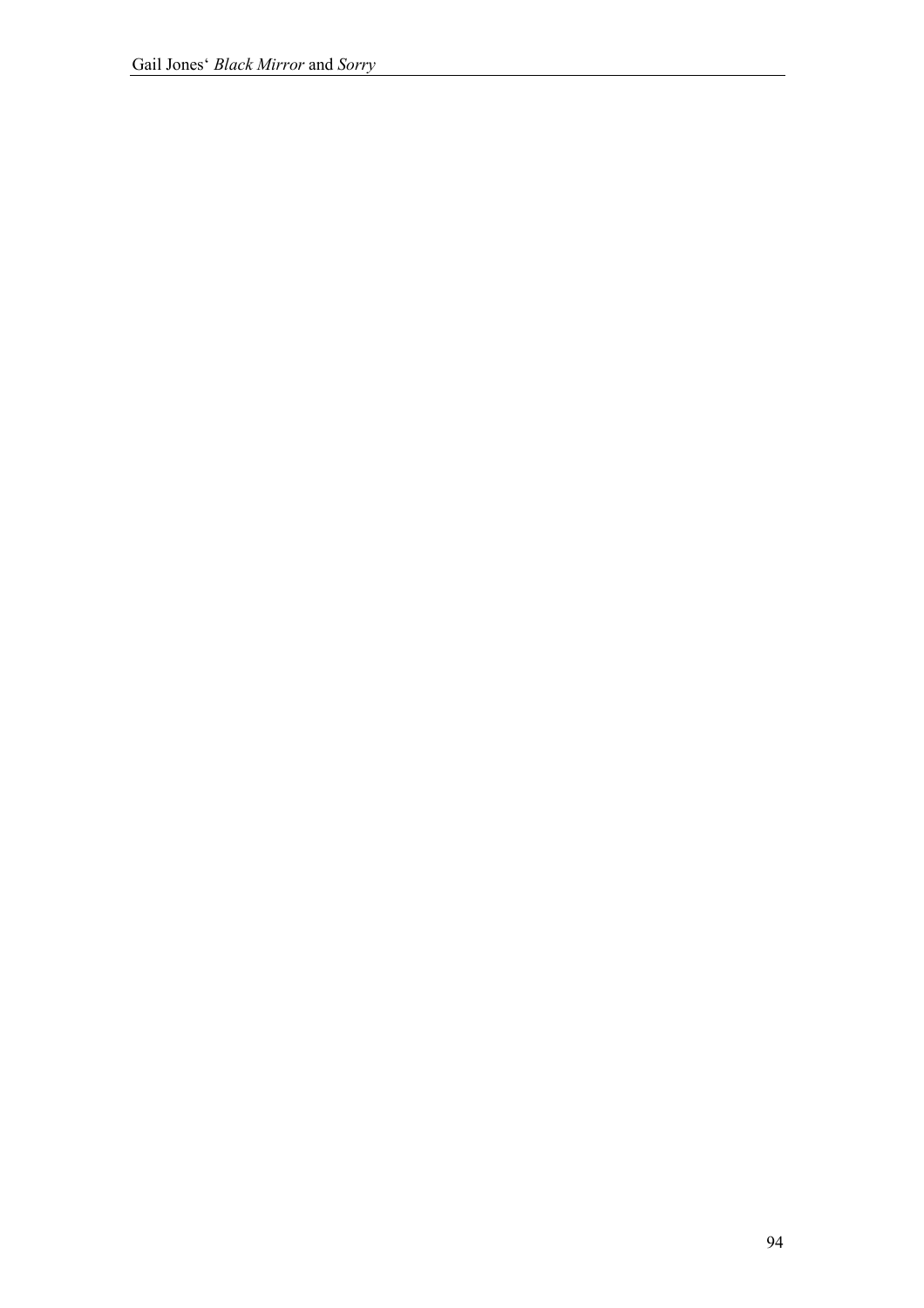## **5.Conclusion**

This diploma thesis has shown that Gail Jones' novels *Black Mirror* (2002) and *Sorry* (2007) resemble each other strongly. Both novels have close connections to Australia because it is on the one hand the main characters' country of origin and on the other hand it provides the setting for parts of both narratives. Moreover, Gail Jones chooses the theme of the suppression of Australia's indigenous population and exemplifies its consequences by discussing the issue of the Stolen Generations in the two novels. Another similarity of both narratives are the lives of the female protagonists, for they all grow up in dysfunctional families and so they are forced to look for alternatives in order to compensate for the lack of emotions or indifference on the part of their biological parents. Due to the main characters' attempts to come to terms with their past, and especially their childhood, this thesis has shown that the themes of memory and forgetting distinctly influence the structure of the two narratives, creating two non-linear accounts, which also show frequent shifts in perspectives.

Comparing the recurring themes of *Black Mirror* and *Sorry*, it seems that in her latest novel (*Sorry*), Jones takes up some of the themes of her first novel (*Black Mirror*) and extends them. This is especially true for the issue of the Stolen Generations which is only alluded to in *Black Mirror* but which becomes one of the most important topics in *Sorry*. Also the ideas of finding alternative family concepts and reconstructing the past are more elaborate in Gail Jones' more recent novel.

However, the obvious similarities are not limited to the topics, but also some of the characters appearing in *Sorry* seem to have precursors in *Black Mirror*: some of Nicholas Keene's characteristics, such as his violent behaviour against women and his racist attitudes, can already be perceived in the portrayal of Herbert Morrell. Even more obvious are the similarities between Lily-white (*Black Mirror*) and Mary (*Sorry*), who both serve as examples for the injustice Aboriginal people have been confronted with.

The complex structure of both novels and its shifts in perspectives confront the reader with a wide range of possible interpretations of the text. Much remain unexplained and would require further investigation. In this thesis, however, I have only concentrated on four themes, which seemed vital to me. It is likely that an analysis of other features would contribute to the overall impression of a close relation between the two novels.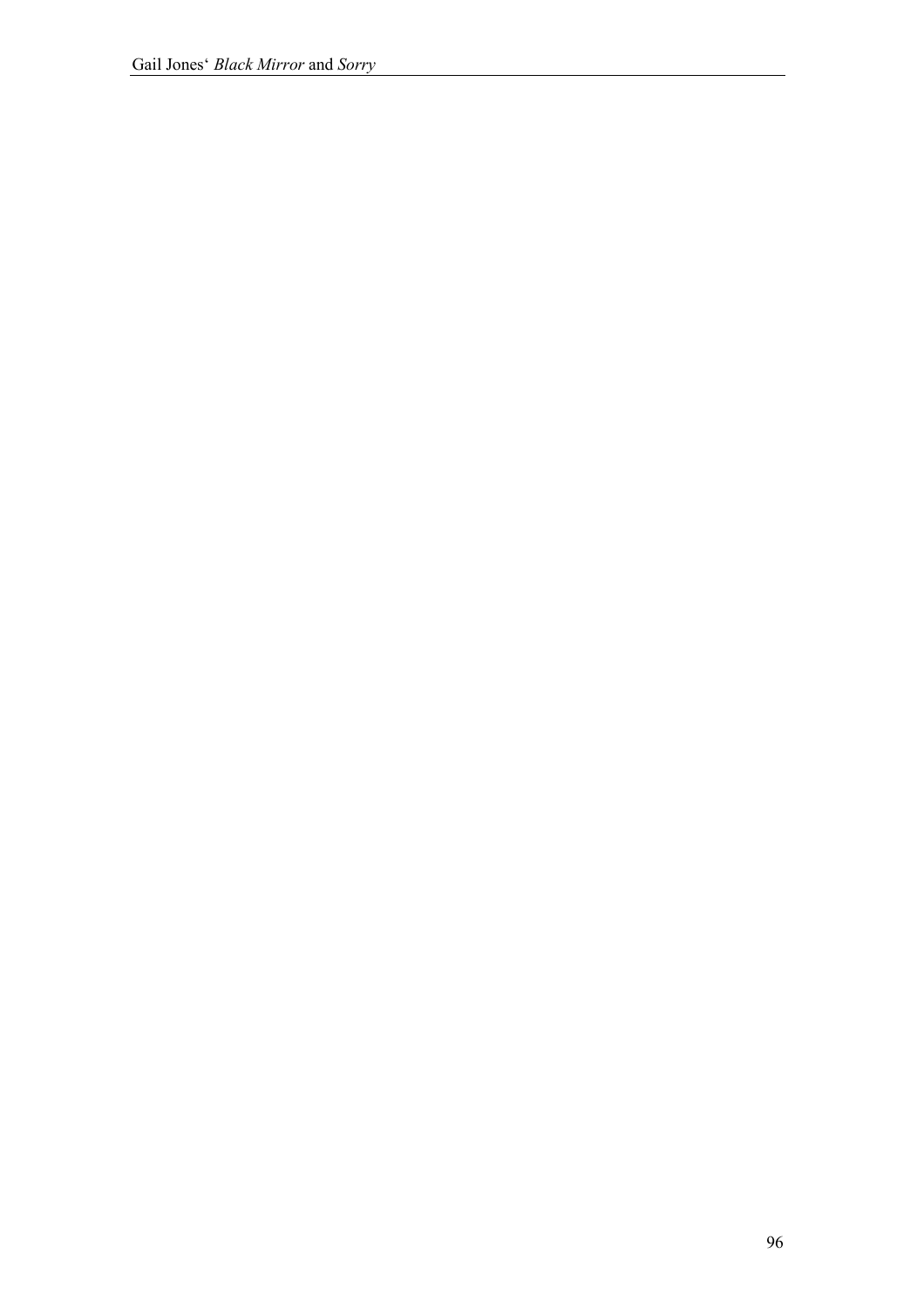# **6.Bibliography**

- Armstrong, Judith. "In Retrospect." *Australian Book Review* (February 2003): 39. Flinders U Adelaide. 9 May 2010 <http://hdl.handle.net/2328/1356>.
- Birch, Tony. "'The First White man Born' Contesting the 'Stolen Generations' Narrative in Australia." *Imagining Australia*. Ed. Judith Ryan. Cambridge: Harvard U Committee on Australian Studies, 2004: 137-157.
- Block, Summer. "Interview Gail Jones." *January Magazine* May 2008. 9 May 2010 <http://januarymagazine.com/profiles/gailjones.html>.
- Brady, Victoria. "Australia the Land of Similies: the Feminine Economy." *Le Siplegadi* (1. Oktober 2003). 9 May 2010 <http://all.uniud.it/all/simplegadi/index.html>.
- "Bringing Them Home Report National Inquiry into the Separation of Aboriginal and Torres Strait Islander Children from Their Families." *Australian Human Rights Commission* 1997. 9 May 2010 <http://www.hreoc.gov.au/pdf/social\_justice/bringing\_them\_home\_report.pdf>.
- Cornwell, Jane. "Faith in a Sοrry Life." *Australian* 16 June 2007. 8 May 2010 <http://www.theaustralian.com.au/news/arts/faith-in-a-Sorry-life/story-e6frg8nf-1111113732869>.
- Dalziell, Tanya. "An Ethics of Mourning: Gail Jones's *Black Mirror*." *JASAL* 4 (2005): 49-61. National Library of Australia. 9 May 2010 <*www.nla.gov.au/openpublish/index.php/jasal/article/download/47/57>.*
- Dow, Coral. "'Sorry': the unfinished business of the Bringing Them Home report." Parliament of Australia – Parliamentary Library, 4 February 2008. 9 May 2010 <http://www.aph.gov.au/Library/pubs/BN/2007- 08/BringingThemHomeReport.htm#intro>.
- France, Miranda. "Madness, murder, betrayal and rain." *Telegraph* 21 June 2007. 9 May 2010 < http://www.telegraph.co.uk/culture/books/3665967/Madnessmurder-betrayal-and-rain.html>.
- Genoni, Paul. "'Art is the Windowpane': Novels of Australian Women and Modernism in Inter-war Europe." *YASAL* 3 (2004): 159-172. National Library of Australia. 9 May 2010 <*www.nla.gov.au/openpublish/index.php/jasal/article/download/42/75>.*

Hagemann, Albrecht. *Kleine Geschichte Australiens*. München: Beck, 2004.

Hennessy, Rachel. "Whose shoes? – Writing *The Heaven I swallowed*." Diss. U of Adelaide, 2009. University of Adelaide Digital Library. 9 May 2010 <http://digital.library.adelaide.edu.au/dspace/bitstream/2440/53291/1/04whole E.pdf>.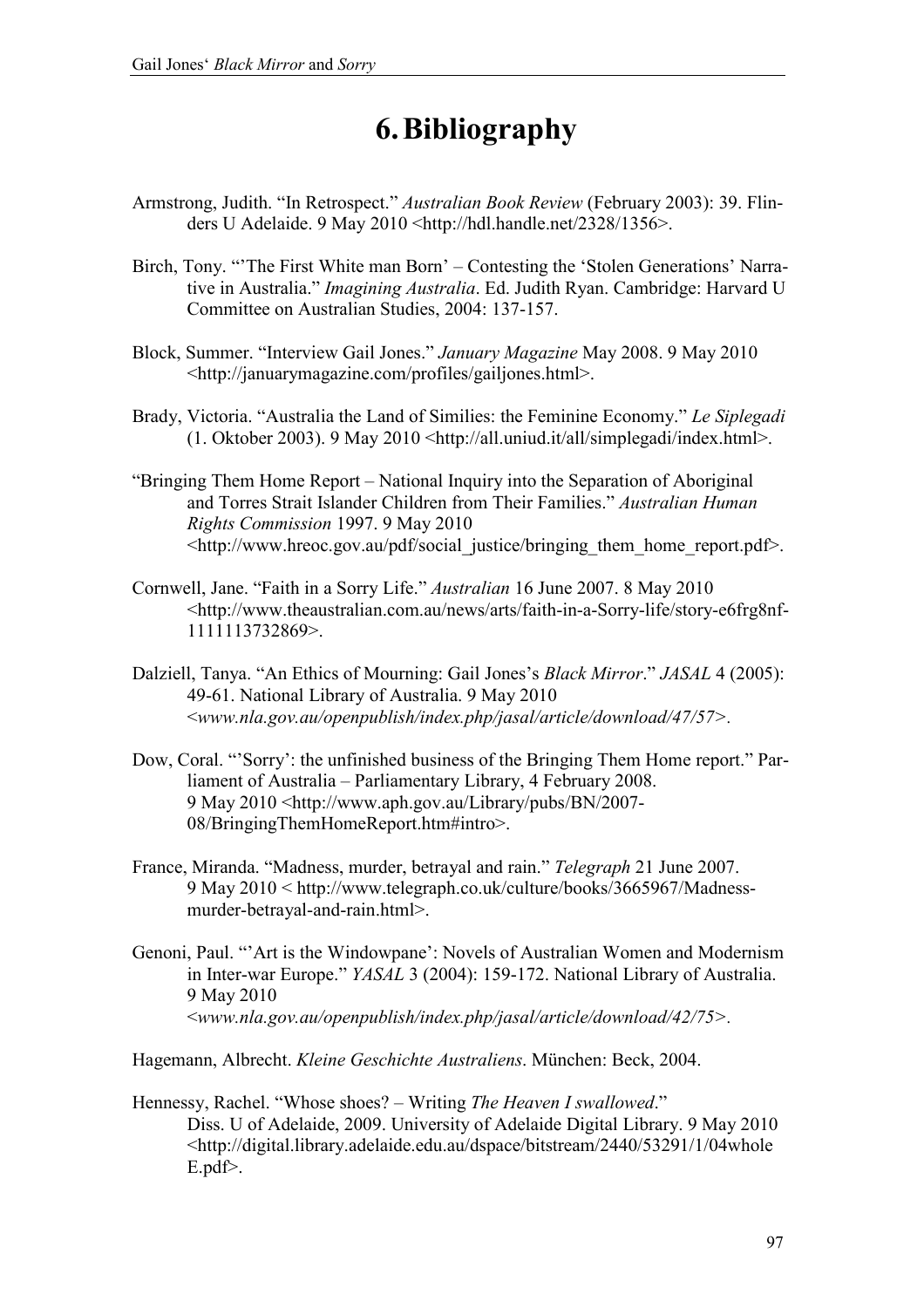- Howard, John. "Opening Address to the Australian Reconciliation Convention Melbourne." *Australasian Legal Information Institute* 1997. 9 May 2010 <http://www.austlii.edu.au/au/other/IndigLRes/car/1997/4/pmspoken.html>
- Jacobs, Lyn. "Gail Jones's "light writing": Memory and the Photo-graph." *JASAL* 5 (2006): 191-208. National Library of Australia. 9 May 2010 <*www.nla.gov.au/openpublish/index.php/jasal/article/download/88/339>*
- Jaggi, Maya. "Days of atonement." *Guardian* 26 May 2007. 9 May 2010 <http://www.guardian.co.uk/books/2007/may/26/featuresreviews.guardianrevie  $w23$
- Jones, Gail. "A Dreaming, A Sauntering: Re-imagining Critical Paradigms." *YASAL* 5 (2006): 11-24. National Library of Australia. 9 May 2010 *<www.nla.gov.au/openpublish/index.php/jasal/article/download/95/342>.*

-----. *Black Mirror*. Sydney: Picador, 2002.

- -----. "Re: MA thesis questions." e-mail to Eveline Koren. 22 March 2010.
- -----. "Sorry-In-The-Sky Empathetic Unsettlement, Mourning, and the Stolen Generations." *Imagining Australia*. Ed. Judith Ryan. Cambridge: Harvard U Committee on Australian Studies, 2004: 159-171.
- -----. *Sorry*. London: Vintage, 2007.
- -----. "Speaking Shadows: Justice and the Poetic." *Just Words?: Australian Authors Writing for Justice.* Ed. Bernadette Brennan. St Lucia: U of Queensland Press, 2008: 76-86.
- Ley, James. "Sorry." *Sydney Morning Herald* 4 May 2007. 9 May 2010 <http://www.smh.com.au/news/bookreviews/sorry/2007/05/04/1177788377886.html>.
- McKenna, Mark. "Australian history and the Australian 'national inheritance'." *Australian Cultural History* 27 (1 April 2009): 1-12.
- "Miles Franklin Award 2008 Judges' Formal Comments." 9 May 2010 <http://prod.admin.trust.roadhouse.com.au/Assets/Files/MFLA08\_Judges%20Re port\_final.pdf>.
- Oreb, Naomi. "Mirroring, Depth and Inversion: Holding Gail Jones's Black Mirror Against Contemporary Australia." *Sydney Studies*: 112-127. U of Sydney Digital Library. 9 May 2010 <http://escholarship.library.usyd.edu.au/journals/index.php/SSE/article/viewFile/ 2121/2409>.

Peel, Mark. *Kleine Geschichte Australiens*. München: DTV, 1997.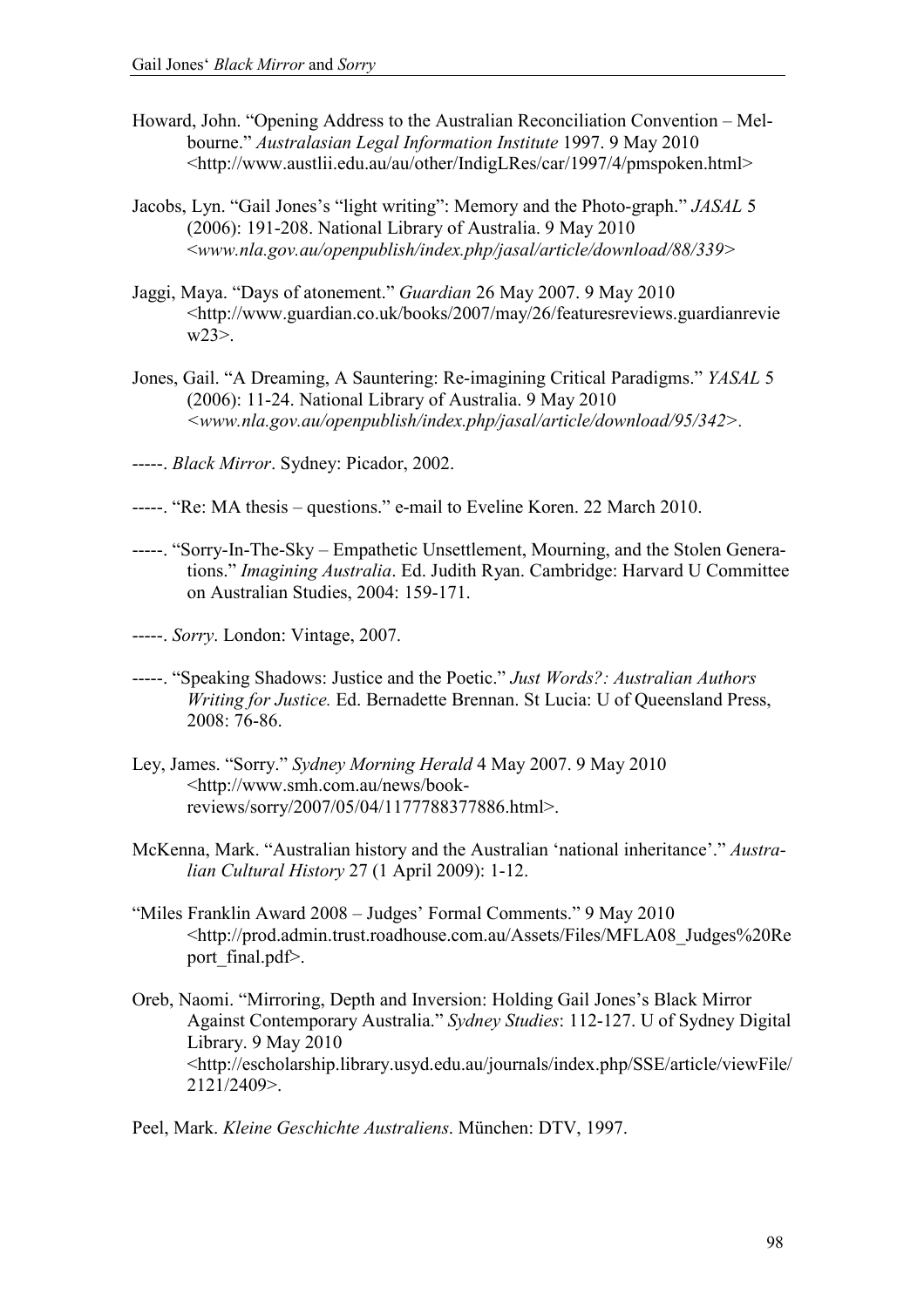- Rintoul, Stuart. "Meaning of one word." *Australian* 1 February 2008. 9 May 2010 <http://www.theaustralian.com.au/in-depth/aboriginal-australia/meaning-ofone-word/story-e6frgd9f-1111115445703>.
- Roughley, Fiona. "Spatialising Experience: Gail Jones's Black Mirror and the Contending of Postmodern Space." *New Reckonings. Australian Literature Past, Present, Future: Essays in Honour of Elizabeth Webby*. Ed. Brigid Rooney and Leigh Dale. St Lucia: U of Queensland Press, Special issue of ALS (23.2), 2007: 58- 73.
- Rudd, Kevin. "Kevin Rudd's sorry speech." *Sydney Morning Herald* 13 February 2008. 9 May 2010 <http://www.smh.com.au/articles/2008/02/13/1202760379056.html?page=fullp age#contentSwap2>.
- Schwerin, Catherine. "Speaking the Unspeakable Manifestations of Silence in Gail Jones' *Sorry*". *Bulletin of the Transilvania University Press* 2 (51) 2009: 37-40. 9 May 2010 <http://but.unitbv.ro/BU2009/BULETIN2009/Series IV/BULETIN IV PDF/06\_Schwerin\_C.pdf>.
- "Symbols of Western Australia." *Department of the Premier and* Cabinet (*Western Australia)*. 9 May 2010 <http://www.dpc.wa.gov.au/SymbolsofWA/Pages/default.aspx>.
- Voigt, Johannes. "Origins of the Australian National Consciousness." Writing in Australia. Ed. Gerd Dose and Bettina Keil. Hamburg: LIT, 2000: 19-36.

### **Figures:**

- Fig. 1: "Black Swan." 9 May 2010 <http://www.dpc.wa.gov.au/images/swan1.jpg>.
- Fig. 2. "Coat of Arms of Western Australia." 9 May 2010 <http://www.dpc.wa.gov.au/images/statecrestcolour.jpg>.
- Fig. 3: "Flag of Western Australia." 9 May 2010 <http://www.dpc.wa.gov.au/images/wa\_flag.jpg>.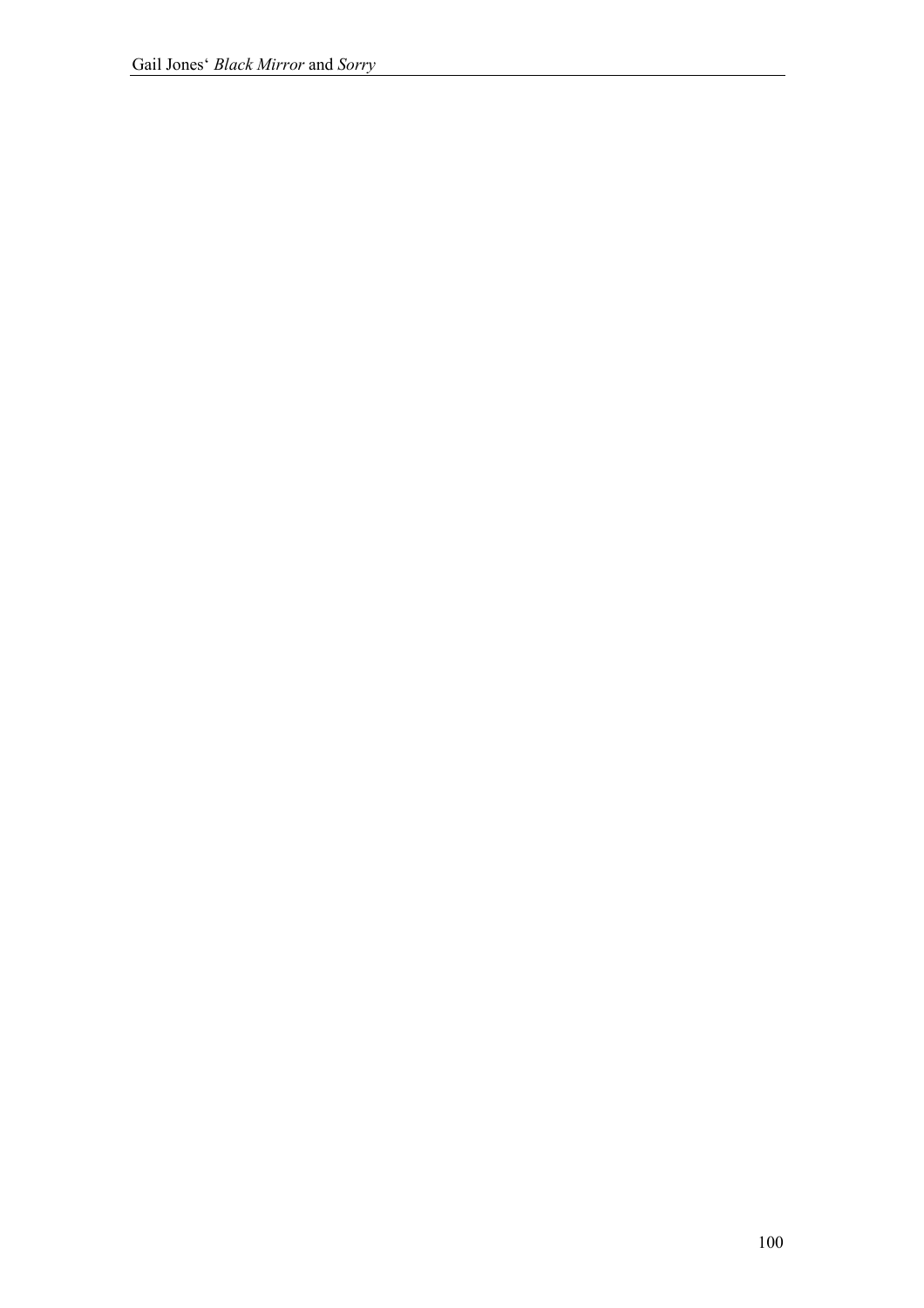## **7.Index**

### *A*

Aboriginal · 1, 2, 3, 7, 9, 10, 11, 12, 13, 14, 17, 20, 24, 25, 29, 31, 32, 33, 34, 35, 36, 37, 38, 39, 40, 41, 42, 43, 44, 46, 47, 48, 49, 50, 51, 57, 58, 65, 68, 69, 71, 73, 76, 88, 97, 105 Aboriginal culture · 1, 34, 37, 38, 39, 40, 46, 47, 49, 50, 51 acculturation  $\cdot$  9, 12, 13, 50 allegory · 17, 36, 37, 38, 73 alternative families · 53, 63 amnesia  $\cdot$  36, 37 André Breton · 18, 83 Anna Griffin · 3, 5, 6, 10, 19, 20, 22, 23, 25, 34, 37, 38, 42, 47, 51, 53, 54, 55, 58, 59, 64, 66, 67, 68, 71, 72, 73, 75, 77, 78, 79, 80, 81, 82, 83, 84, 85, 86, 89, 90, 91, 92 anthropologist · 19, 29 Antigonus · 45 Australia · 1, 3, 4, 5, 6, 7, 8, 9, 10, 11, 12, 13, 14, 15, 16, 17, 18, 19, 20, 21, 22, 23, 24, 25, 26, 27, 28, 29, 30, 31, 32, 33, 37, 38, 41, 45, 48, 53, 56, 69, 81, 83, 86, 89, 90, 97, 98, 99

## *B*

bike · 72, 73, 85 Billy Trevor · 50, 62, 70, 73, 74, 75, 87, 88 biography · 2, 19, 22, 34, 55, 67, 77, 78, 79, 81, 82, 85, 86, 91 black feathers · 20 *Black Mirror* · 1, 2, 3, 4, 5, 6, 7, 9, 10, 11, 12, 13, 14, 15, 17, 18, 19, 20, 21, 22, 23, 25, 28, 31, 34, 35, 37, 38, 40, 41, 42, 43, 46, 47, 48, 49, 51, 53, 54, 55, 56, 58, 63, 64, 66, 67, 68,

70, 71, 72, 73, 77, 78, 79, 80, 81, 82, 83, 84, 85, 89, 90, 91, 97, 98, 99, 105, 106 Black Mirrοr Stories · 77, 82, 84, 85, 91 black people  $\cdot$  19, 39, 42 black swan · 20, 21, 25 black swans · 4, 21 Bringing Them Home Report · 31, 32, 33, 38, 43, 97 British Civilization · 10 British rule · 9 Broome · 3, 5, 6, 7, 8, 12, 13, 15, 16, 24, 27, 30, 35, 36, 42, 44, 50, 57, 61, 62, 65, 70

## *C*

Canberra · 16 Captain Smith · 12, 40 Charles Princep Chief Protector · 32 Chief Protector · 32, 41 childhood · 2, 3, 6, 22, 24, 47, 49, 51, 53, 56, 57, 76, 79, 83, 86, 90, 91, 93 Christine King · 33 Christmas · 5, 45, 62, 69 chronology  $\cdot$  89, 92, 93 Churchill · 16 colonialism · 1, 9, 10, 11, 12, 13, 16, 17, 25, 37, 40 Commonwealth · 16, 21 cyclone · 5, 61, 70

### *D*

Daff · 35, 46, 49, 51, 57, 73 Dauwarrngu · 40 desert · 3, 4, 6, 7, 10, 13, 19, 34, 35, 40, 42, 48, 49, 50, 59, 78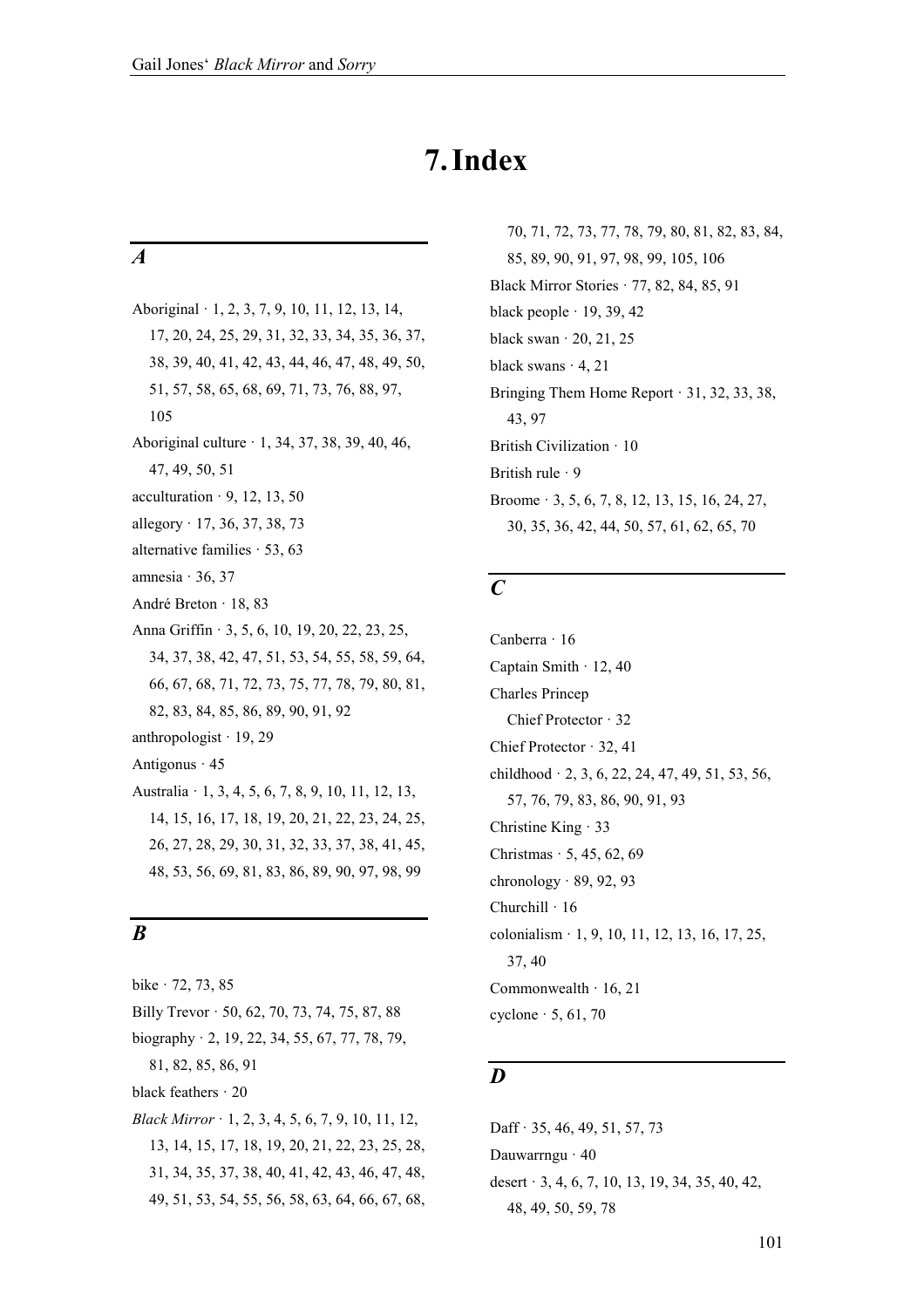domination · 43, 44 Dootharra · 35, 36 Dr. Oblov · 75, 87, 88, 89

## *E*

education · 15, 24, 35, 40, 48, 49, 50, 65, 66, 73 English · 5, 8, 15, 16, 17, 21, 23, 25, 26, 27, 28, 48, 56, 78 Ernie Bell · 28, 55, 64, 66, 72, 73, 86 exile · 19, 24, 26, 27, 45

### *F*

family · 1, 11, 20, 24, 25, 26, 31, 39, 40, 42, 45, 48, 53, 54, 55, 59, 60, 61, 63, 65, 66, 67, 68, 69, 70, 71, 73, 74, 75, 76, 81, 83, 90 family roles  $\cdot$  59 father · 4, 7, 9, 11, 20, 21, 23, 25, 29, 30, 35, 44, 45, 53, 55, 56, 57, 59, 61, 63, 64, 65, 66, 67, 68, 69, 70, 71, 72, 73, 74, 75, 81, 85, 86, 87, 88, 89, 90, 91, 92, 93 fathers · 58, 63, 66 First World War · 13, 14, 16, 28, 29, 56, 69 Flora Ramsay · 75 friendship · 20, 36, 37, 74

#### *G*

Gail Jones  $\cdot$  1, 2, 3, 7, 9, 11, 13, 15, 17, 28, 31, 32, 34, 35, 36, 37, 38, 41, 42, 44, 46, 87, 89, 92, 93, 97, 98, 99, 105 gold rush  $\cdot$  6, 7, 9 goldfields · 3, 6, 7, 22, 28, 54 Great Britain · 10, 11, 14, 15, 16, 24

## *H*

half-caste · 13, 31, 32, 34, 35

Henry Morrell · 20, 29, 32, 43, 55, 58, 63, 64, 67, 68, 71, 84, 91 Herbert Morrell · 6, 9, 10, 11, 12, 13, 14, 15, 25, 28, 29, 40, 43, 44, 46, 47, 55, 56, 63, 64, 67, 79, 91 Hermione · 45, 57

## *I*

identity · 11, 16, 17, 18, 20, 21, 22, 29 indigenous Australians · 1, 22, 31, 38, 42 indigenous population  $\cdot$  9, 11, 12, 13, 17, 23, 31, 32, 37, 38, 40, 41, 42, 43, 46, 48 injustice · 31, 41, 46 insanity · 27, 58, 59, 61, 70

#### *J*

Japanese · 7, 8, 9, 15, 16, 42, 43 John Howard · 33, 37, 38, 98 Jukuna · 49, 51, 57, 73

## *K*

Kalgoorlie · 7 kangaroos · 5, 18, 19, 23 Kevin Rudd · 33, 37, 38, 99 knowledge · 12, 19, 34, 38, 39, 46, 47, 48, 49, 50, 51, 72, 73, 84, 87, 89, 93

### *L*

landscape · 3, 5, 6, 9, 26, 89 Leontes  $\cdot$  45, 57 Lily-white · 12, 34, 43, 46, 47, 48, 51, 58, 68, 71 London · 19, 20, 22, 23, 28, 29, 63, 90, 98 Louis Bell · 20, 29, 63, 68, 71, 72, 84, 91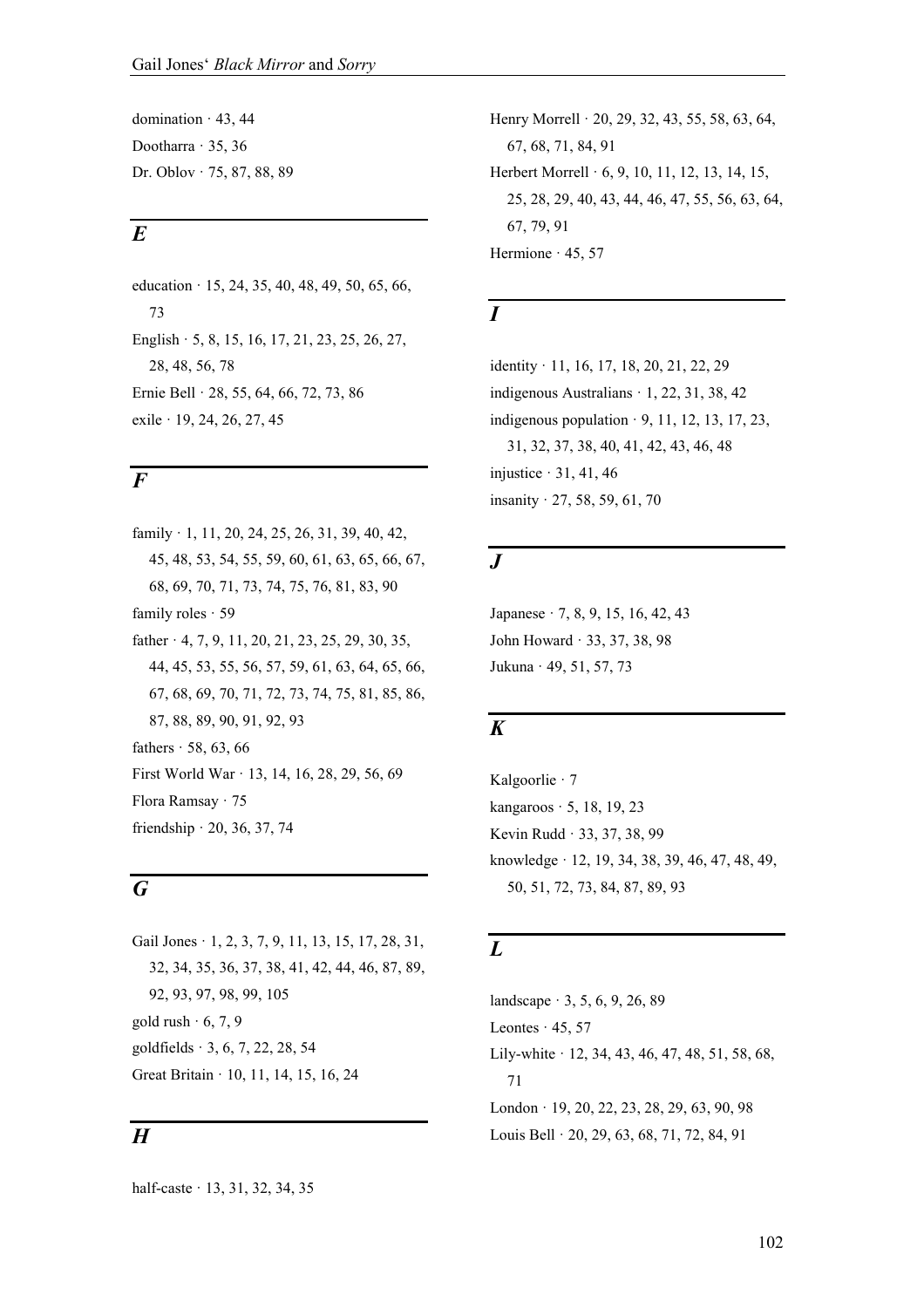#### *M*

Madjabari · 24 Maggie Griffin · 26, 54, 55, 58, 59, 72 Mandjabari · 4 Martha · 35, 43, 44 Mary · 4, 23, 24, 25, 30, 35, 36, 37, 40, 43, 44, 45, 46, 48, 49, 50, 51, 61, 66, 67, 69, 70, 73, 74, 88, 89, 92 memories  $\cdot$  2, 3, 6, 13, 22, 53, 54, 58, 67, 77, 78, 79, 80, 81, 82, 83, 85, 86, 88, 89, 90, 91, 92, 93 memory  $\cdot$  26, 50, 59, 64, 77, 78, 82, 84, 86, 87, 88, 89, 92, 93 Midas mine · 28, 63, 64, 67 mines  $\cdot$  3, 7, 10, 14, 28, 67, 78 Miss Casey · 12, 46, 48 mother · 4, 15, 16, 22, 35, 36, 46, 47, 48, 49, 50, 51, 54, 55, 56, 57, 58, 59, 60, 61, 62, 64, 65, 66, 68, 71, 72, 73, 74, 75, 82, 83, 84, 85, 86, 87, 88, 91 mothers · 1, 32, 46, 51, 58, 63, 66 Mrs Dooley · 19 Mrs Murphy · 58, 63, 71 Mrs Trevor · 12, 13, 15, 35, 44, 49, 73 mummies  $\cdot$  47 murder · 44, 45, 63, 66, 67, 68, 71, 74, 84, 86, 87, 88, 92, 97

## $\boldsymbol{N}$

national consciousness · 15, 16, 17, 20, 25 national identity  $\cdot$  8, 15, 16 Nicholas Keene · 4, 9, 11, 12, 13, 14, 15, 16, 17, 19, 23, 25, 26, 28, 29, 30, 35, 37, 39, 40, 41, 42, 43, 44, 45, 48, 53, 54, 56, 57, 59, 60, 61, 65, 66, 67, 69, 70, 74, 88 Nyoongar · 42

#### *O*

outback · 3, 6, 16, 24, 37, 42, 48, 51

#### *P*

Pablo Picasso · 83, 84 Paris · 13, 18, 20, 21, 25, 47, 81, 83, 84, 90, 91 patriotism · 20, 25 Pearl · 7, 62, 74, 75 Perdita Keene · 4, 5, 8, 11, 14, 15, 16, 17, 20, 23, 24, 25, 26, 27, 30, 35, 37, 40, 41, 42, 43, 44, 45, 46, 48, 49, 50, 51, 53, 54, 56, 57, 59, 60, 61, 62, 65, 66, 67, 69, 70, 71, 73, 74, 75, 76, 77, 86, 87, 88, 89, 92, 93, 105 Perth · 3, 6, 7, 8, 16, 24, 27, 42, 61, 84 post-natal depressions · 54, 57, 59, 61, 73

#### *R*

Rose Morrell · 6, 26, 43, 47, 55, 56, 58, 79, 91 Ruby · 12, 19, 23, 34, 46, 64, 67, 68, 71, 72, 73, 79, 81, 82, 83

#### *S*

sacrifice · 45 Sal · 35, 46, 49, 51, 57, 73 salt lakes  $\cdot$  5, 6 Second World War · 9, 13, 14, 16, 24, 30, 32, 42, 66, 90, 92 Shakespeare · 23, 24, 26, 27, 45, 48, 50, 56, 57, 69, 87 snake  $\cdot$  4, 24, 40 snow dream  $\cdot$  26, 27, 88 *Sorry* · 1, 2, 3, 4, 5, 6, 7, 8, 9, 11, 12, 13, 14, 15, 16, 17, 19, 20, 23, 24, 26, 27, 28, 29, 30, 31, 34, 35, 36, 37, 38, 39, 40, 41, 42, 43, 44, 45, 46, 47, 48, 49, 50, 51, 53, 56, 57, 59, 60, 61, 62, 63, 65, 66, 69, 70, 71, 73, 74, 75, 76,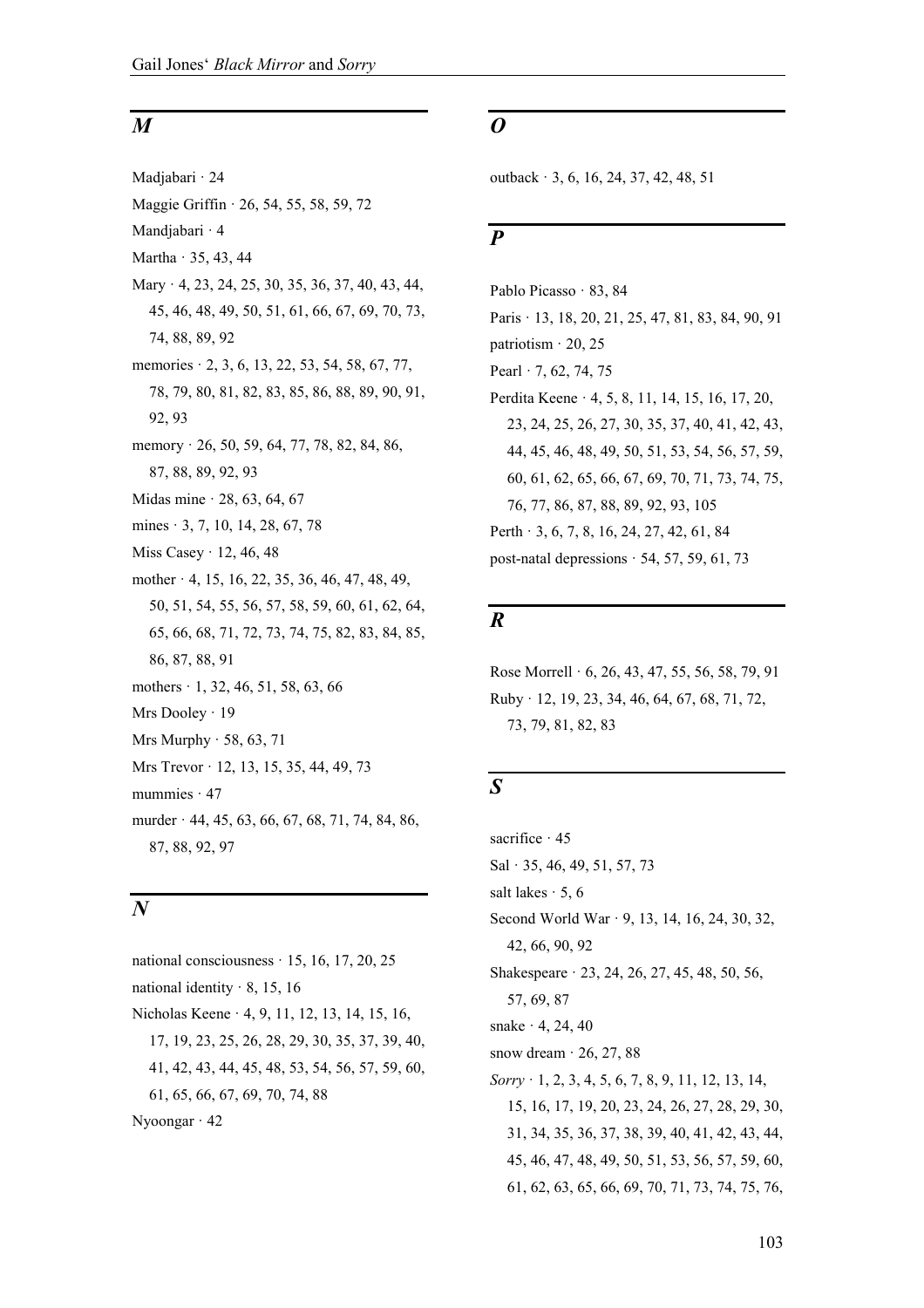77, 86, 87, 88, 89, 92, 93, 97, 98, 99, 105, 106 Stella Keene · 4, 6, 15, 16, 17, 19, 23, 24, 25, 26, 27, 30, 35, 37, 41, 45, 48, 56, 57, 58, 59, 60, 61, 62, 65, 69, 70, 73, 75, 86, 87, 88 stereotypes  $\cdot$  6, 17, 19 Stolen Generations · 1, 12, 13, 31, 33, 34, 35, 36, 37, 38, 41, 50, 97, 98, 105 stuttering · 37, 60, 75, 86, 87, 88, 89 suppression · 2, 9, 42, 46, 82, 83, 86, 88, 93 surrealists  $\cdot$  17, 18, 19 sοrry · 33, 34, 36, 37, 88, 89

## *T*

Ted Ramsay · 75 *The Winter's Tale* · 45, 57 Thomas Griffin (Griffo) · 54, 55, 59, 64, 72, 86 Tilly · 6, 43, 58, 79, 84 trauma · 29, 33, 77, 84, 86, 87, 88, 89, 92, 93 traumata · 77, 84, 85, 91

#### *V*

Victoria Morrell · 5, 6, 18, 19, 20, 21, 22, 23, 25, 29, 34, 38, 40, 41, 42, 43, 46, 47, 48, 49, 51, 53, 54, 55, 56, 58, 63, 64, 66, 67, 68, 71, 72, 75, 77, 78, 79, 80, 81, 82, 83, 84, 85, 86, 89, 90, 91, 92, 97, 105 violence  $\cdot$  1, 4, 23, 27, 30, 33, 41, 43, 60, 66, 67, 68, 69, 92

### *W*

Walmajarri · 23, 35, 36, 40, 45 welfare  $\cdot$  61, 75 Western Australia · 3, 7, 20, 26, 99 William · 48, 55, 56 Willie · 13, 39, 45 Winston Field · 23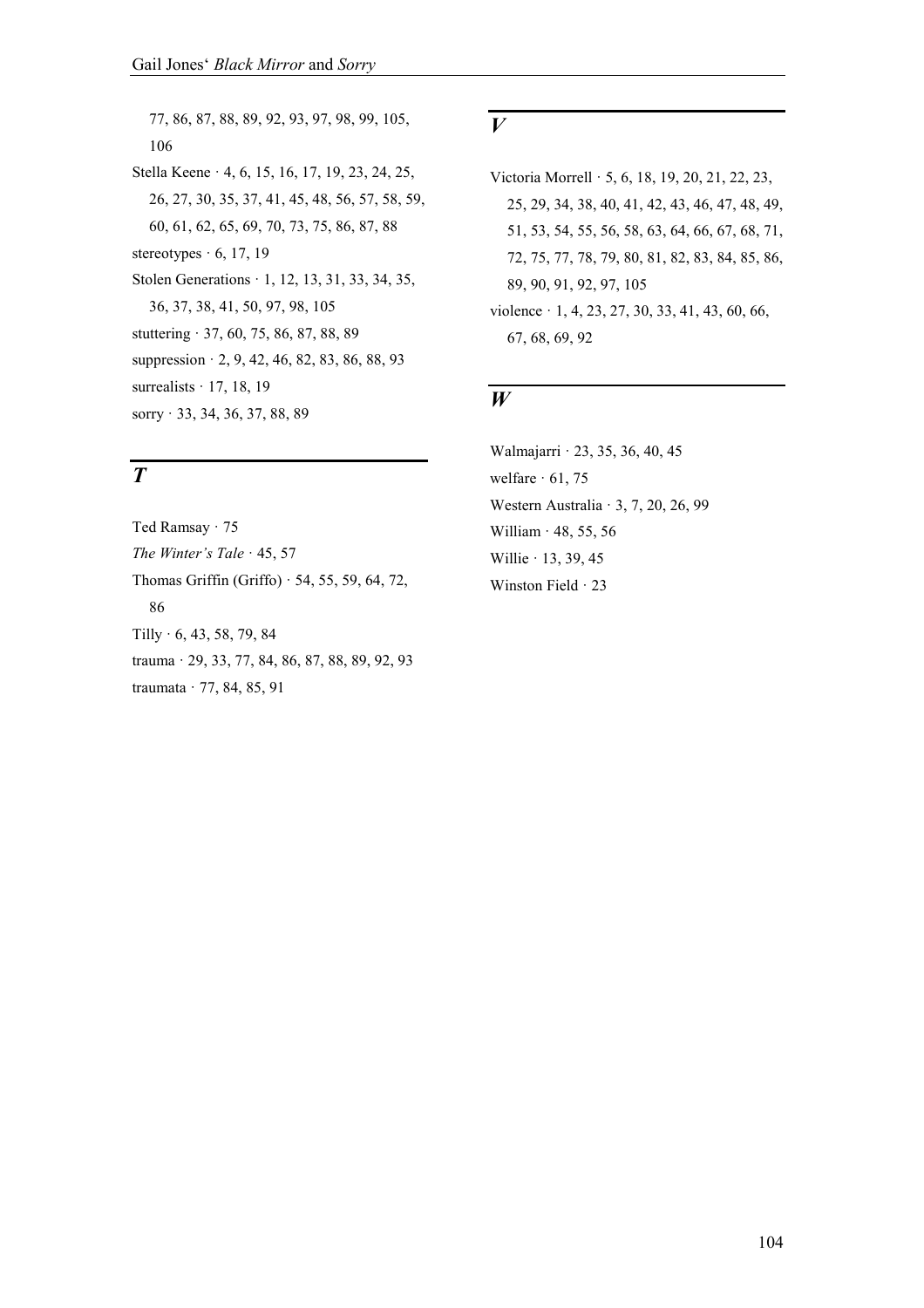## **8.Appendix**

## **Abstract**

Im Rahmen der vorliegenden Diplomarbeit wurden mit den beiden Romanen *Black Mirror* und *Sorry* zwei Werke der australischen Schriftstellerin Gail Jones hinsichtlich allfälliger Gemeinsamkeiten analysiert. Ausgehend von einer Einteilung der Untersuchung in vier Hauptthemen beider Romane, können folgende Ergebnisse festgehalten werden:

Beide Romane weisen eindeutige Bezüge zur australischen Heimat der Autorin auf. Einerseits dient dieser Kontinent zumindest teilweise als Ort der Handlung, wobei naturräumliche Besonderheiten (z.B. Outback) explizit herausgehoben werden. Andererseits sind die Romane auch insofern klar in Australien verortet, als wiederholt auf spezifische Ereignisse aus der Landesgeschichte Bezug genommen wird. Australien spielt jedoch nicht nur als geographischer eine Raum bedeutende Rolle. Vielmehr wird der Kontinent auch in seiner positiven wie negativen Wahrnehmung durch die Figuren der Romane reflektiert.

Die deutliche australische Prägung der Romane wird zusätzlich dadurch verstärkt, dass Gail Jones an vielen Stellen die Geschichte der australischen Ureinwohner (v.a. die Stolen Generations) thematisiert und, speziell in *Sorry*, implizit die Verdrängung dieses dunklen Kapitels australischer Geschichte in der Öffentlichkeit anprangert. Sämtliche Romanfiguren mit Aboriginal-Hintergrund werden fast ausschließlich aus der Sicht der Protagonistinnen Perdita (*Sorry*) und Victoria (*Black Mirror*) beschrieben, die beide stark von Aborigines geprägt wurden. Die Schilderungen sind daher überwiegend positiv.

Eine weitere prägende Konstante beider Romane ist die Schilderung gestörter, teils desaströser Familienverhältnisse. Dabei spielt in jedem der Fälle der Verlust der Mutter (durch psychische Krankheit, Flucht oder Tod) eine zentrale Rolle. Zusätzlich sind zwei der Familien (Keenes, Morrells) durch häusliche Gewalt zerrüttet. Die solcherart im Kindesalter in Mitleidenschaft gezogenen Protagonistinnen müssen nach Alternativen suchen und finden diese in Freundschaften, Liebesbeziehungen oder Pflegefamilien, jedoch meist nur kurzfristig.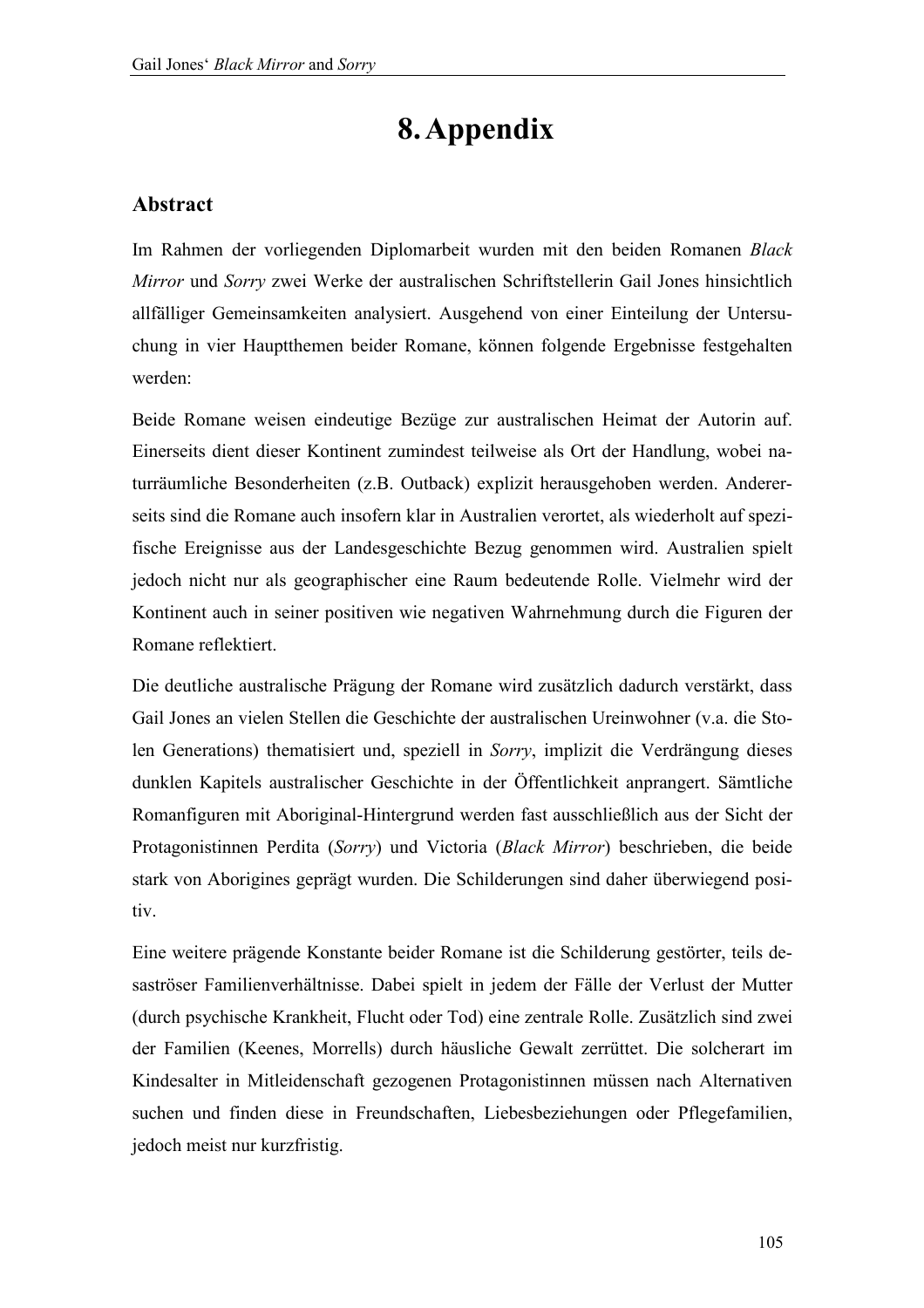Beide Romane sind prinzipiell um die Rekonstruktion von Erinnerungen aufgebaut: Während es in *Black Mirror* um das Schreiben einer Biographie geht, steht bei *Sorry* Vergangenheitsbewältigung im Mittelpunkt. Beide Ansätze führen zu einem ähnlichen Ergebnis, nämlich zur (teilweisen) Selbstfindung der Protagonistinnen und zur Verarbeitung vergangener Traumata. Die Lückenhaftigkeit der rekonstruierten Erinnerungen führt in beiden Werken zu einer nicht-linearen Erzählstruktur.